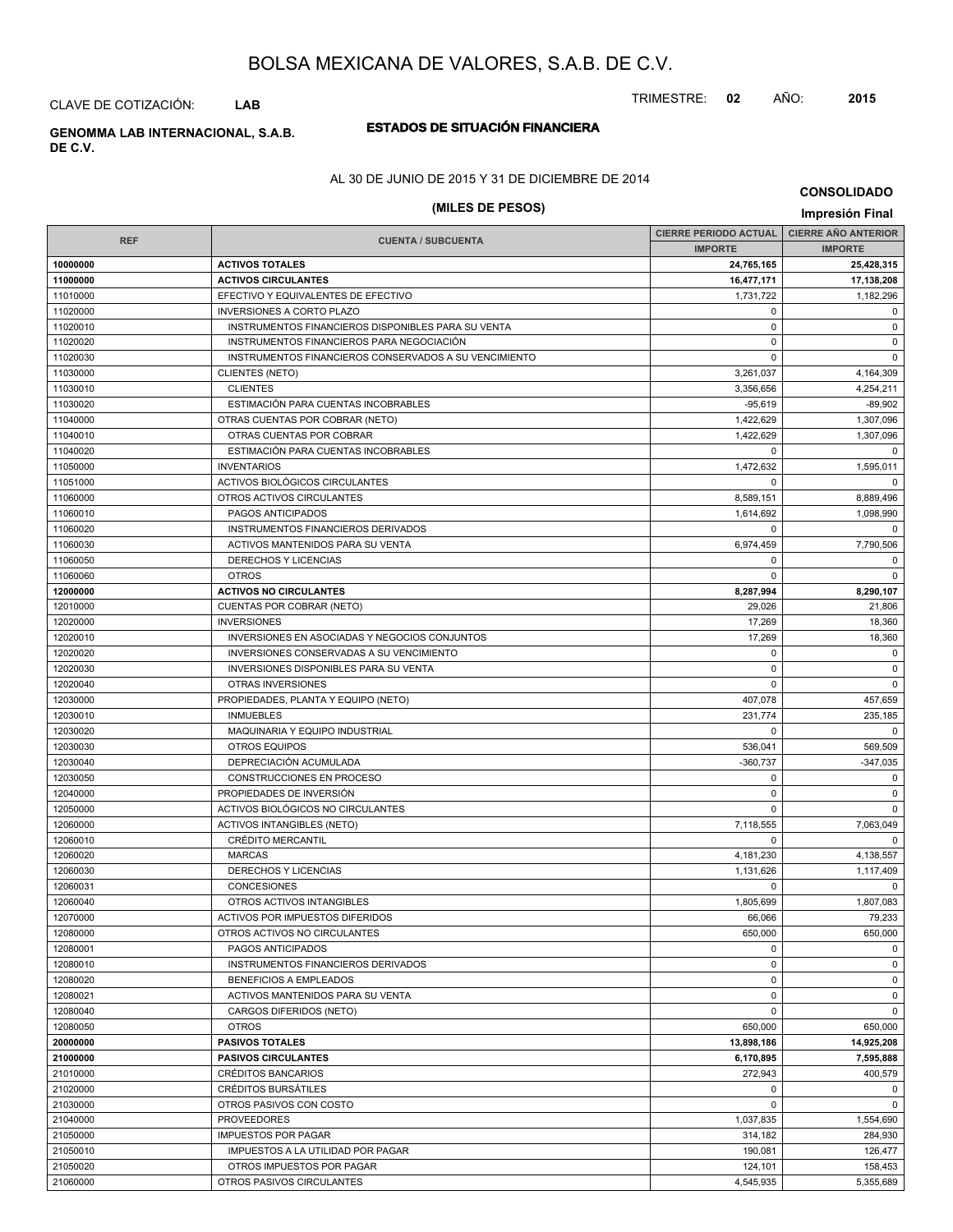CLAVE DE COTIZACIÓN: **LAB**

# **ESTADOS DE SITUACIÓN FINANCIERA GENOMMA LAB INTERNACIONAL, S.A.B.**

**DE C.V.**

### AL 30 DE JUNIO DE 2015 Y 31 DE DICIEMBRE DE 2014

# **(MILES DE PESOS) Impresión Final**

|            |                                                                                          | <b>CIERRE PERIODO ACTUAL</b> | <b>CIERRE AÑO ANTERIOR</b> |
|------------|------------------------------------------------------------------------------------------|------------------------------|----------------------------|
| <b>REF</b> | <b>CUENTA / SUBCUENTA</b>                                                                | <b>IMPORTE</b>               | <b>IMPORTE</b>             |
| 21060010   | <b>INTERESES POR PAGAR</b>                                                               | 14,719                       | 7,993                      |
| 21060020   | INSTRUMENTOS FINANCIEROS DERIVADOS                                                       | $\Omega$                     | $\Omega$                   |
| 21060030   | <b>INGRESOS DIFERIDOS</b>                                                                | $\Omega$                     | $\Omega$                   |
| 21060050   | <b>BENEFICIOS A EMPLEADOS</b>                                                            | 11,679                       | 13,827                     |
| 21060060   | <b>PROVISIONES</b>                                                                       | 182,838                      | 224.129                    |
| 21060061   | PASIVOS RELACIONADOS CON ACTIVOS MANTENIDOS PARA SU VENTA CIRCULANTES                    | 3,686,290                    | 4,487,400                  |
| 21060080   | <b>OTROS</b>                                                                             | 650,409                      | 622,340                    |
| 22000000   | <b>PASIVOS NO CIRCULANTES</b>                                                            | 7,727,291                    | 7,329,320                  |
| 22010000   | <b>CRÉDITOS BANCARIOS</b>                                                                | 1,331,002                    | 1,023,613                  |
| 22020000   | <b>CRÉDITOS BURSÁTILES</b>                                                               | 5,484,314                    | 5,481,665                  |
| 22030000   | OTROS PASIVOS CON COSTO                                                                  | $\Omega$                     | $\Omega$                   |
| 22040000   | PASIVOS POR IMPUESTOS DIFERIDOS                                                          | 846,280                      | 756,924                    |
| 22050000   | OTROS PASIVOS NO CIRCULANTES                                                             | 65,695                       | 67,118                     |
| 22050010   | INSTRUMENTOS FINANCIEROS DERIVADOS                                                       | $\Omega$                     | $\mathbf 0$                |
| 22050020   | <b>INGRESOS DIFERIDOS</b>                                                                | $\mathbf 0$                  | $\overline{0}$             |
| 22050040   | <b>BENEFICIOS A EMPLEADOS</b>                                                            | 2,685                        | 2,298                      |
| 22050050   | <b>PROVISIONES</b>                                                                       | $\Omega$                     | 0                          |
| 22050051   | PASIVOS RELACIONADOS CON ACTIVOS MANTENIDOS PARA SU VENTA NO CIRCULANTES                 | $\mathbf 0$                  | $\mathbf 0$                |
| 22050070   | <b>OTROS</b>                                                                             | 63,010                       | 64,820                     |
| 30000000   | <b>CAPITAL CONTABLE</b>                                                                  | 10,866,979                   | 10,503,107                 |
| 30010000   | CAPITAL CONTABLE DE LA PARTICIPACIÓN CONTROLADORA                                        | 10,647,582                   | 10.292.786                 |
| 30030000   | <b>CAPITAL SOCIAL</b>                                                                    | 1,914,306                    | 1,914,306                  |
| 30040000   | ACCIONES RECOMPRADAS                                                                     | $-311,151$                   | $-74,394$                  |
| 30050000   | PRIMA EN EMISIÓN DE ACCIONES                                                             | 39.749                       | 39,749                     |
| 30060000   | APORTACIONES PARA FUTUROS AUMENTOS DE CAPITAL                                            | $\Omega$                     | $\overline{0}$             |
| 30070000   | OTRO CAPITAL CONTRIBUIDO                                                                 | $\Omega$                     | $\Omega$                   |
| 30080000   | UTILIDADES RETENIDAS (PERDIDAS ACUMULADAS)                                               | 8,760,327                    | 8,263,564                  |
| 30080010   | <b>RESERVA LEGAL</b>                                                                     | 344.272                      | 316,043                    |
| 30080020   | <b>OTRAS RESERVAS</b>                                                                    | $\Omega$                     | $\Omega$                   |
| 30080030   | RESULTADOS DE EJERCICIOS ANTERIORES                                                      | 7,919,292                    | 6,502,963                  |
| 30080040   | RESULTADO DEL EJERCICIO                                                                  | 496.763                      | 1,444,558                  |
| 30080050   | <b>OTROS</b>                                                                             | $\Omega$                     | $\mathbf 0$                |
| 30090000   | OTROS RESULTADOS INTEGRALES ACUMULADOS (NETOS DE IMPUESTOS)                              | 244,351                      | 149,561                    |
| 30090010   | GANANCIAS POR REVALUACIÓN DE PROPIEDADES                                                 | $\Omega$                     | $\mathbf 0$                |
| 30090020   | GANANCIAS (PERDIDAS) ACTUARIALES POR OBLIGACIONES LABORALES                              | $\Omega$                     | $\mathbf 0$                |
| 30090030   | RESULTADO POR CONVERSIÓN DE MONEDAS EXTRANJERAS                                          | 244,351                      | 149,561                    |
| 30090040   | CAMBIOS EN LA VALUACIÓN DE ACTIVOS FINANCIEROS DISPONIBLES PARA SU VENTA                 | $\Omega$                     | $\mathbf 0$                |
| 30090050   | CAMBIOS EN LA VALUACIÓN DE INSTRUMENTOS FINANCIEROS DERIVADOS                            | 0                            | $\mathbf 0$                |
| 30090060   | CAMBIOS EN EL VALOR RAZONABLE DE OTROS ACTIVOS                                           | $\mathbf 0$                  | $\mathbf 0$                |
| 30090070   | PARTICIPACIÓN EN OTROS RESULTADOS INTEGRALES DE ASOCIADAS Y NEGOCIOS<br><b>CONJUNTOS</b> | 0                            | $\mathbf 0$                |
| 30090080   | OTROS RESULTADOS INTEGRALES                                                              | 0                            | 0                          |
| 30020000   | CAPITAL CONTABLE DE LA PARTICIPACIÓN NO CONTROLADORA                                     | 219,397                      | 210,321                    |

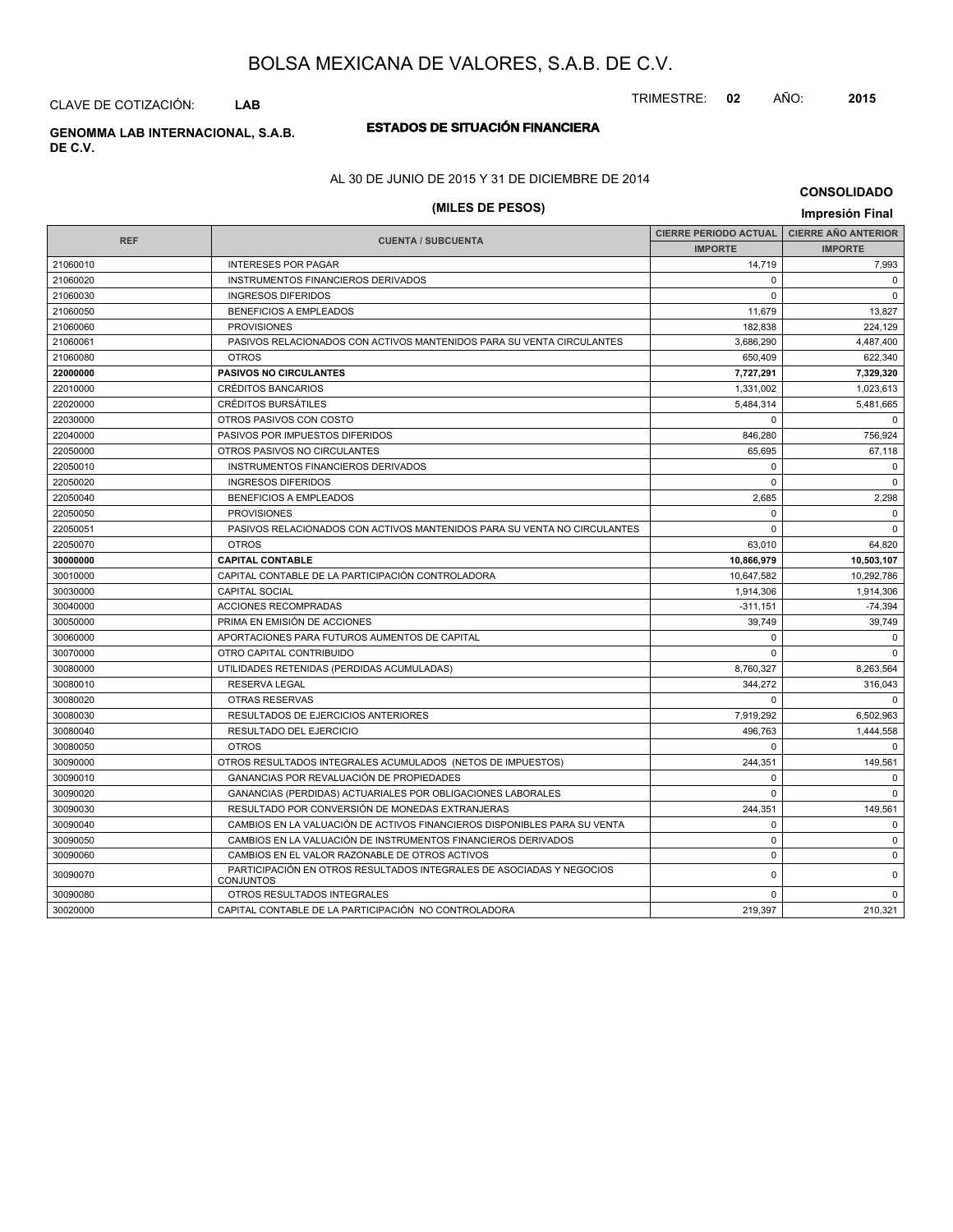CLAVE DE COTIZACIÓN: **LAB**

# **DE C.V.**

### **ESTADOS DE SITUACIÓN FINANCIERA GENOMMA LAB INTERNACIONAL, S.A.B. DATOS INFORMATIVOS**

AL 30 DE JUNIO DE 2015 Y 31 DE DICIEMBRE DE 2014

# **(MILES DE PESOS) Impresión Final**

| <b>REF</b> | <b>CONCEPTOS</b>                            | <b>CIERRE PERIODO ACTUAL</b> | <b>CIERRE AÑO ANTERIOR</b> |  |
|------------|---------------------------------------------|------------------------------|----------------------------|--|
|            |                                             | <b>IMPORTE</b>               | <b>IMPORTE</b>             |  |
| 91000010   | PASIVOS MONEDA EXTRANJERA CORTO PLAZO       | 1,167,963                    | 1,174,540                  |  |
| 91000020   | PASIVOS MONEDA EXTRANJERA LARGO PLAZO       | 28,219                       | 33,450                     |  |
| 91000030   | <b>CAPITAL SOCIAL NOMINAL</b>               | 1,914,306                    | 1,914,306                  |  |
| 91000040   | CAPITAL SOCIAL POR ACTUALIZACIÓN            | $\Omega$                     | $^{\circ}$                 |  |
| 91000050   | FONDOS PARA PENSIONES Y PRIMA DE ANTIGÜEDAD | $\Omega$                     | 0                          |  |
| 91000060   | NUMERO DE FUNCIONARIOS (*)                  | 105                          | 60                         |  |
| 91000070   | NUMERO DE EMPLEADOS (*)                     | 814                          | 992                        |  |
| 91000080   | NUMERO DE OBREROS (*)                       | 0                            | $\mathbf 0$                |  |
| 91000090   | NUMERO DE ACCIONES EN CIRCULACIÓN (*)       | 1,048,733,370                | 1,048,733,370              |  |
| 91000100   | NUMERO DE ACCIONES RECOMPRADAS (*)          | 15,128,800                   | 1,874,000                  |  |
| 91000110   | EFECTIVO RESTRINGIDO (1)                    | 17,914                       | 17,842                     |  |
| 91000120   | DEUDA DE ASOCIADAS GARANTIZADA              | 0                            | $\mathbf 0$                |  |

(\*) DATOS EN UNIDADES (1) ESTE CONCEPTO SE DEBERÁ LLENAR CUANDO SE HAYAN OTORGADO GARANTÍAS QUE AFECTEN EL EFECTIVO Y EQUIVALENTE DE EFECTIVO

TRIMESTRE: **02** AÑO: **2015**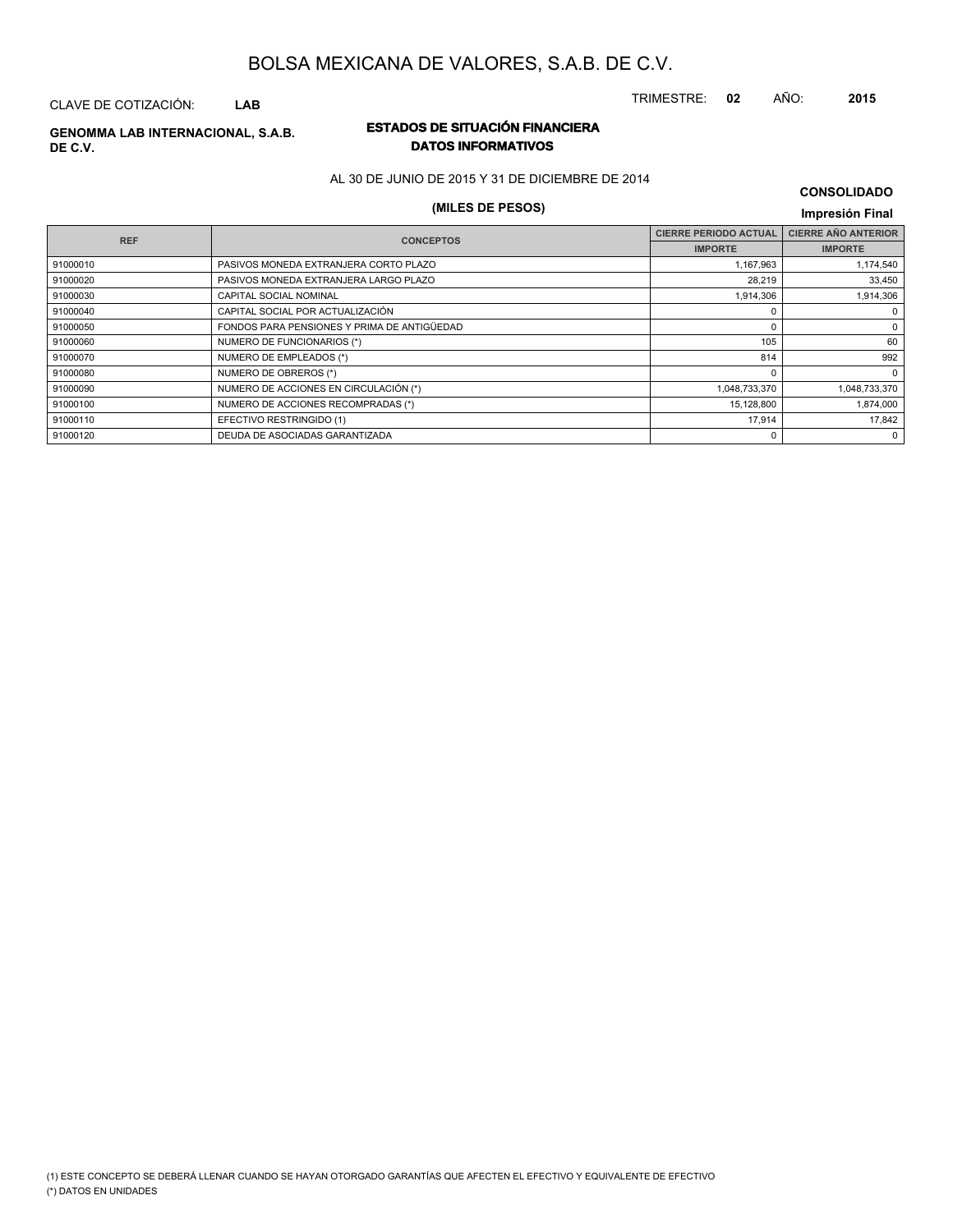**GENOMMA LAB INTERNACIONAL, S.A.B. DE C.V.** CLAVE DE COTIZACIÓN: **LAB** TRIMESTRE: **02** AÑO: **2015**

#### **ESTADOS DE RESULTADOS**

#### **CONSOLIDADO**

#### POR LOS PERIODOS DE SEIS Y TRES MESES TERMINADOS AL 30 DE JUNIO DE 2015 Y 2014

| Impresión Final<br>(MILES DE PESOS) |                                                                               |                   |                  |                     |                  |
|-------------------------------------|-------------------------------------------------------------------------------|-------------------|------------------|---------------------|------------------|
|                                     |                                                                               | <b>AÑO ACTUAL</b> |                  | <b>AÑO ANTERIOR</b> |                  |
| <b>REF</b>                          | <b>CUENTA / SUBCUENTA</b>                                                     | <b>ACUMULADO</b>  | <b>TRIMESTRE</b> | <b>ACUMULADO</b>    | <b>TRIMESTRE</b> |
| 40010000                            | <b>INGRESOS NETOS</b>                                                         | 5,743,234         | 2,974,661        | 5,338,122           | 2,899,958        |
| 40010010                            | <b>SERVICIOS</b>                                                              | 1.068             | $\Omega$         | 3.580               | 1,178            |
| 40010020                            | <b>VENTA DE BIENES</b>                                                        | 5,742,166         | 2,974,661        | 5,334,542           | 2,898,780        |
| 40010030                            | <b>INTERESES</b>                                                              | 0                 | 0                | $\mathbf 0$         | $\mathbf 0$      |
| 40010040                            | <b>REGALIAS</b>                                                               | $\mathsf 0$       | $\mathbf 0$      | $\mathbf 0$         | $\mathbf 0$      |
| 40010050                            | <b>DIVIDENDOS</b>                                                             | $\mathbf 0$       | $\mathbf 0$      | $\mathbf 0$         | $\mathbf 0$      |
| 40010060                            | ARRENDAMIENTO                                                                 | $\mathbf 0$       | $\mathbf 0$      | $\mathbf 0$         | $\mathbf 0$      |
| 40010061                            | <b>CONSTRUCCIÓN</b>                                                           | $\mathbf{0}$      | 0                | $\mathbf 0$         | $\mathbf 0$      |
| 40010070                            | <b>OTROS</b>                                                                  | $\mathbf 0$       | $\Omega$         | $\Omega$            | $\mathbf 0$      |
| 40020000                            | <b>COSTO DE VENTAS</b>                                                        | 1,703,901         | 870,302          | 1,629,220           | 885,766          |
| 40021000                            | UTILIDAD (PÉRDIDA) BRUTA                                                      | 4,039,333         | 2,104,359        | 3,708,902           | 2,014,192        |
| 40030000                            | <b>GASTOS GENERALES</b>                                                       | 3,061,549         | 1,544,691        | 2,762,392           | 1,424,501        |
| 40040000                            | UTILIDAD (PÉRDIDA) ANTES DE OTROS INGRESOS Y GASTOS, NETO                     | 977.784           | 559.668          | 946,510             | 589,691          |
| 40050000                            | OTROS INGRESOS Y (GASTOS), NETO                                               | 1,436             | 8,019            | 357                 | $-340$           |
| 40060000                            | UTILIDAD (PÉRDIDA) DE OPERACIÓN (*)                                           | 979.220           | 567.687          | 946.867             | 589,351          |
| 40070000                            | <b>INGRESOS FINANCIEROS</b>                                                   | 10,422            | 56,859           | 5,827               | 2,423            |
| 40070010                            | <b>INTERESES GANADOS</b>                                                      | 10,422            | 7,562            | 5,515               | 2,258            |
| 40070020                            | UTILIDAD POR FLUCTUACIÓN CAMBIARIA, NETO                                      | $\mathbf 0$       | 49,297           | $\mathbf 0$         | $\mathbf 0$      |
| 40070030                            | UTILIDAD POR DERIVADOS, NETO                                                  | $\mathbf 0$       | $\Omega$         | $\mathbf 0$         | $\mathbf 0$      |
| 40070040                            | UTILIDAD POR CAMBIOS EN VALOR RAZONABLE DE INSTRUMENTOS<br><b>FINANCIEROS</b> | $\mathbf 0$       | $\Omega$         | $\Omega$            | $\mathbf 0$      |
| 40070050                            | OTROS INGRESOS FINANCIEROS                                                    | $\mathbf 0$       | 0                | 312                 | 165              |
| 40080000                            | <b>GASTOS FINANCIEROS</b>                                                     | 227,491           | 103,858          | 208,360             | 115,108          |
| 40080010                            | INTERESES DEVENGADOS A CARGO                                                  | 193,673           | 98,034           | 174,016             | 85,997           |
| 40080020                            | PÉRDIDA POR FLUCTUACIÓN CAMBIARIA, NETO                                       | 23,667            | $\mathbf 0$      | 30,211              | 26,060           |
| 40080030                            | PÉRDIDA POR DERIVADOS, NETO                                                   | $\mathbf 0$       | $\Omega$         | $\mathbf 0$         | $\mathbf 0$      |
| 40080050                            | PÉRDIDA POR CAMBIOS EN VALOR RAZONABLE DE INSTRUMENTOS<br><b>FINANCIEROS</b>  | $\mathbf 0$       | 0                | $\mathbf 0$         | $\Omega$         |
| 40080060                            | OTROS GASTOS FINANCIEROS                                                      | 10,151            | 5,824            | 4,133               | 3,051            |
| 40090000                            | <b>INGRESOS (GASTOS) FINANCIEROS NETO</b>                                     | $-217,069$        | -46,999          | -202,533            | $-112,685$       |
| 40100000                            | PARTICIPACIÓN EN LOS RESULTADOS DE ASOCIADAS Y NEGOCIOS<br><b>CONJUNTOS</b>   | $-2,175$          | $-1,388$         | $-1,067$            | $-732$           |
| 40110000                            | UTILIDAD (PÉRDIDA) ANTES DE IMPUESTOS A LA UTILIDAD                           | 759,976           | 519.300          | 743.267             | 475,934          |
| 40120000                            | <b>IMPUESTOS A LA UTILIDAD</b>                                                | 282,659           | 167,725          | 237,554             | 149,345          |
| 40120010                            | <b>IMPUESTO CAUSADO</b>                                                       | 330,185           | 163,119          | 252,160             | 109,256          |
| 40120020                            | <b>IMPUESTO DIFERIDO</b>                                                      | $-47,526$         | 4,606            | $-14,606$           | 40,089           |
| 40130000                            | UTILIDAD (PÉRDIDA) DE LAS OPERACIONES CONTINUAS                               | 477,317           | 351,575          | 505,713             | 326,589          |
| 40140000                            | UTILIDAD (PÉRDIDA) DE LAS OPERACIONES DISCONTINUAS, NETO                      | 57,116            | 36.433           | O                   | $\Omega$         |
| 40150000                            | UTILIDAD (PÉRDIDA) NETA                                                       | 534,433           | 388,008          | 505,713             | 326,589          |
| 40160000                            | PARTICIPACIÓN NO CONTROLADORA EN LA UTILIDAD (PÉRDIDA) NETA                   | 37,670            | 29,253           | 44,312              | 18,584           |
| 40170000                            | PARTICIPACIÓN CONTROLADORA EN LA UTILIDAD (PÉRDIDA) NETA                      | 496,763           | 358,755          | 461,401             | 308,005          |
|                                     |                                                                               |                   |                  |                     |                  |
| 40180000                            | UTILIDAD (PÉRDIDA) NETA BÁSICA POR ACCIÓN                                     | 0.47              | 0.34             | 0.44                | 0.29             |
| 40190000                            | UTILIDAD (PÉRDIDA) NETA POR ACCIÓN DILUIDA                                    | 0.00              | 0.00             | 0.00                | 0.00             |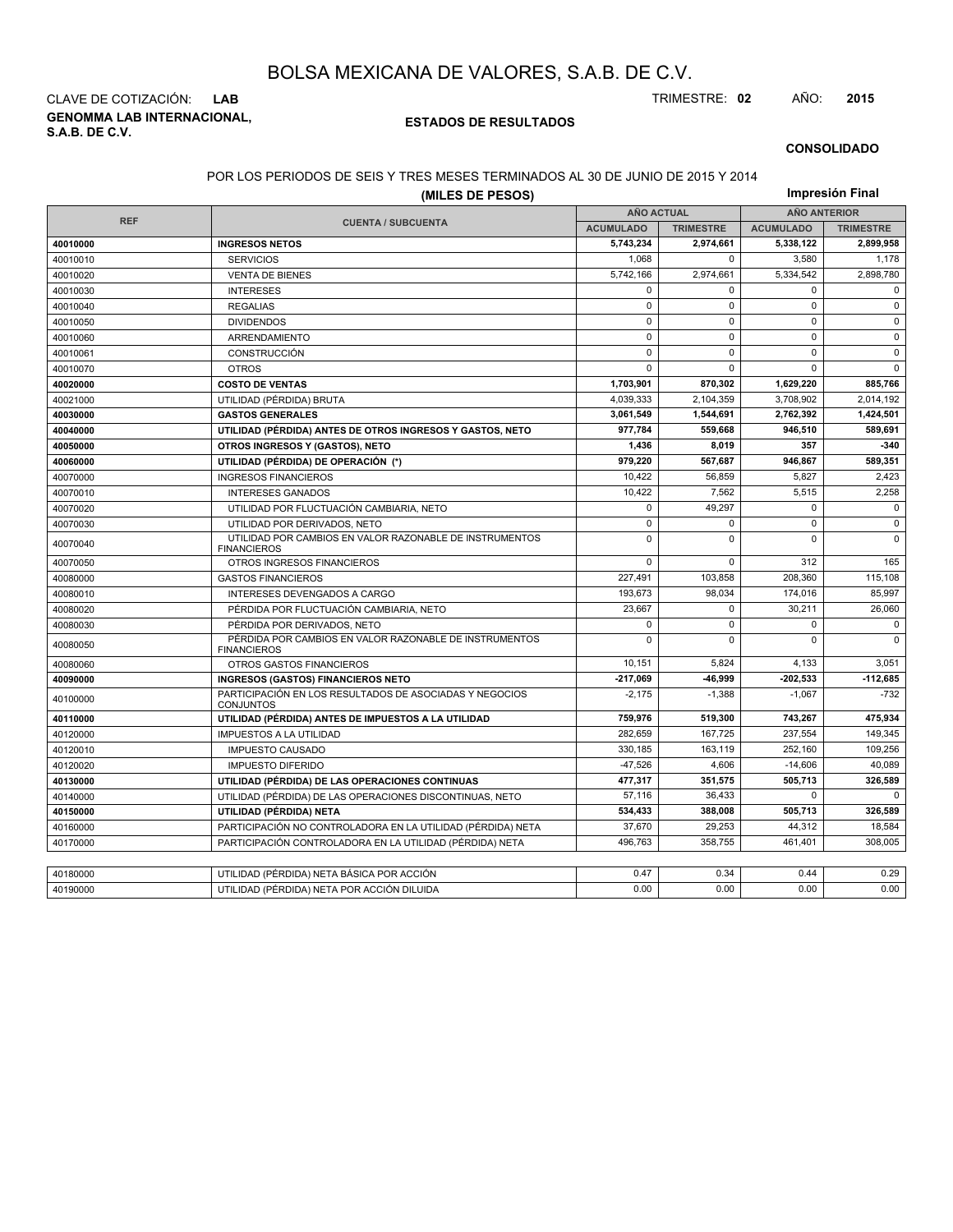**GENOMMA LAB INTERNACIONAL, S.A.B. DE C.V.** CLAVE DE COTIZACIÓN: **LAB** TRIMESTRE: **02** AÑO: **2015**

<sup>40310000</sup> UTILIDAD (PÉRDIDA) INTEGRAL ATRIBUIBLE A LA PARTICIPACIÓN CONTROLADORA

### **ESTADOS DEL RESULTADO INTEGRAL (NETOS DE IMPUESTOS)**

591,553 374,051 444,623 299,896

#### **CONSOLIDADO**

#### POR LOS PERIODOS DE SEIS Y TRES MESES TERMINADOS AL 30 DE JUNIO DE 2015 Y 2014

**(MILES DE PESOS)**

**Impresión Final**

| (MILES DE PESUS) |                                                                                                 |                  |                   |                  | <b>1111101031011 1 11101</b> |
|------------------|-------------------------------------------------------------------------------------------------|------------------|-------------------|------------------|------------------------------|
| <b>REF</b>       |                                                                                                 |                  | <b>AÑO ACTUAL</b> |                  | <b>AÑO ANTERIOR</b>          |
|                  | <b>CUENTA / SUBCUENTA</b>                                                                       | <b>ACUMULADO</b> | <b>TRIMESTRE</b>  | <b>ACUMULADO</b> | <b>TRIMESTRE</b>             |
| 40200000         | UTILIDAD (PÉRDIDA) NETA                                                                         | 534,433          | 388.008           | 505.713          | 326,589                      |
|                  | <b>PARTIDAS QUE NO SERAN RECLASIFICADAS A RESULTADOS</b>                                        |                  |                   |                  |                              |
| 40210000         | GANANCIAS POR REVALUACIÓN DE PROPIEDADES                                                        | 0                | $\Omega$          | $\Omega$         | $\Omega$                     |
| 40220000         | GANANCIAS (PÉRDIDAS) ACTUARIALES POR OBLIGACIONES LABORALES                                     |                  | $\Omega$          | $\Omega$         | $\Omega$                     |
| 40220100         | PARTICIPACIÓN EN RESULTADOS POR REVALUACIÓN DE PROPIEDADES DE<br>ASOCIADAS Y NEGOCIOS CONJUNTOS | $\Omega$         | $\Omega$          | $\Omega$         | $\Omega$                     |
|                  | <b>PARTIDAS QUE PUEDEN SER RECLASIFICADAS SUBSECUENTEMENTE A</b><br><b>RESULTADOS</b>           |                  |                   |                  |                              |
| 40230000         | RESULTADO POR CONVERSIÓN DE MONEDAS EXTRANJERAS                                                 | 66.196           | $-20,851$         | $-17.849$        | $-9,084$                     |
| 40240000         | CAMBIOS EN LA VALUACIÓN DE ACTIVOS FINANCIEROS DISPONIBLES PARA<br><b>SU VENTA</b>              |                  | <sup>0</sup>      | <sup>0</sup>     | $\Omega$                     |
| 40250000         | CAMBIOS EN LA VALUACIÓN DE INSTRUMENTOS FINANCIEROS DERIVADOS                                   | $\Omega$         | 0                 | $\Omega$         | $\Omega$                     |
| 40260000         | CAMBIOS EN EL VALOR RAZONABLE DE OTROS ACTIVOS                                                  | 0                | 0                 | $\Omega$         | $\Omega$                     |
| 40270000         | PARTICIPACIÓN EN OTROS RESULTADOS INTEGRALES DE ASOCIADAS Y<br>NEGOCIOS CONJUNTOS               | 0                | $\Omega$          | $\Omega$         | $\Omega$                     |
| 40280000         | <b>OTROS RESULTADOS INTEGRALES</b>                                                              | $\Omega$         | $\mathbf{r}$      | 0                | $\mathbf{0}$                 |
| 40290000         | TOTAL DE OTROS RESULTADOS INTEGRALES                                                            | 66,196           | $-20.851$         | $-17,849$        | $-9,084$                     |
|                  |                                                                                                 |                  |                   |                  |                              |
| 40300000         | UTILIDAD (PÉRDIDA) INTEGRAL                                                                     | 600,629          | 367,157           | 487,864          | 317,505                      |
| 40320000         | UTILIDAD (PÉRDIDA) INTEGRAL ATRIBUIBLE A LA PARTICIPACIÓN NO<br><b>CONTROLADORA</b>             | 9.076            | $-6.894$          | 43,241           | 17,609                       |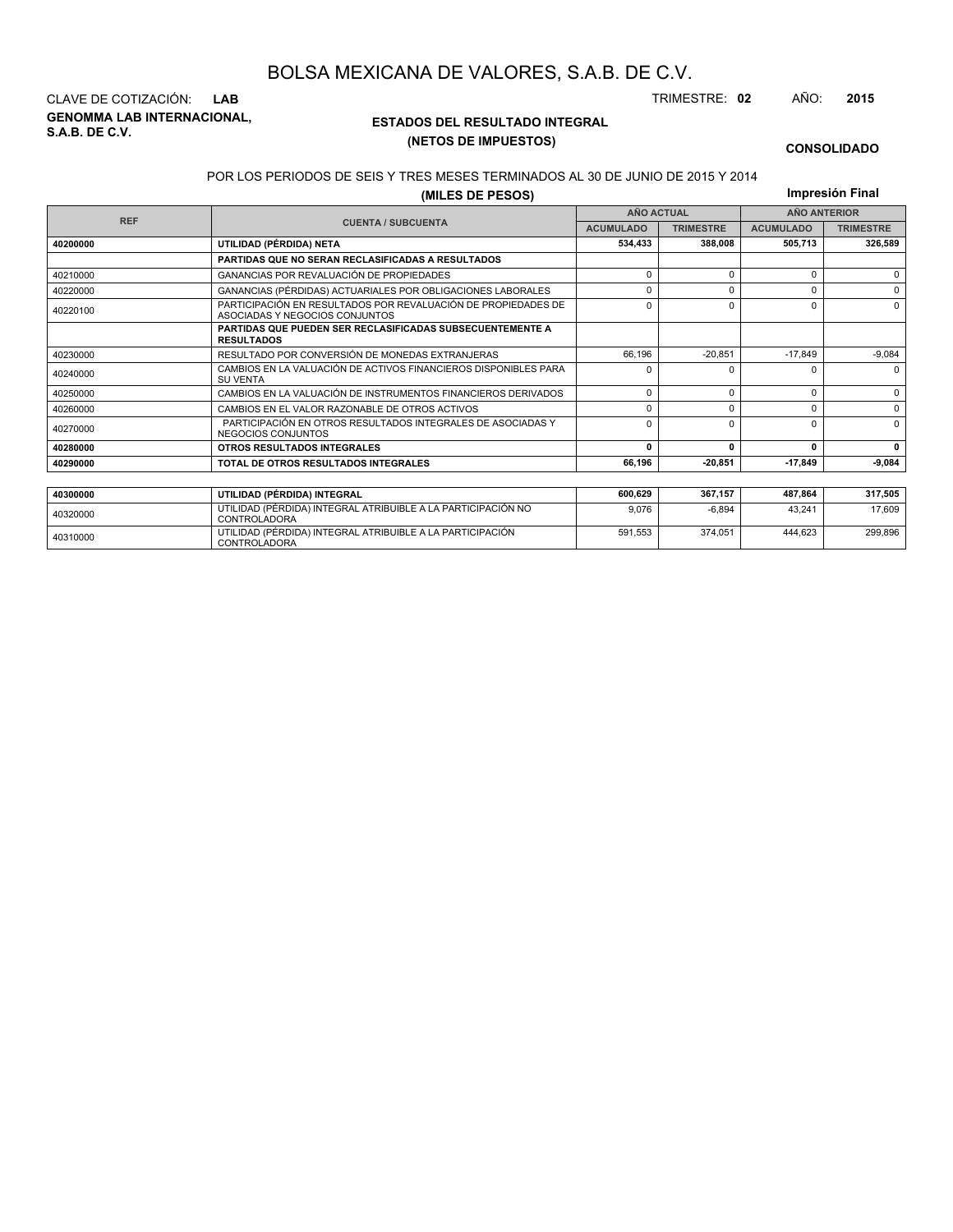**CONSOLIDADO**

# **GENOMMA LAB INTERNACIONAL,** CLAVE DE COTIZACIÓN: **LAB** TRIMESTRE: **02** AÑO: **2015**

**S.A.B. DE C.V.**

### **ESTADOS DE RESULTADOS DATOS INFORMATIVOS**

### POR LOS PERIODOS DE SEIS Y TRES MESES TERMINADOS AL 30 DE JUNIO DE 2015 Y 2014

| (MILES DE PESOS) |                                       |                  |                  |                     | Impresión Final  |  |
|------------------|---------------------------------------|------------------|------------------|---------------------|------------------|--|
| <b>REF</b>       |                                       | ANO ACTUAL       |                  | <b>ANO ANTERIOR</b> |                  |  |
|                  | <b>CUENTA / SUBCUENTA</b>             | <b>ACUMULADO</b> | <b>TRIMESTRE</b> | <b>ACUMULADO</b>    | <b>TRIMESTRE</b> |  |
| 92000010         | DEPRECIACIÓN Y AMORTIZACIÓN OPERATIVA | 57.294           | 28.464           | 42.963              | 24,116           |  |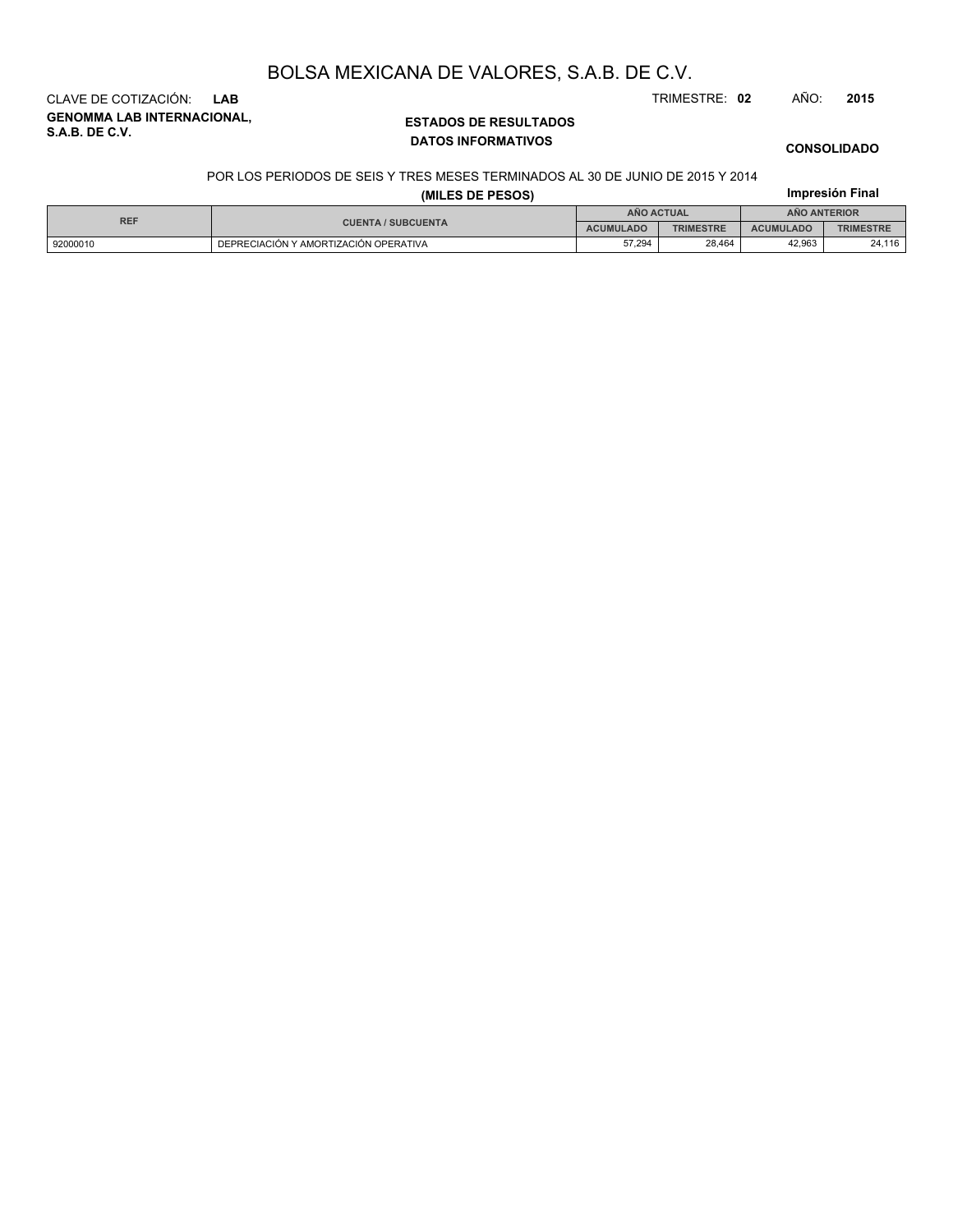**GENOMMA LAB INTERNACIONAL, S.A.B. DE C.V.** CLAVE DE COTIZACIÓN: **LAB** TRIMESTRE: **02** AÑO: **2015**

### **ESTADOS DE RESULTADOS DATOS INFORMATIVOS (12 MESES)**

**CONSOLIDADO**

#### POR LOS PERIODOS DE DOCE MESES TERMINADOS EL 30 DE JUNIO DE 2015 Y 2014

**(MILES DE PESOS)**

**Impresión Final**

| <b>REF</b> |                                                              | <b>AÑO</b>    |                 |  |  |
|------------|--------------------------------------------------------------|---------------|-----------------|--|--|
|            | <b>CUENTA / SUBCUENTA</b>                                    | <b>ACTUAL</b> | <b>ANTERIOR</b> |  |  |
| 92000030   | INGRESOS NETOS (**)                                          | 11.946.110    | 12.082.404      |  |  |
| 92000040   | UTILIDAD (PÉRDIDA) DE OPERACIÓN (**)                         | 2.477.449     | 3.049.786       |  |  |
| 92000060   | UTILIDAD (PÉRDIDA) NETA (**)                                 | 1.479.920     | 1.765.598       |  |  |
| 92000050   | PARTICIPACIÓN CONTROLADORA EN LA UTILIDAD (PÉRDIDA) NETA(**) | 1.535.826     | 1.845.211       |  |  |
| 92000070   | DEPRECIACIÓN Y AMORTIZACIÓN OPERATIVA (**)                   | 112.352       | 76.551          |  |  |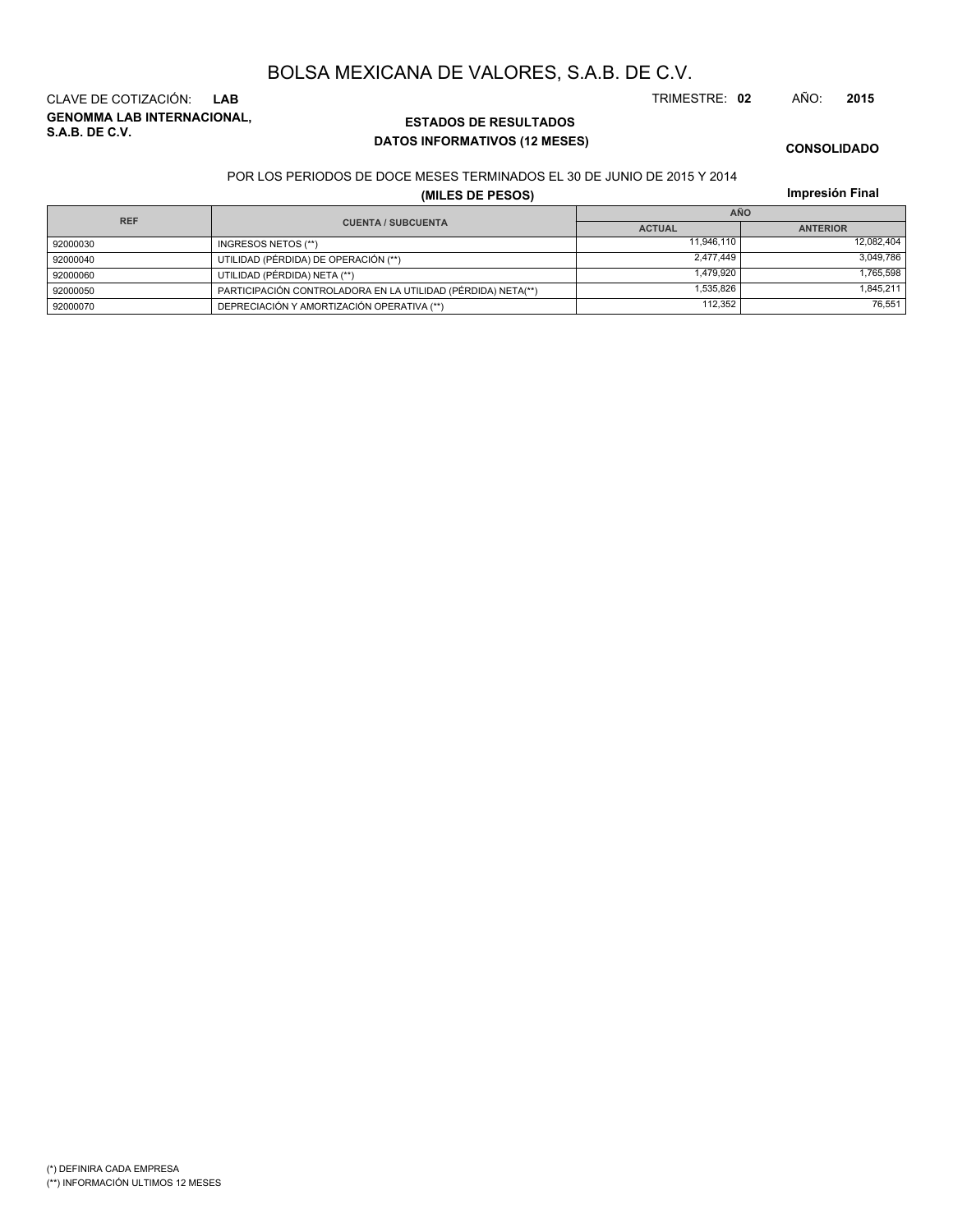CLAVE DE COTIZACIÓN:**LAB**

**GENOMMA LAB INTERNACIONAL, S.A.B. DE C.V.**

### **ESTADOS DE CAMBIOS EN EL CAPITALCONTABLE(MILES DE PESOS)**

 TRIMESTRE:TRIMESTRE: 02 AÑO: **<sup>2015</sup>**

**CONSOLIDADO**

**Impresión Final**

| <b>CONCEPTOS</b>                                                    |                       |                                       |                                                         |                                                             |                                           | <b>APORTACIONES</b> |                                                                          |                                                                          | UTILIDADES O PÉRDIDAS<br><b>ACUMULADAS</b>  | <b>OTROS</b><br><b>RESULTADOS</b>                        |                                            |  |  |
|---------------------------------------------------------------------|-----------------------|---------------------------------------|---------------------------------------------------------|-------------------------------------------------------------|-------------------------------------------|---------------------|--------------------------------------------------------------------------|--------------------------------------------------------------------------|---------------------------------------------|----------------------------------------------------------|--------------------------------------------|--|--|
|                                                                     | <b>CAPITAL SOCIAL</b> | <b>ACCIONES</b><br><b>RECOMPRADAS</b> | <b>PRIMA EN</b><br><b>EMISIÓN DE</b><br><b>ACCIONES</b> | <b>PARA FUTUROS</b><br><b>AUMENTOS DE</b><br><b>CAPITAL</b> | <b>OTRO CAPITAL</b><br><b>CONTRIBUIDO</b> | <b>RESERVAS</b>     | <b>UTILIDADES</b><br><b>RETENIDAS</b><br>(PÉRDIDAS<br><b>ACUMULADAS)</b> | <b>INTEGRALES</b><br><b>ACUMULADOS</b><br>(NETOS DE<br><b>IMPUESTOS)</b> | <b>PARTICIPACIÓN</b><br><b>CONTROLADORA</b> | <b>PARTICIPACIÓN</b><br><b>NO</b><br><b>CONTROLADORA</b> | <b>TOTAL DE CAPITAL</b><br><b>CONTABLE</b> |  |  |
| SALDO INICIAL AL 1 DE ENERO DEL 2014                                | 1,914,306             | $-74,622$                             | 39,749                                                  | $\Omega$                                                    |                                           | 249,609             | 6,569,397                                                                | 12,835                                                                   | 8,711,274                                   | 124,170                                                  | 8,835,444                                  |  |  |
| AJUSTES RETROSPECTIVOS                                              | $\Omega$              |                                       |                                                         |                                                             |                                           |                     |                                                                          |                                                                          | $\Omega$                                    | $\Omega$                                                 | $\Omega$                                   |  |  |
| APLICACIÓN DE OTROS RESULTADOS<br>INTEGRALES A UTILIDADES RETENIDAS |                       |                                       |                                                         |                                                             |                                           |                     |                                                                          |                                                                          | C                                           | $\Omega$                                                 |                                            |  |  |
| CONSTITUCIÓN DE RESERVAS                                            |                       |                                       |                                                         |                                                             |                                           | 66,434              | $-66,434$                                                                |                                                                          | $\Omega$                                    | $\Omega$                                                 |                                            |  |  |
| DIVIDENDOS DECRETADOS                                               |                       |                                       |                                                         |                                                             |                                           |                     |                                                                          |                                                                          | $\Omega$                                    |                                                          |                                            |  |  |
| (DISMINUCIÓN) AUMENTOS DE CAPITAL                                   |                       |                                       |                                                         |                                                             |                                           |                     |                                                                          |                                                                          | $\Omega$                                    |                                                          |                                            |  |  |
| RECOMPRA DE ACCIONES                                                |                       | 3,622                                 |                                                         |                                                             |                                           |                     |                                                                          |                                                                          | 3,622                                       | $\Omega$                                                 | 3,622                                      |  |  |
| (DISMINUCIÓN) AUMENTO EN PRIMA EN<br><b>EMISIÓN DE ACCIONES</b>     | n                     |                                       |                                                         |                                                             |                                           |                     |                                                                          |                                                                          | $\Omega$                                    | $\Omega$                                                 |                                            |  |  |
| (DISMINUCIÓN) AUMENTO DE LA<br>PARTICIPACIÓN NO CONTROLADORA        |                       |                                       |                                                         |                                                             |                                           |                     |                                                                          |                                                                          |                                             |                                                          |                                            |  |  |
| OTROS MOVIMIENTOS                                                   |                       |                                       |                                                         |                                                             |                                           |                     |                                                                          |                                                                          | $\Omega$                                    | $\Omega$                                                 |                                            |  |  |
| RESULTADO INTEGRAL                                                  | $\Omega$              |                                       |                                                         |                                                             |                                           |                     | 461,401                                                                  | $-16,778$                                                                | 444,623                                     | 43,241                                                   | 487,864                                    |  |  |
| SALDO FINAL AL 30 DE JUNIO DEL 2014                                 | 1,914,306             | $-71,000$                             | 39,749                                                  | $\mathbf{0}$                                                |                                           | 316,043             | 6,964,364                                                                | $-3,943$                                                                 | 9,159,519                                   | 167,411                                                  | 9,326,930                                  |  |  |
| SALDO INICIAL AL 1 DE ENERO DEL 2015                                | 1,914,306             | $-74,394$                             | 39,749                                                  | $\mathbf{0}$                                                |                                           | 316,043             | 7,947,521                                                                | 149,561                                                                  | 10,292,786                                  | 210,321                                                  | 10,503,107                                 |  |  |
| AJUSTES RETROSPECTIVOS                                              | $\Omega$              |                                       |                                                         |                                                             |                                           |                     |                                                                          |                                                                          | $\Omega$                                    | $\Omega$                                                 |                                            |  |  |
| APLICACIÓN DE OTROS RESULTADOS<br>INTEGRALES A UTILIDADES RETENIDAS |                       |                                       |                                                         |                                                             |                                           |                     |                                                                          |                                                                          | $\Omega$                                    | $\Omega$                                                 |                                            |  |  |
| CONSTITUCIÓN DE RESERVAS                                            |                       |                                       |                                                         |                                                             |                                           | 28,229              | $-28,229$                                                                |                                                                          | $\Omega$                                    | $\Omega$                                                 |                                            |  |  |
| DIVIDENDOS DECRETADOS                                               |                       |                                       |                                                         |                                                             |                                           |                     |                                                                          |                                                                          | $\Omega$                                    |                                                          |                                            |  |  |
| (DISMINUCIÓN) AUMENTOS DE CAPITAL                                   |                       |                                       |                                                         |                                                             |                                           |                     |                                                                          |                                                                          | $\Omega$                                    |                                                          |                                            |  |  |
| RECOMPRA DE ACCIONES                                                |                       | $-236,757$                            |                                                         |                                                             |                                           |                     |                                                                          |                                                                          | $-236,757$                                  |                                                          | $-236,757$                                 |  |  |
| (DISMINUCIÓN) AUMENTO EN PRIMA EN<br><b>EMISIÓN DE ACCIONES</b>     |                       |                                       |                                                         |                                                             |                                           |                     |                                                                          |                                                                          |                                             | $\Omega$                                                 |                                            |  |  |
| (DISMINUCIÓN) AUMENTO DE LA<br>PARTICIPACIÓN NO CONTROLADORA        |                       |                                       |                                                         |                                                             |                                           |                     |                                                                          |                                                                          | $\Omega$                                    | $\Omega$                                                 |                                            |  |  |
| OTROS MOVIMIENTOS                                                   |                       |                                       |                                                         |                                                             |                                           |                     |                                                                          |                                                                          | $\Omega$                                    | $\Omega$                                                 |                                            |  |  |
| RESULTADO INTEGRAL                                                  |                       |                                       |                                                         |                                                             |                                           |                     | 496,763                                                                  | 94,790                                                                   | 591,553                                     | 9,076                                                    | 600,629                                    |  |  |
| SALDO FINAL AL 30 DE JUNIO DEL 2015                                 | 1,914,306             | $-311,151$                            | 39,749                                                  | $\Omega$                                                    |                                           | 344,272             | 8,416,055                                                                | 244,351                                                                  | 10,647,582                                  | 219,397                                                  | 10,866,979                                 |  |  |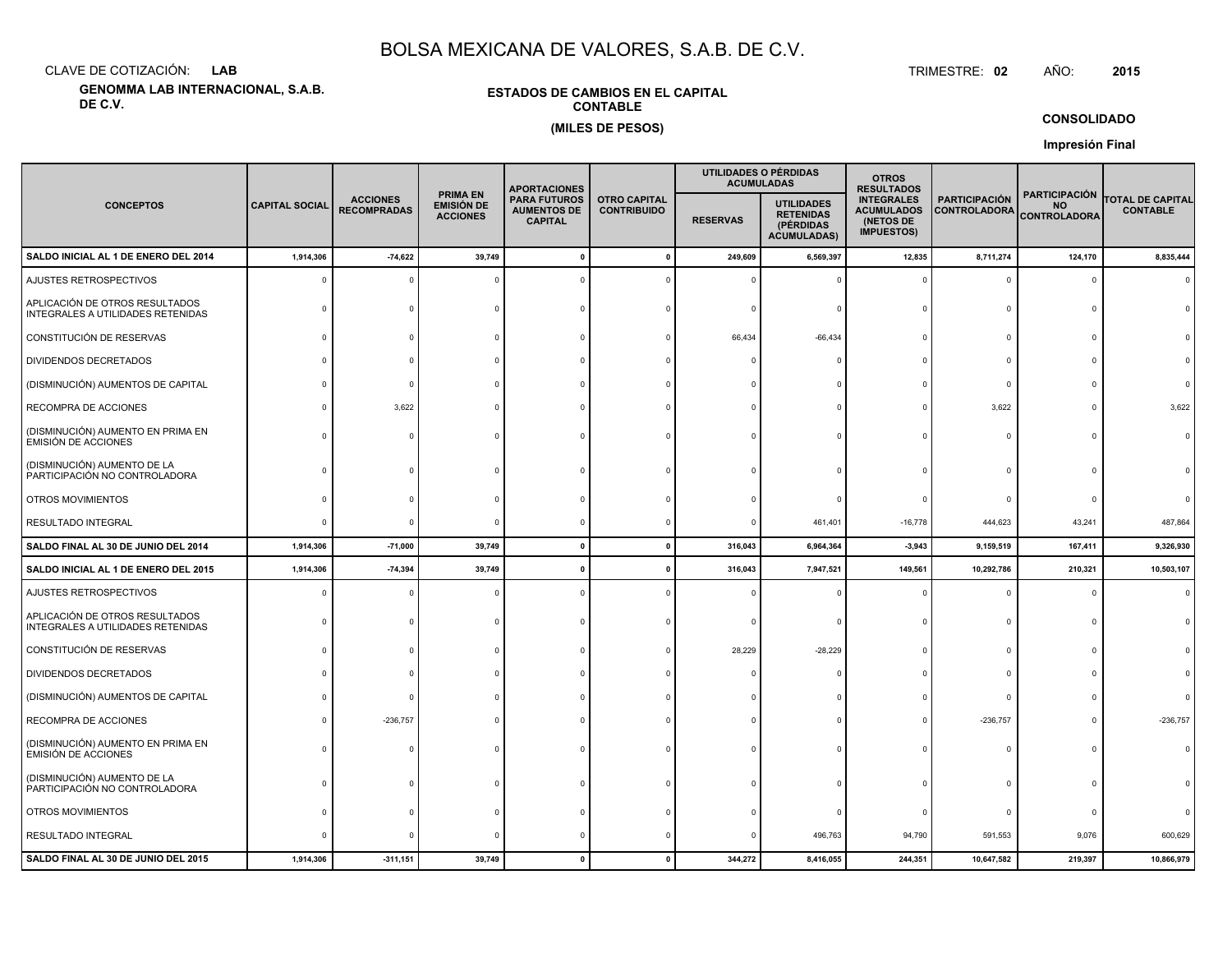TRIMESTRE: **02** AÑO: **2015**

### CLAVE DE COTIZACIÓN: **LAB**

### **ESTADOS DE FLUJOS DE EFECTIVO (METODO INDIRECTO) GENOMMA LAB INTERNACIONAL, S.A.B. DE C.V.**

#### POR LOS PERIODOS DE SEIS MESES TERMINADOS EL 30 DE JUNIO DE 2015 Y

2014

**CONSOLIDADO**

# **(MILES DE PESOS) Impresión Final**

| <b>REF</b>                           | <b>CUENTA/SUBCUENTA</b>                                                                                                   | <b>AÑO ACTUAL</b> | AÑO ANTERIOR   |
|--------------------------------------|---------------------------------------------------------------------------------------------------------------------------|-------------------|----------------|
|                                      |                                                                                                                           | <b>IMPORTE</b>    | <b>IMPORTE</b> |
| <b>ACTIVIDADES DE OPERACIÓN</b>      |                                                                                                                           |                   |                |
| 50010000                             | UTILIDAD (PÉRDIDA) NETA ANTES DE IMPUESTOS A LA UTILIDAD                                                                  | 759,976           | 743,267        |
| 50020000                             | +(-) PARTIDAS SIN IMPACTO EN EL EFECTIVO                                                                                  | 0                 | $\mathbf 0$    |
| 50020010                             | + ESTIMACIÓN DEL PERIODO                                                                                                  | 0                 | $\mathbf 0$    |
| 50020020                             | +PROVISIÓN DEL PERIODO                                                                                                    | $\mathbf 0$       | $\mathbf 0$    |
| 50020030                             | + (-) OTRAS PARTIDAS NO REALIZADAS                                                                                        | $\mathbf 0$       | $\mathbf 0$    |
| 50030000                             | +(-) PARTIDAS RELACIONADAS CON ACTIVIDADES DE INVERSIÓN                                                                   | 66,647            | 46,320         |
| 50030010                             | + DEPRECIACIÓN Y AMORTIZACIÓN DEL PERIODO                                                                                 | 57,295            | 42,963         |
| 50030020                             | (-) + UTILIDAD O PERDIDA EN VENTA DE PROPIEDADES PLANTA Y EQUIPO                                                          | 4,556             | 173            |
| 50030030                             | +(-) PÉRDIDA (REVERSIÓN) POR DETERIORO                                                                                    | $\Omega$          | $\mathbf 0$    |
| 50030040                             | (-)+PARTICIPACIÓN EN ASOCIADAS Y NEGOCIOS CONJUNTOS                                                                       | 2,175             | 1,067          |
| 50030050                             | (-)DIVIDENDOS COBRADOS                                                                                                    | $\mathbf 0$       | $\mathbf 0$    |
| 50030060                             | (-)INTERESES A FAVOR                                                                                                      | 0                 | 0              |
| 50030070                             | (-)FLUCTUACIÓN CAMBIARIA                                                                                                  | $-28$             | $-47$          |
| 50030080                             | (-) +OTRAS PARTIDAS                                                                                                       | 2,649             | 2,164          |
| 50040000                             | +(-) PARTIDAS RELACIONADAS CON ACTIVIDADES DE FINANCIAMIENTO                                                              | 179,801           | 166,770        |
| 50040010                             | (+)INTERESES DEVENGADOS A CARGO                                                                                           | 179,801           | 166,770        |
| 50040020                             | (+)FLUCTUACIÓN CAMBIARIA                                                                                                  | 0                 | $\mathsf 0$    |
| 50040030                             | (+)OPERACIONES FINANCIERAS DE DERIVADOS                                                                                   | 0                 | 0              |
|                                      |                                                                                                                           | $\mathbf 0$       | $\mathbf 0$    |
| 50040040                             | + (-) OTRAS PARTIDAS                                                                                                      |                   |                |
| 50050000                             | FLUJO DERIVADO DEL RESULTADO ANTES DE IMPUESTOS A LA UTILIDAD                                                             | 1,006,424         | 956.357        |
| 50060000                             | FLUJOS GENERADOS O UTILIZADOS EN LA OPERACIÓN                                                                             | $-216,643$        | $-727,938$     |
| 50060010                             | + (-) DECREMENTO (INCREMENTO) EN CLIENTES                                                                                 | 903,274           | $-130,488$     |
| 50060020                             | + (-) DECREMENTO (INCREMENTO) EN INVENTARIOS<br>+ (-) DECREMENTO (INCREMENTO) EN OTRAS CUENTAS POR COBRAR Y OTROS ACTIVOS | 122,383           | 80,206         |
| 50060030                             | <b>CIRCULANTES</b>                                                                                                        | $-540,901$        | $-342.972$     |
| 50060040                             | + (-) INCREMENTO (DECREMENTO) EN PROVEEDORES                                                                              | $-517,197$        | -202,768       |
| 50060050                             | + (-) INCREMENTO (DECREMENTO) EN OTROS PASIVOS                                                                            | 76,892            | 52,112         |
| 50060060                             | + (-)IMPUESTOS A LA UTILIDAD PAGADOS O DEVUELTOS                                                                          | $-261,094$        | $-184,028$     |
| 50070000                             | FLUJOS NETOS DE EFECTIVO DE ACTIVIDADES DE OPERACIÓN                                                                      | 789,781           | 228,419        |
| <b>ACTIVIDADES DE INVERSIÓN</b>      |                                                                                                                           |                   |                |
| 50080000                             | FLUJOS NETOS DE EFECTIVO DE ACTIVIDADES DE INVERSIÓN                                                                      | $-10,720$         | $-970,384$     |
| 50080010                             | (-)INVERSIONES CON CARÁCTER PERMANENTE                                                                                    | 0                 | -600,000       |
| 50080020                             | +DISPOSICIONES DE INVERSIONES CON CARÁCTER PERMANENTE                                                                     | $\Omega$          | $\mathbf 0$    |
| 50080030                             | (-)INVERSION EN PROPIEDADES, PLANTA Y EQUIPO                                                                              | $-16,620$         | $-54,961$      |
| 50080040                             | +VENTA DE PROPIEDADES, PLANTA Y EQUIPO                                                                                    | 18,309            | 556            |
| 50080050                             | (-) INVERSIONES TEMPORALES                                                                                                | 0                 | $\mathbf 0$    |
| 50080060                             | +DISPOSICION DE INVERSIONES TEMPORALES                                                                                    | $\mathbf 0$       | $\mathbf 0$    |
| 50080070                             | (-)INVERSION EN ACTIVOS INTANGIBLES                                                                                       | $-12,409$         | $-315,979$     |
| 50080080                             | +DISPOSICION DE ACTIVOS INTANGIBLES                                                                                       | $\mathbf 0$       | $\mathbf 0$    |
| 50080090                             | (-)ADQUISICIONES DE NEGOCIOS                                                                                              | $\mathbf 0$       | $\mathsf 0$    |
| 50080100                             | +DISPOSICIONES DE NEGOCIOS                                                                                                | 0                 | 0              |
| 50080110                             | +DIVIDENDOS COBRADOS                                                                                                      | $\mathbf 0$       | $\mathbf 0$    |
| 50080120                             | +INTERESES COBRADOS                                                                                                       | 0                 | $\mathbf 0$    |
| 50080130                             | +(-) DECREMENTO (INCREMENTO) ANTICIPOS Y PRESTAMOS A TERCEROS                                                             | 0                 | $\mathbf 0$    |
|                                      |                                                                                                                           | $\mathbf 0$       | $\mathbf 0$    |
| 50080140                             | + (-) OTRAS PARTIDAS                                                                                                      |                   |                |
| <b>ACTIVIDADES DE FINANCIAMIENTO</b> |                                                                                                                           |                   |                |
| 50090000                             | FLUJOS NETOS DE EFECTIVO DE ACTIVIDADES DE FINANCIAMIENTO                                                                 | $-243,803$        | 462,396        |
| 50090010                             | + FINANCIAMIENTOS BANCARIOS                                                                                               | 555,545           | 1,165,779      |
| 50090020                             | + FINANCIAMIENTOS BURSÁTILES                                                                                              | 0                 | $\mathbf 0$    |
| 50090030                             | + OTROS FINANCIAMIENTOS                                                                                                   | 0                 | $\mathbf 0$    |
| 50090040                             | (-) AMORTIZACIÓN DE FINANCIAMIENTOS BANCARIOS                                                                             | $-361,809$        | $-541,829$     |
| 50090050                             | (-) AMORTIZACIÓN DE FINANCIAMIENTOS BURSÁTILES                                                                            | 0                 | $\mathbf 0$    |
| 50090060                             | (-) AMORTIZACIÓN DE OTROS FINANCIAMIENTOS                                                                                 | 0                 | $\mathbf 0$    |
| 50090070                             | + (-) INCREMENTO (DECREMENTO) EN EL CAPITAL SOCIAL                                                                        | $\mathbf 0$       | $\mathbf 0$    |
| 50090080                             | (-) DIVIDENDOS PAGADOS                                                                                                    | 0                 | $\mathbf 0$    |
| 50090090                             | + PRIMA EN EMISIÓN DE ACCIONES                                                                                            | 0                 | 0              |
| 50090100                             | + APORTACIONES PARA FUTUROS AUMENTOS DE CAPITAL                                                                           | $\mathbf 0$       | $\mathbf 0$    |
| 50090110                             | (-)INTERESES PAGADOS                                                                                                      | $-172,286$        | $-159, 118$    |
| 50090120                             | (-)RECOMPRA DE ACCIONES                                                                                                   | $-236,659$        | $-1,365$       |
| 50090130                             | + (-) OTRAS PARTIDAS                                                                                                      | $-28,594$         | $-1,071$       |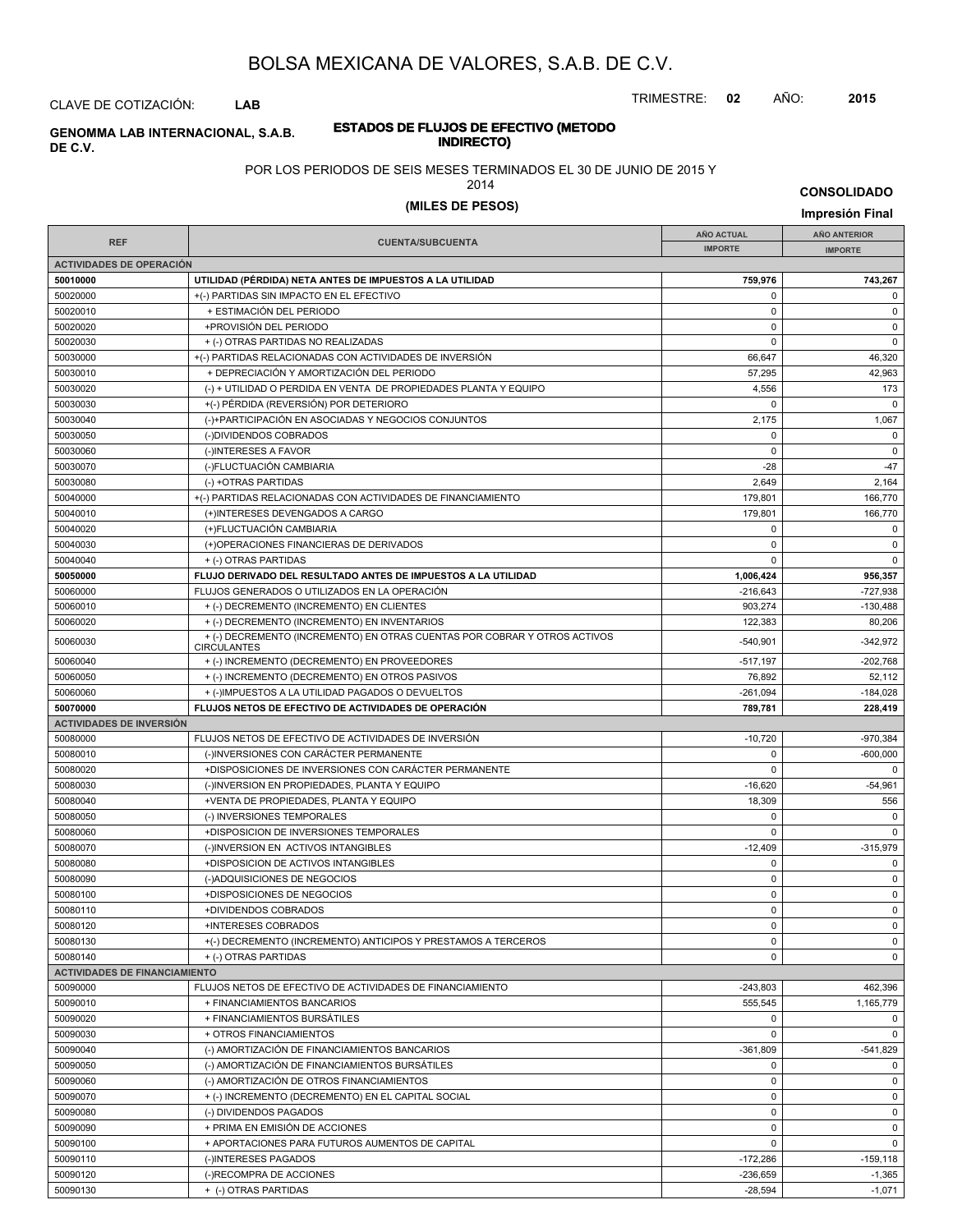TRIMESTRE: **02** AÑO: **2015**

### CLAVE DE COTIZACIÓN: **LAB**

### **ESTADOS DE FLUJOS DE EFECTIVO (METODO INDIRECTO) GENOMMA LAB INTERNACIONAL, S.A.B. DE C.V.**

### POR LOS PERIODOS DE SEIS MESES TERMINADOS EL 30 DE JUNIO DE 2015 Y

2014

# **(MILES DE PESOS) Impresión Final**

| <b>REF</b> |                                                                 | AÑO ACTUAL     | AÑO ANTERIOR   |  |
|------------|-----------------------------------------------------------------|----------------|----------------|--|
|            | <b>CUENTA/SUBCUENTA</b>                                         | <b>IMPORTE</b> | <b>IMPORTE</b> |  |
| 50100000   | INCREMENTO (DISMINUCION) DE EFECTIVO Y EQUIVALENTES DE EFECTIVO | 535.258        | -279.569       |  |
| 50110000   | CAMBIOS EN EL VALOR DEL EFECTIVO Y EQUIVALENTES DE EFECTIVO     | 14.168         | -25.790        |  |
| 50120000   | EFECTIVO Y EQUIVALENTES DE EFECTIVO AL PRINCIPIO DEL PERIODO    | 1.182.296      | 1.767.144      |  |
| 50130000   | EFECTIVO Y EQUIVALENTES DE EFECTIVO AL FINAL DEL PERIODO        | 1.731.722      | 1.461.785      |  |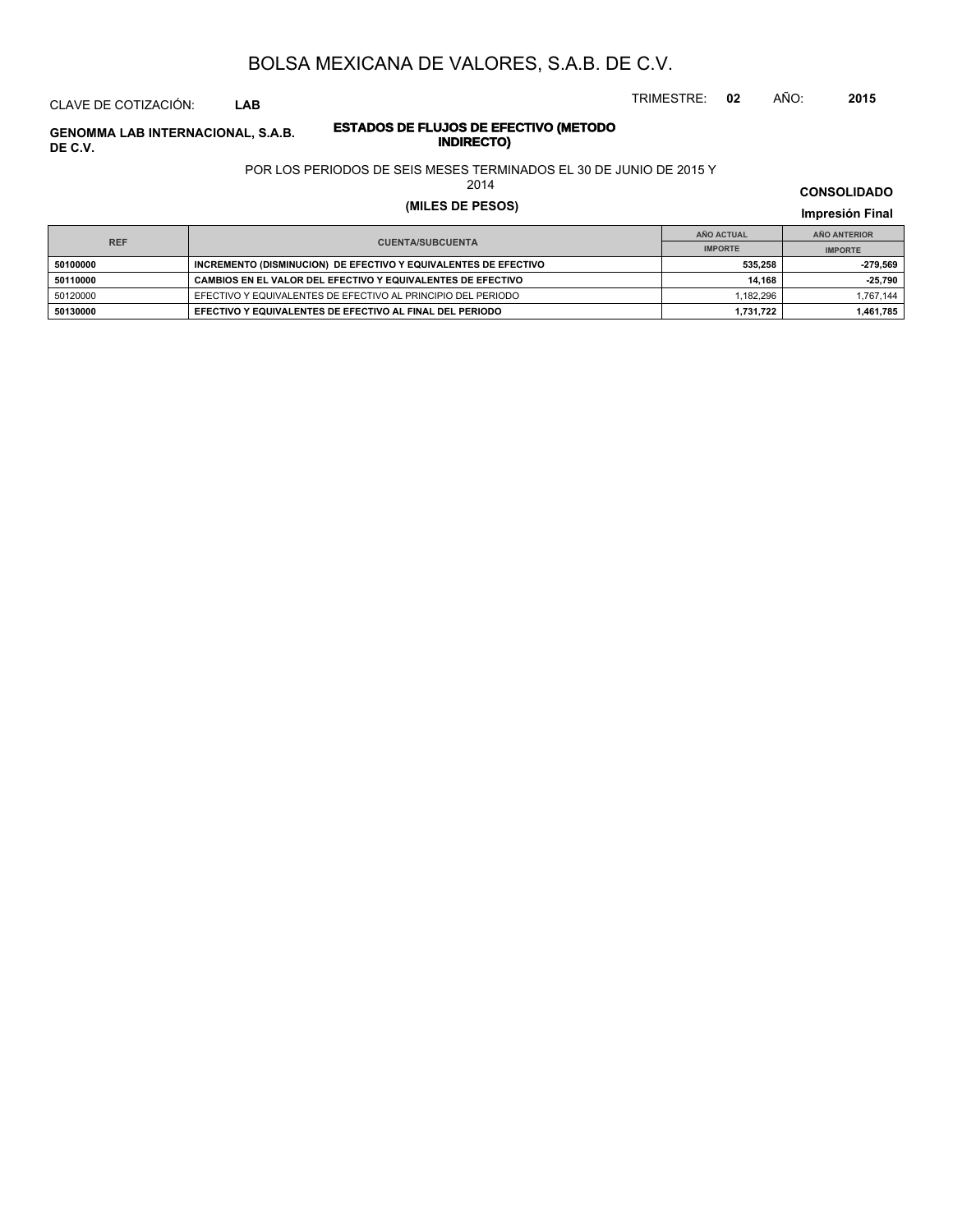CLAVE DE COTIZACIÓN: **LAB**

**GENOMMA LAB INTERNACIONAL,**

**COMENTARIOS Y ANALISIS DE LA ADMINISTRACIÓN SOBRE LOS RESULTADOS** PAGINA 1/9 **DE OPERACIÓN Y SITUACIÓN FINANCIERA DE LA COMPAÑÍA**

TRIMESTRE: **02** AÑO: **2015**

 $1/9$ **CONSOLIDADO Impresión Final**

MÉXICO D.F., A 23 DE JULIO DE 2015

GENOMMA LAB INTERNACIONAL, S.A.B. DE C.V. (BMV: LAB.B) ("GENOMMA LAB" O "LA COMPAÑÍA"), DA A CONOCER LOS RESULTADOS CORRESPONDIENTES AL SEGUNDO TRIMESTRE TERMINADO EL 30 DE JUNIO DE 2015. TODAS LAS CIFRAS INCLUIDAS EN ESTE REPORTE SE ENCUENTRAN EN PESOS NOMINALES MEXICANOS Y ESTÁN PRESENTADAS DE ACUERDO A LAS NORMAS INTERNACIONALES DE INFORMACIÓN FINANCIERA (NIIF O IFRS POR SUS SIGLAS EN INGLÉS).

RESULTADOS Y HECHOS RELEVANTES DEL 2T 2015 (VS. 2T 2014)

 DURANTE EL TRIMESTRE FIRMAMOS UN ACUERDO PARA VENDER UNA PARTICIPACIÓN MAYORITARIA EN GRUPO MARZAM A UN VALOR TOTAL DEL CAPITAL DE PS. 2,700.0 MILLONES. SE ESPERA QUE LA TRANSACCIÓN SE CIERRE EN 3T15. LOS RECURSOS OBTENIDOS SERÁN USADOS PRINCIPALMENTE PARA REDUCIR DEUDA Y RECOMPRAR ACCIONES.

 LAS VENTAS NETAS EN EL SEGUNDO TRIMESTRE ALCANZARON PS. 2,974.7 MILLONES, UN INCREMENTO DE 2.6% CONTRA EL MISMO PERIODO DE 2014, Y PS. 5,743.2 MILLONES PARA EL PERIODO DE 6 MESES, UN INCREMENTO DE 7.6% COMPARADO CON 2014, LIDERADO POR LAS FUERTES VENTAS EN NUESTRAS OPERACIONES INTERNACIONALES.

 LAS VENTAS DE NUESTRAS OPERACIONES INTERNACIONALES FUERON DE PS. 1,790.5, UN INCREMENTO DE 37.8%. EL CRECIMIENTO FUE PRINCIPALMENTE POR E.U.A., CHILE Y COLOMBIA. EL CRECIMIENTO INTERNACIONAL ACUMULADO PARA 2015 FUE DE 34.1%.

 EN MÉXICO, EL DESPLAZAMIENTO (SELL-OUT) DE NUESTROS PRODUCTOS CRECIÓ 3.9% DURANTE LOS PRIMEROS SEIS MESES DE 2015, COMPARADO CON EL MISMO PERIODO DE 2014 (INFORMACIÓN DE "SELL-OUT" DE LA COMPAÑÍA: CRECIMIENTO DE 4.0% PARA LOS PRODUCTOS OTC Y DE 3.7% PARA LOS PRODUCTOS DE CUIDADO PERSONAL).

 EN MÉXICO, CONTINUAMOS CON LA REDUCCIÓN DE INVENTARIOS EN EL CANAL. NUESTRAS VENTAS PARA EL 2T15 FUERON DE PS. 1,184.2 MILLONES, UNA CAÍDA DE 26.0%. ACUMULADO PARA 2015, LAS VENTAS EN MÉXICO FUERON DE PS. 2,166.2 MILLONES, UNA DISMINUCIÓN DE 18.9%.

 EL EBITDA AJUSTADO DISMINUYÓ 1.8% EN EL SEGUNDO TRIMESTRE, ALCANZANDO PS. 602.2 MILLONES, LO QUE REPRESENTA UN MARGEN DE 20.2%, COMPARADO CON UN MARGEN DE 21.2% EN EL MISMO PERIODO DE 2014.

 LA UTILIDAD NETA, LA CUAL ALCANZÓ PS. 388.0 MILLONES, REPRESENTÓ UN MARGEN DE 13.0%. LA UTILIDAD POR ACCIÓN ALCANZO PS. 1.43, COMPARADO CON PS. 1.68 EN EL MISMO TRIMESTRE DE 2014.

 EL CICLO DE CONVERSIÓN DE EFECTIVO FUE DE 142 DÍAS AL 30 DE JUNIO DE 2015, COMPARADO CON 145 DÍAS AL 30 DE JUNIO DE 2014. NUESTRO OBJETIVO DE ALCANZAR 135 DÍAS AL FINAL DEL AÑO 2015 NO HA CAMBIADO.

COMENTARIOS DEL DIRECTOR GENERAL

EL SR. RODRIGO HERRERA, DIRECTOR GENERAL DE LA COMPAÑÍA, MENCIONÓ: "ESTAMOS PROGRESANDO EN NUESTRAS INICIATIVAS ESTRATÉGICAS CLAVE DEL 2015, INCLUYENDO LA VENTA DE MARZAM, ANUNCIADA EL 22 DE JUNIO. ESTA TRANSACCIÓN CONTRIBUIRÁ SIGNIFICATIVAMENTE PARA INCREMENTAR NUESTRA GENERACIÓN DE FLUJO LIBRE DE EFECTIVO Y MEJORAR NUESTRA ESTRUCTURA DE CAPITAL. TAMBIÉN ESTAMOS AVANZANDO CON NUESTRA NUEVA ESTRATEGIA COMERCIAL EN MÉXICO MIENTRAS QUE CRECEMOS EXITOSAMENTE EN NUESTRAS OPERACIONES INTERNACIONALES. NUESTRAS VENTAS CONSOLIDADAS ACUMULADAS AL SEGUNDO TRIMESTRE DE 2015 CRECIERON 7.6%, EN LÍNEA CON NUESTRO OBJETIVO DE 5.2% PARA EL AÑO COMPLETO 2015.

LAS VENTAS INTERNACIONALES SIGUEN FUERTES ESPECIALMENTE EN ESTADOS UNIDOS, REPORTANDO UN CRECIMIENTO DE 198.8% COMPARADO CON EL MISMO TRIMESTRE DE 2014, DEMOSTRANDO EL ÉXITO QUE HA TENIDO NUESTRA ALIANZA ESTRATÉGICA CON WALGREENS Y NUESTRA CRECIENTE PARTICIPACIÓN DE MERCADO INICIALMENTE DENTRO DEL MERCADO HISPANO. CHILE Y COLOMBIA LE SIGUIERON CON TASAS DE CRECIMIENTO SUPERIORES AL 40.0%. ADEMÁS, A PESAR DE LA DEBILIDAD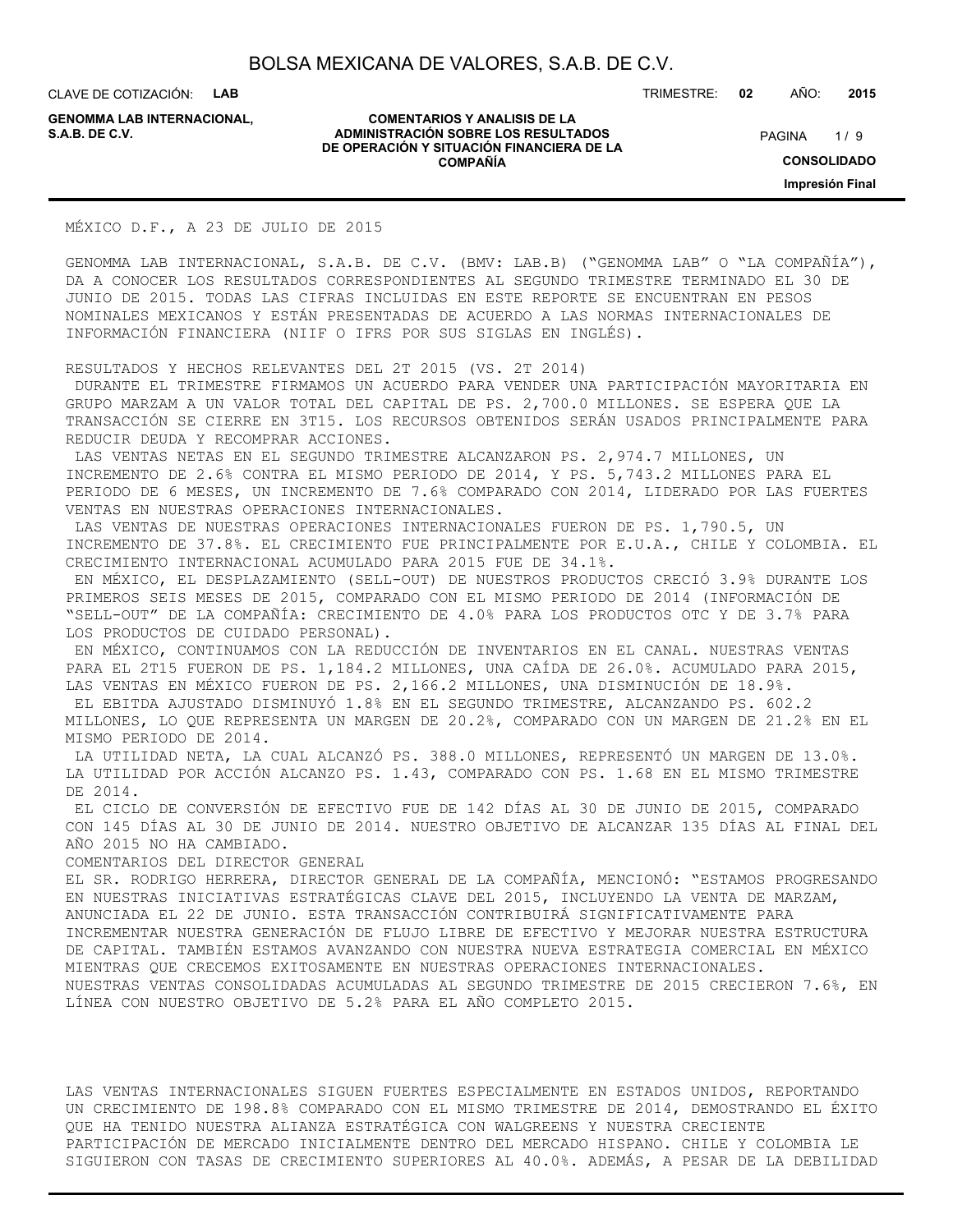**COMENTARIOS Y ANALISIS DE LA**

**DE OPERACIÓN Y SITUACIÓN FINANCIERA DE LA COMPAÑÍA**

CLAVE DE COTIZACIÓN: **LAB**

**ADMINISTRACIÓN SOBRE LOS RESULTADOS S.A.B. DE C.V.** PAGINA / 9 **GENOMMA LAB INTERNACIONAL,**

TRIMESTRE: **02** AÑO: **2015**

 $2/9$ 

**CONSOLIDADO**

**Impresión Final**

ECONÓMICA GENERAL EN BRASIL ESTE AÑO, NUESTROS PRODUCTOS SE MANTIENEN FUERTES Y CONTINÚAN GANANDO PARTICIPACIÓN DE MERCADO EN SUS CATEGORÍAS; EL "SELL-OUT" EN ESTE PAÍS TUVO UN CRECIMIENTO DE 26.7% (EN MONEDA LOCAL) DURANTE EL TRIMESTRE COMO RESULTADO DE NUESTRA ESTRATEGIA DE PUBLICIDAD Y DE LA ALTA CALIDAD DE NUESTROS PRODUCTOS. NUESTRA ESTRATEGIA DE REDUCIR INVENTARIOS EN EL CANAL EN MÉXICO CONTINUÓ DURANTE EL SEGUNDO TRIMESTRE, RESULTANDO EN UNA CAÍDA DE 26.0% EN NUESTRAS VENTAS EN MÉXICO. NUESTRO NEGOCIO TAMBIÉN SE VIO AFECTADO ESTE TRIMESTRE POR LA DECISIÓN DE ENFOCARNOS EN NUESTRAS MARCAS "CORE" Y REDUCIR VENTAS DE NUESTRAS MARCAS "NON-CORE", LO QUE RESULTÓ EN UNA DEBILIDAD EN LAS VENTAS TOTALES. ADEMÁS, EL CONSUMO EN LOS MERCADOS DE OTC Y CUIDADO PERSONAL ESTUVO MÁS DÉBIL ESTE TRIMESTRE EN MÉXICO, CONTRIBUYENDO A UN MENOR CRECIMIENTO EN "SELL-OUT" QUE EN EL PRIMER TRIMESTRE DE 2015. ESPERAMOS QUE EN EL TERCER TRIMESTRE DE ESTE AÑO SE CONTINÚEN REFLEJANDO ESTOS FACTORES, PERO QUE EN EL CUARTO TRIMESTRE, EL CUAL ES TRADICIONALMENTE EL TRIMESTRE MÁS FUERTE, SE VERÁ UN RESULTADO POSITIVO AL ANUALIZAR LA CAÍDA INICIAL EN "SELL-IN". EN MÉXICO, MÁS DEL 60% DE NUESTRO NEGOCIO ANUAL SE LLEVA A CABO EN LA SEGUNDA MITAD DEL AÑO, LO QUE NOS DA LA SEGURIDAD DE QUE NUESTROS OBJETIVOS DEL AÑO SERÁN ALCANZADOS. CONTINUAMOS VIENDO 2015 COMO UN AÑO DE TRANSICIÓN. MEJORAR LA RENTABILIDAD, GENERAR FLUJO DE EFECTIVO Y REDUCIR EL APALANCAMIENTO CONTINÚAN SIENDO NUESTRAS PRINCIPALES ÁREAS DE ENFOQUE. EN EL TRIMESTRE CONTINUAMOS RACIONALIZANDO EL NÚMERO DE EMPLEADOS EN MÉXICO. NUESTRA RAZÓN DE COSTO REFLEJARÁ ESTAS REDUCCIONES EN LA SEGUNDA MITAD DEL AÑO. ADICIONALMENTE, EN 142 DÍAS, ESTAMOS PROGRSANDO HACIA NUESTRO OBJETIVO DE ALCANZAR UN CICLO DE CONVERSIÓN DE EFECTIVO DE 135 DÍAS PARA EL FINAL DEL AÑO. ESTOY SATISFECHO DE QUE VAMOS POR EL CAMINO CORRECTO PARA DEMOSTRAR FUERTES RESULTADOS Y RENTABILIDAD A NUESTROS ACCIONISTAS. POR ÚLTIMO, ME COMPLACE ANUNCIAR EL NOMBRAMIENTO DE MAXIMO JUDA COMO NUEVO DIRECTOR GENERAL DE GENOMMA LAB. MAXIMO HA DEMOSTRADO DURANTE ESTOS AÑOS SU HABILIDAD PARA MANEJAR EL NEGOCIO Y SU BUEN CONOCIMIENTO DEL MODELO DE NEGOCIO DE LA COMPAÑÍA. ESTOY CONVENCIDO QUE CON ESTE CAMBIO LA COMPAÑÍA CONTINUARÁ CRECIENDO E INCREMENTANDO SU RENTABILIDAD PARA LLEGAR A SER UNA COMPAÑÍA LÍDER GLOBAL. BASADO EN MÉXICO, CONTINUARÉ ACTUANDO COMO PRESIDENTE DEL CONSEJO DE ADMINISTRACIÓN Y PRESIDENTE DEL COMITÉ DE OPERACIONES Y ESTO ME DARÁ EL TIEMPO PARA ENFOCARME EN LA ESTRATEGIA DEL NEGOCIO Y EN LAS ÁREAS EN LAS QUE YO CREO QUE PUEDO AGREGAR MÁS VALOR A LA COMPAÑÍA, LAS CUALES SON LOS DOS PILARES PRINCIPALES: DESARROLLO DE PRODUCTOS Y MERCADOTECNIA."

RESULTADOS CONSOLIDADOS DEL SEGUNDO TRIMESTRE 2015 LA SIGUIENTE TABLA PRESENTA LOS ESTADOS DE RESULTADOS CONSOLIDADOS, EN MILLONES DE PESOS (EXCEPTO LAS ACCIONES Y LAS UTILIDADES POR ACCIÓN), MOSTRANDO EL MARGEN DE CADA CONCEPTO COMO PORCENTAJE DE VENTAS NETAS, ASÍ COMO LA VARIACIÓN PORCENTUAL PARA EL TRIMESTRE TERMINADO EL 30 DE JUNIO DE 2015, EN COMPARACIÓN CON EL MISMO PERIODO DE 2014: PARA LOS PERIODOS DE TRES Y SEIS MESES TERMINADOS EL 30 DE JUNIO 2015 Y 2014 (EN MILLONES DE PESOS NOMINALES)

 EL EBITDA AJUSTADO SE CALCULÓ AGREGANDO LOS GASTOS NO RECURRENTES. EL EBITDA SE CALCULA AGREGANDO LA DEPRECIACIÓN Y AMORTIZACIÓN A LA UTILIDAD OPERATIVA. 2 LA UTILIDAD POR ACCIÓN SE CALCULÓ DIVIDIENDO LA UTILIDAD NETA MAYORITARIA DE LOS ÚLTIMOS 12 MESES ENTRE EL PROMEDIO PONDERADO DEL NÚMERO DE ACCIONES QUE HABÍA EN LA SOCIEDAD DURANTE EL PERIODO. EL NÚMERO TOTAL DE ACCIONES EN CIRCULACIÓN AL 30 DE JUNIO DE 2015 ERA DE 1,033,604,570.

LAS VENTAS NETAS AUMENTARON 2.6%, ALCANZANDO PS. 2,974.7 MILLONES EN EL SEGUNDO TRIMESTRE DEL 2015, EN COMPARACIÓN CON PS. 2,900.0 MILLONES EN EL MISMO TRIMESTRE DEL 2014. LA COMPAÑÍA CLASIFICA LAS VENTAS NETAS DE LAS MARCAS DE LA SIGUIENTE MANERA: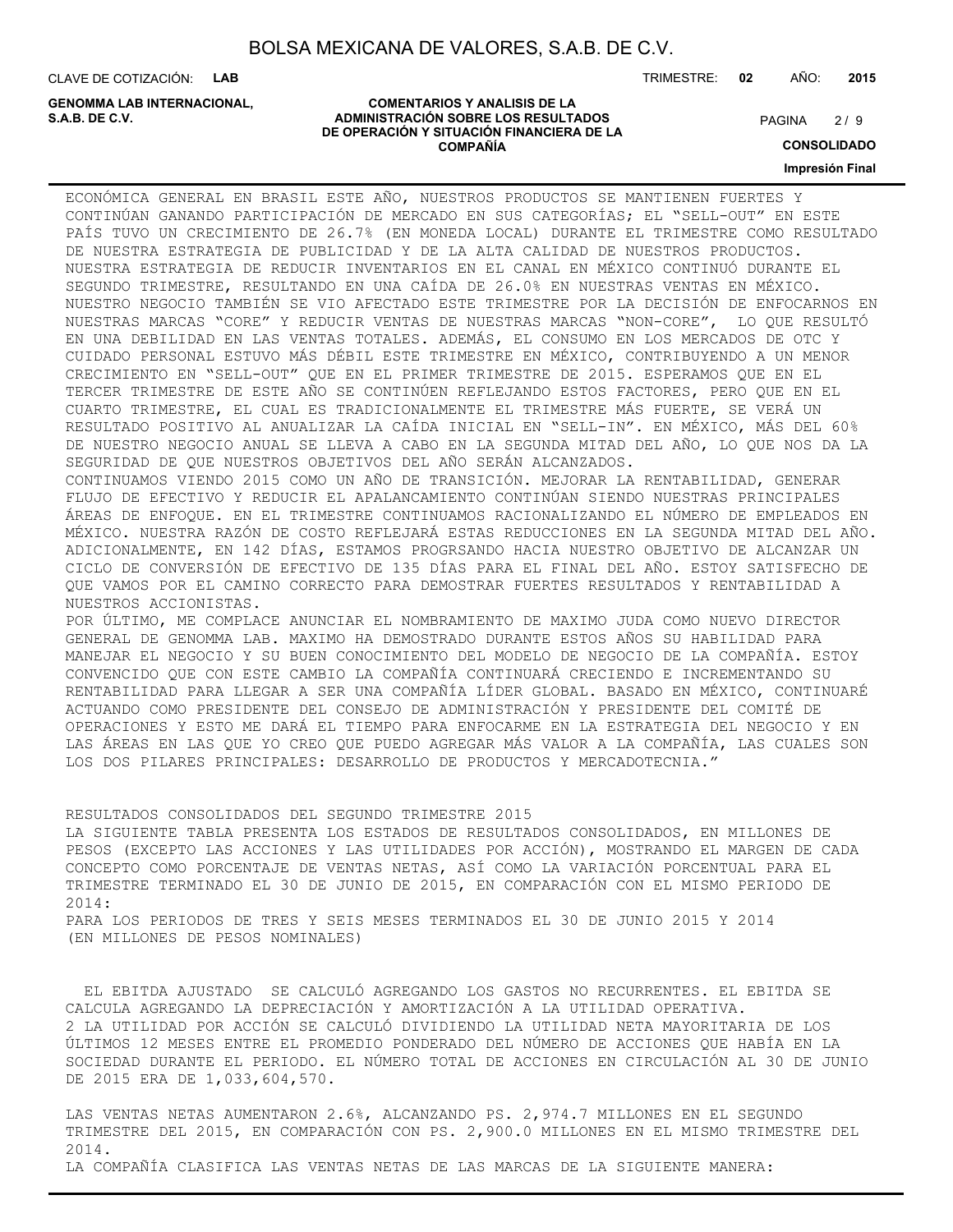CLAVE DE COTIZACIÓN: **LAB**

**GENOMMA LAB INTERNACIONAL,**

#### **COMENTARIOS Y ANALISIS DE LA ADMINISTRACIÓN SOBRE LOS RESULTADOS S.A.B. DE C.V.** PAGINA / 9 **DE OPERACIÓN Y SITUACIÓN FINANCIERA DE LA COMPAÑÍA**

 $3/9$ **CONSOLIDADO Impresión Final**

TRIMESTRE: **02** AÑO: **2015**

1) LÍNEA BASE SON MARCAS LANZADAS AL MENOS DOS AÑOS ANTES DEL AÑO FISCAL EN MÉXICO (2013, 2012, 2011 Y ANTERIORES);

2) LANZAMIENTOS DEL AÑO ANTERIOR SON MARCAS LANZADAS DURANTE EL AÑO FISCAL ANTERIOR EN MÉXICO (2014);

3) MARCAS NUEVAS SON MARCAS LANZADAS DURANTE EL AÑO FISCAL EN CURSO EN MÉXICO (2015), E;

4) INTERNACIONALES SON LAS VENTAS NETAS DE LAS OPERACIONES INTERNACIONALES.

 EL INCREMENTO EN VENTAS NETAS ES EL RESULTADO DE LA COMBINACIÓN DE LOS SIGUIENTES FACTORES:

I) UNA DISMINUCIÓN DE 27.2% (PS. 433.7 MILLONES) EN VENTAS DE LA LÍNEA BASE EN MÉXICO, ALCANZANDO PS. 1,162.2 MILLONES, INCLUYENDO LAS EXTENSIONES DE LÍNEA DE ESTAS MARCAS; II) UN AUMENTO DE 307.2% (PS. 14.4 MILLONES) EN LANZAMIENTOS DEL AÑO ANTERIOR EN MÉXICO DURANTE EL SEGUNDO TRIMESTRE DE 2015 DEBIDO AL EFECTO ACUMULADO DE ESTAS MARCAS, INCLUYENDO LAS RECIENTES EXTENSIONES DE LÍNEA EN DICHAS MARCAS, ALCANZANDO PS. 19.1 MILLONES;

III) PS. 2.9 MILLONES DURANTE EL SEGUNDO TRIMESTRE DE 2015 DE MARCAS NUEVAS EN MÉXICO;

IV) UN INCREMENTO DE 37.8% (PS. 491.1 MILLONES) DE LAS OPERACIONES INTERNACIONALES PARA ALCANZAR PS. 1,790.5 MILLONES EN EL SEGUNDO TRIMESTRE DE 2015. EL PROMEDIO PONDERADO DE CRECIMIENTO EN "SELL-OUT" PARA ESTAS OPERACIONES DURANTE EL TRIMESTRE FUE DE 44.2%. LOS PAÍSES CON LAS MAYORES TASAS DE CRECIMIENTO FUERON ESTADOS UNIDOS, CHILE Y COLOMBIA.

LA UTILIDAD BRUTA AUMENTÓ 4.5% PARA LLEGAR A PS. 2,104.4 MILLONES EN EL SEGUNDO TRIMESTRE DE 2015, EN COMPARACIÓN CON PS. 2,014.2 MILLONES EN EL SEGUNDO TRIMESTRE DE 2014. EL MARGEN BRUTO AUMENTÓ 1.2 PUNTOS PORCENTUALES, COMO PORCENTAJE DE VENTAS NETAS, AL ALCANZAR 70.7% EN EL SEGUNDO TRIMESTRE DE 2015, COMPARADO CON 69.5% DURANTE EL MISMO PERIODO DE 2014. ESTE AUMENTO EN MARGEN SE DEBIÓ PRINCIPALMENTE A UN APEGO A POLÍTICAS COMERCIALES MÁS ESTRICTAS CON NUESTROS CLIENTES EN MÉXICO, LAS CUALES ESTÁN EN LÍNEA CON NUESTRA NUEVA ESTRATEGIA COMERCIAL, ASÍ COMO A MENORES VENTAS DE LAS MARCAS "NON-CORE", LAS CUALES TIENEN UN MAYOR COSTO DE VENTAS, COMO PORCENTAJE DE VENTAS NETAS. ADEMÁS, EL INCREMENTO ESTÁ RELACIONADO A UNA MEJOR MEZCLA DE NUESTROS PRODUCTOS EN NUESTRAS OPERACIONES INTERNACIONALES, DEBIDO A UNA MAYOR PARTICIPACIÓN DE NUESTROS MEDICAMENTOS DE LIBRE VENTA (OTC), LOS CUALES TIENEN MENORES COSTOS DE VENTA, COMO PORCENTAJE DE VENTAS NETAS.

LOS GASTOS GENERALES, DE VENTA Y ADMINISTRACIÓN, COMO PORCENTAJE DE VENTAS NETAS, AUMENTARON 2.8 PUNTOS PORCENTUALES PARA ALCANZAR 51.9% EN EL SEGUNDO TRIMESTRE DE 2015, COMPARADO CON 49.1% EN EL SEGUNDO TRIMESTRE DE 2014. ESTE INCREMENTO EN GASTOS SE DEBIÓ PRINCIPALMENTE A COSTOS ASOCIADOS A ESTRATEGIAS PARA FORTALECER NUESTRO MODELO DE NEGOCIO, LOS CUALES FUERON COMPENSADOS CON UNA RACIONALIZACIÓN EN EL NÚMERO DE EMPLEADOS Y OTRAS MEDIDAS DE REDUCCIÓN DE COSTOS EN NUESTRO NEGOCIO MEXICANO. ADICIONALMENTE, SE INCURRIÓ EN GASTOS DE ASESORÍA RELACIONADOS CON LA EJECUCIÓN DE DICHAS ESTRATEGIAS COMO LA VENTA DE MARZAM. ESTOS GASTOS Y LA TÍPICA ESTACIONALIDAD DEL NEGOCIO, ESTÁN REFLEJADOS EN NUESTRA GUÍA DE RESULTADOS DE 2015.

EL EBITDA AJUSTADO DISMINUYÓ 1.8%, ALCANZANDO PS. 602.2 MILLONES DURANTE EL SEGUNDO TRIMESTRE DE 2015, COMPARADO CON PS. 613.5 MILLONES EN EL MISMO PERIODO DE 2014. EL MARGEN DE EBITDA AJUSTADO DISMINUYÓ 1.0 PUNTOS PORCENTUALES, COMO PORCENTAJE DE VENTAS NETAS, PARA ALCANZAR 20.2% EN EL SEGUNDO TRIMESTRE DE 2015, COMPARADO CON 21.2% EN EL MISMO PERIODO DE 2014. LA DISMINUCIÓN EN EL MARGEN DE EBITDA AJUSTADO SE DEBIÓ PRINCIPALMENTE A MAYORES GASTOS GENERALES, DE VENTA Y ADMINISTRACIÓN (EXCLUYENDO DEPRECIACIÓN Y AMORTIZACIÓN), COMO PORCENTAJE DE VENTAS NETAS, EL CUAL FUE PARCIALMENTE COMPENSADO POR MENORES COSTOS DE VENTAS, COMO PORCENTAJE DE VENTAS NETAS. EL EBITDA FUE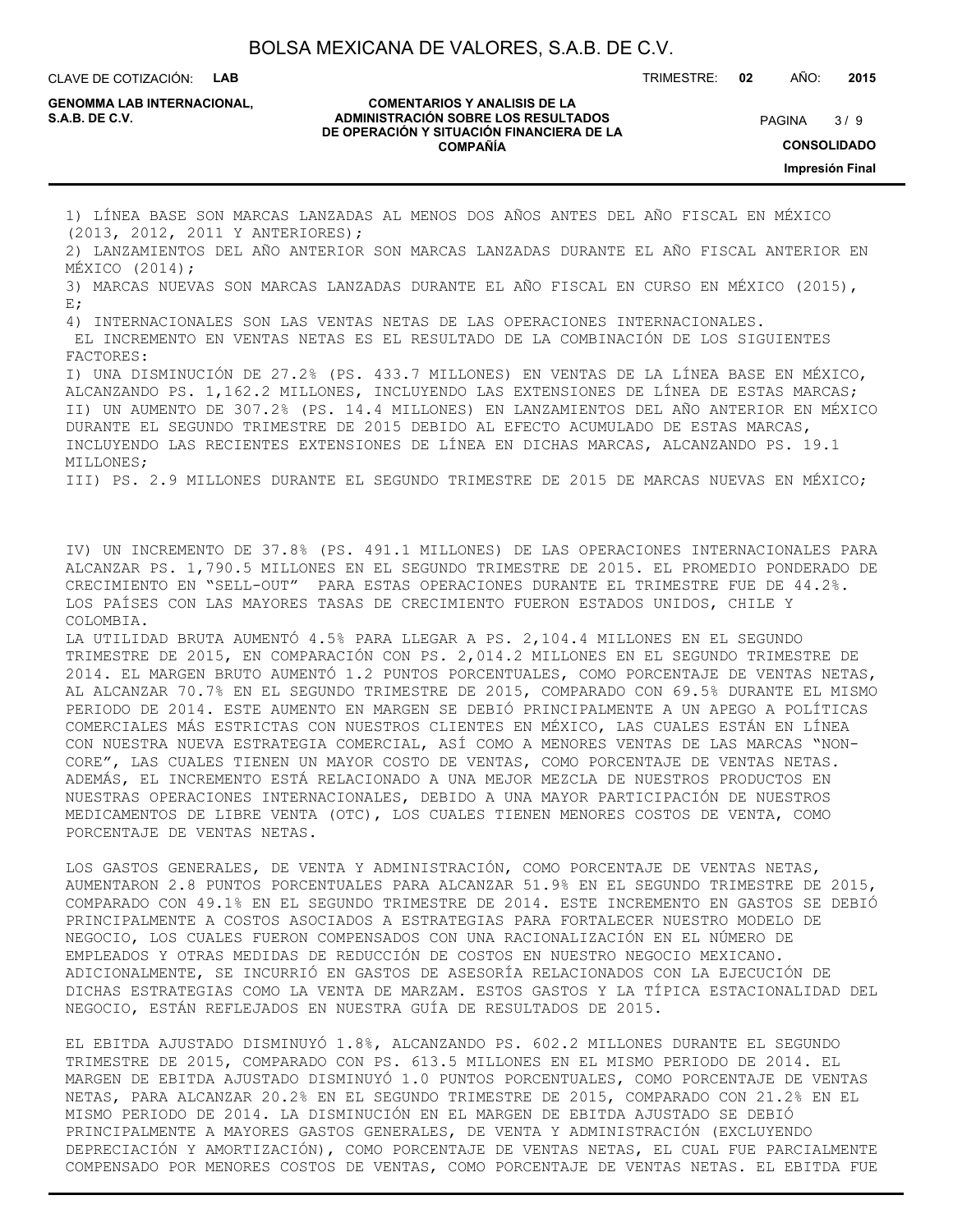CLAVE DE COTIZACIÓN: **LAB**

**GENOMMA LAB INTERNACIONAL,**

#### **COMENTARIOS Y ANALISIS DE LA ADMINISTRACIÓN SOBRE LOS RESULTADOS S.A.B. DE C.V.** PAGINA / 9 **DE OPERACIÓN Y SITUACIÓN FINANCIERA DE LA COMPAÑÍA**

 $4/9$ 

TRIMESTRE: **02** AÑO: **2015**

**CONSOLIDADO**

**Impresión Final**

AJUSTADO AL SUMAR LOS GASTOS NO RECURRENTES Y ESTÁ EN LÍNEA CON NUESTRA GUÍA DE RESULTADOS PARA EL AÑO.

CONCILIACIÓN DEL EBITDA PARA EL TRIMESTRE TERMINADO EL 30 DE JUNIO DE 2015 Y 2014 (EN MILLONES DE PESOS NOMINALES)

1 LOS GASTOS NO RECURRENTES ESTÁN RELACIONADOS CON LA DISMINUCIÓN DE EMPLEADOS EN MÉXICO (INDEMNIZACIONES) OCURRIDOS DURANTE EL 2T15.

LA UTILIDAD OPERATIVA DISMINUYÓ 3.7%, ALCANZANDO PS. 567.7 MILLONES EN EL SEGUNDO TRIMESTRE DE 2015, COMPARADO CON PS. 589.4 MILLONES EN EL SEGUNDO TRIMESTRE DE 2014. EL MARGEN OPERATIVO, COMO PORCENTAJE DE VENTAS NETAS, DISMINUYÓ 1.2 PUNTOS PORCENTUALES, ALCANZANDO 19.1% EN EL SEGUNDO TRIMESTRE DE 2015, COMPARADO CON 20.3% EN EL MISMO PERIODO DE 2014.

EL RESULTADO INTEGRAL DE FINANCIAMIENTO RESULTÓ EN UNA PÉRDIDA DE PS. 47.0 MILLONES EN EL SEGUNDO TRIMESTRE DE 2015, COMPARADO CON LA PÉRDIDA DE PS. 112.7 MILLONES EN EL SEGUNDO TRIMESTRE DE 2014. ESTE CAMBIO SE ATRIBUYE PRINCIPALMENTE A: I) UNA PÉRDIDA CAMBIARIA DE PS. 14.4 MILLONES EN EL SEGUNDO TRIMESTRE DE 2015, COMPARADO CON UNA PÉRDIDA DE PS. 7.0 MILLONES PARA EL MISMO PERIODO DE 2014. LA PÉRDIDA EN ESTE TRIMESTRE SE DEBIÓ PRINCIPALMENTE A UNA APRECIACIÓN DEL DÓLAR ESTADOUNIDENSE COMPARADO CON LAS MONEDAS EN LAS QUE OPERA LA COMPAÑÍA, LO CUAL SE REFLEJÓ EN LA POSICIÓN DE EFECTIVO EN MONEDAS LOCALES DE LA COMPAÑÍA; II) UN AUMENTO DE PS. 14.9 MILLONES EN LOS GASTOS FINANCIEROS A PS. 103.9 MILLONES DURANTE EL SEGUNDO TRIMESTRE DE 2015, COMPARADO CON PS. 89.0 MILLONES DE GASTOS FINANCIEROS DURANTE EL MISMO PERIODO DE 2014; III) UN MAYOR INGRESO FINANCIERO, ALCANZANDO PS. 7.6 MILLONES DURANTE EL SEGUNDO TRIMESTRE DE 2015, COMPARADO CON PS. 2.4 MILLONES DURANTE EL MISMO PERIODO DE 2014; Y IV) UNA GANANCIA EN EL EFECTO DE CONVERSIÓN DE ENTIDADES EXTRANJERAS DE PS. 63.7 MILLONES, RESULTADO DEL TIPO DE CAMBIO EN NUESTRAS OPERACIONES INTERNACIONALES, COMPARADO CON UNA PÉRDIDA DE PS. 19.1 MILLONES EN EL MISMO PERIODO DE 2014.

LA UTILIDAD NETA CONSOLIDADA AUMENTÓ 18.8%, ALCANZANDO PS. 388.0 MILLONES DURANTE EL SEGUNDO TRIMESTRE DE 2015, REPRESENTANDO UN MARGEN DE 13.0% SOBRE VENTAS NETAS, COMPARADO CON PS. 326.6 MILLONES DURANTE EL SEGUNDO TRIMESTRE DE 2014, LO QUE REPRESENTÓ UN MARGEN DE 11.3%. ESTA DISMINUCIÓN SE DEBE PRINCIPALMENTE A UNA GANANCIA EN EL EFECTO DE CONVERSIÓN DE ENTIDADES EXTRANJERAS. BALANCE GENERAL

EFECTIVO Y EQUIVALENTES AUMENTARON 18.5% (PS. 269.9 MILLONES), POR PS. 1,731.7 MILLONES AL 30 DE JUNIO DE 2015, COMPARADO CON PS. 1,461.8 MILLONES AL 30 DE JUNIO DE 2014. ESTE INCREMENTO SE DEBIÓ PRINCIPALMENTE AL EFECTIVO GENERADO POR NUESTRAS OPERACIONES DURANTE LOS ÚLTIMOS DOCE MESES, LO CUAL FUE CONTRARRESTADO POR VARIOS PAGOS POR ADQUISICIONES ALCANZANDO PS. 809.0 MILLONES, LOS CUALES TAMBIÉN FUERON FINANCIADOS CON NUEVOS PRÉSTAMOS CON INSTITUCIONES FINANCIERAS.

LA CARTERA DE CLIENTES FUE DE PS. 3,261.0 MILLONES AL 30 DE JUNIO DE 2015, COMPARADO CON PS. 5,146.6 MILLONES AL 30 DE JUNIO DE 2014. LOS DÍAS DE CLIENTES DISMINUYERON 55 DÍAS, AL PASAR DE 153 DÍAS AL 30 DE JUNIO DE 2014 A 98 DÍAS AL 30 DE JUNIO DE 2015. ESTA DISMINUCIÓN EN DÍAS FUE EL RESULTADO DE LAS CONTINUAS ACCIONES IMPLEMENTADAS PARA MANTENER NIVELES SALUDABLES DE CUENTAS POR COBRAR CON NUESTROS CLIENTES EN MÉXICO Y EN NUESTRAS OPERACIONES INTERNACIONALES.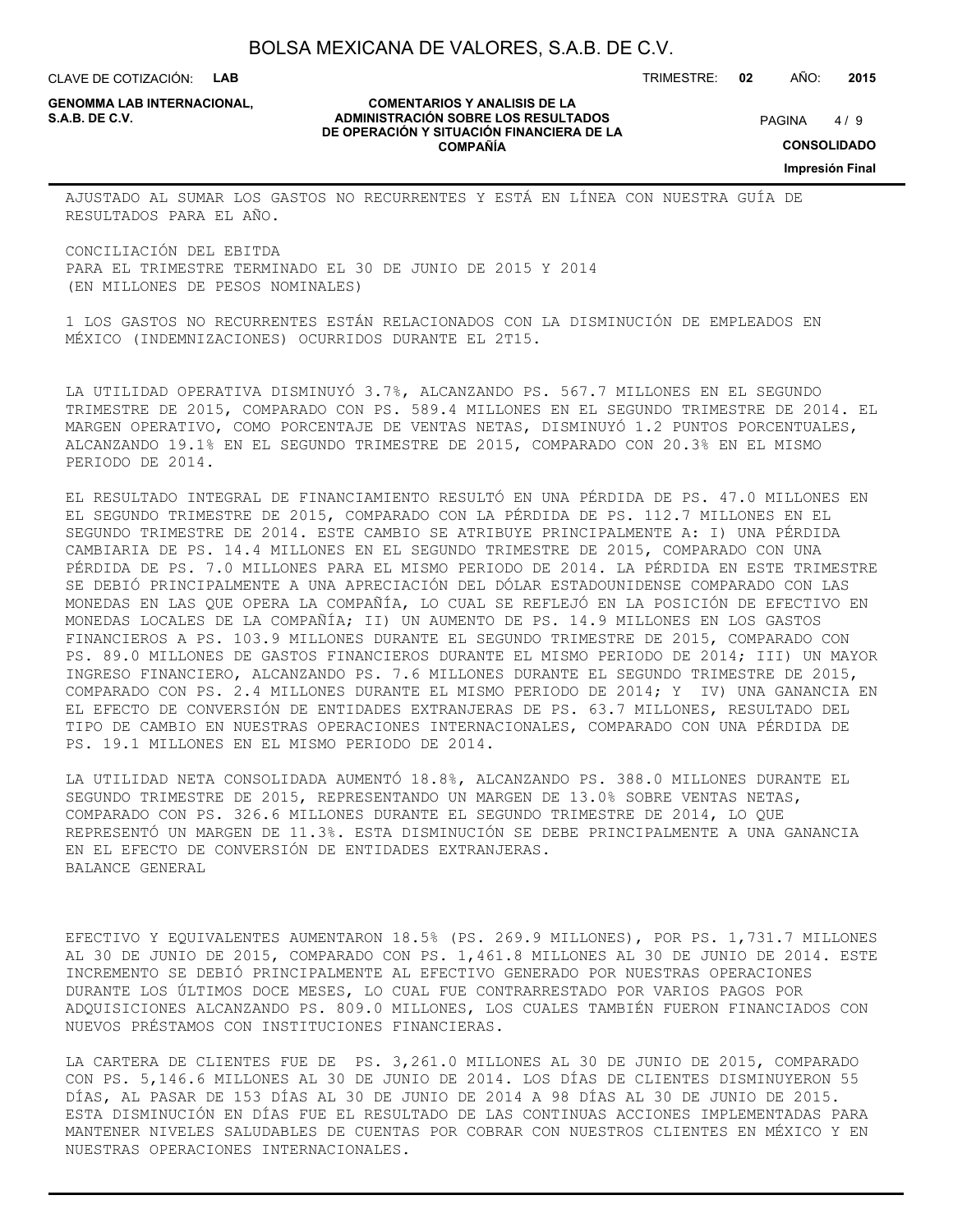CLAVE DE COTIZACIÓN: **LAB**

**GENOMMA LAB INTERNACIONAL,**

#### **COMENTARIOS Y ANALISIS DE LA ADMINISTRACIÓN SOBRE LOS RESULTADOS S.A.B. DE C.V.** PAGINA / 9 **DE OPERACIÓN Y SITUACIÓN FINANCIERA DE LA COMPAÑÍA**

TRIMESTRE: **02** AÑO: **2015**

 $5/9$ 

**CONSOLIDADO**

**Impresión Final**

### INVENTARIOS ALCANZARON PS. 1,472.6 MILLONES AL 30 DE JUNIO DE 2015, COMPARADO CON PS. 1,361.9 MILLONES AL 30 DE JUNIO DE 2014. LOS DÍAS DE INVENTARIOS AUMENTARON 10 DÍAS, AL PASAR DE 137 DÍAS AL 30 DE JUNIO DE 2014 A 147 DÍAS AL 30 DE JUNIO DE 2015. ESTE AUMENTO SE RELACIONA A QUE UNA PORCIÓN MÁS GRANDE DE NUESTRAS VENTAS CONSOLIDADAS PROVIENE DE NUESTRAS OPERACIONES INTERNACIONALES, PARA LAS QUE SE REQUIEREN NIVELES MÁS ALTOS DE INVENTARIOS.

OTROS ACTIVOS CIRCULANTES ALCANZARON PS. 10,011.8 MILLONES AL 30 DE JUNIO DE 2015, COMPARADO CON PS. 2,079.0 MILLONES AL 30 DE JUNIO DE 2014. ESTE INCREMENTO SE DEBIÓ PRINCIPALMENTE A LA INTEGRACIÓN DE LOS ACTIVOS DE MARZAM EN NUESTRO BALANCE COMO "ACTIVOS CLASIFICADOS COMO MANTENIDOS PARA LA VENTA". DESPUÉS DE CERRAR LA VENTA DE UNA PARTICIPACIÓN MAYORITARIA EN GRUPO MARZAM, LA CUAL ESPERAMOS QUE SUCEDA DURANTE EL TERCER TRIMESTRE DE ESTE AÑO, ESTOS ACTIVOS YA NO ESTARÁN INTEGRADOS EN NUESTRO BALANCE GENERAL. ADICIONALMENTE, LOS IMPUESTOS A FAVOR DE LA COMPAÑÍA Y LA PUBLICIDAD PAGADA POR ADELANTADO, AMBOS EN MÉXICO, INCREMENTARON EN COMPARACIÓN CON EL DEL MISMO PERIODO DE 2014.

PROVEEDORES ALCANZARON PS. 1,037.8 MILLONES AL 30 DE JUNIO DE 2015, COMPARADO CON PS. 1,441.3 MILLONES AL 30 DE JUNIO DE 2014. LOS DÍAS DE PROVEEDORES DISMINUYERON 42 DÍAS, AL PASAR DE 145 DÍAS AL 30 DE JUNIO DE 2014 A 103 DÍAS AL 30 DE JUNIO DE 2015. ESTA DISMINUCIÓN SE DEBE PRINCIPALMENTE A UN MAYOR NÚMERO DE PROVEEDORES LOCALES EN NUESTRAS OPERACIONES INTERNACIONALES, PRINCIPALMENTE EN ARGENTINA Y COLOMBIA, CON LOS QUE TENEMOS MENORES TÉRMINOS DE PAGO. TRABAJAR CON PROVEEDORES LOCALES NOS PERMITIRÁ MEJORAR NUESTROS REQUERIMIENTOS DE CAPITAL DE TRABAJO, ESPECÍFICAMENTE INVENTARIOS, EN EL FUTURO.

OTROS PASIVOS CIRCULANTES ALCANZARON PS. 4,860.1 MILLONES AL 30 DE JUNIO DE 2015, COMPARADO CON PS. 717.0 MILLONES AL 30 DE JUNIO DE 2014. ESTE AUMENTO SE DEBE PRINCIPALMENTE A LA INTEGRACIÓN DE LOS PASIVOS DE MARZAM EN NUESTRO BALANCE GENERAL COMO "PASIVOS CLASIFICADOS COMO MANTENIDOS PARA LA VENTA", LOS CUALES NO ESTARÁN INCORPORADOS A NUESTRO BALANCE GENERAL CUANDO CERREMOS LA VENTA DE UNA PARTICIPACIÓN MAYORITARIA EN GRUPO MARZAM (SE ESPERA EN 3T15). ADEMÁS, LOS IMPUESTOS POR PAGAR Y LA PUBLICIDAD POR PAGAR EN NUESTRAS OPERACIONES INTERNACIONALES AUMENTARON EN COMPARACIÓN CON EL MISMO TRIMESTRE DE 2014.

DEUDA FINANCIERA ALCANZÓ PS. 7,088.2 MILLONES AL 30 DE JUNIO DE 2015, COMPARADO CON PS. 6,068.2 MILLONES AL 30 DE JUNIO DEL 2014, ESTE AUMENTO FUE UTILIZADO PRINCIPALMENTE PARA FINANCIAR LA SEGUNDA PARTE DE LA ADQUISICIÓN DE GRUPO MARZAM. LA PORCIÓN CIRCULANTE DE LOS PRÉSTAMOS A LARGO PLAZO FUE DE PS. 279.9 MILLONES, LO QUE REPRESENTA EL 3.9% DE LA DEUDA TOTAL CON INSTITUCIONES FINANCIERAS.

AL 30 DE JUNIO DE 2015 LA DEUDA NETA CON COSTO DE LA COMPAÑÍA ALCANZÓ PS. 5,356.5 MILLONES, LO QUE REPRESENTA UNA RAZÓN DE DEUDA NETA A EBITDA DE 2.07.

CICLO DE CONVERSIÓN DE EFECTIVO ALCANZÓ 142 DÍAS AL FINAL DEL SEGUNDO TRIMESTRE DEL 2015, LO QUE REPRESENTA UNA DISMINUCIÓN DE 3 DÍAS COMPARADO CON 145 DÍAS AL FINAL DEL MISMO PERIODO DEL 2014. ESTE NÚMERO ESTÁ EN LÍNEA CON NUESTRA GUÍA DE RESULTADOS DE 135 DÍAS.

RESUMEN OPERATIVO

SEGMENTACIÓN DE VENTAS DEL SEGUNDO TRIMESTRE DE 2015

DURANTE EL SEGUNDO TRIMESTRE DE 2015 LOS PRODUCTOS FARMACÉUTICOS REPRESENTARON EL 50.5% DE LAS VENTAS EN MÉXICO, LOS PRODUCTOS DE CUIDADO PERSONAL2 REPRESENTARON EL 49.5%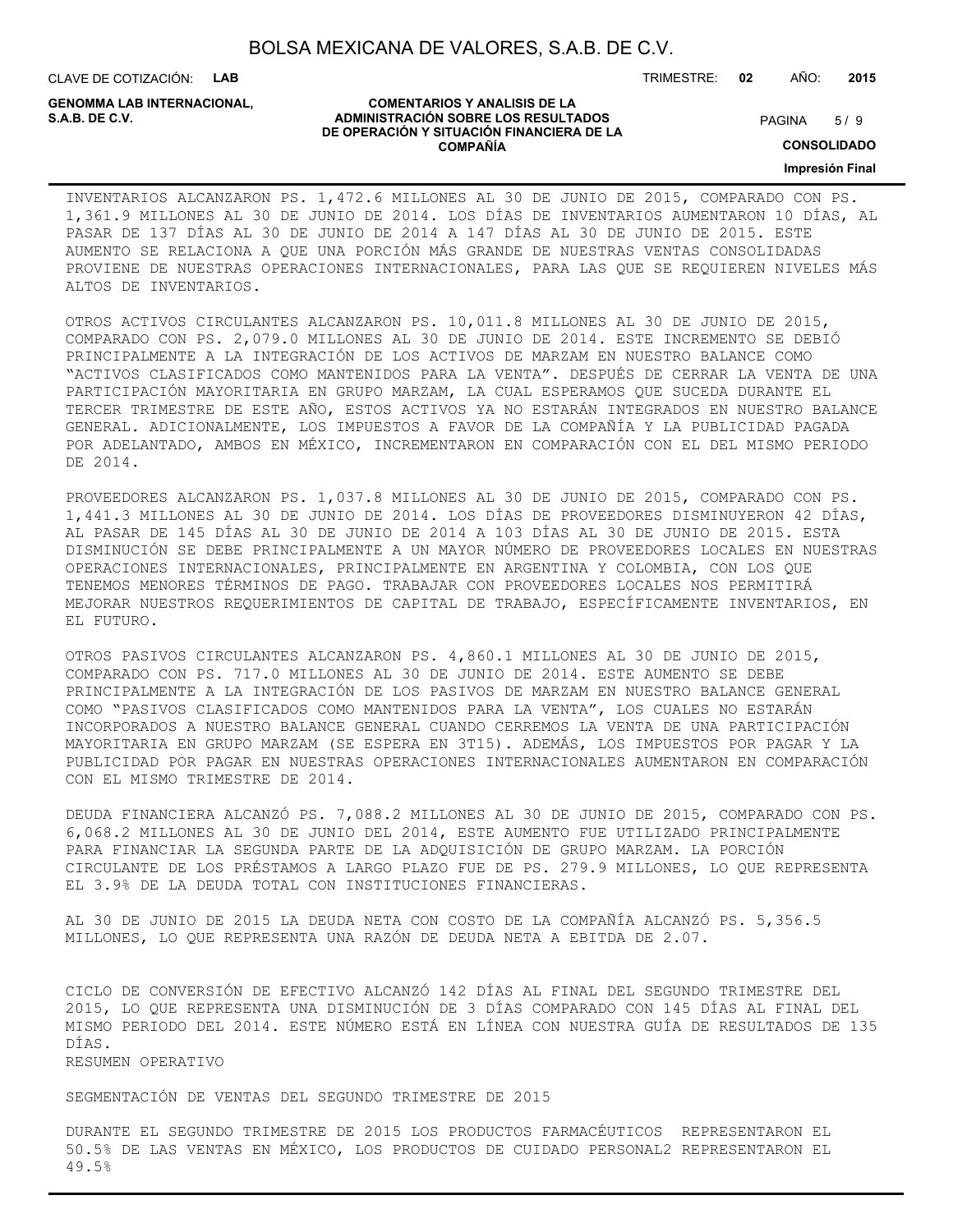CLAVE DE COTIZACIÓN: **LAB**

**GENOMMA LAB INTERNACIONAL,**

#### **COMENTARIOS Y ANALISIS DE LA ADMINISTRACIÓN SOBRE LOS RESULTADOS S.A.B. DE C.V.** PAGINA / 9 **DE OPERACIÓN Y SITUACIÓN FINANCIERA DE LA COMPAÑÍA**

 $6/9$ 

TRIMESTRE: **02** AÑO: **2015**

**CONSOLIDADO**

**Impresión Final**

EN EL SEGUNDO TRIMESTRE DE 2015 LAS VENTAS NETAS DE LOS PRODUCTOS FARMACÉUTICOS EN MÉXICO1 DISMINUYERON 34.9%, ALCANZANDO PS. 597.8 MILLONES, COMPARADAS CON EL MISMO PERIODO DE 2014.

LAS VENTAS NETAS DE PRODUCTOS DE CUIDADO PERSONAL2 EN MÉXICO DISMINUYERON 14.0% EN EL SEGUNDO TRIMESTRE DE 2015, A PS. 586.3 MILLONES, COMPARADO CON EL MISMO PERIODO DE 2014.

LAS VENTAS NETAS DE NUESTRAS OPERACIONES INTERNACIONALES AUMENTARON 37.8%, ALCANZANDO PS. 1,790.5 MILLONES EN EL SEGUNDO TRIMESTRE DE 2015, COMPARADO CON PS. 1,299.4 MILLONES PARA EL MISMO PERIODO DE 2014. EL CRECIMIENTO DE ESTAS OPERACIONES FUE IMPULSADO PRINCIPALMENTE POR ESTADOS UNIDOS, EL CUAL TUVO UN CRECIMIENTO DE 198.8%, COMPARADO CON EL MISMO TRIMESTRE DE 2014.

(EN MILLONES DE PESOS NOMINALES)

\*FARMA SE REFIERE A MEDICAMENTOS DE LIBRE VENTA (OTC) Y GENÉRICOS EN MÉXICO Y A MEDICAMENTOS DE LIBRE VENTA (OTC) EN LAS OPERACIONES INTERNACIONALES. NOTA: HA HABIDO UNA RECLASIFICACIÓN DE ALGUNOS DE NUESTROS PRODUCTOS EN NUESTRAS OPERACIONES EN MÉXICO, RESULTANDO EN UNA VARIACIÓN A LOS NÚMEROS REPORTADOS DURANTE 2014.

 PRODUCTOS FARMACÉUTICOS: INCLUYE MEDICAMENTOS LIBRE VENTA (OTC) Y GENÉRICOS (GI) EN MÉXICO.

2 PRODUCTOS DE CUIDADO PERSONAL: INCLUYE PRODUCTOS DE CUIDADO PERSONAL EN MÉXICO.

LANZAMIENTOS DE NUEVOS PRODUCTOS Y EXTENSIONES DE LÍNEA EN EL SEGUNDO TRIMESTRE DE 2015 GENOMMA LAB LANZÓ CUATRO PRODUCTOS COMO EXTENSIONES DE LA LÍNEA BASE Y LANZAMIENTOS DEL AÑO ANTERIOR. ALGUNOS DE LOS PRODUCTOS LANZADOS RECIENTEMENTE SON: TÍO NACHO SHAMPOO ANTI-EDAD JALEA REAL Y ÓLEO DE NUEZ, UNA EXTENSIÓN DE LÍNEA DE NUESTRA MARCA ADQUIRIDA TÍO NACHO, PROPORCIONA BRILLO Y SEDOSIDAD AL CABELLO, MIENTRAS QUE SU FÓRMULA CON EXTRACTOS NATURALES AYUDAN A CONTRARRESTAR EL ENVEJECIMIENTO CAPILAR.

HENNA EGIPCIA SHAMPOOS Y ACONDICIONADORES, UNA LÍNEA DE PRODUCTOS DENTRO DE NUESTRA MARCA ADQUIRIDA HENNA EGIPCIA CONTIENE INGREDIENTES DE ORIGEN VEGETAL QUE AYUDAN A MAGNIFICAR EL COLOR DEL CABELLO TEÑIDO O NATURAL SIN MALTRATARLO, DEJÁNDOLO MÁS SUAVE Y CON UN TONO ENVIDIABLE. ADICIONADO CON KERATIVE®, MEJORA LA RETENCIÓN DEL CABELLO TEÑIDO OFRECIENDO PROTECCIÓN TÉRMICA Y POTENCIALIZANDO EL BRILLO.

GLUCK, NUESTRA RECIENTE EXTENSIÓN DE LÍNEA, ES UN TRATAMIENTO SINTOMÁTICO EN ESTADOS DEPRESIVOS LEVES.

OTROS EVENTOS CORPORATIVOS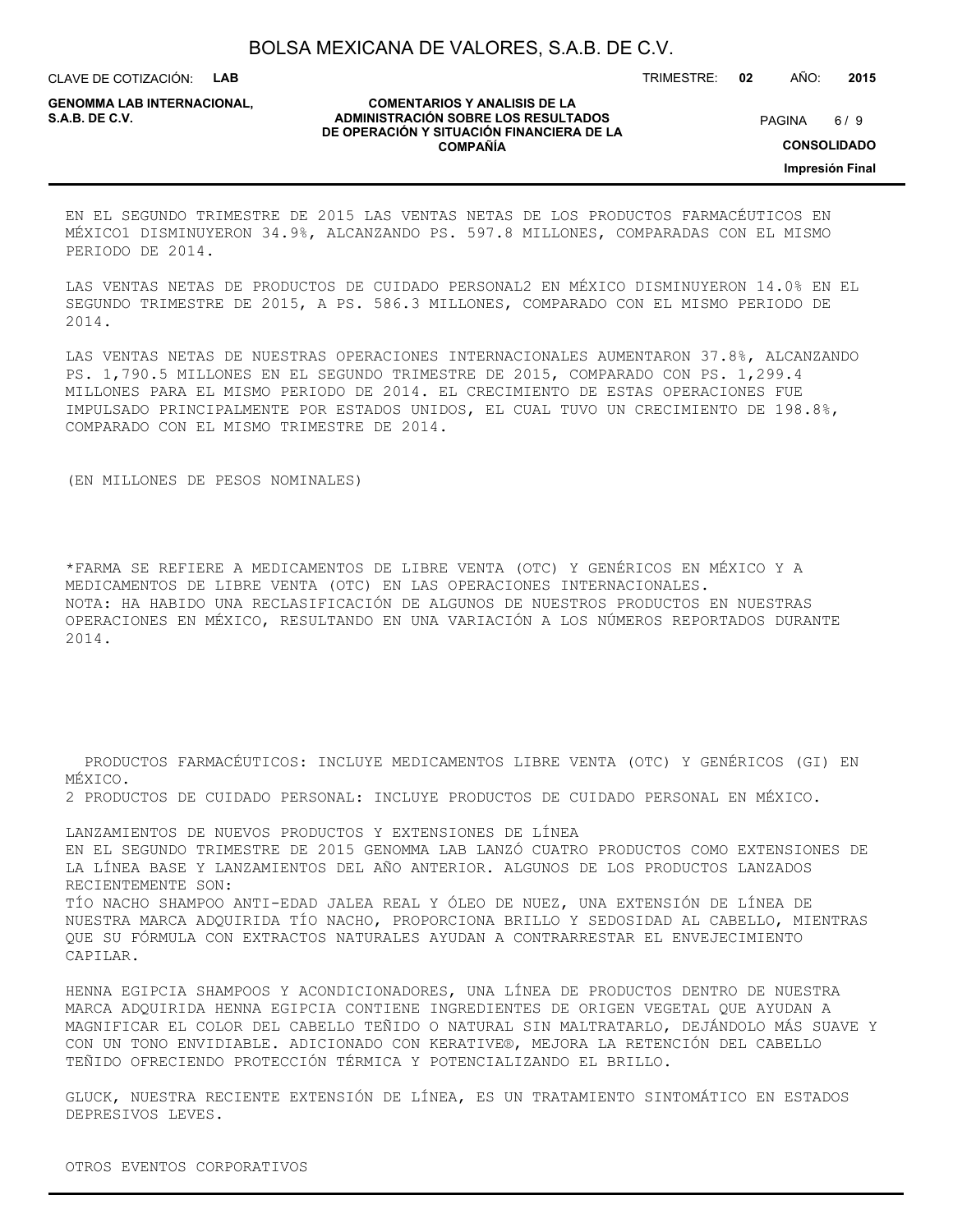CLAVE DE COTIZACIÓN: **LAB**

**GENOMMA LAB INTERNACIONAL,**

#### **COMENTARIOS Y ANALISIS DE LA ADMINISTRACIÓN SOBRE LOS RESULTADOS S.A.B. DE C.V.** PAGINA / 9 **DE OPERACIÓN Y SITUACIÓN FINANCIERA DE LA COMPAÑÍA**

 $7/9$ 

TRIMESTRE: **02** AÑO: **2015**

**CONSOLIDADO**

**Impresión Final**

 EL CONSEJO DE ADMINISTRACIÓN HA APROBADO EL SIGUIENTE CAMBIO A LA ESTRUCTURA ORGANIZACIONAL DE LA COMPAÑÍA:

 RODRIGO HERRERA ASPRA CONTINUARÁ ACTUANDO COMO PRESIDENTE DEL CONSEJO DE ADMINISTRACIÓN Y PRESIDENTE DEL COMITÉ DE OPERACIONES, DEJANDO EL CARGO DE DIRECTOR GENERAL A MAXIMO JUDA, QUIEN TIENE MÁS DE 12 AÑOS DE EXPERIENCIA EN GENOMMA LAB. EL SR. JUDA HA OCUPADO EL PUESTO DE VICEPRESIDENTE EJECUTIVO DE OPERACIONES DESDE DICIEMBRE DE 2014. ANTERIORMENTE, FUE VICEPRESIDENTE DE OPERACIONES INTERNACIONALES Y LIDERÓ LA EXPANSIÓN A ARGENTINA, BRASIL Y ESTADOS UNIDOS. EL SR. JUDA TIENE UNA LICENCIATURA EN ADMINISTRACIÓN DE EMPRESAS DE LA UNIVERSIDAD DE SAN ANDRÉS EN ARGENTINA. ESTE CAMBIO TOMARÁ EFECTO INMEDIATAMENTE.

 LA COMPAÑÍA ESTÁ PROGRESANDO RESPECTO A LOS OBJETIVOS ESTRATÉGICOS CLAVE DEL 2015 PUBLICADOS EN MARZO DE ESTE AÑO, COMO SE MUESTRA A CONTINUACIÓN:

GENERACIÓN DE FLUJO DE EFECTIVO DE PS. 1,500.0 MILLONES.

• AL 2T15, ACUMULADO, LA GENERACIÓN DE FLUJO LIBRE DE EFECTIVO FUE DE PS. 457.4 MILLONES. EL FLUJO DE EFECTIVO DE LA VENTA DE ACTIVOS COMO MARZAM NO ESTÁ INCLUIDO EN EL OBJETIVO.

CICLO DE CONVERSIÓN DE EFECTIVO MENOR A 135 DÍAS.

• HEMOS ALCANZADO 142 DÍAS A JUNIO DE 2015.

ELIMINAR ADQUISICIONES. USAR EL CAPEX EN PROYECTOS DE MANTENIMIENTO.

• NO HEMOS HECHO ADQUISICIONES DURANTE LA PRIMERA MITAD DEL AÑO. NO HAY PLANES DE ADQUISICIONES PARA LA SEGUNDA MITAD DEL AÑO.

• NUESTRO CAPEX ACUMULADO ES DE PS. 16.6 MILLONES, COMPARADO CON PS. 55.0 MILLONES EL AÑO PASADO.

 MEJOR ESTRUCTURA DE CAPITAL (MENOR DEUDA, MENOR APALANCAMIENTO). LOGRAR UNA RAZÓN DE DEUDA NETA/EBITDA MENOR A 1.75X PARA EL AÑO.

• LA RAZÓN DE DEUDA NETA/EBITDA A JUNIO DE 2015 ES DE 2.07X. DESPUÉS DEL CIERRE DE LA TRANSACCIÓN DE MARZAM SERÁ DE APROXIMADAMENTE 1.75X (ASUMIENDO LA DEUDA A JUNIO DE 2015).

VENTA DE MARZAM ENTRE SEGUNDO Y TERCER TRIMESTRE DE 2015.

• EL 22 DE JUNIO DE 2015 GENOMMA LAB ENTRÓ EN UN ACUERDO DEFINITIVO PARA VENDER LA PARTICIPACIÓN MAYORITARIA EN SU COMPAÑÍA DE DISTRIBUCIÓN, GRUPO COMERCIAL E INDUSTRIAL MARZAM, S.A.P.I. DE C.V., A MOENCH COÖPERATIEF U.A., FONDO DE CAPITAL PRIVADO HOLANDÉS. EL VALOR TOTAL DEL CAPITAL DE GRUPO MARZAM ES DE PS. 2,700.0 MILLONES. AL CIERRE, MOENCH COÖPERATIEF PAGARÁ PS. 1,050.0 MILLONES A GENOMMA LAB, LOS CUALES SE USARÁN PARA PAGAR DEUDA. UN PAGO EN EFECTIVO ADICIONAL DE PS. 300.0 MILLONES SE EFECTUARÁ UN AÑO DESPUÉS. ESTO ESTÁ POR ENCIMA DEL ESTIMADO DE FLUJO DE EFECTIVO DE PS. 928.0 MILLONES QUE ESPERÁBAMOS POR LA VENTA DE MARZAM.

 ENFOQUE EN MARCAS "CORE" PARA INCREMENTAR LA RENTABILIDAD. MEJORA EN MÁRGENES. • ACTUALMENTE, ESTAMOS EN EL PROCESO DE ENCONTRAR EL MEJOR SOCIO PARA LICENCIAR NUESTRAS MARCAS "NON-CORE". DAREMOS MÁS DETALLE DURANTE EL TERCER TRIMESTRE DE ESTE AÑO.

• ESPERAMOS LOGRAR UN APALANCAMIENTO OPERATIVO DURANTE LA SEGUNDA MITAD DEL AÑO CUANDO NUESTRAS ACCIONES PARA RACIONALIZAR GASTOS EMPIECEN A MOSTRAR RESULTADOS Y EXPERIMENTEMOS UN INCREMENTO EN VENTAS EN LA TRADICIONALMENTE MÁS FUERTE SEGUNDA MITAD.

• NUESTRA META DE MARGEN EBITDA SIGUE DE 23-25% PARA 2015.

 HACER A MÉXICO UNA UNIDAD DE NEGOCIO. OPTIMIZACIÓN DE LOS GASTOS GENERALES, DE VENTA Y ADMINISTRACIÓN (NÚMERO DE EMPLEADOS Y GASTOS RELACIONADOS.

• SEPARAR A MÉXICO COMO UNA UNIDAD DE NEGOCIO NOS HA PERMITIDO SER MÁS EFICIENTES EN TÉRMINOS DEL NÚMERO DE EMPLEADOS (HEMOS HECHO UNA REDUCCIÓN SIGNIFICANTE) Y GASTOS RECURRENTES EN GENERAL.

• LA OPTIMIZACIÓN DE LOS GASTOS GENERALES, DE VENTA Y ADMINISTRACIÓN SERÁ EN LA SEGUNDA MITAD DEL 2015 CUANDO NUESTRA NUEVA ESTRATEGIA COMERCIAL NOS PERMITIRÁ REDUCIR EL GASTO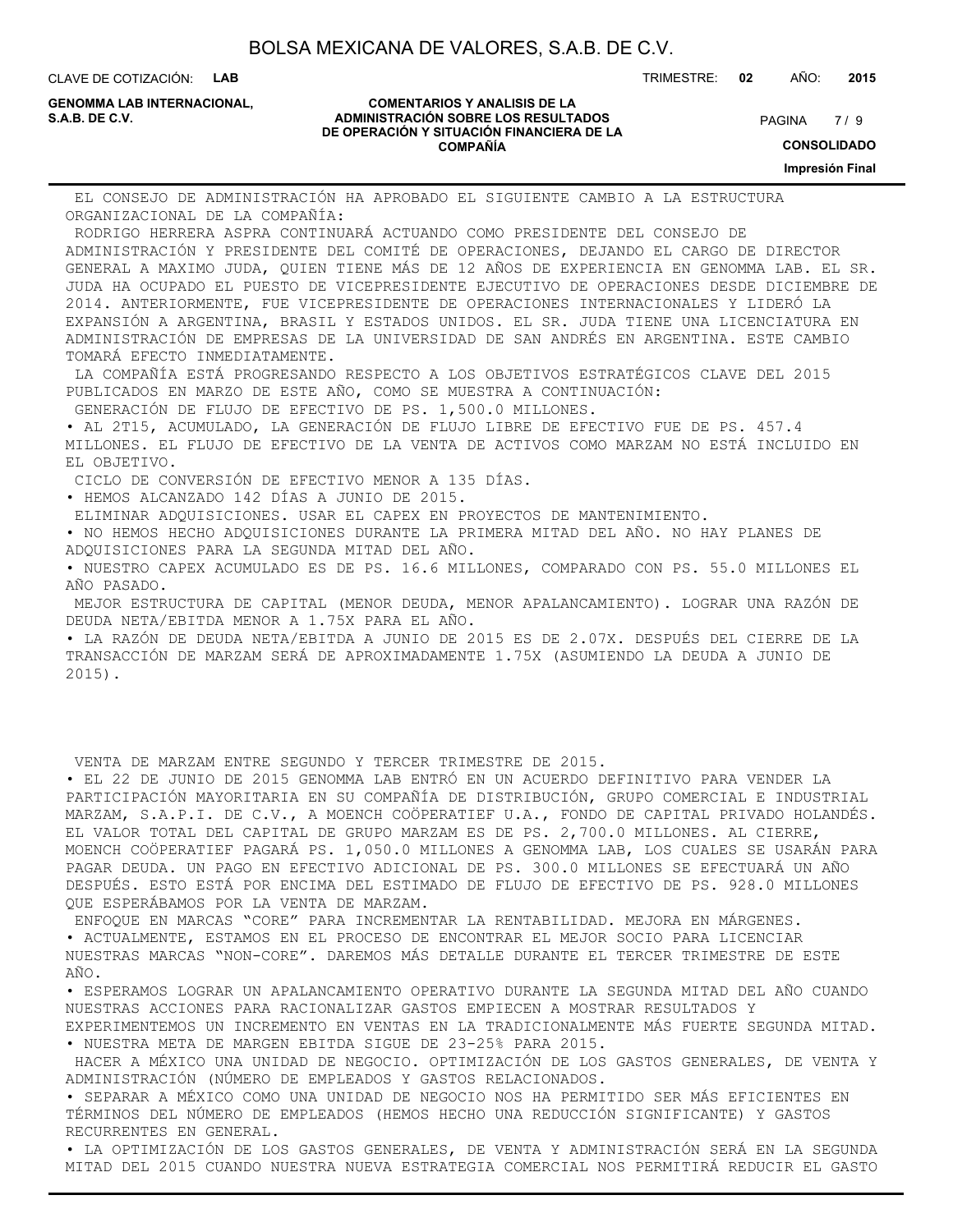CLAVE DE COTIZACIÓN: **LAB**

**GENOMMA LAB INTERNACIONAL,**

**COMENTARIOS Y ANALISIS DE LA ADMINISTRACIÓN SOBRE LOS RESULTADOS S.A.B. DE C.V.** PAGINA / 9 **DE OPERACIÓN Y SITUACIÓN FINANCIERA DE LA COMPAÑÍA**

TRIMESTRE: **02** AÑO: **2015**

 $8/9$ 

**CONSOLIDADO**

**Impresión Final**

#### EN PUBLICIDAD EN TELEVISIÓN.

#### COBERTURA DE ANÁLISIS

ACTINVER CASA DE BOLSA S.A. DE C.V.; BANCO ITAÚ BBA, S.A.; BARCLAYS BANK PLC; BBVA BANCOMER, S.A. INSTITUCIÓN DE BANCA MÚLTIPLE; BTG PACTUAL US CAPITAL LLC; CASA DE BOLSA CREDIT SUISSE S.A.; GBM GRUPO BURSÁTIL MEXICANO, S.A. DE C.V. CASA DE BOLSA; GRUPO FINANCIERO MONEX; GRUPO FINANCIERO BANORTE S.A.B DE C.V.; GRUPO FINANCIERO VE POR MÁS, HSBC SECURITIES (USA) INC.; INTERCAM CASA DE BOLSA, S.A. DE C.V.; INVEX GRUPO FINANCIERO S.A. DE C.V.; JP MORGAN SECURITIES LLC; SANTANDER INVESTMENT SECURITIES INC.; SIGNUM RESEARCH; UBS CASA DE BOLSA S.A., Y VECTOR CASA DE BOLSA.

#### DESCRIPCIÓN DE LA COMPAÑÍA

GENOMMA LAB INTERNACIONAL, S.A.B. DE C.V. ES UNA DE LAS EMPRESAS LÍDERES EN LA INDUSTRIA DE PRODUCTOS FARMACÉUTICOS Y PARA EL CUIDADO PERSONAL EN MÉXICO CON UNA CRECIENTE PRESENCIA INTERNACIONAL. GENOMMA LAB SE DEDICA AL DESARROLLO, VENTA Y PROMOCIÓN DE UNA GRAN VARIEDAD DE PRODUCTOS DE MARCA PREMIUM, MUCHOS DE LOS CUALES SON LÍDERES DE LA CATEGORÍA EN LA CUAL COMPITEN EN TÉRMINOS DE VENTAS Y PARTICIPACIÓN DE MERCADO. GENOMMA LAB TIENE UNA COMBINACIÓN DE DESARROLLO DE NUEVOS Y EXITOSOS PRODUCTOS, UNA MERCADOTECNIA DIRIGIDA AL CLIENTE, UNA AMPLIA RED DE DISTRIBUCIÓN DE PRODUCTOS Y UN MODELO DE OPERACIÓN ALTAMENTE FLEXIBLE Y DE BAJO COSTO. LAS ACCIONES DE GENOMMA LAB COTIZAN EN LA BOLSA MEXICANA DE VALORES BAJO EL SÍMBOLO DE COTIZACIÓN "LAB.B" (BLOOMBERG: LABB.MX).

#### INFORMACIÓN SOBRE ESTIMACIONES Y RIESGOS ASOCIADOS.

LA INFORMACIÓN QUE SE PRESENTA EN ESTE COMUNICADO CONTIENE CIERTAS DECLARACIONES ACERCA DEL FUTURO E INFORMACIÓN RELATIVA A GENOMMA LAB INTERNACIONAL, S.A.B. DE C.V. Y SUS SUBSIDIARIAS (EN CONJUNTO "GENOMMA LAB" O LA "COMPAÑÍA") LAS CUALES ESTÁN BASADAS EN EL ENTENDIMIENTO DE SUS ADMINISTRADORES, ASÍ COMO EN SUPUESTOS E INFORMACIÓN ACTUALMENTE DISPONIBLE PARA LA COMPAÑÍA. TALES DECLARACIONES REFLEJAN LA VISIÓN ACTUAL DE GENOMMA LAB SOBRE EVENTOS FUTUROS Y ESTÁN SUJETAS A CIERTOS RIESGOS, FACTORES INCIERTOS Y PRESUNCIONES. MUCHOS FACTORES PODRÍAN CAUSAR QUE LOS RESULTADOS, DESEMPEÑO, O LOGROS ACTUALES DE LA COMPAÑÍA SEAN MATERIALMENTE DIFERENTES CON RESPECTO A CUALQUIER RESULTADO FUTURO, DESEMPEÑO O LOGRO DE GENOMMA LAB QUE PUDIERA SER INCLUIDA, EN FORMA EXPRESA O IMPLÍCITA DENTRO DE DICHAS DECLARACIONES ACERCA DEL FUTURO, INCLUYENDO, ENTRE OTROS: CAMBIOS EN LAS CONDICIONES GENERALES ECONÓMICAS Y/O POLÍTICAS, CAMBIOS GUBERNAMENTALES Y COMERCIALES A NIVEL GLOBAL Y EN LOS PAÍSES EN LOS QUE LA COMPAÑÍA HACE NEGOCIOS, CAMBIOS EN LAS TASAS DE INTERÉS Y DE INFLACIÓN, VOLATILIDAD CAMBIARIA, CAMBIOS EN LA DEMANDA Y REGULACIÓN DE LOS PRODUCTOS COMERCIALIZADOS POR LA COMPAÑÍA, CAMBIOS EN EL PRECIO DE MATERIAS PRIMAS Y OTROS INSUMOS, CAMBIOS EN LA ESTRATEGIA DE NEGOCIOS Y VARIOS OTROS FACTORES. SI UNO O MÁS DE ESTOS RIESGOS O FACTORES INCIERTOS SE MATERIALIZAN, O SI LOS SUPUESTOS UTILIZADOS RESULTAN SER INCORRECTOS, LOS RESULTADOS REALES PODRÍAN VARIAR MATERIALMENTE DE AQUELLOS DESCRITOS EN EL PRESENTE COMO ANTICIPADOS , CREÍDOS, ESTIMADOS O ESPERADOS. GENOMMA LAB NO PRETENDE Y NO ASUME NINGUNA OBLIGACIÓN DE ACTUALIZAR ESTAS DECLARACIONES ACERCA DEL FUTURO.

CONTACTO: RELACIÓN CON INVERSIONISTAS EN NUEVA YORK: GRAYLING USA, LUCÍA DOMVILLE TEL: +52 (55) 5081-0000 EXT. 5106 TEL: +1 (646) 284-9416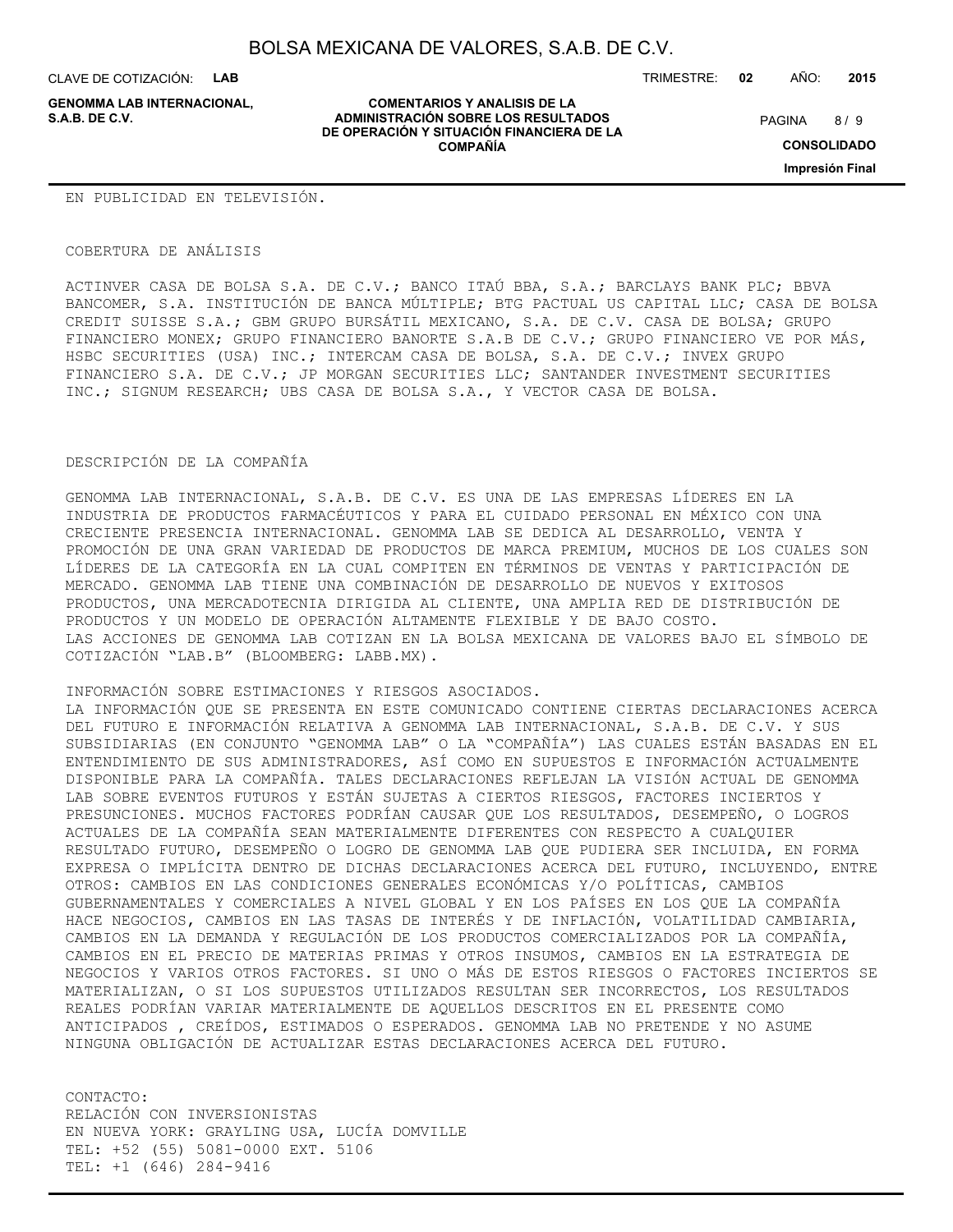CLAVE DE COTIZACIÓN: **LAB**

**GENOMMA LAB INTERNACIONAL,**

TRIMESTRE: **02** AÑO: **2015**

9/9

**CONSOLIDADO**

**Impresión Final**

**COMENTARIOS Y ANALISIS DE LA ADMINISTRACIÓN SOBRE LOS RESULTADOS S.A.B. DE C.V.** PAGINA / 9 **DE OPERACIÓN Y SITUACIÓN FINANCIERA DE LA COMPAÑÍA**

E-MAIL: INVERSION@GENOMMALAB.COM E-MAIL: GENOMMALAB@GRAYLING.COM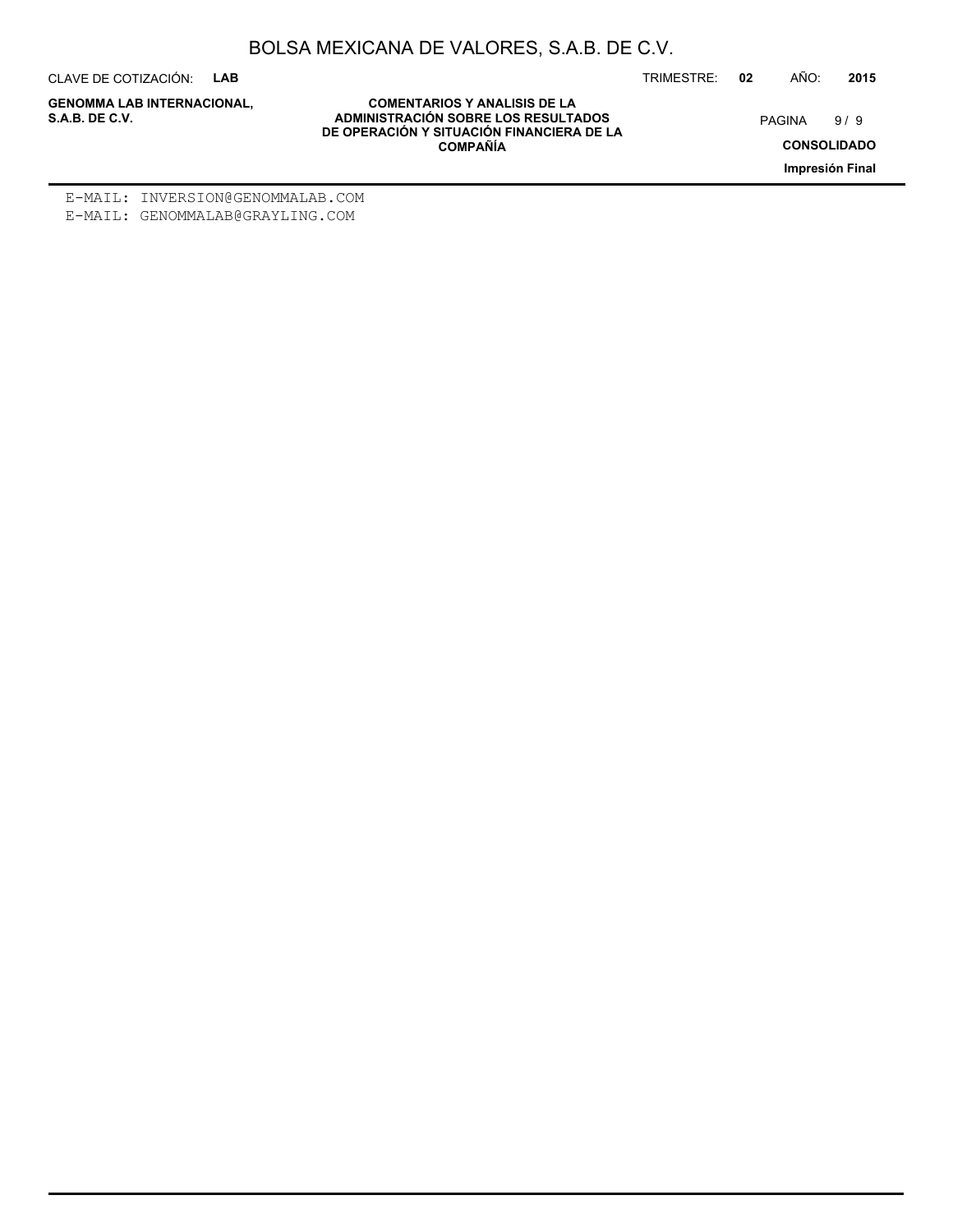CLAVE DE COTIZACIÓN: TRIMESTRE: **02** AÑO: **2015**

**GENOMMA LAB INTERNACIONAL,**

**NOTAS COMPLEMENTARIAS A LA INFORMACIÓN FINANCIERA S.A.B. DE C.V.** PAGINA 1/31

**CONSOLIDADO**

**Impresión Final**

NOTAS A LOS ESTADOS FINANCIEROS CONSOLIDADOS AL 30 DE JUNIO DE 2015 Y 31 DE DICIEMBRE DE 2014, Y POR LOS PERIODOS DE SEIS MESES TERMINADOS AL 30 DE JUNIO DE 2015 Y 2014 (EN MILES DE PESOS)

1. ACTIVIDADES Y EVENTOS IMPORTANTES

ACTIVIDADES -

GENOMMA LAB INTERNACIONAL, S. A. B. DE C. V. Y SUBSIDIARIAS ("GENOMMA LAB "O LA "ENTIDAD") SE DEDICA A LA VENTA DE PRODUCTOS FARMACÉUTICOS DE LIBRE VENTA (EN ADELANTE PRODUCTOS OTC), DE PRODUCTOS FARMACÉUTICOS GENÉRICOS EN MÉXICO (EN ADELANTE PRODUCTOS GI) Y PRODUCTOS DE CUIDADO PERSONAL (EN ADELANTE PRODUCTOS PC) CON UNA CRECIENTE PRESENCIA EN MERCADOS INTERNACIONALES.

LA ENTIDAD DESARROLLA, VENDE Y COMERCIALIZA UNA AMPLIA GAMA DE PRODUCTOS DE PRIMERA CLASE CON 89 MARCAS PROPIAS, CON PRODUCTOS EN DIVERSAS CATEGORÍAS, ENTRE LOS QUE SE ENCUENTRAN ANTI-ACNÉ, MEDICAMENTOS GENÉRICOS, PROTECCIÓN Y MEJORA SEXUAL, CREMA PARA MEJORAR LA TEXTURA DE PIEL CON CICATRICES, TRATAMIENTO DE HEMORROIDES, CONTRA VARICES, PARA EVITAR LA CAÍDA DEL CABELLO, UNGÜENTO PARA DOLORES MUSCULARES, ANTIÁCIDOS, ANTIMICÓTICOS, PARA EL ALIVIO DE LA COLITIS, PARA CONTRARRESTAR EL NIVEL DE STRESS, JABONES, MULTIVITAMÍNICOS, SHAMPOOS Y ANTIGRIPALES. LA ENTIDAD ESTÁ ENFOCADA EN INCREMENTAR EL VALOR DE LAS MARCAS DE SUS PRODUCTOS POR MEDIO DE CAMPAÑAS MERCADOLÓGICAS, PRINCIPALMENTE A TRAVÉS DE LA TELEVISIÓN. LAS VENTAS DE LAS SUBSIDIARIAS EN EL EXTRANJERO REPRESENTAN APROXIMADAMENTE UN 62.28% Y 49.96% DE LAS VENTAS NETAS CONSOLIDADAS POR LOS PERIODOS DE SEIS MESES TERMINADOS AL 30 DE JUNIO DE 2015 Y 2014, RESPECTIVAMENTE.

EVENTOS IMPORTANTES –

A. VENTA DEL CONTROL DE GRUPO MARZAM – LA ENTIDAD ANUNCIÓ EL 22 DE JUNIO DE 2015, LA ENTRADA A UN ACUERDO DEFINITIVO PARA VENDER LA PARTICIPACIÓN MAYORITARIA EN SU COMPAÑÍA DE DISTRIBUCIÓN, GRUPO COMERCIAL E INDUSTRIAL MARZAM, S.A.P.I. DE C.V. (GRUPO MARZAM), A MOENCH COÖPERATIEF U.A., FONDO DE CAPITAL PRIVADO HOLANDÉS.

BASADO EN LA VALUACIÓN DE GRUPO MARZAM EN ESTA TRANSACCIÓN, EL VALOR TOTAL DEL CAPITAL ES DE \$2,700.0 MILLONES DE PESOS, LO QUE REPRESENTA UN PREMIUM DE 45% SOBRE LA INVERSIÓN TOTAL ORIGINAL.

COMO SE MENCIONA EN EL PÁRRAFO SIGUIENTE LA ENTIDAD COMPRÓ GRUPO MARZAM HACE UN AÑO PARA EXPANDIR EL ACCESO AL CANAL TRADICIONAL Y PARA MEJORAR EL CICLO DE CONVERSIÓN DE EFECTIVO DE SUS PRODUCTOS FARMACÉUTICOS Y DE CUIDADO PERSONAL.

B. ADQUISICIÓN DE NEGOCIOS - DURANTE 2014, GENOMMA ADQUIRIÓ GRUPO COMERCIAL E INDUSTRIAL MARZAM, S.A. DE C.V. Y SUBSIDIARIAS (MARZAM), LA CUAL SE REGISTRÓ UTILIZANDO EL MÉTODO DE COMPRA.

EL PAGO DE LA PRIMERA ETAPA DE LA COMPRA SE REALIZÓ EL 26 DE JUNIO DE 2014 POR \$600 MILLONES, QUE CORRESPONDÍA AL 49% DE LAS ACCIONES. CON EL SEGUNDO PAGO REALIZADO EL 6 DE OCTUBRE 2014 POR EL 51% RESTANTE, SE ADQUIERE EL 100% DE LA COMPAÑÍA Y EL CONTROL DE LA MISMA. EL MONTO TOTAL DE LA CONTRAPRESTACIÓN PAGADA ASCIENDE A \$1,857,197, HABIENDO GENERADO UN CRÉDITO MERCANTIL POR \$398 MILLONES. EL RESULTADO DE DICHA ENTIDAD HA SIDO INCLUIDO EN LOS PRESENTES ESTADOS FINANCIEROS CONSOLIDADOS DESDE EL DÍA DE LA ADQUISICIÓN; SU PRESENTACIÓN ESTA DENTRO DE OPERACIONES DISCONTINUAS COMO SE DESCRIBE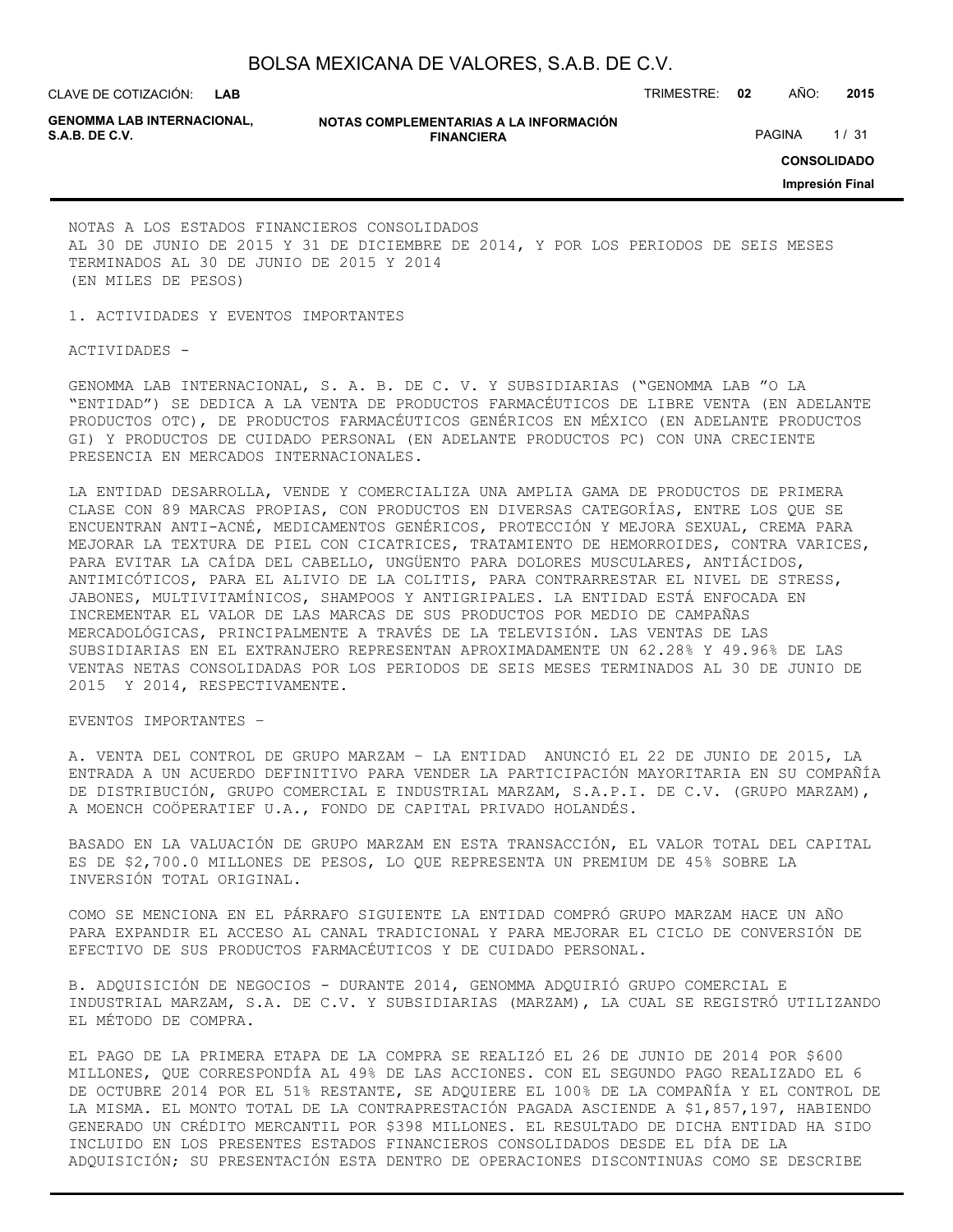CLAVE DE COTIZACIÓN: TRIMESTRE: **02** AÑO: **2015 LAB**

**GENOMMA LAB INTERNACIONAL, S.A.B. DE C.V.** PAGINA 2 / 31

**NOTAS COMPLEMENTARIAS A LA INFORMACIÓN FINANCIERA**

**CONSOLIDADO**

**Impresión Final**

#### ABAJO.

LA ENTIDAD HA MANIFESTADO SU INTENCIÓN DE VENDER EL 51% DE LAS ACCIONES DE MARZAM, POR LO QUE DE ACUERDO CON LA IFRS 5 ACTIVOS NO CORRIENTES MANTENIDOS PARA LA VENTA Y OPERACIONES DISCONTINUADAS HA DECIDIDO PRESENTAR EN EL ESTADO DE POSICIÓN FINANCIERA DE LA ENTIDAD, COMO ACTIVOS DISPONIBLES PARA LA VENTA Y PASIVOS DIRECTAMENTE ASOCIADOS CON ACTIVOS MANTENIDOS PARA SU VENTA EL 100% DEL ESTADO DE POSICIÓN FINANCIERA DE MARZAM AL 31 DE DICIEMBRE DE 2014, ADICIONALMENTE, EN EL ESTADO DE RESULTADOS DE LA ENTIDAD EN EL RUBRO DE OPERACIONES DISCONTINUAS SE ENCUENTRA EL EFECTO NETO DE LA ELIMINACIÓN DE TRANSACCIONES CON MARZAM DEL 6 DE OCTUBRE AL 31 DE DICIEMBRE DE 2014.

#### C. COMPRA DE MARCAS Y LICENCIAS

I. LOS DÍAS 27 Y 29 DE AGOSTO DE 2014, LA ENTIDAD LLEVÓ A CABO EL CIERRE DE LA ADQUISICIÓN DE LAS MARCAS PROCTAN Y CINATIL GEL RESPECTIVAMENTE, A TRAVÉS DE GENOMMA LABORATORIES DO BRASIL, LTDA. PROCTAIN ES UN MEDICAMENTO INDICADO COMO AUXILIAR EN EL TRATAMIENTO DE LAS HEMORROIDES Y CINATIL GEL ES UN ANTIINFLAMATORIO. LA TRANSACCIÓN ASCENDIÓ A \$9.7 MILLONES.

II. COMO PARTE DE LOS PLANES ESTRATÉGICOS DE EXPANSIÓN INTERNACIONAL, PRINCIPALMENTE EN BRASIL ASÍ COMO EN OTROS PAÍSES DE LATINOAMÉRICA, LA ENTIDAD LLEVÓ A CABO LA ADQUISICIÓN DE DOS PAQUETES DE MARCAS DE PRODUCTOS OTC POR \$1,620 MILLONES DE PESOS, LOS CUALES SE DESCRIBEN A CONTINUACIÓN:

- EL 8 DE NOVIEMBRE DE 2013 LA ENTIDAD ADQUIRIÓ DEL PAQUETE DE MARCAS DE MCNEIL-PPC INC., SUBSIDIARIA DE JOHNSON AND JOHNSON Y ESTÁ COMPUESTO POR AGAROL, KAOPECTATE, MASSE, TRIATOP EMPLASTRO SABIA, BEBEDERM, CARLO ERBA Y DULCORYL, MISMAS QUE TIENEN PRESENCIA EN VARIOS PAÍSES DE CENTRO Y SUDAMÉRICA.

- EL 1 DE OCTUBRE DE 2013 ADQUIRIÓ EL DERECHO PARA LA OBTENCIÓN DE 15 MARCAS Y 30 REGISTROS SANITARIOS OTC EN BRASIL EN LAS CATEGORÍAS DE ANTI-GRIPALES, ANTI-ÁCIDOS, ANTI-MICÓTICOS Y MULTI-VITAMÍNICOS, ENTRE OTROS, ASÍ COMO UNA PLANTA FARMACÉUTICA DE PRODUCCIÓN. LA ENTIDAD EJERCERÁ ESTE DERECHO UNA VEZ QUE HAYA DESINCORPORADO LA PLANTA CON SUS RESPECTIVOS CONTRATOS DE MAQUILA (VER NOTA 11 ANTICIPOS DE INVERSIÓN).

III. EL 27 DE SEPTIEMBRE DE 2013, LA ENTIDAD INFORMÓ AL PÚBLICO INVERSIONISTA SOBRE LA ADQUISICIÓN DE SIETE MARCAS DE MEDICAMENTOS DE LIBRE VENTA (OTC) EN MÉXICO A TRAVÉS DE LA FIRMA DE DIVERSOS CONTRATOS DE ADQUISICIÓN Y LICENCIA DE USO DE MARCAS. LAS MARCAS EN CUESTIÓN SON OXIGRICOL, MOPRAL, XYLOPROCT, XYLODERM, ESTOMACUROL, PASSIFLORINE Y AH-MICOL. LA TRANSACCIÓN ASCENDIÓ A \$252.1 MILLONES.

IV. EL 20 DE MAYO DE 2013, LA ENTIDAD LLEVÓ A CABO LA FIRMA DE UN CONTRATO DE LICENCIA PARA USO DE LA MARCA DE MEDICAMENTOS DE LIBRE VENTA LOSEC A. EL CONTRATO TENDRÁ UNA DURACIÓN DE 99 AÑOS Y APLICA PARA PRODUCTOS BAJO LA MARCA MENCIONADA QUE PARTICIPAN EN EL MERCADO DE MEDICAMENTOS DE LIBRE VENTA EN MÉXICO. LA TRANSACCIÓN ASCENDIÓ A \$286 MILLONES.

V. EL 25 DE ENERO DE 2013, LA ENTIDAD LLEVÓ A CABO EL CIERRE DE LA ADQUISICIÓN DE LA MARCA TAFIROL A TRAVÉS DE SU SUBSIDIARIA EN ARGENTINA. TAFIROL ES UNA MARCA CON ALTO GRADO DE RECORDACIÓN QUE TIENE MÁS DE 14 AÑOS EN EL MERCADO Y SE ENCUENTRA EN LA POSICIÓN NÚMERO UNO DE LA CATEGORÍA DE ANALGÉSICOS EN ARGENTINA, EN TÉRMINOS DE UNIDADES DE ACUERDO CON IMS HEALTH. ADEMÁS DE ANALGÉSICOS, PARTICIPA EN LAS CATEGORÍAS DE ANTI-GRIPALES, DESCONGESTIVOS, ANALGÉSICOS PARA LA MUJER Y ANALGÉSICOS ANTI-INFLAMATORIOS. LA TRANSACCIÓN ASCENDIÓ A \$341.1 MILLONES.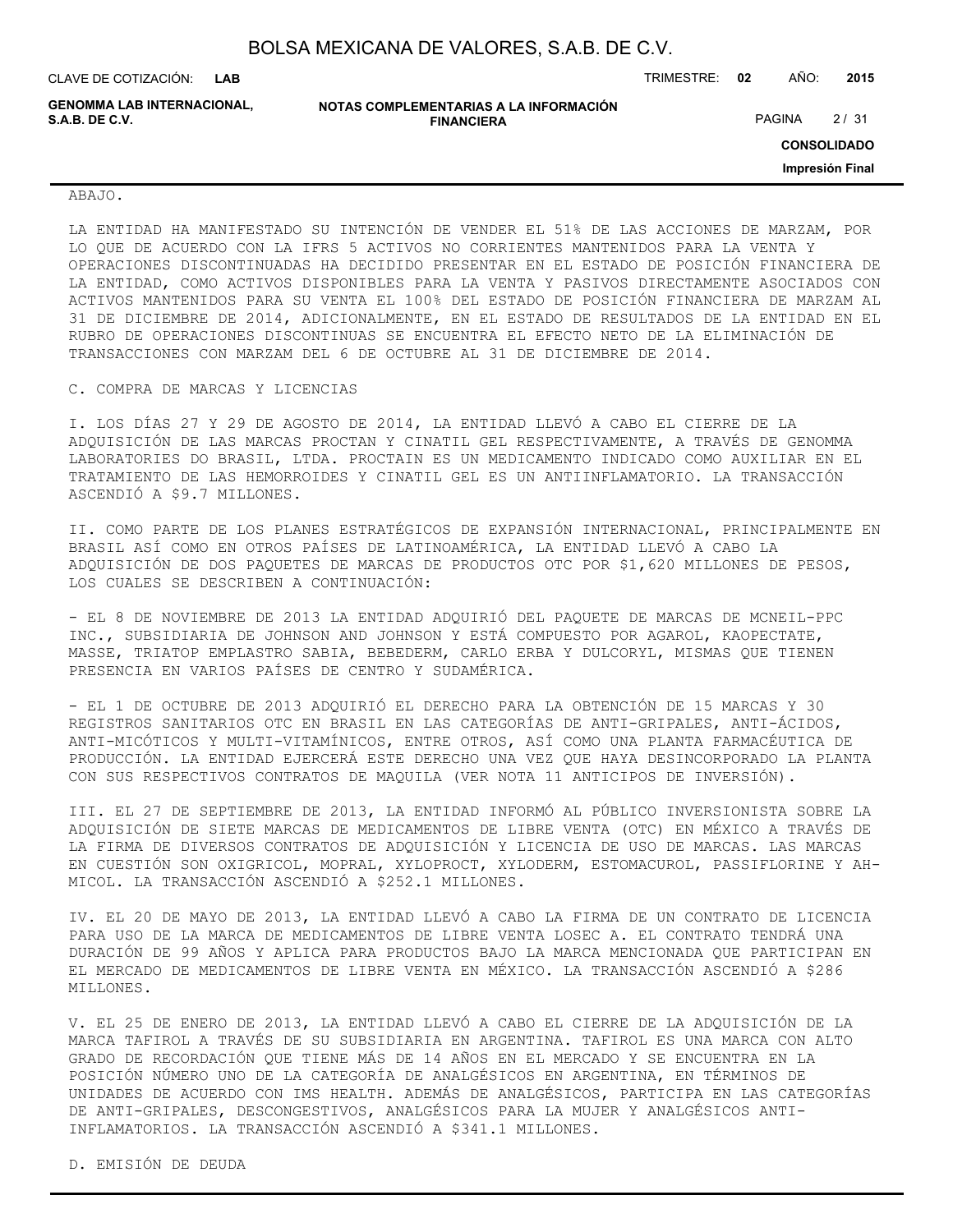| BOLSA MEXICANA DE VALORES, S.A.B. DE C.V. |  |  |
|-------------------------------------------|--|--|
|-------------------------------------------|--|--|

CLAVE DE COTIZACIÓN: TRIMESTRE: **02** AÑO: **2015**

| <b>GENOMMA LAB INTERNACIONAL.</b> | NOTAS COMPLEMENTARIAS A LA INFORMACIÓN |               |      |
|-----------------------------------|----------------------------------------|---------------|------|
| S.A.B. DE C.V.                    | <b>FINANCIERA</b>                      | <b>PAGINA</b> | 3/31 |

**CONSOLIDADO**

**Impresión Final**

EL 28 DE NOVIEMBRE DE 2014, LA ENTIDAD CONCRETÓ CON ÉXITO LA COLOCACIÓN DE CERTIFICADOS BURSÁTILES LAB'14 POR UN MONTO DE \$1,500 MILLONES DE PESOS A UN PLAZO DE 5.2 AÑOS, SIENDO ÉSTA SU TERCERA COLOCACIÓN EN EL MERCADO DE DEUDA MEXICANO. LOS CERTIFICADOS PAGARÁN INTERESES CADA 28 DÍAS A UNA TASA TIIE A 28 DÍAS MÁS 0.60%. LOS RECURSOS NETOS OBTENIDOS POR ESTA COLOCACIÓN ASCIENDEN A \$1,495 MILLONES DE PESOS. CON VENCIMIENTO EN ENERO DE 2020, ESTA EMISIÓN CUENTA CON UNA CALIFICACIÓN DE "AA" EN GRADO LOCAL TANTO PARA FITCH RATINGS COMO HR RATINGS DE MÉXICO, S.A. DE C.V.

EL 3 DE OCTUBRE DE 2013, LA ENTIDAD CONCRETÓ CON ÉXITO LA COLOCACIÓN DE CERTIFICADOS BURSÁTILES LAB'13-2 POR UN MONTO DE \$2,000 MILLONES DE PESOS A UN PLAZO DE 4 AÑOS, SIENDO ÉSTA SU SEGUNDA COLOCACIÓN EN EL MERCADO DE DEUDA MEXICANO. LOS CERTIFICADOS PAGARÁN INTERESES CADA 28 DÍAS A UNA TASA TIIE A 28 DÍAS MÁS 0.70%. LOS RECURSOS NETOS OBTENIDOS POR ESTA COLOCACIÓN ASCIENDEN A \$1,991 MILLONES DE PESOS. CON VENCIMIENTO EN OCTUBRE DE 2017, ESTA EMISIÓN CUENTA CON UNA CALIFICACIÓN DE "AA" EN GRADO LOCAL TANTO PARA FITCH RATINGS COMO HR RATINGS DE MÉXICO, S.A. DE C.V.

EL 8 DE JULIO DE 2013, LA ENTIDAD CONCRETÓ CON ÉXITO LA COLOCACIÓN DE CERTIFICADOS BURSÁTILES LAB'13-1 POR UN MONTO DE \$2,000 MILLONES DE PESOS A UN PLAZO DE 5 AÑOS, SIENDO ÉSTA SU PRIMERA COLOCACIÓN EN EL MERCADO DE DEUDA MEXICANO. LOS CERTIFICADOS PAGARÁN INTERESES CADA 28 DÍAS A UNA TASA TIIE A 28 DÍAS MÁS 0.70%. LOS RECURSOS NETOS OBTENIDOS POR ESTA COLOCACIÓN ASCIENDEN A \$1,989 MILLONES DE PESOS. CON VENCIMIENTO EN JULIO DE 2018, ESTA EMISIÓN CUENTA CON UNA CALIFICACIÓN DE "AA" EN GRADO LOCAL TANTO PARA FITCH RATINGS COMO HR RATINGS DE MÉXICO, S.A. DE C.V.

#### 2. BASES DE PRESENTACIÓN

A. MODIFICACIONES A LAS NORMAS INTERNACIONALES DE INFORMACIÓN FINANCIERA (IFRSS O IAS POR SUS SIGLAS EN INGLÉS) Y NUEVAS INTERPRETACIONES QUE SON OBLIGATORIAS A PARTIR DE 2014

EN EL AÑO EN CURSO, LA ENTIDAD APLICÓ UNA SERIE DE NUEVAS Y MODIFICADAS IFRSS EMITIDAS POR EL CONSEJO DE NORMAS INTERNACIONALES DE CONTABILIDAD (IASB) LAS CUALES SON OBLIGATORIAS Y ENTRAN EN VIGOR A PARTIR DE LOS EJERCICIOS QUE INICIEN EN O DESPUÉS DEL 1 DE ENERO DE 2014.

MODIFICACIONES A LA IAS 32 COMPENSACIÓN DE ACTIVOS Y PASIVOS FINANCIEROS

LA ENTIDAD APLICÓ LAS MODIFICACIONES A LA IAS 32 COMPENSACIÓN DE ACTIVOS Y PASIVOS FINANCIEROS POR PRIMERA VEZ EN EL AÑO ACTUAL. LAS MODIFICACIONES A IAS 32 ACLARA LOS REQUERIMIENTOS RELACIONADOS CON LA COMPENSACIÓN DE ACTIVOS Y PASIVOS FINANCIEROS. ESPECÍFICAMENTE, LAS MODIFICACIONES ACLARAN EL SIGNIFICADO DE 'ACTUALMENTE TIENE EL DERECHO LEGAL EFECTIVO DE COMPENSACIÓN' Y 'REALIZACIÓN Y LIQUIDACIÓN SIMULTÁNEA'.

LA ENTIDAD HA EVALUADO SI ALGUNOS DE SUS ACTIVOS Y PASIVOS FINANCIEROS CALIFICAN PARA SER COMPENSADOS CONFORME AL CRITERIO INDICADO EN LAS MODIFICACIONES Y CONCLUYÓ QUE LA APLICACIÓN DE LAS MODIFICACIONES NO TUVO IMPACTO EN LOS MONTOS RECONOCIDOS EN LOS ESTADOS FINANCIEROS CONSOLIDADOS

MODIFICACIONES A LA IAS 36 REVELACIONES DE MONTOS RECUPERABLES PARA ACTIVOS NO FINANCIEROS

LA ENTIDAD HA APLICADO LAS MODIFICACIONES A IAS 36 REVELACIONES DE MONTOS RECUPERABLES PARA ACTIVOS NO FINANCIEROS POR PRIMERA VEZ EN EL AÑO. LAS MODIFICACIONES A LA IAS 36 ELIMINAN LOS REQUERIMIENTOS DE REVELACIÓN DEL MONTO RECUPERABLE DE UNA UNIDAD GENERADORA DE EFECTIVO ("UGE") A LA CUAL SE LE HA ATRIBUIDO CRÉDITO MERCANTIL O ALGÚN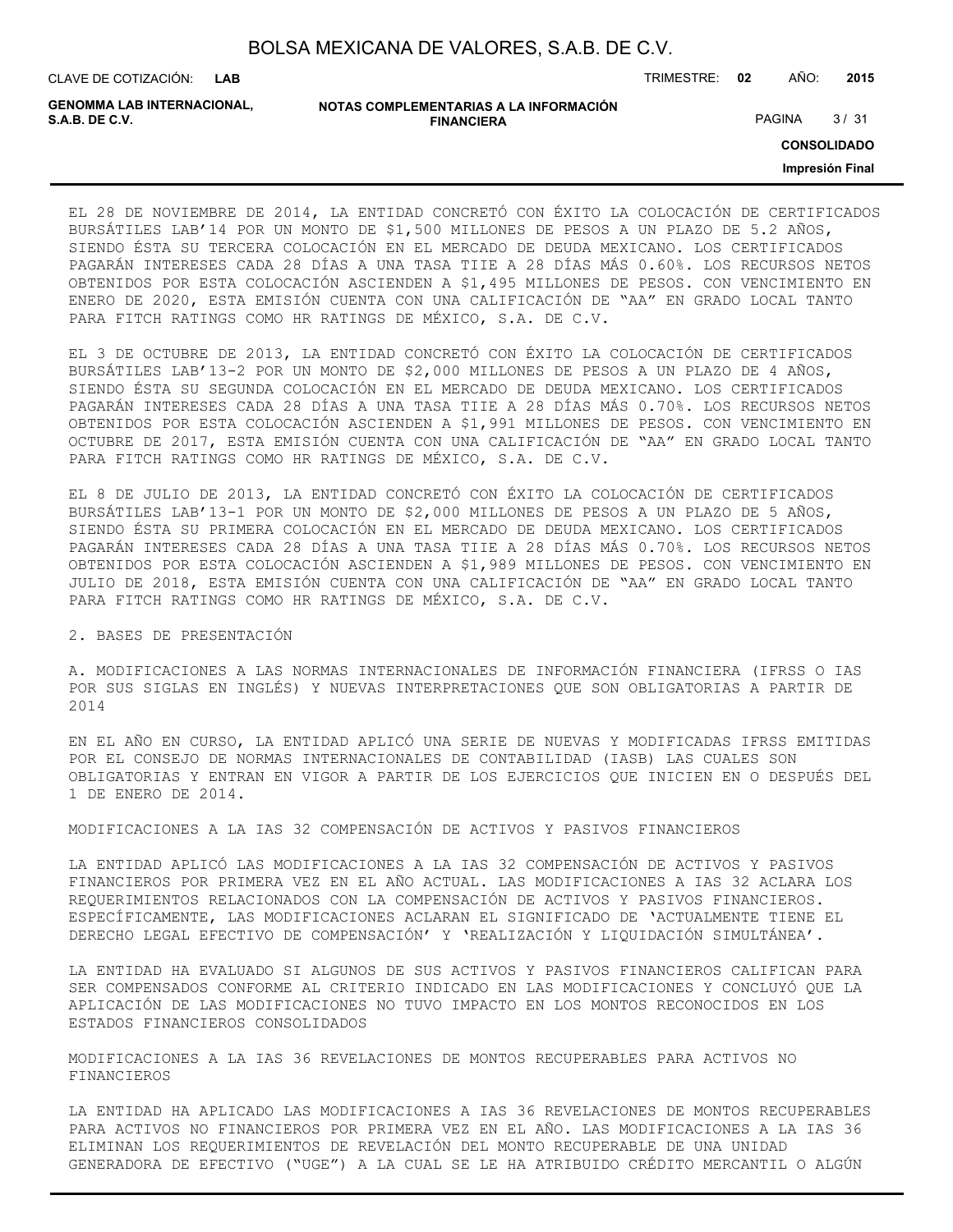CLAVE DE COTIZACIÓN: TRIMESTRE: **02** AÑO: **2015 LAB**

**GENOMMA LAB INTERNACIONAL,**

**NOTAS COMPLEMENTARIAS A LA INFORMACIÓN FINANCIERA S.A.B. DE C.V.** PAGINA 4 / 31

**CONSOLIDADO**

#### **Impresión Final**

OTRO ACTIVO INTANGIBLE DE VIDA INDEFINIDO, Y NO HA TENIDO DETERIORO O REVERSIÓN DE DETERIORO EN DICHA UGE. AÚN MÁS, LAS MODIFICACIONES INTRODUCEN REQUERIMIENTOS DE REVELACIONES ADICIONALES APLICABLES CUANDO EL MONTO RECUPERABLE DE UN ACTIVO O DE UNA UGE ES MEDIDO A VALOR RAZONABLE MENOS COSTO DE VENTA EN SITUACIONES CUANDO SE HA DETERMINADO DETERIORO O UNA REVERSIÓN DE DETERIORO. ESTAS NUEVAS REVELACIONES INCLUYEN LA JERARQUÍA DEL VALOR RAZONABLE, SUPUESTOS CLAVE Y TÉCNICAS DE VALUACIÓN UTILIZADAS CUANDO, CONFORME A LA IFRS 13 MEDICIÓN DEL VALOR RAZONABLE.

MODIFICACIONES A LA IAS 19 PLANES DE BENEFICIOS DEFINIDOS: CONTRIBUCIONES DE EMPLEADOS

LAS MODIFICACIONES A LA IAS 19 ACLARAN COMO UNA ENTIDAD DEBE CONTABILIZAR LAS CONTRIBUCIONES HECHAS POR EMPLEADOS O TERCERAS PARTES A LOS PLANES DE BENEFICIOS DEFINIDOS, BASADO EN SI DICHAS CONTRIBUCIONES DEPENDEN DEL NÚMERO DE AÑOS DE SERVICIO DEL EMPLEADO.

PARA CONTRIBUCIONES QUE SON INDEPENDIENTES DEL NÚMERO DE AÑOS DE SERVICIO, LA ENTIDAD PUEDE RECONOCER LAS CONTRIBUCIONES COMO UNA REDUCCIÓN DEL COSTO DE SERVICIO EN EL PERIODO EN EL CUAL SE PRESTA EL SERVICIO, O ATRIBUIRLO A LOS PERIODOS DE SERVICIO DE LOS EMPLEADOS UTILIZANDO EL MÉTODO DE CRÉDITO UNITARIO PROYECTADO; MIENTRAS QUE PARA LAS CONTRIBUCIONES QUE DEPENDEN DEL NÚMERO DE AÑOS DE SERVICIO, SE REQUIERE QUE LA ENTIDAD LAS ATRIBUYA A LOS PERIODOS DE SERVICIO DE LOS EMPLEADOS.

NO ES POLÍTICA DE LA ENTIDAD RECIBIR CONTRIBUCIONES DE SUS EMPLEADOS Y POR TANTO LAS MODIFICACIONES A LA IAS 19 NO TIENEN EFECTOS EN LOS ESTADOS FINANCIEROS CONSOLIDADOS.

MEJORAS ANUALES A LAS IFRSS CICLO 2010-2012

LAS MEJORAS ANUALES A LAS IFRSS CICLO 2010-2012 INCLUYEN MODIFICACIONES A VARIAS IFRSS, COMO SE RESUME ADELANTE.

CON LAS MODIFICACIONES A LA IFRS 2 (I) CAMBIAN LAS DEFINICIONES DE 'CONDICIONES DE ADQUISICIÓN DE DERECHOS' ('VESTING CONDITION', POR SU NOMBRE EN INGLÉS) Y 'CONDICIONES DE MERCADO'; Y (II) SE AGREGAN DEFINICIONES PARA 'CONDICIONES DE DESEMPEÑO' Y 'CONDICIONES DE SERVICIO' QUE ANTERIORMENTE ESTABAN INCLUIDAS EN LA DEFINICIÓN DE 'VESTING CONDITION'. LAS MODIFICACIONES A LA IFRS 2 ESTÁN VIGENTES PARA PAGOS BASADOS EN ACCIONES CUYA FECHA EN QUE SE OTORGA ES EL 1 DE JULIO DE 2014 O POSTERIOR.

LAS MODIFICACIONES A LA IFRS 3 ACLARA QUE LA CONSIDERACIÓN CONTINGENTE CLASIFICADA COMO UN ACTIVO O UN PASIVO DEBE MEDIRSE A VALOR RAZONABLE A CADA FECHA DE REPORTE, INDEPENDIENTEMENTE DE SI LA CONSIDERACIÓN CONTINGENTE ES UN INSTRUMENTO FINANCIERO DENTRO DEL ALCANCE DE LA IFRS 9 O IAS 39, O UN ACTIVO O PASIVO NO FINANCIERO. LOS CAMBIOS EN EL VALOR RAZONABLE (DISTINTOS A LOS AJUSTES DEL PERIODO DE MEDICIÓN) DEBEN RECONOCERSE EN RESULTADOS. LAS MODIFICACIONES A LA IFRS 3 SON APLICABLES PARA LAS COMBINACIONES DE NEGOCIOS CUYA FECHA DE ADQUISICIÓN SEA EL 1 DE JULIO DE 2014 O POSTERIOR.

LAS MODIFICACIONES A LA IFRS 8 REQUIEREN (I) QUE LA ENTIDAD REVELE LOS JUICIOS APLICADOS POR LA ADMINISTRACIÓN DE LA ENTIDAD EN EL CRITERIO DE AGREGACIÓN PARA LOS SEGMENTOS OPERATIVOS, INCLUYENDO UNA DESCRIPCIÓN DE LOS SEGMENTOS OPERATIVOS AGREGADOS Y LOS INDICADORES ECONÓMICOS EVALUADOS EN LA DETERMINACIÓN DE SI LOS SEGMENTOS OPERATIVOS TIENEN 'CARACTERÍSTICAS ECONÓMICAS SIMILARES'; Y (II) ACLARAR QUE LA RECONCILIACIÓN DEL TOTAL DE ACTIVOS DE LOS SEGMENTOS REPORTABLES SOLO DEBEN SER REVELADOS SI DICHOS ACTIVOS SON PROPORCIONADOS CON REGULARIDAD A LA MÁXIMA AUTORIDAD EN LA TOMA DE DECISIONES.

LAS MODIFICACIONES A LA IAS 16 E IAS 38 ELIMINAN INCONSISTENCIAS DETECTADAS EN LA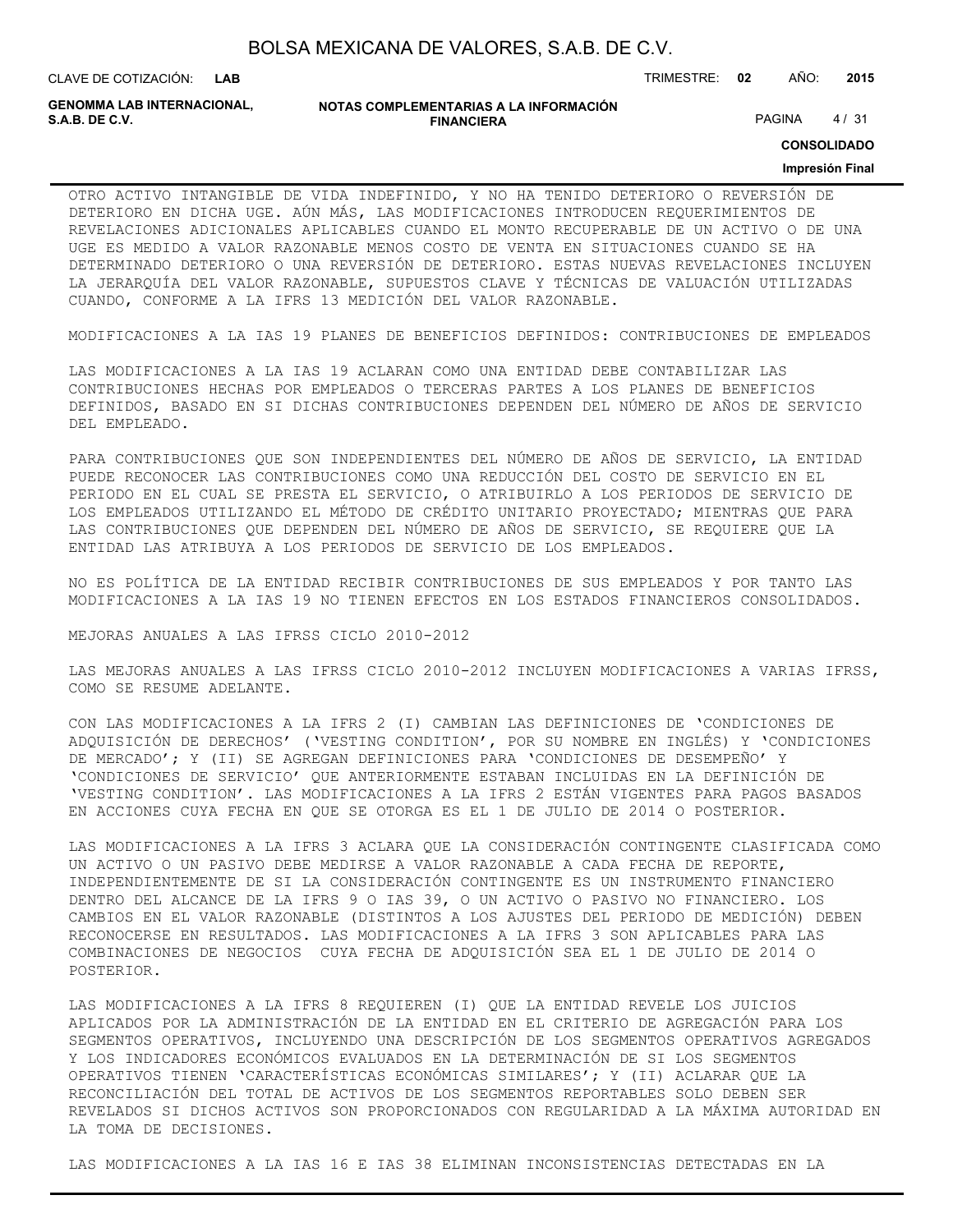| BOLSA MEXICANA DE VALORES, S.A.B. DE C.V. |  |  |
|-------------------------------------------|--|--|
|-------------------------------------------|--|--|

CLAVE DE COTIZACIÓN: TRIMESTRE: **02** AÑO: **2015**

**GENOMMA LAB INTERNACIONAL,**

#### **NOTAS COMPLEMENTARIAS A LA INFORMACIÓN FINANCIERA S.A.B. DE C.V.** PAGINA 5 / 31

**CONSOLIDADO**

#### **Impresión Final**

CONTABILIZACIÓN DE LA DEPRECIACIÓN Y AMORTIZACIÓN ACUMULADA CUANDO UN ELEMENTO DE INMUEBLES, PROPIEDADES Y EQUIPO O UN ACTIVO INTANGIBLE ES REVALUADO. LAS NORMAS MODIFICADAS ACLARAN QUE EL VALOR EN LIBROS BRUTO ES AJUSTADO DE FORMA CONSISTENTE CON LA REVALUACIÓN DEL VALOR EN LIBROS DEL ACTIVO Y QUE LA DEPRECIACIÓN O AMORTIZACIÓN ACUMULADA ES LA DIFERENCIA ENTRE EL VALOR BRUTO EN LIBROS Y EL VALOR EN LIBROS DESPUÉS DE HABER CONSIDERADO LAS PÉRDIDAS ACUMULADAS POR DETERIORO.

LAS MODIFICACIONES A LA IAS 24 ACLARAN QUE UNA ENTIDAD QUE PROPORCIONE SERVICIOS DE PERSONAL CLAVE A LA ENTIDAD QUE REPORTA, ES UNA PARTE RELACIONADA DE LA ENTIDAD QUE REPORTA. CONSECUENTEMENTE, LA ENTIDAD QUE REPORTA, DEBE REVELAR COMO TRANSACCIONES CON PARTES RELACIONADAS LOS MONTOS PAGADOS O POR PAGAR A LA ENTIDAD QUE PROPORCIONA LOS SERVICIOS DE PERSONAL CLAVE; SIN EMBARGO, NO ES REQUERIDO REVELAR LOS COMPONENTES DE DICHA COMPENSACIÓN.

LA ADMINISTRACIÓN DE LA ENTIDAD NO ESTIMA QUE LA APLICACIÓN DE ESTAS MODIFICACIONES TENDRÁN EFECTOS IMPORTANTES EN LOS ESTADOS FINANCIEROS CONSOLIDADOS DE LA ENTIDAD.

MEJORAS ANUALES A LAS IFRSS CICLO 2011-2013

LAS MEJORAS ANUALES A LAS IFRSS CICLO 2011-2013 INCLUYEN MODIFICACIONES A VARIAS IFRSS, COMO SE RESUME ADELANTE.

LAS MODIFICACIONES A LA IFRS 1 ACLARAN EL SIGNIFICADO DE "IFRSS EFECTIVAS" CON LO CUAL A LOS ADOPTANTES POR PRIMERA VEZ SE LES PERMITE APLICAR UNA NUEVA IFRS QUE AÚN NO SEA OBLIGATORIA, SI ESA IFRS PERMITE LA APLICACIÓN ANTICIPADA.

LAS MODIFICACIONES A LA IFRS 3 ACLARAN QUE LA NORMA NO APLICA A LA CONTABILIZACIÓN DE LA CONSTITUCIÓN DE TODOS LOS TIPOS DE ACUERDOS CONJUNTOS EN LOS ESTADOS FINANCIEROS DEL MISMO ACUERDO CONJUNTO.

LAS MODIFICACIONES A LA IFRS 13 ACLARAN QUE EL ALCANCE DE LA EXCEPCIÓN DE PORTAFOLIO PARA VALUAR EL VALOR RAZONABLE DE UN GRUPO DE ACTIVOS Y PASIVOS FINANCIEROS EN UNA BASE NETA INCLUYE TODOS LOS CONTRATOS QUE SE ENCUENTRAN DENTRO DEL ALCANCE, Y QUE SON CONTABILIZADOS DE CONFORMIDAD CON IAS 39 O IAS 9, AUN CUANDO LOS CONTRATOS NO CUMPLAN CON LA DEFINICIÓN DE ACTIVO O PASIVO FINANCIERO DE LA IAS 32.

LAS MODIFICACIONES A LA IAS 40 ACLARAN QUE LAS IAS 40 E IFRS 3 NO SON MUTUAMENTE EXCLUYENTES Y QUE PUEDE SER REQUERIDA LA APLICACIÓN DE AMBAS NORMAS. CONSECUENTEMENTE, UNA ENTIDAD QUE ADQUIERE UNA PROPIEDAD DE INVERSIÓN DEBE DETERMINAR SI:

(A) LA PROPIEDAD CUMPLE CON LA DEFINICIÓN DE PROPIEDAD DE INVERSIÓN CONFORME A LA IAS 40; Y (B) LA TRANSACCIÓN CUMPLE CON LA DEFINICIÓN DE COMBINACIÓN DE NEGOCIOS CONFORME A LA IFRS 3.

LA ADMINISTRACIÓN DE LA ENTIDAD NO ESTIMA QUE LA APLICACIÓN DE ESTAS MODIFICACIONES TENDRÁN EFECTOS IMPORTANTES EN LOS ESTADOS FINANCIEROS CONSOLIDADOS DE LA ENTIDAD.

B. IFRS NUEVAS Y MODIFICADAS EMITIDAS PERO NO VIGENTES

LA ENTIDAD NO HA APLICADO LAS SIGUIENTES IFRS NUEVAS Y MODIFICADAS QUE HAN SIDO EMITIDAS PERO AÚN NO ESTÁN VIGENTES:

IFRS 9, INSTRUMENTOS FINANCIEROS3 IFRS 15 INGRESOS POR CONTRATOS CON CLENTES2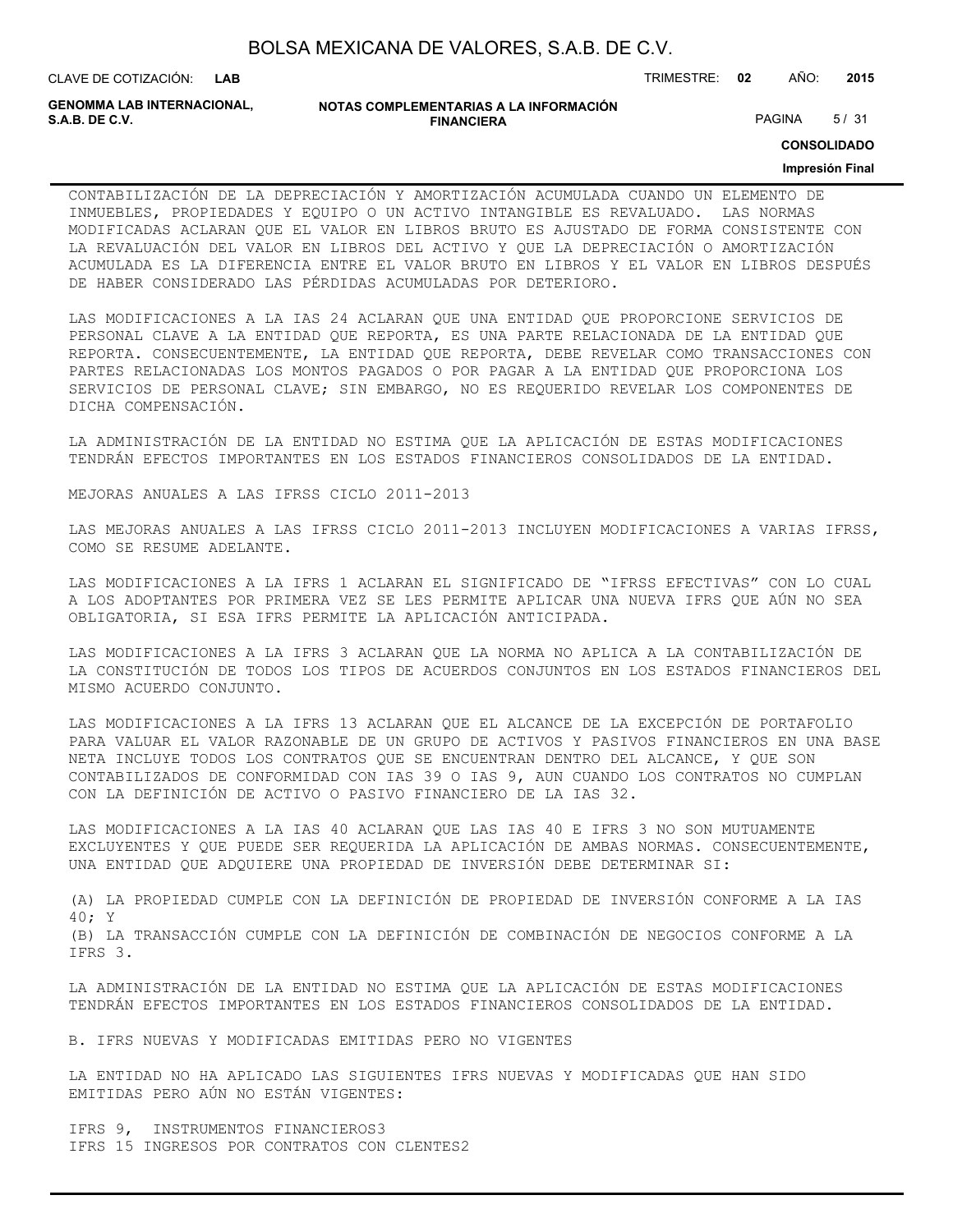**LAB**

CLAVE DE COTIZACIÓN: TRIMESTRE: **02** AÑO: **2015**

**GENOMMA LAB INTERNACIONAL,**

**NOTAS COMPLEMENTARIAS A LA INFORMACIÓN FINANCIERA S.A.B. DE C.V.** PAGINA 6 / 31

**CONSOLIDADO**

MODIFICACIONES A LA IAS 16 E IAS 38 ACLARACIÓN DE MÉTODOS DE DEPRECIACIÓN Y AMORTIZACIÓN ACEPTABLES1

1 ENTRADA EN VIGOR PARA LOS PERÍODOS ANUALES QUE COMIENCEN A PARTIR DEL 1 DE ENERO DE 2016, SE PERMITE SU APLICACIÓN ANTICIPADA

2 ENTRADA EN VIGOR PARA LOS PERÍODOS ANUALES QUE COMIENCEN A PARTIR DEL 1 DE ENERO DE 2017, SE PERMITE SU APLICACIÓN ANTICIPADA

3 ENTRADA EN VIGOR PARA LOS PERÍODOS ANUALES QUE COMIENCEN A PARTIR DEL 1 DE ENERO DE 2018, SE PERMITE SU APLICACIÓN ANTICIPADA

### IFRS 9, INSTRUMENTOS FINANCIEROS

LA IFRS 9 EMITIDA EN NOVIEMBRE DE 2009 INTRODUCE NUEVOS REQUERIMIENTOS PARA LA CLASIFICACIÓN Y MEDICIÓN DE ACTIVOS FINANCIEROS. LA IFRS 9 FUE POSTERIORMENTE MODIFICADA EN OCTUBRE DE 2010 PARA INCLUIR REQUERIMIENTOS PARA LA CLASIFICACIÓN Y MEDICIÓN DE PASIVOS FINANCIEROS Y PARA SU BAJA, Y EN NOVIEMBRE DE 2013 PARA INCLUIR NUEVOS REQUERIMIENTOS GENERALES PARA CONTABILIDAD DE COBERTURAS. OTRAS MODIFICACIONES A LA IFRS 9 FUERON EMITIDAS EN JULIO DE 2014 PRINCIPALMENTE PARA INCLUIR A) REQUERIMIENTOS DE DETERIORO PARA ACTIVOS FINANCIEROS Y B) MODIFICACIONES LIMITADAS PARA LOS REQUERIMIENTOS DE CLASIFICACIÓN Y MEDICIÓN AL INTRODUCIR LA CATEGORÍA DE MEDICIÓN DE 'VALOR RAZONABLE A TRAVÉS DE OTROS RESULTADOS INTEGRALES' ("FVTOCI", POR SUS SIGLAS EN INGLÉS) PARA ALGUNOS INSTRUMENTOS SIMPLES DE DEUDA.

LOS PRINCIPALES REQUERIMIENTOS DE LA IFRS 9 SE DESCRIBEN A CONTINUACIÓN:

• LA IFRS 9 REQUIERE QUE TODOS LOS ACTIVOS FINANCIEROS RECONOCIDOS QUE ESTÉN DENTRO DEL ALCANCE DE IAS 39, INSTRUMENTOS FINANCIEROS: RECONOCIMIENTO Y MEDICIÓN SEAN MEDIDOS POSTERIORMENTE A COSTO AMORTIZADO O A VALOR RAZONABLE. ESPECÍFICAMENTE, LAS INVERSIONES DE DEUDA EN UN MODELO DE NEGOCIOS CUYO OBJETIVO ES COBRAR LOS FLUJOS DE EFECTIVO CONTRACTUALES Y QUE TENGAN FLUJOS DE EFECTIVO CONTRACTUALES QUE SEAN EXCLUSIVAMENTE PAGOS DE CAPITAL E INTERESES SOBRE EL CAPITAL EN CIRCULACIÓN GENERALMENTE SE MIDEN A COSTO AMORTIZADO AL FINAL DE LOS PERIODOS CONTABLES POSTERIORES. LOS INSTRUMENTOS DE DEUDA MANTENIDOS EN UN MODELO DE NEGOCIOS CUYO OBJETIVO ES ALCANZADO MEDIANTE LA COBRANZA DE LOS FLUJOS DE EFECTIVO Y LA VENTA DE ACTIVOS FINANCIEROS, Y QUE TENGAN TÉRMINOS CONTRACTUALES PARA LOS ACTIVOS FINANCIEROS QUE DAN ORIGEN A FECHAS ESPECÍFICAS PARA PAGOS ÚNICAMENTE DE PRINCIPAL E INTERESES DEL MONTO PRINCIPAL, SON MEDIDOS A FVTOCI. TODAS LAS DEMÁS INVERSIONES DE DEUDA Y DE CAPITAL SE MIDEN A SUS VALORES RAZONABLES AL FINAL DE LOS PERIODOS CONTABLES POSTERIORES. ADICIONALMENTE, BAJO IFRS 9, LAS COMPAÑÍAS PUEDEN HACER LA ELECCIÓN IRREVOCABLE DE PRESENTAR LOS CAMBIOS POSTERIORES EN EL VALOR RAZONABLE DE UNA INVERSIÓN DE CAPITAL (QUE NO ES MANTENIDA CON FINES DE NEGOCIACIÓN) EN OTROS RESULTADOS INTEGRALES, CON INGRESOS POR DIVIDENDOS GENERALMENTE RECONOCIDOS EN LA UTILIDAD NETA DEL AÑO.

• EN CUANTO A LOS PASIVOS FINANCIEROS DESIGNADOS A VALOR RAZONABLE A TRAVÉS DE RESULTADOS, LA IFRS 9 REQUIERE QUE EL MONTO DEL CAMBIO EN EL VALOR RAZONABLE DEL PASIVO FINANCIERO ATRIBUIBLE A CAMBIOS EN EL RIESGO DE CRÉDITO DE DICHO PASIVO SEA PRESENTADO EN OTROS RESULTADOS INTEGRALES, SALVO QUE EL RECONOCIMIENTO DE LOS EFECTOS DE LOS CAMBIOS EN EL RIESGO DE CRÉDITO DEL PASIVO QUE SEA RECONOCIDO EN OTROS RESULTADOS INTEGRALES CREARA O INCREMENTARA UNA DISCREPANCIA CONTABLE EN EL ESTADO DE RESULTADOS. LOS CAMBIOS EN EL VALOR RAZONABLE ATRIBUIBLES AL RIESGO DE CRÉDITO DEL PASIVO FINANCIERO NO SE RECLASIFICAN POSTERIORMENTE AL ESTADO DE RESULTADOS. ANTERIORMENTE, CONFORME A IAS 39, EL MONTO COMPLETO DEL CAMBIO EN EL VALOR RAZONABLE DEL PASIVO FINANCIERO DESIGNADO COMO A VALOR RAZONABLE A TRAVÉS DE RESULTADOS SE PRESENTABA EN EL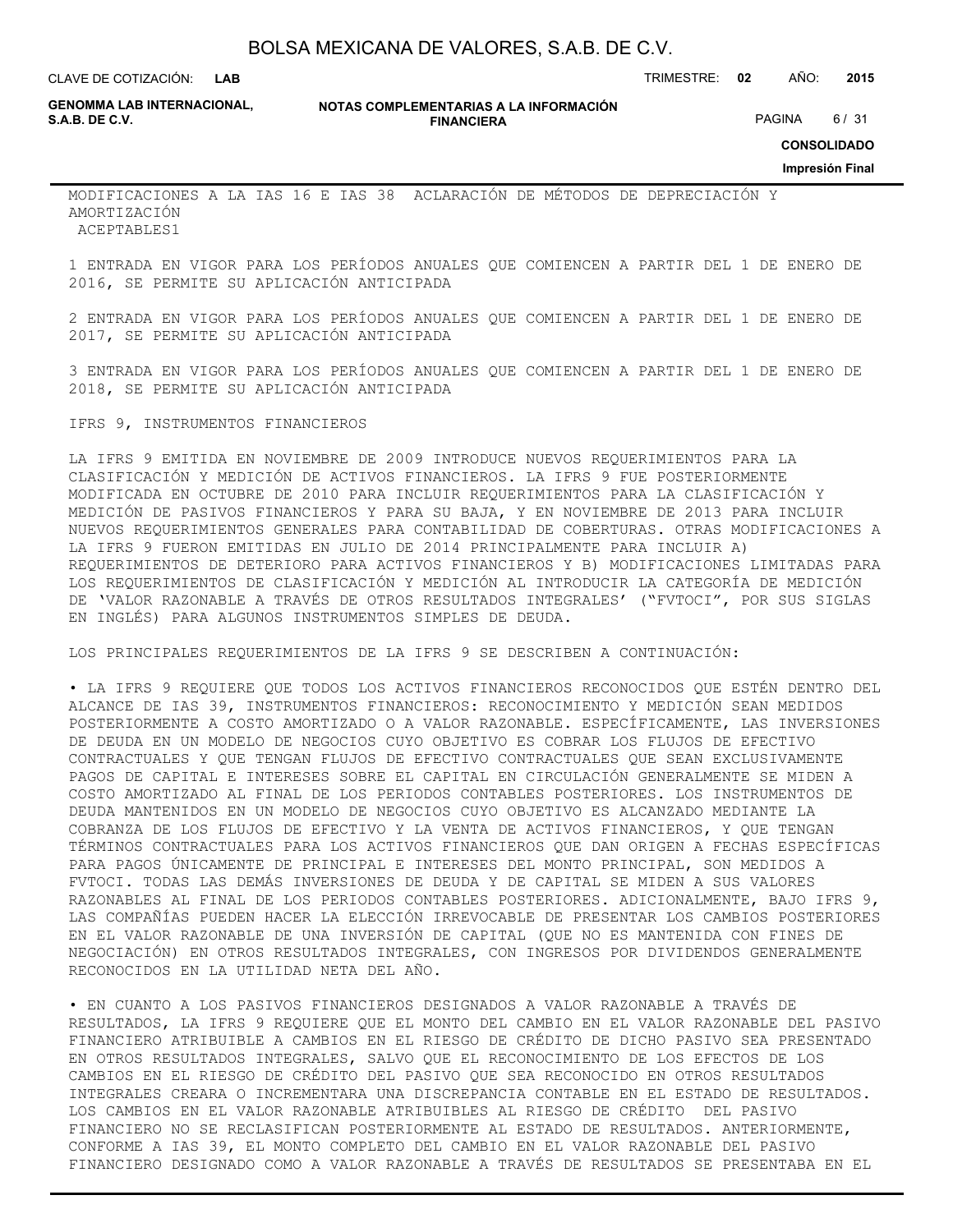**GENOMMA LAB INTERNACIONAL,**

**NOTAS COMPLEMENTARIAS A LA INFORMACIÓN FINANCIERA S.A.B. DE C.V.** PAGINA 27 / 31

CLAVE DE COTIZACIÓN: TRIMESTRE: **02** AÑO: **2015**

**CONSOLIDADO**

**Impresión Final**

ESTADO DE RESULTADOS.

• EN RELACIÓN CON EL DETERIORO DE ACTIVOS FINANCIEROS, LA IFRS 9 REQUIERE SEA UTILIZADO EL MODELO DE PÉRDIDAS CREDITICIAS ESPERADAS, EN LUGAR DE LAS PÉRDIDAS CREDITICIAS INCURRIDAS COMO LO INDICA LA IAS 39. EL MODELO DE PÉRDIDAS CREDITICIAS INCURRIDAS REQUIERE QUE LA ENTIDAD RECONOZCA EN CADA PERIODO DE REPORTE LAS PÉRDIDAS CREDITICIAS ESPERADAS Y LOS CAMBIOS EN EL RIESGO DE CRÉDITO DESDE EL RECONOCIMIENTO INICIAL. EN OTRAS PALABRAS, NO ES NECESARIO ESPERAR A QUE OCURRA UNA AFECTACIÓN EN LA CAPACIDAD CREDITICIA PARA RECONOCER LA PÉRDIDA.

• LOS REQUERIMIENTOS DE CONTABILIDAD DE COBERTURA TIENE TRES MECANISMOS DE CONTABILIDAD DE COBERTURAS DISPONIBLES ACTUALMENTE EN LA IAS 39. CONFORME A LA IFRS 9, SE HA INTRODUCIDO UNA MAYOR FLEXIBILIDAD PARA LOS TIPOS DE INSTRUMENTOS PARA CALIFICAR EN CONTABILIDAD DE COBERTURAS, ESPECÍFICAMENTE AMPLIANDO LOS TIPOS DE INSTRUMENTOS QUE CALIFICAN Y LOS TIPOS DE LOS COMPONENTES DE RIESGO DE PARTIDAS NO FINANCIERAS QUE SON ELEGIBLES PARA CONTABILIDAD DE COBERTURA. ADICIONALMENTE, LAS PRUEBAS DE EFECTIVIDAD HAN SIDO REVISADAS Y REMPLAZADAS CON EL CONCEPTO DE 'RELACIÓN ECONÓMICA'. EN ADELANTE NO SERÁ REQUERIDA LA EVALUACIÓN RETROSPECTIVA DE LA EFECTIVIDAD, Y SE HAN INTRODUCIDO REQUERIMIENTOS DE REVELACIONES MEJORADAS PARA LA ADMINISTRACIÓN DE RIESGOS DE LA ENTIDAD.

LA ADMINISTRACIÓN DE LA ENTIDAD ANTICIPA QUE LA APLICACIÓN DE LA IFRS 9 PUEDA TENER UN IMPACTO IMPORTANTE EN LOS MONTOS REPORTADOS CON RESPECTO A LOS ACTIVOS Y PASIVOS FINANCIEROS DE LA ENTIDAD. SIN EMBARGO, NO ES PRÁCTICO PROPORCIONAR UN ESTIMADO RAZONABLE DE DICHO EFECTO HASTA QUE SE HAYA COMPLETADO UNA REVISIÓN DETALLADA.

IFRS 15 INGRESOS DE CONTRATOS CON CLIENTES

EN MAYO DE 2014 SE EMITIÓ LA IFRS 15 QUE ESTABLECE UN SOLO MODELO INTEGRAL PARA SER UTILIZADO POR LAS ENTIDADES EN LA CONTABILIZACIÓN DE INGRESOS PROVENIENTES DE CONTRATOS CON CLIENTES. CUANDO ENTRE EN VIGOR LA IFRS 15 REMPLAZARÁ LAS GUÍAS DE RECONOCIMIENTO DE INGRESO ACTUALES INCLUIDAS EN LA IAS 18 INGRESOS, IAS 11 CONTRATOS DE CONSTRUCCIÓN, ASÍ COMO SUS INTERPRETACIONES.

EL PRINCIPIO BÁSICO DE LA IFRS 15 ES QUE UNA ENTIDAD DEBE RECONOCER LOS INGRESOS QUE REPRESENTEN LA TRANSFERENCIA PROMETIDA DE BIENES O SERVICIOS A LOS CLIENTES POR LOS MONTOS QUE REFLEJEN LAS CONTRAPRESTACIONES QUE LA ENTIDAD ESPERA RECIBIR A CAMBIO DE DICHOS BIENES O SERVICIOS. ESPECÍFICAMENTE, LA NORMA INTRODUCE UN ENFOQUE DE CINCO PASOS PARA RECONOCER LOS INGRESOS:

PASO 1: IDENTIFICACIÓN DEL CONTRATO O CONTRATOS CON EL CLIENTE PASO 2: IDENTIFICAR LAS OBLIGACIONES DE DESEMPEÑO EN EL CONTRATO; PASO 3: DETERMINAR EL PRECIO DE LA TRANSACCIÓN; PASO 4: ASIGNAR EL PRECIO DE LA TRANSACCIÓN A CADA OBLIGACIÓN DE DESEMPEÑO EN EL CONTRATO; PASO 5: RECONOCER EL INGRESO CUANDO LA ENTIDAD SATISFAGA LA OBLIGACIÓN DE DESEMPEÑO.

CONFORME A IFRS 15, UNA ENTIDAD RECONOCE EL INGRESO CUANDO SE SATISFACE LA OBLIGACIÓN ES DECIR, CUANDO EL 'CONTROL' DE LOS BIENES O LOS SERVICIOS SUBYACENTES DE LA OBLIGACIÓN DE DESEMPEÑO HA SIDO TRANSFERIDO AL CLIENTE. ASIMISMO SE HAN INCLUIDO GUÍAS EN LA IFRS 15 PARA HACER FRENTE A SITUACIONES ESPECÍFICAS. ADEMÁS, SE INCREMENTA LA CANTIDAD DE REVELACIONES REQUERIDAS.

LA ADMINISTRACIÓN DE LA ENTIDAD ESTIMA QUE LA APLICACIÓN DE LA IFRS 15 EN EL FUTURO PODRÍA TENER ALGÚN EFECTO IMPORTANTE EN LOS MONTOS REPORTADOS Y REVELACIONES HECHAS EN LOS ESTADOS FINANCIEROS CONSOLIDADOS DE LA ENTIDAD. SIN EMBARGO, NO ES PRÁCTICO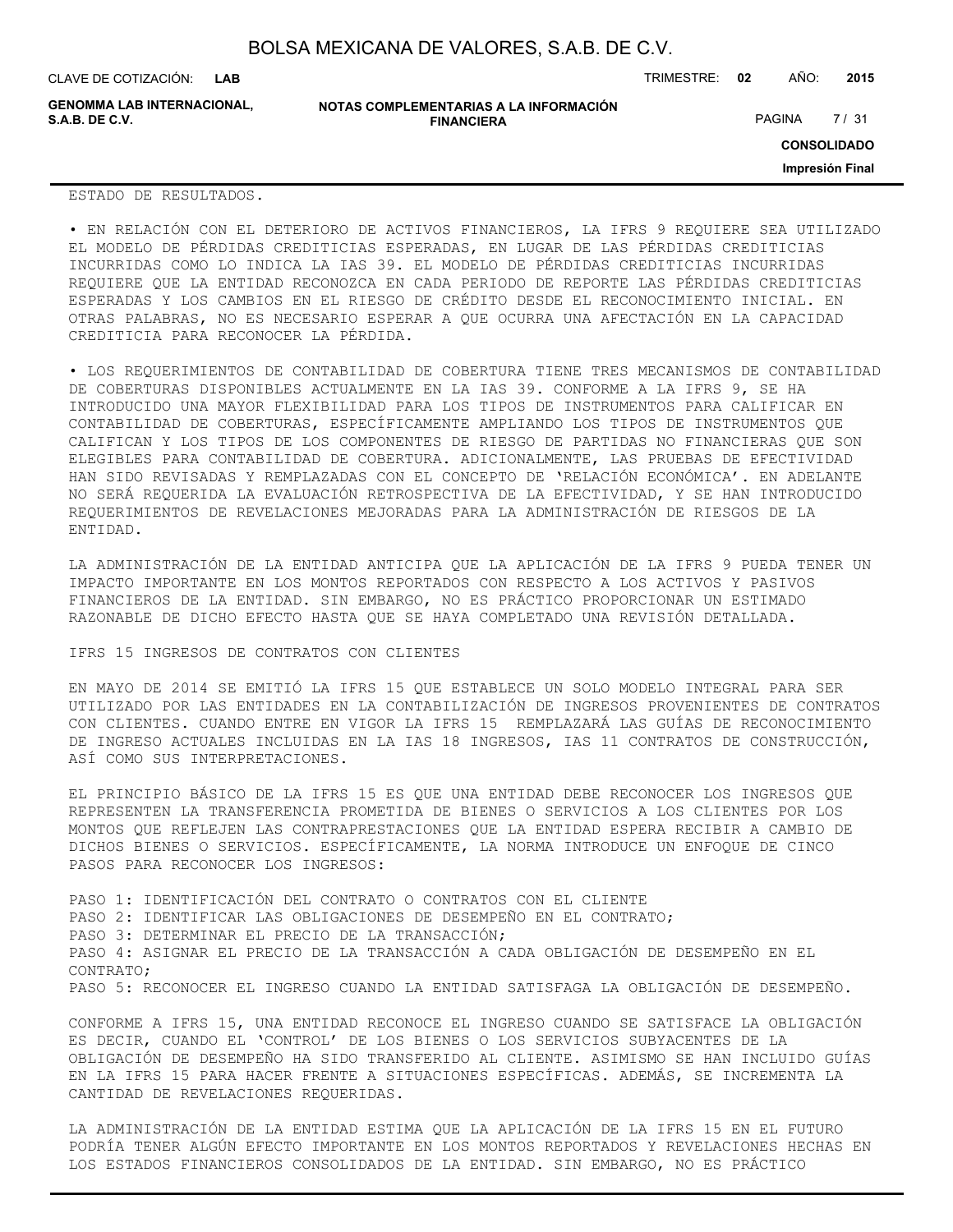**LAB**

CLAVE DE COTIZACIÓN: TRIMESTRE: **02** AÑO: **2015**

**GENOMMA LAB INTERNACIONAL,**

**NOTAS COMPLEMENTARIAS A LA INFORMACIÓN FINANCIERA S.A.B. DE C.V.** PAGINA 8 / 31

**CONSOLIDADO**

**Impresión Final**

PROPORCIONAR UN ESTIMADO RAZONABLE DE DICHO EFECTO HASTA QUE LA ENTIDAD HAYA REALIZADO UNA REVISIÓN DETALLADA.

MODIFICACIONES A LA IFRS 11 CONTABILIZACIÓN DE ADQUISICIÓN DE PARTICIPACIONES EN OPERACIONES CONJUNTAS

LAS MODIFICACIONES A LA IFRS 11 PROPORCIONAN UNA GUÍA EN COMO CONTABILIZAR LA ADQUISICIÓN DE UNA OPERACIÓN CONJUNTA QUE CONSTITUYE UN NEGOCIO COMO SE DEFINE EN LA IFRS 3 COMBINACIÓN DE NEGOCIOS. ESPECÍFICAMENTE, LAS MODIFICACIONES ESTABLECEN QUE SE DEBEN APLICAR LOS REQUERIMIENTOS PARA LA CONTABILIZACIÓN DE COMBINACIÓN DE NEGOCIOS DE LA IFRS 3 Y OTRAS NORMAS (POR EJEMPLO, IAS 36 DETERIORO DE ACTIVOS EN RELACIÓN CON LAS PRUEBAS DE DETERIORO DE LAS UNIDADES GENERADORAS DE EFECTIVO A LAS CUALES SE LE ASIGNÓ CRÉDITO MERCANTIL EN UNA OPERACIÓN CONJUNTA). LOS MISMOS REQUERIMIENTOS DEBEN APLICAR EN LA CONSTITUCIÓN DE UNA OPERACIÓN CONJUNTA SI Y SOLO SÍ, UN NEGOCIO EXISTENTE ES CONTRIBUIDO A LA OPERACIÓN CONJUNTA POR UNA DE LAS PARTES PARTICIPANTES DE LA OPERACIÓN CONJUNTA.

SE REQUIERE INCLUIR TAMBIÉN INFORMACIÓN RELEVANTE REQUERIDA POR LA IFRS 3 Y OTRAS NORMAS RELATIVAS A LA COMBINACIÓN DE NEGOCIOS.

LAS MODIFICACIONES A LA IFRS 11 APLICAN PROSPECTIVAMENTE PARA PERIODOS ANUALES QUE INICIAN EL 1 DE ENERO DE 2016 O POSTERIORMENTE.

LA ADMINISTRACIÓN DE LA ENTIDAD ESTIMA QUE LA APLICACIÓN DE ESTAS MODIFICACIONES A LA IFRS 11 TENDRÁN EFECTOS IMPORTANTES EN LOS ESTADOS FINANCIEROS CONSOLIDADOS DE LA ENTIDAD.

MODIFICACIONES A LA IAS 16, IAS 38 MÉTODOS ACEPTABLES DE DEPRECIACIÓN Y AMORTIZACIÓN

LAS MODIFICACIONES A LA IAS 16 PROHÍBEN A LAS ENTIDADES USAR UN MÉTODO BASADO EN INGRESOS PARA LA DEPRECIACIÓN DE INMUEBLES, PROPIEDADES Y EQUIPO. LAS MODIFICACIONES A LA IAS 38 INTRODUCEN UNA PRESUNCIÓN REFUTABLE QUE LOS INGRESOS NO SON UNA BASE APROPIADA PARA AMORTIZAR UN ACTIVO INTANGIBLE. LA PRESUNCIÓN SOLAMENTE PUEDE SER REFUTADA EN LAS SIGUIENTES DOS CIRCUNSTANCIAS LIMITADAS:

A) CUANDO EL ACTIVO INTANGIBLE SE EXPRESA COMO UNA MEDIDA DEL INGRESO; O

B) CUANDO PUEDES SER DEMOSTRADO QUE LOS INGRESOS Y EL CONSUMO DE LOS BENEFICIOS ECONÓMICOS DEL INTANGIBLE ESTÁN ALTAMENTE CORRELACIONADOS.

LAS MODIFICACIONES APLICAN PROSPECTIVAMENTE PARA PERIODOS ANUALES QUE INICIAN EL 1 DE ENERO DE 2016 O POSTERIORMENTE. ACTUALMENTE LA ENTIDAD UTILIZA EL MÉTODO DE LÍNEA RECTA PARA LA DEPRECIACIÓN Y AMORTIZACIÓN DE SU PROPIEDAD, PLANTA Y EQUIPO Y ACTIVOS INTANGIBLES, RESPECTIVAMENTE. LA ADMINISTRACIÓN DE LA ENTIDAD CONSIDERA QUE EL MÉTODO DE LÍNEA RECTA ES EL MÉTODO MÁS APROPIADO PARA REFLEJAR EL CONSUMO DE LOS BENEFICIOS ECONÓMICOS INHERENTES EN LOS ACTIVOS RESPECTIVOS, POR LO TANTO, LA ADMINISTRACIÓN DE LA ENTIDAD NO ESTIMA QUE LA APLICACIÓN DE ESTAS MODIFICACIONES A LA IAS 16 E IAS 38 TENGAN EFECTOS IMPORTANTES EN LOS ESTADOS FINANCIEROS CONSOLIDADOS DE LA ENTIDAD.

3. PRINCIPALES POLÍTICAS CONTABLES

A. DECLARACIÓN DE CUMPLIMIENTO

LOS ESTADOS FINANCIEROS CONSOLIDADOS DE LA ENTIDAD HAN SIDO PREPARADOS DE ACUERDO CON LAS IFRSS EMITIDAS POR EL CONSEJO DE NORMAS INTERNACIONALES DE CONTABILIDAD (IASB).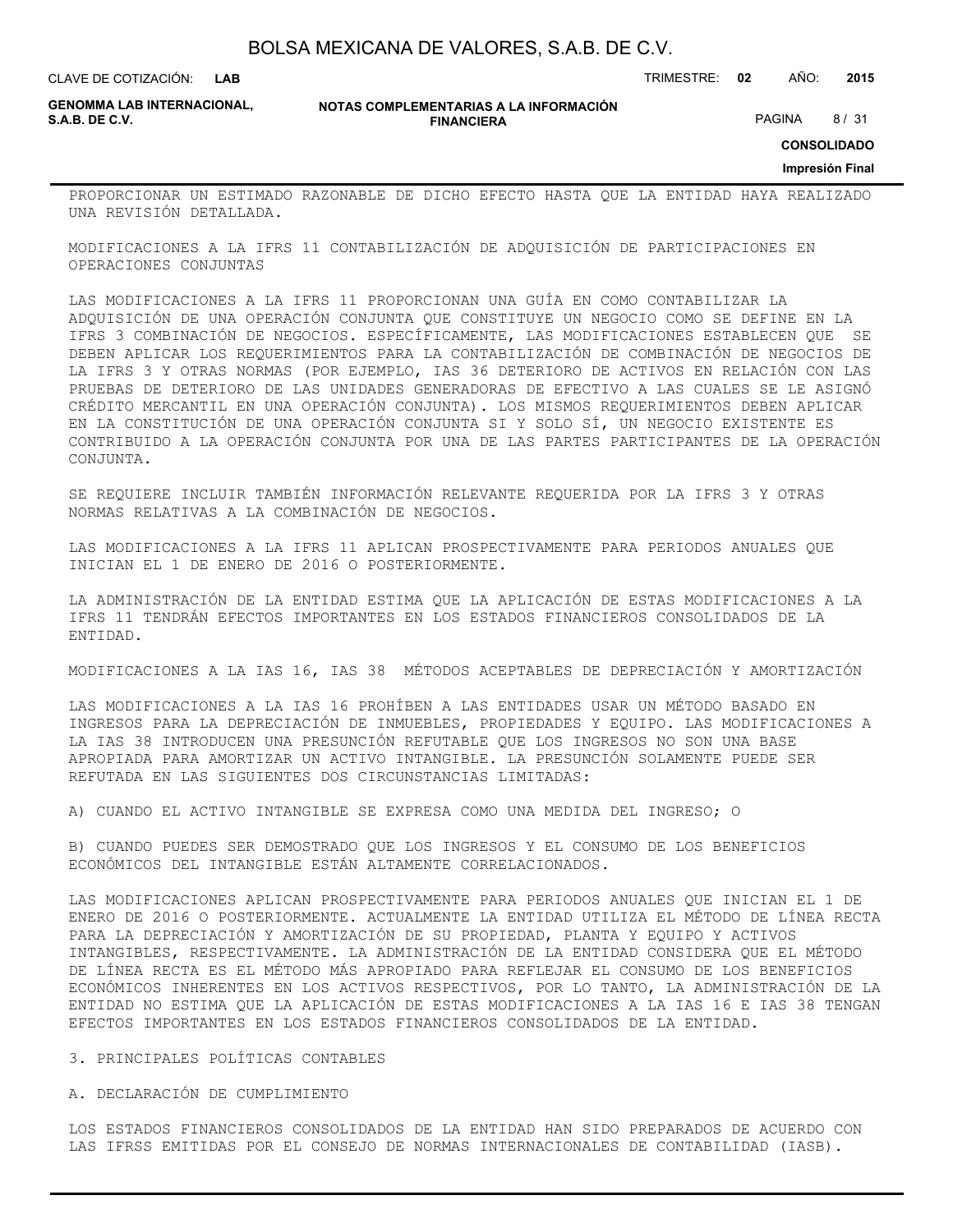| BOLSA MEXICANA DE VALORES, S.A.B. DE C.V. |  |  |  |
|-------------------------------------------|--|--|--|
|-------------------------------------------|--|--|--|

CLAVE DE COTIZACIÓN: TRIMESTRE: **02** AÑO: **2015 LAB**

**GENOMMA LAB INTERNACIONAL,**

**NOTAS COMPLEMENTARIAS A LA INFORMACIÓN FINANCIERA S.A.B. DE C.V.** PAGINA 9 / 31

**CONSOLIDADO**

**Impresión Final**

#### B. BASES DE MEDICIÓN

LOS ESTADOS FINANCIEROS CONSOLIDADOS DE LA ENTIDAD HAN SIDO PREPARADOS SOBRE LA BASE DE COSTO HISTÓRICO EXCEPTO POR CIERTOS INSTRUMENTOS FINANCIEROS, QUE SE VALÚAN A SUS VALORES RAZONABLES AL CIERRE DE CADA PERIODO, COMO SE EXPLICA EN LAS POLÍTICAS CONTABLES INCLUIDAS MÁS ADELANTE.

I. COSTO HISTÓRICO

EL COSTO HISTÓRICO GENERALMENTE SE BASA EN EL VALOR RAZONABLE DE LA CONTRAPRESTACIÓN ENTREGADA A CAMBIO DE ACTIVOS.

#### II. VALOR RAZONABLE

EL VALOR RAZONABLE SE DEFINE COMO EL PRECIO QUE SE RECIBIRÍA POR VENDER UN ACTIVO O QUE SE PAGARÍA POR TRANSFERIR UN PASIVO EN UNA TRANSACCIÓN ORDENADA ENTRE PARTICIPANTES EN EL MERCADO A LA FECHA DE VALUACIÓN. INDEPENDIENTEMENTE DE SI ESE PRECIO ES OBSERVABLE O ESTIMADO UTILIZANDO DIRECTAMENTE OTRA TÉCNICA DE VALUACIÓN. AL ESTIMAR EL VALOR RAZONABLE DE UN ACTIVO O UN PASIVO, LA ENTIDAD TIENE EN CUENTA LAS CARACTERÍSTICAS DEL ACTIVO O PASIVO, SI LOS PARTICIPANTES DEL MERCADO TOMARÍAN ESAS CARACTERÍSTICAS AL MOMENTO DE FIJAR EL PRECIO DEL ACTIVO O PASIVO EN LA FECHA DE MEDICIÓN. EL VALOR RAZONABLE PARA PROPÓSITOS DE MEDICIÓN Y / O REVELACIÓN DE ESTOS ESTADOS FINANCIEROS CONSOLIDADOS SE DETERMINA DE FORMA TAL, A EXCEPCIÓN DE LAS TRANSACCIONES CON PAGOS BASADOS EN ACCIONES QUE ESTÁN DENTRO DEL ALCANCE DE LA IFRS 2, LAS OPERACIONES DE ARRENDAMIENTO QUE ESTÁN DENTRO DEL ALCANCE DE LA IAS 17, Y LAS MODIFICACIONES QUE TIENEN ALGUNAS SIMILITUDES CON VALOR RAZONABLE, PERO NO ES UN VALOR RAZONABLE, TALES COMO EL VALOR NETO DE REALIZACIÓN DE LA IAS 2 O EL VALOR EN USO DE LA IAS 36.

ADEMÁS, PARA EFECTOS DE INFORMACIÓN FINANCIERA, LAS MEDICIONES DE VALOR RAZONABLE SE CLASIFICAN EN EL NIVEL 1, 2 Ó 3 CON BASE EN AL GRADO EN QUE SE INCLUYEN DATOS DE ENTRADA OBSERVABLES EN LAS MEDICIONES Y SU IMPORTANCIA EN LA DETERMINACIÓN DEL VALOR RAZONABLE EN SU TOTALIDAD, LAS CUALES SE DESCRIBEN DE LA SIGUIENTE MANERA:

• NIVEL 1 - SE CONSIDERAN PRECIOS DE COTIZACIÓN EN UN MERCADO ACTIVO PARA ACTIVOS O PASIVOS IDÉNTICOS;

• NIVEL 2 - DATOS DE ENTRADA OBSERVABLES DISTINTOS DE LOS PRECIOS DE COTIZACIÓN DEL NIVEL 1, SEA DIRECTA O INDIRECTAMENTE,

• NIVEL 3 - CONSIDERA DATOS DE ENTRADA NO OBSERVABLES.

C. BASES DE CONSOLIDACIÓN DE ESTADOS FINANCIEROS

LOS ESTADOS FINANCIEROS CONSOLIDADOS INCLUYEN LOS DE GENOMMA LAB Y LOS DE SUS SUBSIDIARIAS EN LAS QUE TIENE CONTROL. EL CONTROL SE OBTIENE CUANDO LA ENTIDAD CUMPLE CON LOS SIGUIENTES SUPUESTOS: A) TIENE PODER SOBRE LA ENTIDAD, B) ESTÁ EXPUESTO, O TIENE LOS DERECHOS A LOS RETORNOS VARIABLES DERIVADOS DE SU PARTICIPACIÓN EN DICHA ENTIDAD Y C) TIENE LA CAPACIDAD DE AFECTAR TALES RENDIMIENTOS A TRAVÉS DE SU PODER SOBRE LA ENTIDAD EN QUE INVIERTE. LA PARTICIPACIÓN ACCIONARIA EN SU CAPITAL SOCIAL SE MUESTRA A CONTINUACIÓN:

 PARTICIPACIÓN ENTIDAD 2015 2014 ACTIVIDAD

MÉXICO – GENOMMA LABORATORIES MÉXICO, S. A. DE C. V. 100% 100% INVESTIGACIÓN Y DESARROLLO DE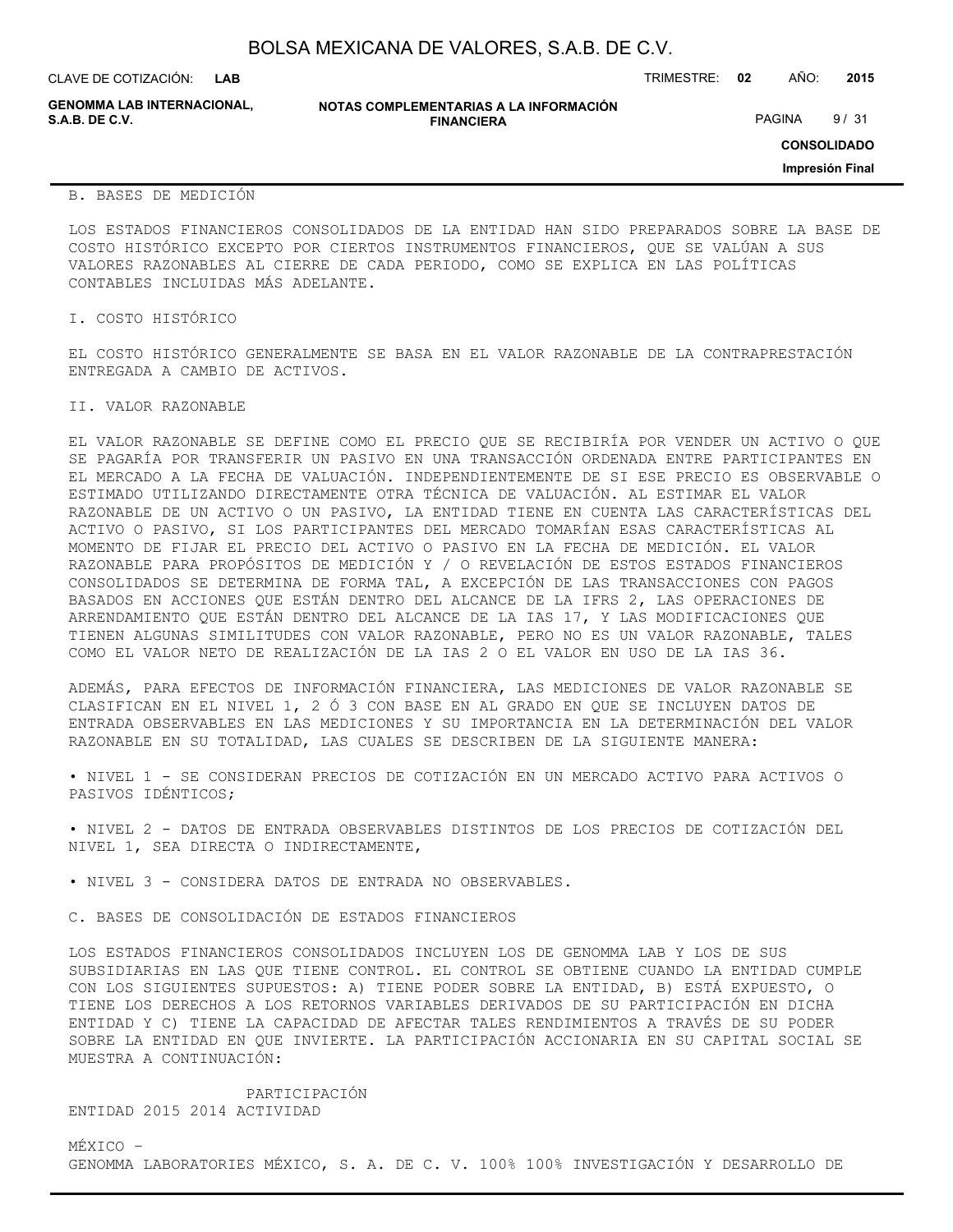**LAB**

CLAVE DE COTIZACIÓN: TRIMESTRE: **02** AÑO: **2015**

**GENOMMA LAB INTERNACIONAL,**

#### **NOTAS COMPLEMENTARIAS A LA INFORMACIÓN FINANCIERA S.A.B. DE C.V.** PAGINA 10 / 31

**CONSOLIDADO**

**Impresión Final**

PRODUCTOS OTC Y PC GIBART, S. A. DE C. V. Y SUBSIDIARIAS 100% 100% DISTRIBUCIÓN DE PRODUCTOS FARMACÉUTICOS, ARTÍCULOS PARA LA SALUD Y BELLEZA TELEVISION PRODUCTS RETAIL, S. A. DE C. V. 100% 100% PRESTACIÓN DE SERVICIOS PROFESIONALES MEDICINAS Y MEDICAMENTOS NACIONALES, S. A. DE C. V. 100% 100% VENTA DE MEDICAMENTOS GENÉRICOS INICIATIVAS DE ÉXITO, S. A. DE C. V. 100% 100% VENTA DE PRODUCTOS OTC Y PC AERO LAB, S. A. DE C. V. 100% 100% SERVICIOS DE TRANSPORTACIÓN AÉREA SERVICIOS LOGÍSTICOS GENOMMA, S. A. DE C. V. 100% 100% SERVICIOS LOGÍSTICOS INTERNACIONAL – GENOMMA LAB USA, INC. 100 100% VENTA DE PRODUCTOS OTC Y PC LAB BRANDS INTERNATIONAL, LLC 70% 70% INVESTIGACIÓN Y DESARROLLO DE PRODUCTOS OTC Y PC GENOMMA LAB CENTROAMÉRICA, S. A. 100% 100% PRESTACIÓN DE SERVICIOS PROFESIONALES GENOMMA LAB PERÚ, S. A. 100% 100% VENTA DE PRODUCTOS OTC Y PC GENOMMA LAB CHILE, S. A. 100% 100% VENTA DE PRODUCTOS OTC Y PC GENOMMA LAB ECUADOR, S. A. 100% 100% VENTA DE PRODUCTOS OTC Y PC GENOMMA LABORATORIES ARGENTINA, S. A. 85% 85% VENTA DE PRODUCTOS OTC Y PC GENOMMA LAB COLOMBIA, LTDA 100% 100% VENTA DE PRODUCTOS OTC Y PC GENOMMA LABORATORIES DO BRASIL, LTDA Y SUBSIDIARIAS (1) 85% 85% VENTA DE PRODUCTOS OTC Y PC GENOMMA LAB DOMINICANA, S.R.L. 100% 100% VENTA DE PRODUCTOS OTC Y PC GENOMMA LABORATORIOS MÉDICOS, S. L. 100% 100% VENTA DE PRODUCTOS OTC Y PC THE DUTCH-LATEM ROYALTY COMPANY, B. V. 100% 100% INVESTIGACIÓN Y DESARROLLO DE PRODUCTOS OTC Y PC

(1) INCLUYE GENOMMA LABORATORIES PARAGUAY, S.R.L., GENOMMA LABORATORIES URUGUAY, S.R.L. Y GENOMMA LAB INDUSTRIA FARMAEUTICA, LTDA

LOS SALDOS Y OPERACIONES ENTRE LAS ENTIDADES CONSOLIDADAS HAN SIDO ELIMINADOS.

LAS PARTICIPACIONES NO CONTROLADORAS EN LAS SUBSIDIARIAS SE IDENTIFICAN DE MANERA SEPARADA RESPECTO A LAS INVERSIONES QUE LA ENTIDAD TIENE EN ELLAS. LAS PARTICIPACIONES NO CONTROLADORAS PUEDEN SER INICIALMENTE VALUADAS YA SEA A SU VALOR RAZONABLE O A LA PARTICIPACIÓN PROPORCIONAL DE LAS PARTICIPACIONES NO CONTROLADORAS SOBRE EL VALOR RAZONABLE DE LOS ACTIVOS NETOS IDENTIFICABLES DE LA ENTIDAD ADQUIRIDA. LA ELECCIÓN DE LA BASE DE VALUACIÓN SE HACE DE MANERA INDIVIDUAL POR CADA OPERACIÓN. POSTERIORMENTE A LA ADQUISICIÓN, EL VALOR EN LIBROS DE LAS PARTICIPACIONES CONTROLADORAS REPRESENTA EL IMPORTE DE DICHAS PARTICIPACIONES AL RECONOCIMIENTO INICIAL MÁS LA PORCIÓN DE LAS PARTICIPACIONES NO CONTROLADORAS POSTERIORES DEL ESTADO DE VARIACIONES EN EL CAPITAL CONTABLE. EL RESULTADO INTEGRAL SE ATRIBUYE A LAS PARTICIPACIONES NO CONTROLADORAS AÚN SI DA LUGAR A UN DÉFICIT EN ÉSTAS.

I. SUBSIDIARIAS - LAS SUBSIDIARIAS SON TODAS LAS ENTIDADES SOBRE LAS QUE LA ENTIDAD TIENE CONTROL AL CUMPLIR CON LAS TRES SIGUIENTES CARACTERÍSTICAS: A) TIENE PODER SOBRE LA ENTIDAD, B) ESTÁ EXPUESTO, O TIENE LOS DERECHOS A LOS RETORNOS VARIABLES DERIVADOS DE SU PARTICIPACIÓN EN DICHA ENTIDAD Y C) TIENE LA CAPACIDAD DE AFECTAR TALES RENDIMIENTOS A TRAVÉS DE SU PODER SOBRE LA ENTIDAD EN QUE INVIERTE. LA EXISTENCIA Y EFECTOS DE LOS DERECHOS POTENCIALES DE VOTO QUE SON ACTUALMENTE EJERCIBLES O CONVERTIBLES SE CONSIDERAN AL EVALUAR SI LA ENTIDAD CONTROLA A OTRA ENTIDAD. LAS SUBSIDIARIAS SE CONSOLIDAN DESDE LA FECHA EN QUE SU CONTROL SE TRANSFIERE A LA ENTIDAD, Y SE DEJAN DE CONSOLIDAR DESDE LA FECHA EN LA QUE SE PIERDE EL CONTROL.

LAS POLÍTICAS CONTABLES DE LAS SUBSIDIARIAS HAN SIDO MODIFICADAS CUANDO HA SIDO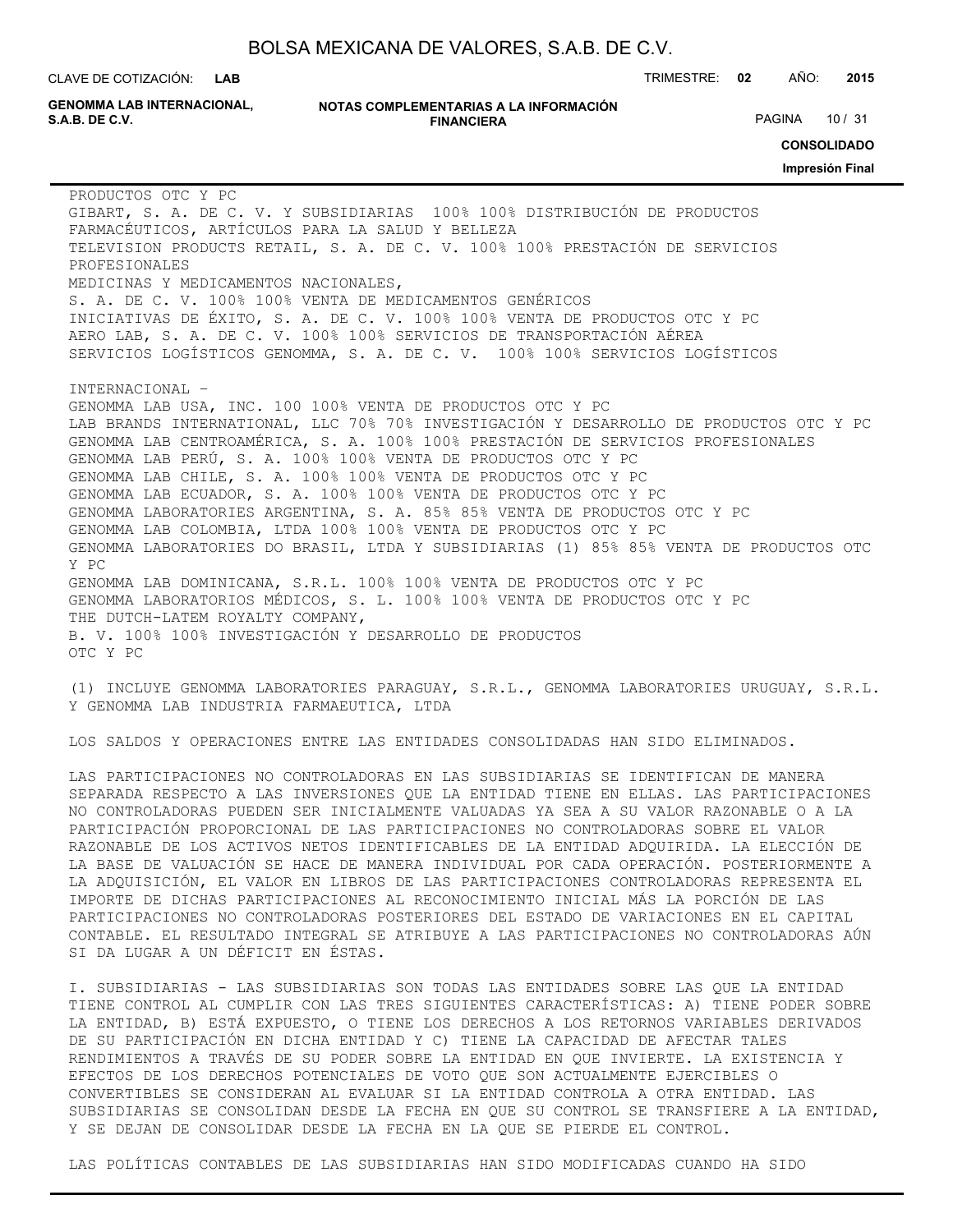| BOLSA MEXICANA DE VALORES, S.A.B. DE C.V. |  |  |
|-------------------------------------------|--|--|
|-------------------------------------------|--|--|

CLAVE DE COTIZACIÓN: TRIMESTRE: **02** AÑO: **2015 LAB**

**GENOMMA LAB INTERNACIONAL,**

**NOTAS COMPLEMENTARIAS A LA INFORMACIÓN FINANCIERA**

PAGINA 11 / 31

**CONSOLIDADO**

#### **Impresión Final**

NECESARIO, PARA ASEGURAR QUE EXISTA UNA CONSISTENCIA CON LAS POLÍTICAS ADOPTADAS POR LA ENTIDAD.

II. ASOCIADA - LA ENTIDAD EJERCE INFLUENCIA SIGNIFICATIVA SOBRE TELEVISA CONSUMER PRODUCTS, LLP PERO NO CUMPLE CON LAS CONDICIONES NECESARIAS PARA EJERCER CONTROL. LA ENTIDAD MANTIENE UNA PARTICIPACIÓN ACCIONARIA DEL 49% DE LOS DERECHOS A VOTO. LA INVERSIÓN EN ASOCIADA SE RECONOCE INICIALMENTE AL COSTO HISTÓRICO Y POSTERIORMENTE A TRAVÉS DEL MÉTODO DE PARTICIPACIÓN.

D. CONVERSIÓN DE ESTADOS FINANCIEROS DE OPERACIONES EXTRANJERAS - PARA CONSOLIDAR LOS ESTADOS FINANCIEROS DE SUBSIDIARIAS EXTRANJERAS, ÉSTOS SE MODIFICAN EN LA MONEDA DE REGISTRO PARA PRESENTARSE EN PESOS MEXICANOS, CONSIDERANDO LAS SIGUIENTES METODOLOGÍAS:

- LAS OPERACIONES EXTRANJERAS CUYA MONEDA DE REGISTRO Y FUNCIONAL ES LA MISMA, CONVIERTEN SUS ESTADOS FINANCIEROS UTILIZANDO LOS SIGUIENTES TIPOS DE CAMBIO:1) DE CIERRE PARA LOS ACTIVOS Y PASIVOS, 2) HISTÓRICO PARA EL CAPITAL CONTABLE Y 3) EL DE LA FECHA DE DEVENGAMIENTO PARA LOS INGRESOS, COSTOS Y GASTOS. LOS EFECTOS DE CONVERSIÓN SE REGISTRAN EN EL CAPITAL CONTABLE.

- LAS OPERACIONES EXTRANJERAS CUYA MONEDA FUNCIONAL NO ES LA MISMA CONVIERTEN SUS ESTADOS FINANCIEROS DE LA MONEDA DE REGISTRO A LA MONEDA FUNCIONAL, UTILIZANDO LOS SIGUIENTES TIPOS DE CAMBIO: 1) DE CIERRE PARA LOS ACTIVOS Y PASIVOS MONETARIOS, 2) HISTÓRICO PARA ACTIVOS NO MONETARIOS, PASIVOS NO MONETARIOS Y CAPITAL CONTABLE Y 3) EL DE LA FECHA DE DEVENGAMIENTO PARA LOS INGRESOS, COSTOS Y GASTOS, EXCEPTO LOS QUE PROVIENEN DE PARTIDAS NO MONETARIAS QUE SE CONVIERTEN AL TIPO DE CAMBIO HISTÓRICO DE LA PARTIDA NO MONETARIA; LOS EFECTOS DE CONVERSIÓN, SE REGISTRAN EN EL RESULTADO INTEGRAL DE FINANCIAMIENTO. POSTERIORMENTE, PARA CONVERTIR LOS ESTADOS FINANCIEROS DE LA MONEDA FUNCIONAL AL PESO MEXICANO, SE UTILIZAN LOS SIGUIENTES TIPOS DE CAMBIO:1) DE CIERRE PARA LOS ACTIVOS Y PASIVOS Y 2) HISTÓRICO PARA EL CAPITAL CONTABLE, Y 3) EL DE LA FECHA DE DEVENGAMIENTO PARA TODOS LOS INGRESOS, COSTOS Y GASTOS. LOS EFECTOS DE CONVERSIÓN SE REGISTRAN EN EL CAPITAL CONTABLE. EN EL CASO DE OPERACIONES EXTRANJERAS QUE OPERAN EN UN ENTORNO ECONÓMICO INFLACIONARIO, PRIMERO REEXPRESAN SUS ESTADOS FINANCIEROS EN MONEDA DE PODER ADQUISITIVO AL CIERRE DEL EJERCICIO, UTILIZANDO EL ÍNDICE DE PRECIOS DEL PAÍS DE ORIGEN DE LA MONEDA FUNCIONAL, Y POSTERIORMENTE LOS CONVIERTEN UTILIZANDO EL TIPO DE CAMBIO DE CIERRE PARA TODAS LAS PARTIDAS; LOS EFECTOS DE CONVERSIÓN, SE REGISTRAN EN EL CAPITAL CONTABLE.¬

LAS MONEDAS DE REGISTRO DE LAS OPERACIONES EXTRANJERAS Y LOS TIPOS DE CAMBIO UTILIZADOS EN LOS DIFERENTES PROCESOS DE CONVERSIÓN, SON COMO SIGUE: ENTIDAD MONEDA DE REGISTRO TIPO DE CAMBIO PARA CONVERTIR DE MONEDA DE REGISTRO A MONEDA FUNCIONAL TIPO DE CAMBIO PARA CONVERTIR DE MONEDA FUNCIONAL A PESO MEXICANO

GENOMMA LAB USA, INC. DÓLAR ESTADOUNIDENSE 1.0000 15.6599 LAB BRANDS INTERNATIONAL, LLC DÓLAR ESTADOUNIDENSE 1.0000 15. 6599 GENOMMA LAB CENTROAMÉRICA, S. A. DÓLAR ESTADOUNIDENSE 1.0000 15. 6599 GENOMMA LAB DOMINICANA, S. R. L. PESO DOMINICANO 0.0221 15. 6599 GENOMMA LAB PERÚ, S. A. SOL 0.3122 15. 6599 GENOMMA LAB CHILE, S. A. PESO CHILENO 0.0016 15. 6599 GENOMMA LAB ECUADOR, S. A. DÓLAR ESTADOUNIDENSE 1.0000 15. 6599 GENOMMA LABORATORIES ARGENTINA, S. A. PESO ARGENTINO 0.1094 15. 6599 GENOMMA LAB COLOMBIA, LTDA PESO COLOMBIANO 0.0004 15. 6599 GENOMMA LABORATORIES DO BRASIL, LTDA REAL 0.3175 15. 6599 GENOMMA LABORATORIOS MÉDICOS, S. L. EURO 1.1095 15. 6599 THE DUTCH -LATEM ROYALTY COMPANY, B. V. DÓLAR ESTADOUNIDENSE 1.0000 15. 6599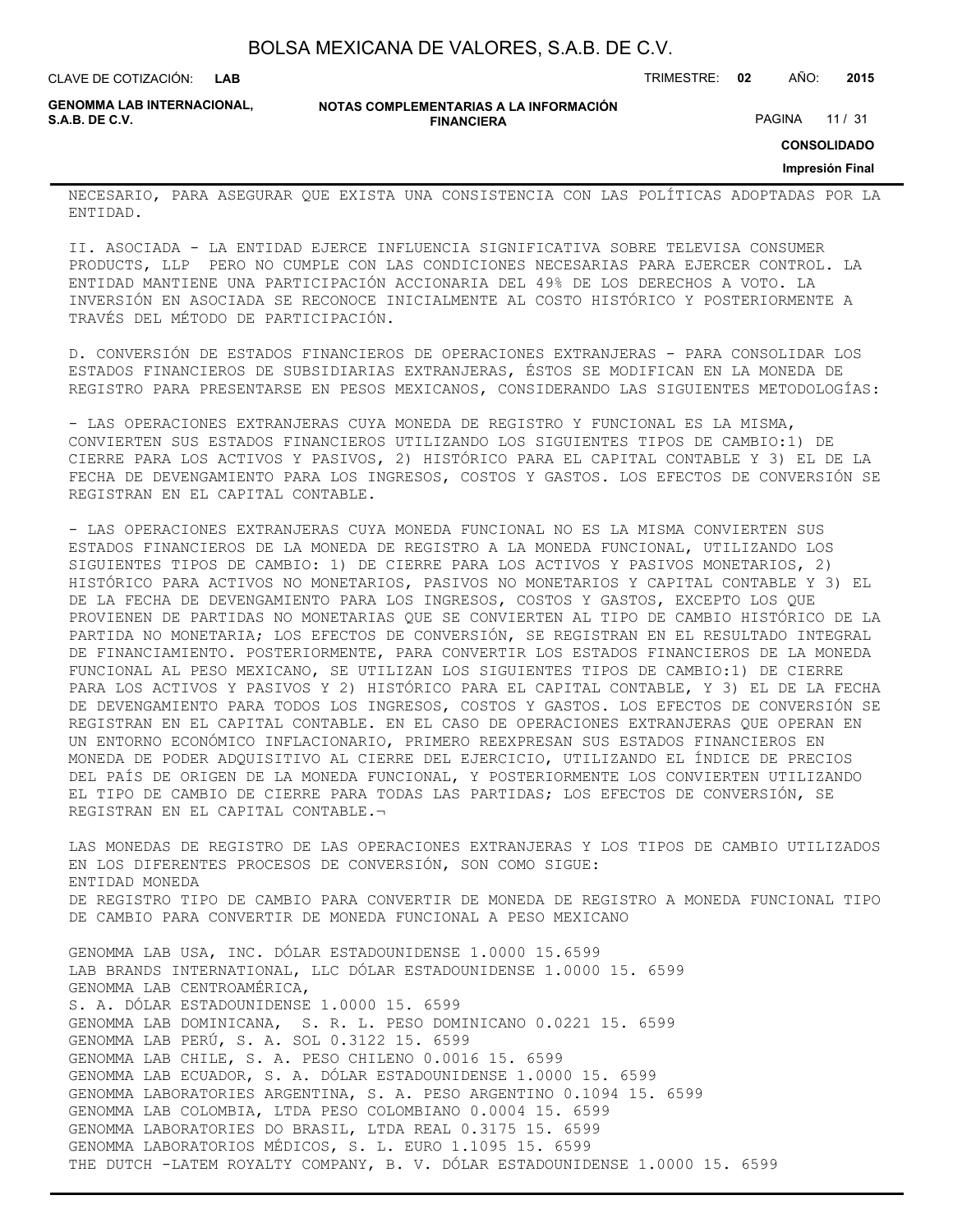| BOLSA MEXICANA DE VALORES, S.A.B. DE C.V. |  |  |
|-------------------------------------------|--|--|
|-------------------------------------------|--|--|

CLAVE DE COTIZACIÓN: TRIMESTRE: **02** AÑO: **2015 LAB**

**GENOMMA LAB INTERNACIONAL,**

**NOTAS COMPLEMENTARIAS A LA INFORMACIÓN FINANCIERA**

PAGINA 12 / 31

**CONSOLIDADO**

**Impresión Final**

LA MONEDA FUNCIONAL DE LA ENTIDAD ES EL PESO MEXICANO Y LA MONEDA FUNCIONAL DE LAS SUBSIDIARIAS DE LA ENTIDAD ES EL DÓLAR ESTADOUNIDENSE. DEBIDO A QUE LA ENTIDAD MANTIENE INVERSIONES EN SUBSIDIARIAS EN EL EXTRANJERO, CUYA MONEDA FUNCIONAL NO ES EL PESO MEXICANO, SE ENCUENTRA EXPUESTA A UN RIESGO DE CONVERSIÓN DE MONEDA EXTRANJERA. ASIMISMO, SE MANTIENEN ACTIVOS Y PASIVOS MONETARIOS DENOMINADOS EN DIVERSAS MONEDAS, PRINCIPALMENTE EL DÓLAR ESTADOUNIDENSE, Y EXISTE UNA EXPOSICIÓN AL RIESGO CAMBIARIO, ATRIBUIBLE A OPERACIONES COMERCIALES Y PROVEEDURÍA DE INSUMOS, DURANTE EL CURSO NORMAL DEL NEGOCIO, ASÍ COMO POR LA POSICIÓN EN MONEDA EXTRANJERA.

#### E. ACTIVOS FINANCIEROS

LOS ACTIVOS FINANCIEROS SE RECONOCEN CUANDO LA ENTIDAD SE CONVIERTE EN UNA PARTE DE LAS DISPOSICIONES CONTRACTUALES DE LOS INSTRUMENTOS.

LOS ACTIVOS FINANCIEROS SE VALÚAN INICIALMENTE A SU VALOR RAZONABLE. LOS COSTOS DE LA TRANSACCIÓN QUE SON DIRECTAMENTE ATRIBUIBLES A LA ADQUISICIÓN O EMISIÓN DE ACTIVOS FINANCIEROS (DISTINTOS DE LOS ACTIVOS FINANCIEROS A VALOR RAZONABLE CON CAMBIOS EN RESULTADOS) SE SUMAN O REDUCEN DEL VALOR RAZONABLE DE LOS ACTIVOS FINANCIEROS, EN SU CASO, EN EL RECONOCIMIENTO INICIAL. LOS COSTOS DE TRANSACCIÓN DIRECTAMENTE ATRIBUIBLES A LA ADQUISICIÓN DE ACTIVOS FINANCIEROS A SU VALOR RAZONABLE CON CAMBIOS EN RESULTADOS SE RECONOCEN INMEDIATAMENTE EN RESULTADOS.

LOS ACTIVOS FINANCIEROS SE CLASIFICAN EN LAS SIGUIENTES CATEGORÍAS: ACTIVOS FINANCIEROS 'A VALOR RAZONABLE CON CAMBIOS A TRAVÉS DE RESULTADOS' COSTO AMORTIZADO, INVERSIONES 'CONSERVADAS AL VENCIMIENTO', ACTIVOS FINANCIEROS 'DISPONIBLES PARA SU VENTA' Y 'PRÉSTAMOS Y CUENTAS POR COBRAR'. LA CLASIFICACIÓN DEPENDE DE LA NATURALEZA Y PROPÓSITO DE LOS ACTIVOS FINANCIEROS Y SE DETERMINA AL MOMENTO DEL RECONOCIMIENTO INICIAL. A LA FECHA DE INFORME DE LOS ESTADOS FINANCIEROS CONSOLIDADOS, LA ENTIDAD SÓLO CONTABA CON INSTRUMENTOS FINANCIEROS CLASIFICADOS COMO PRÉSTAMOS Y CUENTAS POR COBRAR.

- MÉTODO DE LA TASA DE INTERÉS EFECTIVA

EL MÉTODO DE TASA DE INTERÉS EFECTIVA ES UN MÉTODO PARA CALCULAR EL COSTO AMORTIZADO DE UN INSTRUMENTO FINANCIERO Y DE ASIGNACIÓN DEL INGRESO O COSTO FINANCIERO DURANTE EL PERIODO RELEVANTE. LA TASA DE INTERÉS EFECTIVA ES LA TASA QUE DESCUENTA LOS INGRESOS FUTUROS DE EFECTIVO ESTIMADOS (INCLUYENDO TODOS LOS HONORARIOS Y PUNTOS BASE PAGADOS O RECIBIDOS QUE FORMAN PARTE INTEGRAL DE LA TASA DE INTERÉS EFECTIVA, COSTOS DE LA TRANSACCIÓN Y OTRAS PRIMAS O DESCUENTOS) DURANTE LA VIDA ESPERADA DEL INSTRUMENTO DE ACTIVO O PASIVO DEUDA O, CUANDO ES APROPIADO, UN PERIODO MENOR, AL VALOR EN LIBROS NETO AL MOMENTO DEL RECONOCIMIENTO INICIAL.

LOS INGRESOS SE RECONOCEN CON BASE EN EL INTERÉS EFECTIVO PARA INSTRUMENTOS DE DEUDA DISTINTOS A AQUELLOS ACTIVOS FINANCIEROS CLASIFICADOS COMO A VALOR RAZONABLE CON CAMBIOS A TRAVÉS DE RESULTADOS.

#### - PRÉSTAMOS Y CUENTAS POR COBRAR

LAS CUENTAS POR COBRAR A CLIENTES, PRÉSTAMOS Y OTRAS CUENTAS POR COBRAR CON PAGOS FIJOS O DETERMINABLES, QUE NO SE NEGOCIAN EN UN MERCADO ACTIVO, SE CLASIFICAN COMO PRÉSTAMOS Y CUENTAS POR COBRAR. LOS PRÉSTAMOS Y CUENTAS POR COBRAR SE VALÚAN AL COSTO AMORTIZADO USANDO EL MÉTODO DE INTERÉS EFECTIVO, MENOS CUALQUIER DETERIORO. LOS INGRESOS POR INTERESES SE RECONOCEN APLICANDO LA TASA DE INTERÉS EFECTIVA, EXCEPTO POR LAS CUENTAS POR COBRAR A CORTO PLAZO EN CASO DE QUE EL RECONOCIMIENTO DE INTERESES SEA POCO IMPORTANTE.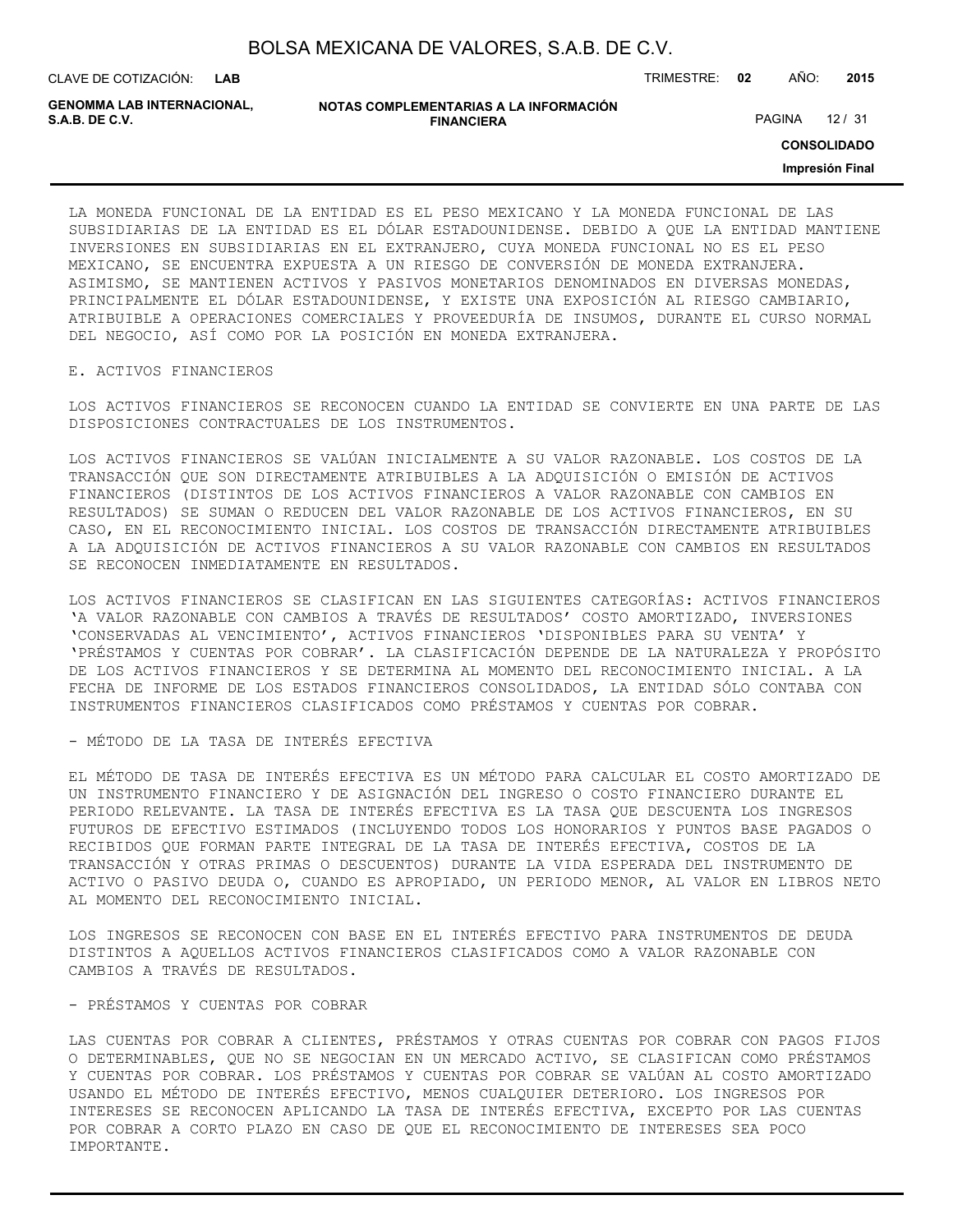CLAVE DE COTIZACIÓN: TRIMESTRE: **02** AÑO: **2015**

**GENOMMA LAB INTERNACIONAL,**

**NOTAS COMPLEMENTARIAS A LA INFORMACIÓN FINANCIERA**

PAGINA 13 / 31

**CONSOLIDADO**

**Impresión Final**

#### - DETERIORO DE ACTIVOS FINANCIEROS

LOS ACTIVOS FINANCIEROS DISTINTOS A LOS ACTIVOS FINANCIEROS A VALOR RAZONABLE CON CAMBIOS A TRAVÉS DE RESULTADOS, SE SUJETAN A PRUEBAS PARA EFECTOS DE DETERIORO AL FINAL DE CADA PERIODO SOBRE EL CUAL SE INFORMA. SE CONSIDERA QUE LOS ACTIVOS FINANCIEROS ESTÁN DETERIORADOS, CUANDO EXISTE EVIDENCIA OBJETIVA QUE, COMO CONSECUENCIA DE UNO O MÁS EVENTOS QUE HAYAN OCURRIDO DESPUÉS DEL RECONOCIMIENTO INICIAL DEL ACTIVO FINANCIERO, LOS FLUJOS DE EFECTIVO FUTUROS ESTIMADOS DEL ACTIVO FINANCIERO HAN SIDO AFECTADOS.

LA EVIDENCIA OBJETIVA DE DETERIORO PODRÍA INCLUIR:

• DIFICULTADES FINANCIERAS SIGNIFICATIVAS DEL EMISOR O CONTRAPARTE;

• INCUMPLIMIENTO EN EL PAGO DE LOS INTERESES O EL PRINCIPAL;

• ES PROBABLE QUE EL PRESTATARIO ENTRE EN QUIEBRA O EN UNA REORGANIZACIÓN FINANCIERA; O

• LA DESAPARICIÓN DE UN MERCADO ACTIVO PARA EL ACTIVO FINANCIERO DEBIDO A DIFICULTADES FINANCIERAS.

PARA CIERTAS CATEGORÍAS DE ACTIVOS FINANCIEROS, COMO CUENTAS POR COBRAR A CLIENTES, LOS ACTIVOS QUE SE HAN SUJETADO A PRUEBAS PARA EFECTOS DE DETERIORO Y QUE NO HAN SUFRIDO DETERIORO EN FORMA INDIVIDUAL, SE INCLUYEN EN LA EVALUACIÓN DE DETERIORO SOBRE UNA BASE COLECTIVA. ENTRE LA EVIDENCIA OBJETIVA DE QUE UNA CARTERA DE CUENTAS POR COBRAR PODRÍA ESTAR DETERIORADA, SE PODRÍA INCLUIR LA EXPERIENCIA PASADA DE LA ENTIDAD CON RESPECTO A LA COBRANZA, UN INCREMENTO EN EL NÚMERO DE PAGOS ATRASADOS EN LA CARTERA QUE SUPEREN EL PERIODO DE CRÉDITO PROMEDIO DE 90 DÍAS, ASÍ COMO CAMBIOS OBSERVABLES EN LAS CONDICIONES ECONÓMICAS NACIONALES Y LOCALES QUE SE CORRELACIONEN CON EL INCUMPLIMIENTO EN LOS PAGOS.

PARA LOS ACTIVOS FINANCIEROS QUE SE REGISTRAN AL COSTO AMORTIZADO, EL IMPORTE DE LA PÉRDIDA POR DETERIORO QUE SE RECONOCE ES LA DIFERENCIA ENTRE EL VALOR EN LIBROS DEL ACTIVO Y EL VALOR PRESENTE DE LOS FLUJOS DE EFECTIVO FUTUROS, DESCONTADOS A LA TASA DE INTERÉS EFECTIVA ORIGINAL DEL ACTIVO FINANCIERO.

PARA LOS ACTIVOS FINANCIEROS QUE SE CONTABILICEN AL COSTO, EL IMPORTE DE LA PÉRDIDA POR DETERIORO SE CALCULA COMO LA DIFERENCIA ENTRE EL VALOR EN LIBROS DEL ACTIVO Y EL VALOR PRESENTE DE LOS FLUJOS FUTUROS DE EFECTIVO ESTIMADOS, DESCONTADOS A LA TASA ACTUAL DEL MERCADO DE CAMBIO DE UN ACTIVO FINANCIERO SIMILAR. TAL PÉRDIDA POR DETERIORO NO SE REVERTIRÁ EN LOS PERIODOS POSTERIORES.

EL VALOR EN LIBROS DEL ACTIVO FINANCIERO SE REDUCE POR LA PÉRDIDA POR DETERIORO DIRECTAMENTE PARA TODOS LOS ACTIVOS FINANCIEROS, EXCEPTO PARA LAS CUENTAS POR COBRAR A CLIENTES, DONDE EL VALOR EN LIBROS SE REDUCE A TRAVÉS DE UNA CUENTA DE ESTIMACIÓN PARA CUENTAS DE COBRO DUDOSO. CUANDO SE CONSIDERA QUE UNA CUENTA POR COBRAR ES INCOBRABLE, SE ELIMINA CONTRA LA ESTIMACIÓN. LA RECUPERACIÓN POSTERIOR DE LOS MONTOS PREVIAMENTE ELIMINADOS SE CONVIERTE EN CRÉDITOS CONTRA LA ESTIMACIÓN. LOS CAMBIOS EN EL VALOR EN LIBROS DE LA CUENTA DE LA ESTIMACIÓN SE RECONOCEN EN LOS RESULTADOS.

PARA ACTIVOS FINANCIEROS VALUADOS A SU COSTO AMORTIZADO, SI, EN UN PERIODO SUBSECUENTE, EL IMPORTE DE LA PÉRDIDA POR DETERIORO DISMINUYE Y ESA DISMINUCIÓN SE PUEDE RELACIONAR OBJETIVAMENTE CON UN EVENTO QUE OCURRE DESPUÉS DEL RECONOCIMIENTO DEL DETERIORO, LA PÉRDIDA POR DETERIORO PREVIAMENTE RECONOCIDA SE REVERSA A TRAVÉS DE RESULTADOS HASTA EL PUNTO EN QUE EL VALOR EN LIBROS DE LA INVERSIÓN A LA FECHA EN QUE SE REVERSÓ EL DETERIORO NO EXCEDA EL COSTO AMORTIZADO QUE HABRÍA SIDO SI NO SE HUBIERA RECONOCIDO EL DETERIORO.

- BAJA DE ACTIVOS FINANCIEROS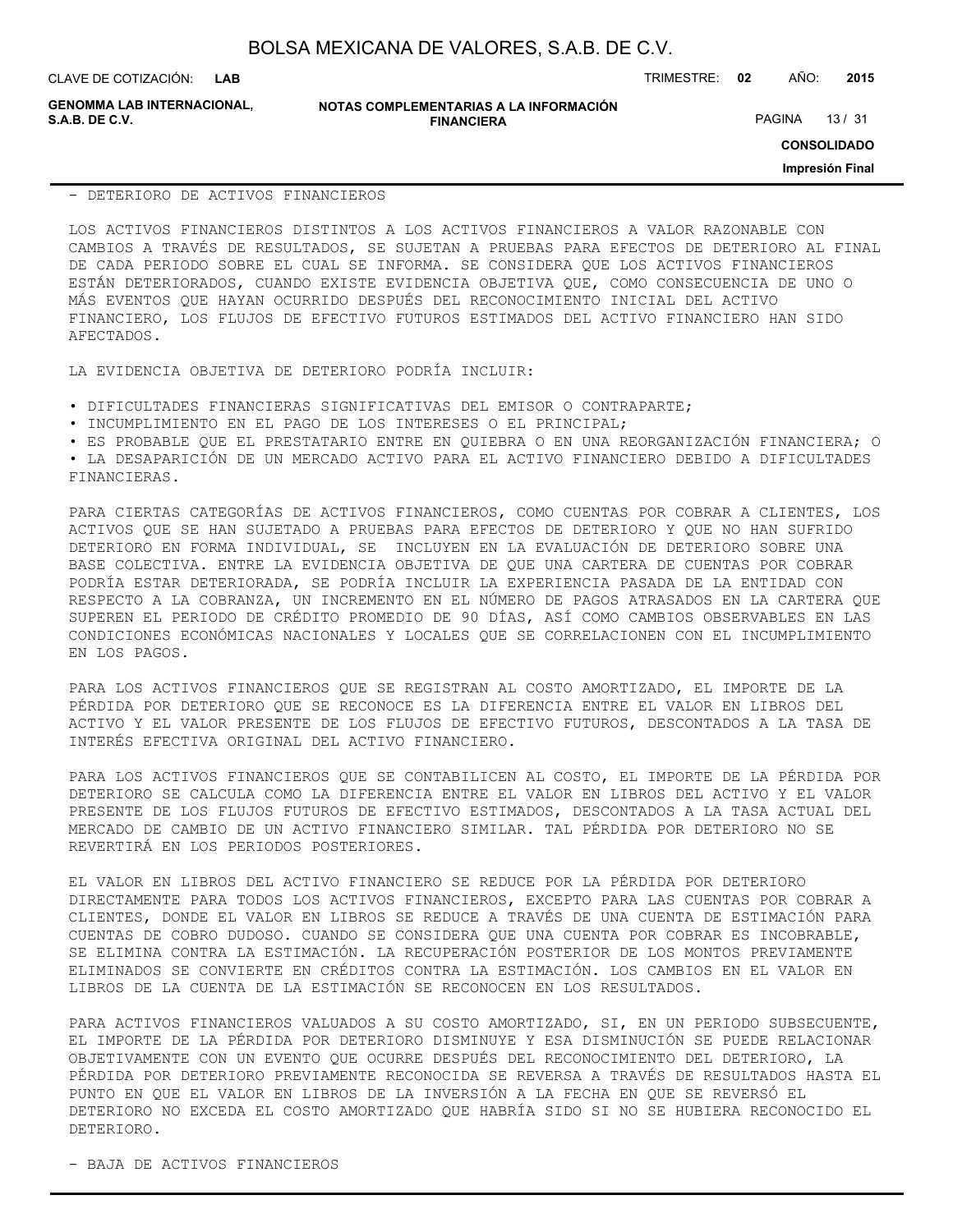| BOLSA MEXICANA DE VALORES, S.A.B. DE C.V. |  |  |  |
|-------------------------------------------|--|--|--|
|-------------------------------------------|--|--|--|

CLAVE DE COTIZACIÓN: TRIMESTRE: **02** AÑO: **2015**

**GENOMMA LAB INTERNACIONAL,**

**NOTAS COMPLEMENTARIAS A LA INFORMACIÓN FINANCIERA**

PAGINA 14 / 31

**CONSOLIDADO**

**Impresión Final**

LA ENTIDAD DEJA DE RECONOCER UN ACTIVO FINANCIERO ÚNICAMENTE CUANDO EXPIRAN LOS DERECHOS CONTRACTUALES SOBRE LOS FLUJOS DE EFECTIVO DEL ACTIVO FINANCIERO, Y TRANSFIERE DE MANERA SUSTANCIAL LOS RIESGOS Y BENEFICIOS INHERENTES A LA PROPIEDAD DEL ACTIVO FINANCIERO.

EN LA BAJA DE UN ACTIVO FINANCIERO EN SU TOTALIDAD, LA DIFERENCIA ENTRE EL VALOR EN LIBROS DEL ACTIVO Y LA SUMA DE LA CONTRAPRESTACIÓN RECIBIDA Y POR RECIBIR Y LA GANANCIA O PÉRDIDA ACUMULADA QUE HAYA SIDO RECONOCIDA EN OTROS RESULTADOS INTEGRALES Y RESULTADOS ACUMULADOS SE RECONOCEN EN RESULTADOS.

F. EFECTIVO, EQUIVALENTES DE EFECTIVO Y EFECTIVO RESTRINGIDO

CONSISTEN PRINCIPALMENTE EN DEPÓSITOS BANCARIOS EN CUENTAS DE CHEQUES E INVERSIONES EN VALORES A CORTO PLAZO DE GRAN LIQUIDEZ, FÁCILMENTE CONVERTIBLES EN EFECTIVO, CON VENCIMIENTO HASTA DE TRES MESES A PARTIR DE LA FECHA DE SU ADQUISICIÓN Y SUJETOS A RIESGOS POCO IMPORTANTES DE CAMBIOS EN VALOR. EL EFECTIVO SE PRESENTA A VALOR NOMINAL Y LOS EQUIVALENTES SE VALÚAN A SU VALOR RAZONABLE. LOS EQUIVALENTES DE EFECTIVO ESTÁN REPRESENTADOS PRINCIPALMENTE POR INVERSIONES EN MESAS DE DINERO. LA ENTIDAD TIENE FONDOS RESTRINGIDOS DESIGNADOS PARA LA RECOMPRA DE ACCIONES PROPIAS DE LA ENTIDAD, LOS CUALES SE ENCUENTRAN INVERTIDOS EN MESAS DE DINERO A CORTO PLAZO EN PAPEL GUBERNAMENTAL.

G. INVENTARIOS

LOS INVENTARIOS SE VALÚAN AL MENOR ENTRE EL COSTO DE ADQUISICIÓN, UTILIZANDO EL MÉTODO DE COSTOS PROMEDIO, O VALOR NETO DE REALIZACIÓN. EL VALOR NETO DE REALIZACIÓN REPRESENTA EL PRECIO DE VENTA ESTIMADO MENOS TODOS LOS GASTOS NECESARIOS PARA EFECTUAR SU VENTA.

H. PAGOS ANTICIPADOS

LOS PAGOS ANTICIPADOS ESTÁN REPRESENTADOS PRINCIPALMENTE POR GASTOS DE PUBLICIDAD, LOS CUALES SE AMORTIZAN A RESULTADOS CONFORME SE DEVENGA EL SERVICIO.

I. ACTIVOS DISPONIBLES PARA LA VENTA

LOS ACTIVOS DE LARGA DURACIÓN Y LOS GRUPOS DE ACTIVOS EN DISPOSICIÓN SE CLASIFICAN COMO MANTENIDOS PARA SU VENTA SI SU VALOR EN LIBROS SERÁ RECUPERADO A TRAVÉS DE SU VENTA Y NO MEDIANTE SU USO CONTINUO. SE CONSIDERA QUE ESTA CONDICIÓN HA SIDO CUMPLIDA ÚNICAMENTE CUANDO LA VENTA ES ALTAMENTE PROBABLE Y EL ACTIVO (O GRUPO DE ACTIVOS EN DISPOSICIÓN) ESTÁ DISPONIBLE PARA SU VENTA INMEDIATA EN SU CONDICIÓN ACTUAL SUJETA ÚNICAMENTE A TÉRMINOS COMUNES DE VENTA DE DICHOS ACTIVOS. LA ADMINISTRACIÓN DEBE ESTAR COMPROMETIDA CON LA VENTA, MISMA QUE DEBE CALIFICAR PARA SU RECONOCIMIENTO COMO VENTA FINALIZADA DENTRO UN AÑO A PARTIR DE LA FECHA DE CLASIFICACIÓN.

CUANDO LA ENTIDAD SE ENCUENTRA COMPROMETIDA CON UN PLAN DE VENTA QUE INVOLUCRE LA PÉRDIDA DE CONTROL EN UNA SUBSIDIARIA, TODOS LOS ACTIVOS Y PASIVOS DE ESA SUBSIDIARIA SON CLASIFICADOS COMO DISPONIBLES PARA SU VENTA CUANDO SE CUMPLEN LOS CRITERIOS DESCRITOS ANTERIORMENTE, INDEPENDIENTEMENTE DE SI LA ENTIDAD CONSERVARÁ UNA PARTICIPACIÓN NO CONTROLADORA EN SU ANTERIOR SUBSIDIARIA DESPUÉS DE LA VENTA.

J. INMUEBLES, PROPIEDADES Y EQUIPO

LOS INMUEBLES, PROPIEDADES Y EQUIPO SE REGISTRAN INICIALMENTE AL COSTO DE ADQUISICIÓN.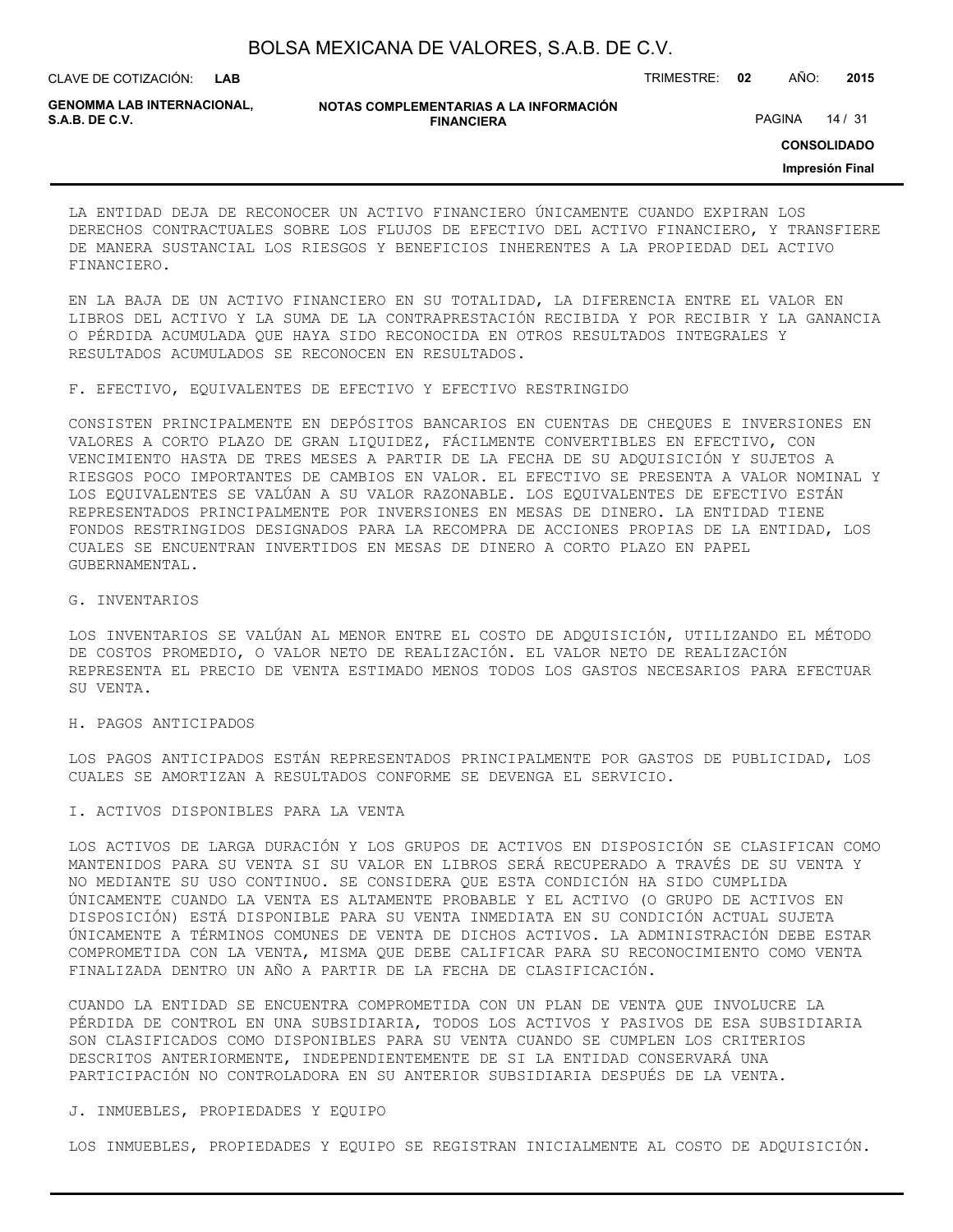| BOLSA MEXICANA DE VALORES, S.A.B. DE C.V. |  |  |
|-------------------------------------------|--|--|
|-------------------------------------------|--|--|

CLAVE DE COTIZACIÓN: TRIMESTRE: **02** AÑO: **2015**

**GENOMMA LAB INTERNACIONAL,**

**NOTAS COMPLEMENTARIAS A LA INFORMACIÓN FINANCIERA**

PAGINA 15 / 31

**CONSOLIDADO**

#### **Impresión Final**

LOS TERRENOS Y EDIFICIOS MANTENIDOS PARA SU USO PARA FINES ADMINISTRATIVOS, SE PRESENTAN EN EL ESTADO DE POSICIÓN FINANCIERA A COSTO, MENOS CUALQUIER DEPRECIACIÓN ACUMULADA O PÉRDIDAS POR DETERIORO ACUMULADAS.

LAS PROPIEDADES QUE ESTÁN EN PROCESO DE CONSTRUCCIÓN PARA FINES DE PRODUCCIÓN O PARA PROPÓSITOS AÚN NO DETERMINADOS, SE REGISTRAN AL COSTO MENOS CUALQUIER PÉRDIDA POR DETERIORO RECONOCIDA. EL COSTO INCLUYE HONORARIOS PROFESIONALES. LA DEPRECIACIÓN DE ESTOS ACTIVOS, AL IGUAL QUE EN OTRAS PROPIEDADES, SE INICIA CUANDO LOS ACTIVOS ESTÁN LISTOS PARA SU USO PLANEADO.

LOS TERRENOS NO SE DEPRECIAN.

EL MOBILIARIO Y EQUIPO SE PRESENTAN AL COSTO MENOS LA DEPRECIACIÓN ACUMULADA Y CUALQUIER PÉRDIDA ACUMULADA POR DETERIORO.

LA DEPRECIACIÓN SE RECONOCE PARA LLEVAR A RESULTADOS EL COSTO, MENOS SU VALOR RESIDUAL, SOBRE SUS VIDAS ÚTILES UTILIZANDO EL MÉTODO DE LÍNEA RECTA. LA VIDA ÚTIL ESTIMADA, EL VALOR RESIDUAL Y EL MÉTODO DE DEPRECIACIÓN SE REVISAN AL FINAL DE CADA AÑO, Y EL EFECTO DE CUALQUIER CAMBIO EN LA ESTIMACIÓN REGISTRADA SE RECONOCE SOBRE UNA BASE PROSPECTIVA.

LOS AÑOS DE VIDA ÚTIL DETERMINADOS SON COMO SIGUE:

EDIFICIO 40 MEJORAS A LOCALES 10 EQUIPO DE LABORATORIO, MOLDES Y MAQUINARIA 3 EQUIPO DE TRANSPORTE TERRESTRE 4 EQUIPO DE TRANSPORTE AÉREO 6 EQUIPO DE CÓMPUTO 3 EQUIPO DE PRODUCCIÓN Y GRABACIÓN 3 EQUIPO DE OFICINA Y VENTA 10 EQUIPO DE TELECOMUNICACIONES 10

LA GANANCIA O PÉRDIDA QUE SURGE DE LA VENTA O RETIRO DE UNA PARTIDA DE INMUEBLES, PROPIEDADES Y EQUIPO, SE CALCULA COMO LA DIFERENCIA ENTRE LOS RECURSOS QUE SE RECIBEN POR VENTAS Y EL VALOR EN LIBROS DEL ACTIVO, Y SE RECONOCE EN LOS RESULTADOS.

K. INVERSIÓN EN ACCIONES DE ASOCIADA

LA ENTIDAD TIENE INVERSIÓN EN TELEVISA CONSUMER PRODUCTS, LLP. UNA ASOCIADA ES UNA ENTIDAD SOBRE LA CUAL LA ENTIDAD TIENE INFLUENCIA SIGNIFICATIVA, Y QUE NO CONSTITUYE UNA SUBSIDIARIA NI UNA PARTICIPACIÓN EN UN NEGOCIO CONJUNTO. INFLUENCIA SIGNIFICATIVA ES EL PODER DE PARTICIPAR EN DECIDIR LAS POLÍTICAS FINANCIERAS Y DE OPERACIÓN DE LA ENTIDAD EN LA QUE SE INVIERTE, PERO NO IMPLICA UN CONTROL O CONTROL CONJUNTO SOBRE ESAS POLÍTICAS.

LOS RESULTADOS Y LOS ACTIVOS Y PASIVOS DE LA ENTIDAD ASOCIADA SON INCORPORADOS A LOS ESTADOS FINANCIEROS UTILIZANDO EL MÉTODO DE PARTICIPACIÓN. CONFORME AL MÉTODO DE PARTICIPACIÓN, LA INVERSIÓN EN ENTIDAD ASOCIADA SE CONTABILIZA EN EL ESTADO CONSOLIDADO DE POSICIÓN FINANCIERA AL COSTO, AJUSTADO POR CAMBIOS POSTERIORES A LA ADQUISICIÓN POR LA PARTICIPACIÓN DE LA ENTIDAD EN LOS ACTIVOS NETOS DE LA ENTIDAD ASOCIADA, MENOS CUALQUIER DETERIORO EN EL VALOR DE LAS INVERSIONES EN LO INDIVIDUAL. LAS PÉRDIDAS DE UNA ENTIDAD ASOCIADA EN EXCESO A LA PARTICIPACIÓN DE LA ENTIDAD EN LA MISMA (LA CUAL INCLUYE CUALQUIER INVERSIÓN A LARGO PLAZO QUE, EN SUSTANCIA, FORME PARTE DE LA INVERSIÓN NETA DE LA ENTIDAD EN LA ENTIDAD ASOCIADA) SE RECONOCEN SIEMPRE Y CUANDO LA ENTIDAD HAYA CONTRAÍDO ALGUNA OBLIGACIÓN LEGAL O IMPLÍCITA O HAYA HECHO PAGOS EN NOMBRE DE LA ASOCIADA.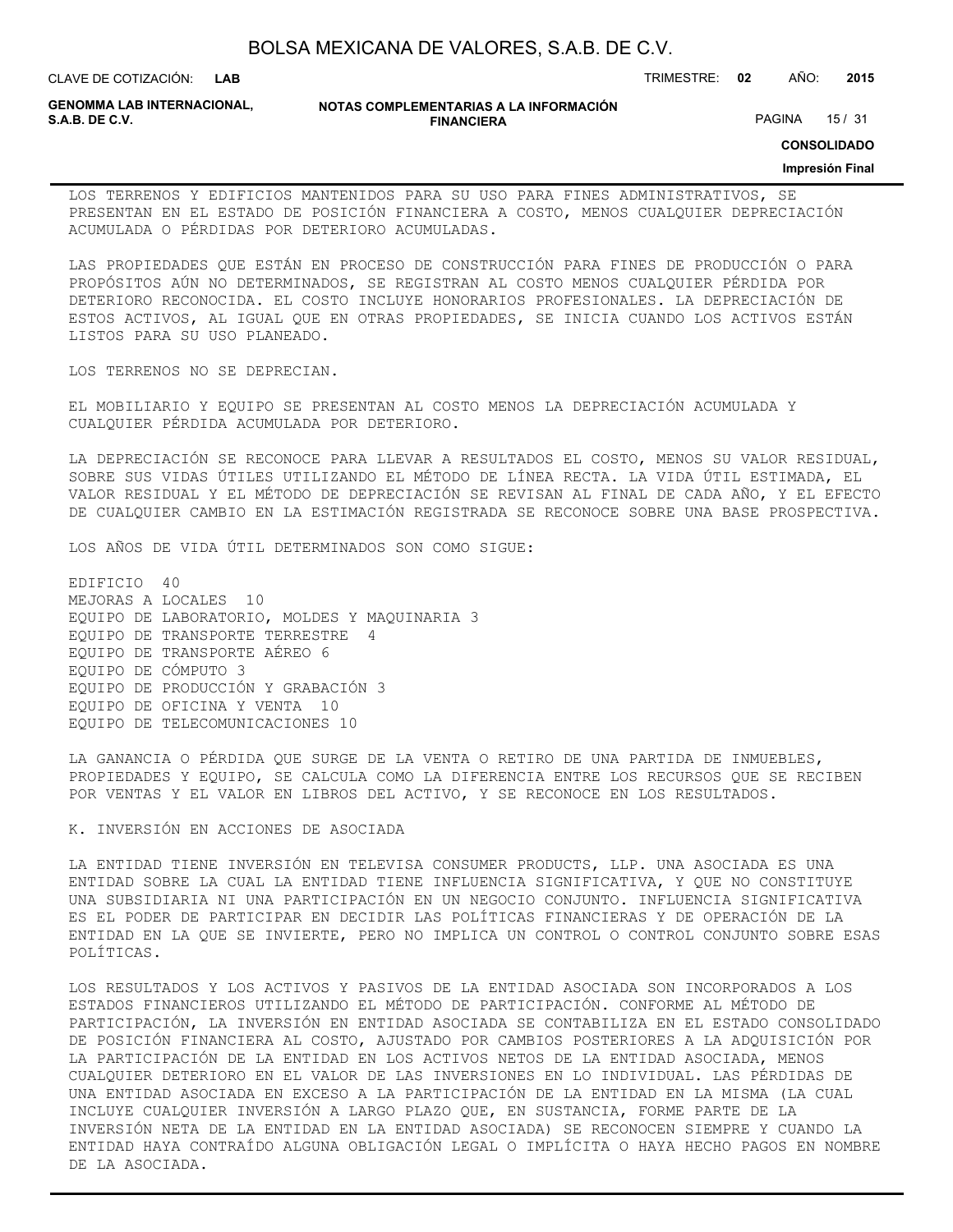| BOLSA MEXICANA DE VALORES, S.A.B. DE C.V. |  |  |
|-------------------------------------------|--|--|
|-------------------------------------------|--|--|

CLAVE DE COTIZACIÓN: TRIMESTRE: **02** AÑO: **2015**

**GENOMMA LAB INTERNACIONAL,**

| NOTAS COMPLEMENTARIAS A LA INFORMACIÓN |
|----------------------------------------|
| <b>FINANCIERA</b>                      |

PAGINA 16 / 31

**CONSOLIDADO**

**Impresión Final**

LOS REQUERIMIENTOS DE IAS 39 SE APLICAN PARA DETERMINAR SI ES NECESARIO RECONOCER UNA PÉRDIDA POR DETERIORO CON RESPECTO A LA INVERSIÓN DE LA ENTIDAD EN UNA ASOCIADA. CUANDO ES NECESARIO, SE PRUEBA EL DETERIORO DEL VALOR EN LIBROS TOTAL DE LA INVERSIÓN DE CONFORMIDAD CON IAS 36 DETERIORO DE ACTIVOS COMO UN ÚNICO ACTIVO, COMPARANDO SU MONTO RECUPERABLE (MAYOR ENTRE VALOR EN USO Y VALOR RAZONABLE MENOS COSTO DE VENTA) CONTRA SU VALOR EN LIBROS. CUALQUIER PÉRDIDA POR DETERIORO RECONOCIDA FORMA PARTE DEL VALOR EN LIBROS DE LA INVERSIÓN. CUALQUIER REVERSIÓN DE DICHA PÉRDIDA POR DETERIORO SE RECONOCE DE CONFORMIDAD CON IAS 36 EN LA MEDIDA EN QUE DICHO MONTO RECUPERABLE DE LA INVERSIÓN INCREMENTA POSTERIORMENTE.

AL DISPONER DE UNA ASOCIADA QUE RESULTA EN QUE LA ENTIDAD PIERDA INFLUENCIA IMPORTANTE SOBRE LA MISMA, CUALQUIER INVERSIÓN RETENIDA SE MIDE A VALOR RAZONABLE A DICHA FECHA Y SE CONSIDERA COMO SU VALOR RAZONABLE AL MOMENTO DEL RECONOCIMIENTO INICIAL COMO ACTIVO FINANCIERO DE CONFORMIDAD CON IAS 39. LA DIFERENCIA ENTRE EL VALOR EN LIBROS ANTERIOR DE LA ASOCIADA ATRIBUIBLE A LA PARTICIPACIÓN RETENIDA Y SU VALOR EN LIBROS SE INCLUYE EN LA DETERMINACIÓN DE LA GANANCIA O PÉRDIDA POR DISPOSICIÓN DE LA ASOCIADA. ADICIONALMENTE, LA ENTIDAD CONTABILIZA TODOS LOS MONTOS PREVIAMENTE RECONOCIDOS EN OTROS RESULTADOS INTEGRALES EN RELACIÓN CON DICHA ASOCIADA CON LA MISMA BASE QUE SE REQUERIRÍA SI DICHA ASOCIADA HUBIESE DISPUESTO DIRECTAMENTE DE LOS ACTIVOS O PASIVOS RELATIVOS. POR LO TANTO, SI UNA GANANCIA O PÉRDIDA PREVIAMENTE RECONOCIDA EN OTROS RESULTADOS INTEGRALES POR DICHA ASOCIADA SE HUBIERE RECLASIFICADO AL ESTADO DE RESULTADOS AL DISPONER DE LOS ACTIVOS O PASIVOS RELATIVOS, LA ENTIDAD RECLASIFICA LA GANANCIA O PÉRDIDA DEL CAPITAL AL ESTADO DE RESULTADOS (COMO UN AJUSTE POR RECLASIFICACIÓN) CUANDO PIERDE LA INFLUENCIA IMPORTANTE SOBRE DICHA ASOCIADA.

CUANDO LA ENTIDAD LLEVA A CABO TRANSACCIONES CON SU ASOCIADA, LA UTILIDAD O PÉRDIDA RESULTANTE DE DICHAS TRANSACCIONES CON LA ASOCIADA SE RECONOCE EN LOS ESTADOS FINANCIEROS CONSOLIDADOS DE LA ENTIDAD SÓLO EN LA MEDIDA DE LA PARTICIPACIÓN EN LA ASOCIADA QUE NO SE RELACIONE CON LA ENTIDAD.

L. OTROS ACTIVOS

ESTOS ACTIVOS REPRESENTAN EROGACIONES QUE DAN ORIGEN A BENEFICIOS ECONÓMICOS FUTUROS PORQUE CUMPLEN CON CIERTOS REQUISITOS PARA SU RECONOCIMIENTO COMO ACTIVOS. LOS COSTOS DE INVESTIGACIÓN, ASÍ COMO LAS EROGACIONES EN FASE DE DESARROLLO QUE NO CUMPLEN CON DICHOS REQUISITOS, SE REGISTRAN EN RESULTADOS EN EL EJERCICIO EN QUE SE INCURREN.

LA ENTIDAD CLASIFICA SUS ACTIVOS INTANGIBLES EN ACTIVOS CON VIDA ÚTIL INDEFINIDA Y ACTIVOS CON VIDA ÚTIL DEFINIDA, DE ACUERDO CON EL PERIODO EN EL CUAL LA ENTIDAD ESPERA RECIBIR LOS BENEFICIOS.

- ACTIVOS DE VIDA ÚTIL INDEFINIDA

CORRESPONDEN A MARCAS, LICENCIAS Y OTROS DERECHOS, POR LOS QUE LA ENTIDAD ESPERA GENERAR INGRESOS DE MANERA INDEFINIDA POR LO QUE NO SE AMORTIZAN, PERO SU VALOR SE SUJETA A PRUEBAS DE DETERIORO.

### - ACTIVOS DE VIDA ÚTIL DEFINIDA

CORRESPONDEN PRINCIPALMENTE A COSTOS EROGADOS EN LA FASE DE DESARROLLO DE SISTEMAS DE INFORMACIÓN INTEGRAL Y SE AMORTIZAN CON BASE EN EL MÉTODO DE LÍNEA RECTA DE ACUERDO A LA VIDA ÚTIL DEL PROYECTO Y CON MÁXIMO DE 5 AÑOS. ASIMISMO, SE INCLUYEN DEPÓSITOS EN GARANTÍA PAGADOS POR RENTA DE INMUEBLES, QUE SE REGISTRAN AL VALOR DEL EFECTIVO DADO EN GARANTÍA Y QUE SE ESTIMA RECUPERAR AL FINAL DEL CONTRATO DE ARRENDAMIENTO; LICENCIAS PARA LA COMERCIALIZACIÓN DE LOS PRODUCTOS DE LA ENTIDAD, LOS CUALES SE AMORTIZAN CON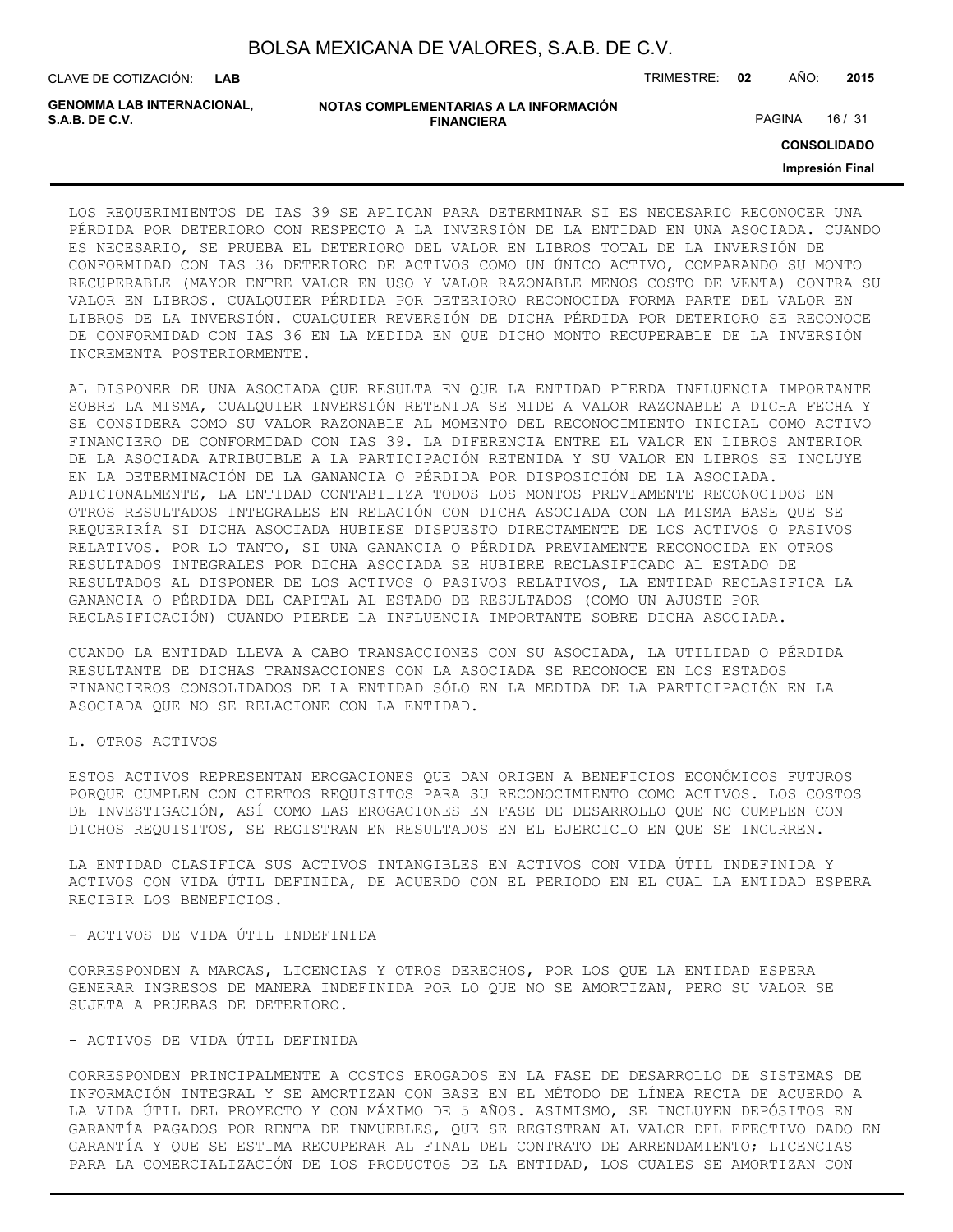| BOLSA MEXICANA DE VALORES, S.A.B. DE C.V. |  |  |
|-------------------------------------------|--|--|
|-------------------------------------------|--|--|

CLAVE DE COTIZACIÓN: TRIMESTRE: **02** AÑO: **2015**

**GENOMMA LAB INTERNACIONAL,**

**NOTAS COMPLEMENTARIAS A LA INFORMACIÓN FINANCIERA**

PAGINA 17 / 31

**CONSOLIDADO**

#### **Impresión Final**

BASE EN EL MÉTODO DE LÍNEA RECTA EN EL PERIODO DE VIGENCIA DE DICHAS LICENCIAS; Y LA INVERSIÓN PARA LA EXPANSIÓN DE LA MARCA SISTEMA GB.

#### - BAJA DE ACTIVOS INTANGIBLES

UN ACTIVO INTANGIBLE SE DARÁ DE BAJA POR VENTA, O CUANDO NO SE ESPERA TENER BENEFICIOS ECONÓMICOS FUTUROS POR SU USO O DISPOSICIÓN. LAS GANANCIAS O PÉRDIDAS QUE SURGEN DE LA BAJA DE UN ACTIVO INTANGIBLE, MEDIDO COMO LA DIFERENCIA ENTRE LOS INGRESOS NETOS Y EL VALOR EN LIBROS DEL ACTIVO, SE RECONOCEN EN RESULTADOS CUANDO EL ACTIVO SEA DADO DE BAJA.

M. DETERIORO DE ACTIVOS TANGIBLES E INTANGIBLES

AL FINAL DE CADA PERIODO SOBRE EL CUAL SE INFORMA, LA ENTIDAD REVISA LOS VALORES EN LIBROS DE SUS ACTIVOS TANGIBLES E INTANGIBLES A FIN DE DETERMINAR SI EXISTE UN INDICATIVO DE QUE ESTOS ACTIVOS HAN SUFRIDO ALGUNA PÉRDIDA POR DETERIORO. SI EXISTE ALGÚN INDICIO, SE CALCULA EL MONTO RECUPERABLE DEL ACTIVO A FIN DE DETERMINAR EL ALCANCE DE LA PÉRDIDA POR DETERIORO (DE HABER ALGUNA). CUANDO NO ES POSIBLE ESTIMAR EL MONTO RECUPERABLE DE UN ACTIVO INDIVIDUAL, LA ENTIDAD ESTIMA EL MONTO RECUPERABLE DE LA UNIDAD GENERADORA DE EFECTIVO A LA QUE PERTENECE DICHO ACTIVO. CUANDO SE PUEDE IDENTIFICAR UNA BASE RAZONABLE Y CONSISTENTE DE DISTRIBUCIÓN, LOS ACTIVOS CORPORATIVOS TAMBIÉN SE ASIGNAN A LAS UNIDADES GENERADORAS DE EFECTIVO INDIVIDUALES, O DE LO CONTRARIO, SE ASIGNAN AL GRUPO MÁS PEQUEÑO DE UNIDADES GENERADORAS DE EFECTIVO PARA LOS CUALES SE PUEDE IDENTIFICAR UNA BASE DE DISTRIBUCIÓN RAZONABLE Y CONSISTENTE.

LOS ACTIVOS INTANGIBLES CON UNA VIDA ÚTIL INDEFINIDA O TODAVÍA NO DISPONIBLES PARA SU USO, SE SUJETAN A PRUEBAS PARA EFECTOS DE DETERIORO AL MENOS CADA AÑO, Y SIEMPRE QUE EXISTA UN INDICIO DE QUE EL ACTIVO PODRÍA HABERSE DETERIORADO.

EL MONTO RECUPERABLE ES EL MAYOR ENTRE EL VALOR RAZONABLE MENOS EL COSTO DE VENDERLO Y EL VALOR DE USO. AL EVALUAR EL VALOR DE USO, LOS FLUJOS DE EFECTIVO FUTUROS ESTIMADOS SE DESCUENTAN A SU VALOR PRESENTE UTILIZANDO UNA TASA DE DESCUENTO ANTES DE IMPUESTOS QUE REFLEJE LA EVALUACIÓN ACTUAL DEL MERCADO RESPECTO AL VALOR DEL DINERO EN EL TIEMPO Y LOS RIESGOS ESPECÍFICOS DEL ACTIVO PARA EL CUAL NO SE HAN AJUSTADO LAS ESTIMACIONES DE FLUJOS DE EFECTIVO FUTUROS.

SI SE ESTIMA QUE EL MONTO RECUPERABLE DE UN ACTIVO (O UNIDAD GENERADORA DE EFECTIVO) ES MENOR QUE SU VALOR EN LIBROS, EL VALOR EN LIBROS DEL ACTIVO (O UNIDAD GENERADORA DE EFECTIVO) SE REDUCE A SU MONTO RECUPERABLE. LAS PÉRDIDAS POR DETERIORO SE RECONOCEN INMEDIATAMENTE EN RESULTADOS.

CUANDO UNA PÉRDIDA POR DETERIORO SE REVIERTE POSTERIORMENTE, EL VALOR EN LIBROS DEL ACTIVO (O UNIDAD GENERADORA DE EFECTIVO) SE AUMENTA AL VALOR ESTIMADO REVISADO A SU MONTO RECUPERABLE, DE TAL MANERA QUE EL VALOR EN LIBROS INCREMENTADO NO EXCEDE EL VALOR EN LIBROS QUE SE HABRÍA DETERMINADO SI NO SE HUBIERA RECONOCIDO UNA PÉRDIDA POR DETERIORO PARA DICHO ACTIVO (O UNIDAD GENERADORA DE EFECTIVO) EN AÑOS ANTERIORES. LA REVERSIÓN DE UNA PÉRDIDA POR DETERIORO SE RECONOCE INMEDIATAMENTE EN RESULTADOS.

#### N. PASIVOS FINANCIEROS E INSTRUMENTOS DE CAPITAL

LOS PASIVOS FINANCIEROS SE RECONOCEN CUANDO LA ENTIDAD SE CONVIERTE EN UNA PARTE DE LAS DISPOSICIONES CONTRACTUALES DE LOS INSTRUMENTOS.

LOS PASIVOS FINANCIEROS SE VALÚAN INICIALMENTE A SU VALOR RAZONABLE. LOS COSTOS DE LA TRANSACCIÓN QUE SON DIRECTAMENTE ATRIBUIBLES A LA ADQUISICIÓN O EMISIÓN DE PASIVOS FINANCIEROS (DISTINTOS DE LOS PASIVOS FINANCIEROS A VALOR RAZONABLE CON CAMBIOS EN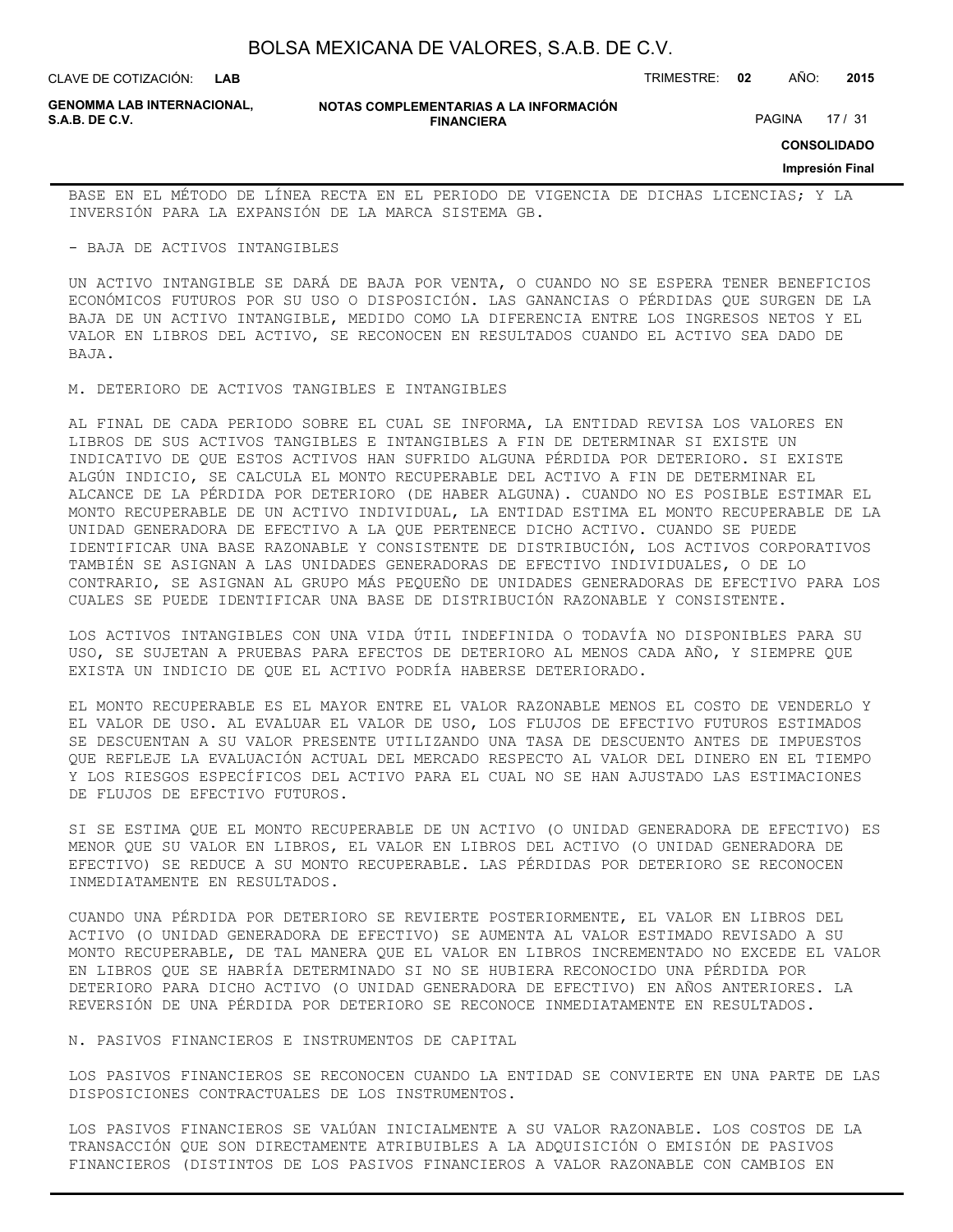**LAB**

CLAVE DE COTIZACIÓN: TRIMESTRE: **02** AÑO: **2015**

**GENOMMA LAB INTERNACIONAL,**

**NOTAS COMPLEMENTARIAS A LA INFORMACIÓN FINANCIERA**

PAGINA 18 / 31

**CONSOLIDADO**

#### **Impresión Final**

RESULTADOS) SE SUMAN O DEDUCEN DEL VALOR RAZONABLE DE LOS PASIVOS FINANCIEROS, EN SU CASO, EN EL RECONOCIMIENTO INICIAL. LOS COSTOS DE LA TRANSACCIÓN DIRECTAMENTE ATRIBUIBLES A LA ADQUISICIÓN DE PASIVOS FINANCIEROS A VALOR RAZONABLE CON CAMBIOS EN RESULTADOS SE RECONOCEN INMEDIATAMENTE EN RESULTADOS.

- CLASIFICACIÓN COMO DEUDA O CAPITAL

LOS INSTRUMENTOS DE DEUDA Y/O CAPITAL SE CLASIFICAN COMO PASIVOS FINANCIEROS O COMO CAPITAL DE CONFORMIDAD CON LA SUSTANCIA DEL ACUERDO CONTRACTUAL Y LAS DEFINICIONES DE PASIVO Y CAPITAL.

- INSTRUMENTOS DE CAPITAL

UN INSTRUMENTO DE CAPITAL CONSISTE EN CUALQUIER CONTRATO QUE EVIDENCIE UN INTERÉS RESIDUAL EN LOS ACTIVOS DE LA ENTIDAD LUEGO DE DEDUCIR TODOS SUS PASIVOS. LOS INSTRUMENTOS DE CAPITAL EMITIDOS POR LA ENTIDAD SE RECONOCEN POR LOS RECURSOS RECIBIDOS, NETO DE LOS COSTOS DIRECTOS DE EMISIÓN.

LA RECOMPRA DE INSTRUMENTOS DE CAPITAL PROPIO DE LA ENTIDAD SE RECONOCE Y SE DEDUCE DIRECTAMENTE EN EL CAPITAL. NINGUNA GANANCIA O PÉRDIDA SE RECONOCE EN UTILIDAD O PÉRDIDA EN LA COMPRA, VENTA, EMISIÓN O AMORTIZACIÓN DE LOS INSTRUMENTOS DE CAPITAL PROPIO DE LA ENTIDAD.

- PASIVOS FINANCIEROS

LOS PASIVOS FINANCIEROS SE CLASIFICAN COMO PASIVOS FINANCIEROS A VALOR RAZONABLE CON CAMBIOS A TRAVÉS DE RESULTADOS O COMO OTROS PASIVOS FINANCIEROS.

- PASIVOS FINANCIEROS A VALOR RAZONABLE CON CAMBIOS A TRAVÉS DE RESULTADOS

UN PASIVO FINANCIERO A VALOR RAZONABLE CON CAMBIOS A TRAVÉS DE RESULTADOS ES UN PASIVO FINANCIERO QUE SE CLASIFICA COMO MANTENIDO CON FINES DE NEGOCIACIÓN O SE DESIGNA COMO A VALOR RAZONABLE CON CAMBIOS A TRAVÉS DE RESULTADOS:

UN PASIVO FINANCIERO SE CLASIFICA COMO MANTENIDO CON FINES DE NEGOCIACIÓN SI:

• SE ADQUIERE PRINCIPALMENTE CON EL OBJETIVO DE RECOMPRARLO EN UN FUTURO CERCANO; O

• ES PARTE DE UNA CARTERA DE INSTRUMENTOS FINANCIEROS IDENTIFICADOS QUE SE ADMINISTRAN CONJUNTAMENTE, Y PARA LA CUAL EXISTE EVIDENCIA DE UN PATRÓN RECIENTE DE TOMA DE UTILIDADES A CORTO PLAZO; O

• ES UN DERIVADO QUE NO HA SIDO DESIGNADO COMO INSTRUMENTO DE COBERTURA Y CUMPLE LAS CONDICIONES PARA SER EFECTIVO.

UN PASIVO FINANCIERO QUE NO SEA MANTENIDO CON FINES DE NEGOCIACIÓN PODRÍA SER DESIGNADO A VALOR RAZONABLE CON CAMBIOS A TRAVÉS DE RESULTADOS AL MOMENTO DEL RECONOCIMIENTO INICIAL SI:

• CON ELLO SE ELIMINA O REDUCE SIGNIFICATIVAMENTE ALGUNA INCONSISTENCIA EN LA VALUACIÓN O EN EL RECONOCIMIENTO QUE DE OTRA MANERA SURGIRÍA; O

• EL RENDIMIENTO DE UN GRUPO DE ACTIVOS FINANCIEROS, DE PASIVOS FINANCIEROS O DE AMBOS, SE ADMINISTRE Y EVALÚE SOBRE LA BASE DE SU VALOR RAZONABLE, DE ACUERDO CON UNA ESTRATEGIA DE INVERSIÓN O DE ADMINISTRACIÓN DEL RIESGO QUE LA ENTIDAD TENGA DOCUMENTADA, Y SE PROVEA INTERNAMENTE INFORMACIÓN SOBRE ESE GRUPO, SOBRE LA BASE DE SU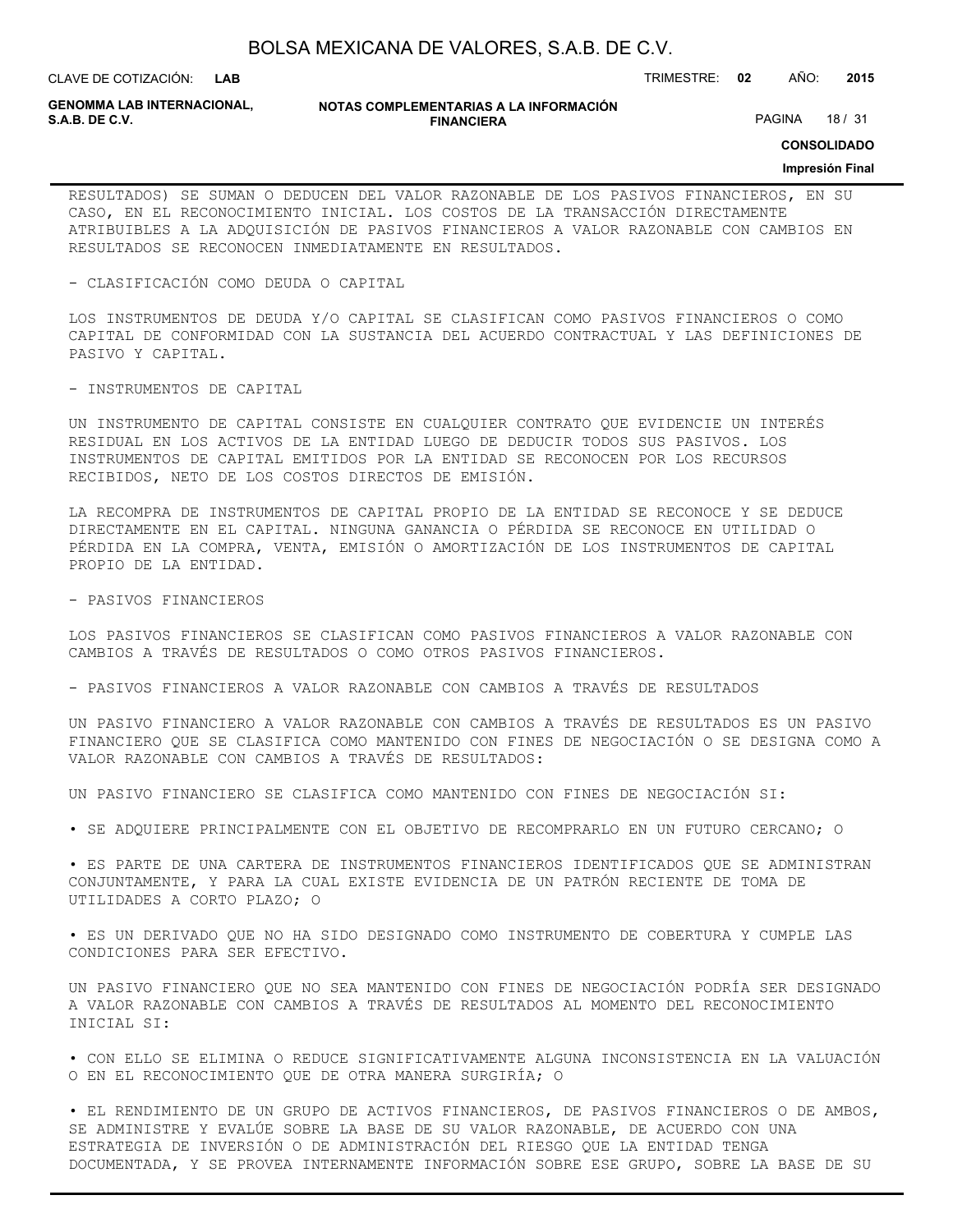| BOLSA MEXICANA DE VALORES, S.A.B. DE C.V. |  |  |  |
|-------------------------------------------|--|--|--|
|-------------------------------------------|--|--|--|

**NOTAS COMPLEMENTARIAS A LA INFORMACIÓN FINANCIERA** CLAVE DE COTIZACIÓN: TRIMESTRE: **02** AÑO: **2015 CONSOLIDADO LAB GENOMMA LAB INTERNACIONAL,** PAGINA 19 / 31

### VALOR RAZONABLE; O

• FORME PARTE DE UN CONTRATO QUE CONTENGA UNO O MÁS INSTRUMENTOS DERIVADOS IMPLÍCITOS, Y LA IAS 39 INSTRUMENTOS FINANCIEROS: RECONOCIMIENTO Y MEDICIÓN PERMITA QUE LA TOTALIDAD DEL CONTRATO HÍBRIDO (ACTIVO O PASIVO) SEA DESIGNADO COMO A VALOR RAZONABLE CON CAMBIOS A TRAVÉS DE RESULTADOS.

LOS PASIVOS FINANCIEROS A VALOR RAZONABLE CON CAMBIOS A TRAVÉS DE RESULTADOS SE REGISTRAN A VALOR RAZONABLE, RECONOCIENDO CUALQUIER GANANCIA O PÉRDIDA SURGIDA DE LA REMEDICIÓN EN EL ESTADO DE RESULTADOS. LA GANANCIA O PÉRDIDA NETA RECONOCIDA EN LOS RESULTADOS INCLUYE CUALQUIER DIVIDENDO O INTERÉS OBTENIDO DEL PASIVO FINANCIERO Y SE INCLUYE EN LA PARTIDA DE 'OTRAS GANANCIAS Y PÉRDIDAS' EN EL ESTADO DE RESULTADO INTEGRAL.

#### - OTROS PASIVOS FINANCIEROS

OTROS PASIVOS FINANCIEROS, (INCLUYENDO LOS PRÉSTAMOS Y CUENTAS POR PAGAR), SON VALUADOS SUBSECUENTEMENTE AL COSTO AMORTIZADO USANDO EL MÉTODO DE TASA DE INTERÉS EFECTIVA.

EL MÉTODO DE TASA DE INTERÉS EFECTIVA ES UN MÉTODO DE CÁLCULO DEL COSTO AMORTIZADO DE UN PASIVO FINANCIERO Y DE ASIGNACIÓN DEL GASTO FINANCIERO A LO LARGO DEL PERIODO PERTINENTE. LA TASA DE INTERÉS EFECTIVA ES LA TASA QUE DESCUENTA EXACTAMENTE LOS FLUJOS ESTIMADOS DE PAGOS EN EFECTIVO A LO LARGO DE LA VIDA ESPERADA DEL PASIVO FINANCIERO (O, CUANDO SEA ADECUADO, EN UN PERIODO MÁS CORTO) CON EL IMPORTE NETO EN LIBROS DEL PASIVO FINANCIERO EN SU RECONOCIMIENTO INICIAL.

#### - BAJA DE PASIVOS FINANCIEROS

LA ENTIDAD DA DE BAJA LOS PASIVOS FINANCIEROS SI, Y SOLO SI LAS OBLIGACIONES DE LA ENTIDAD SE CUMPLEN, CANCELAN O EXPIRAN. LA DIFERENCIA ENTRE EL VALOR EN LIBROS DEL PASIVO FINANCIERO DADO DE BAJA Y LA CONTRAPRESTACIÓN PAGADA Y POR PAGAR SE RECONOCE EN RESULTADOS.

O. IMPUESTOS A LA UTILIDAD

EL GASTO POR IMPUESTOS A LA UTILIDAD REPRESENTA LA SUMA DE LOS IMPUESTOS A LA UTILIDAD CAUSADOS Y LOS IMPUESTOS A LA UTILIDAD DIFERIDOS.

#### - IMPUESTOS A LA UTILIDAD CAUSADOS

EL IMPUESTO CAUSADO CALCULADO CORRESPONDE AL IMPUESTO SOBRE LA RENTA (ISR) Y SE REGISTRA EN LOS RESULTADOS DEL AÑO EN QUE SE CAUSA. HASTA EL 31 DE DICIEMBRE DE 2013 EL IMPUESTO ERA CALCULADO COMO EL MAYOR ENTRE EL ISR Y EL IMPUESTO EMPRESARIAL A TASA ÚNICA (IETU).

#### - IMPUESTOS A LA UTILIDAD DIFERIDOS

LOS IMPUESTOS A LA UTILIDAD DIFERIDOS SE RECONOCEN SOBRE LAS DIFERENCIAS TEMPORALES ENTRE EL VALOR EN LIBROS DE LOS ACTIVOS Y PASIVOS INCLUIDOS EN LOS ESTADOS FINANCIEROS Y LAS BASES FISCALES CORRESPONDIENTES UTILIZADAS PARA DETERMINAR EL RESULTADO FISCAL, APLICANDO LA TASA CORRESPONDIENTE A ESTAS DIFERENCIAS Y EN SU CASO SE INCLUYEN LOS BENEFICIOS DE LAS PÉRDIDAS FISCALES POR AMORTIZAR Y DE ALGUNOS CRÉDITOS FISCALES. EL PASIVO POR IMPUESTO A LA UTILIDAD DIFERIDO SE RECONOCE GENERALMENTE PARA TODAS LAS DIFERENCIAS FISCALES TEMPORALES. SE RECONOCERÁ UN ACTIVO POR IMPUESTOS DIFERIDOS, POR TODAS LAS DIFERENCIAS TEMPORALES DEDUCIBLES, EN LA MEDIDA EN QUE RESULTE PROBABLE QUE LA ENTIDAD DISPONGA DE UTILIDADES FISCALES FUTURAS CONTRA LAS QUE PUEDA APLICAR ESAS

**Impresión Final**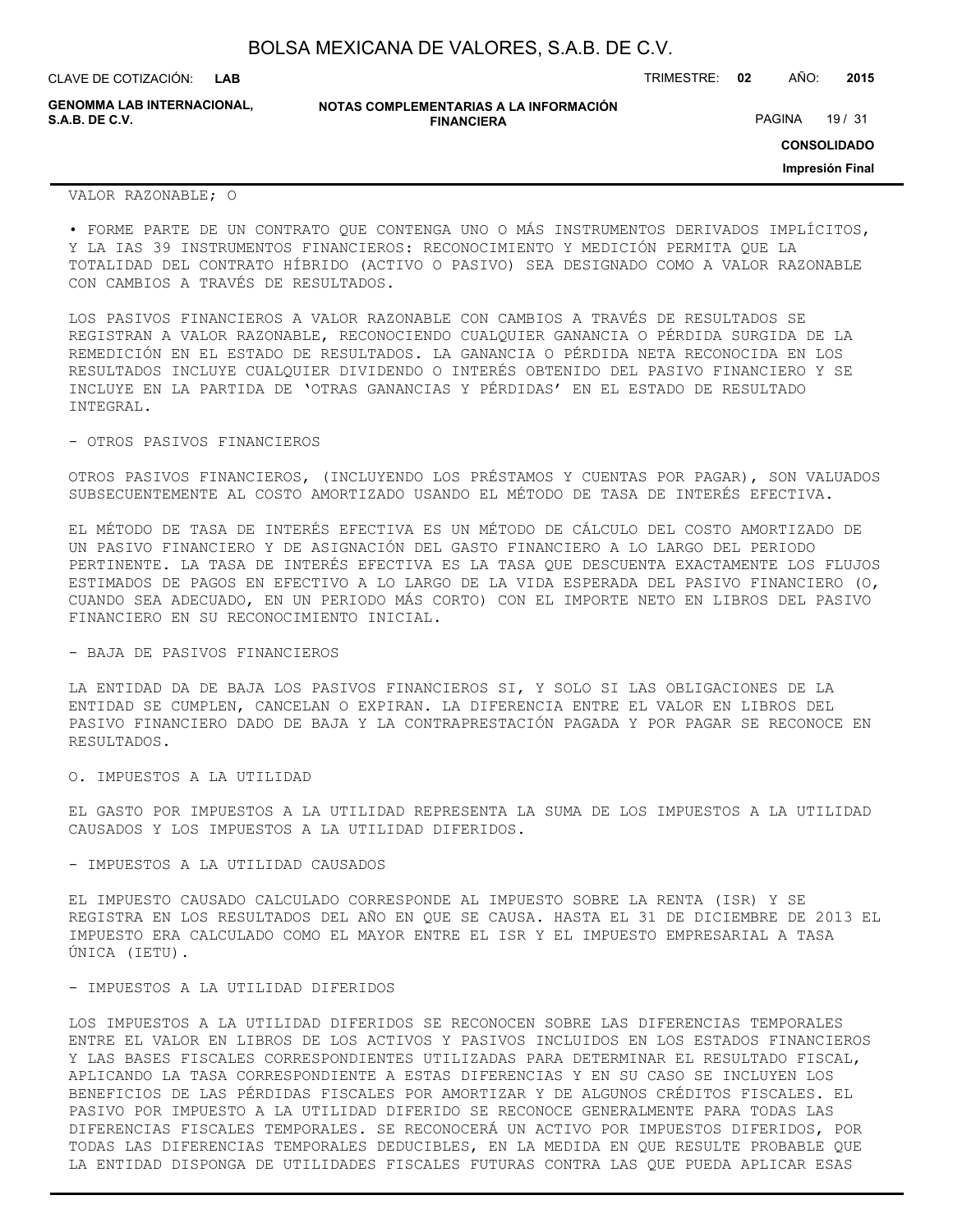**LAB**

CLAVE DE COTIZACIÓN: TRIMESTRE: **02** AÑO: **2015**

**GENOMMA LAB INTERNACIONAL,**

#### **NOTAS COMPLEMENTARIAS A LA INFORMACIÓN FINANCIERA**

PAGINA 20 / 31

**CONSOLIDADO**

#### **Impresión Final**

DIFERENCIAS TEMPORALES DEDUCIBLES. ESTOS ACTIVOS Y PASIVOS NO SE RECONOCEN SI LAS DIFERENCIAS TEMPORALES SURGEN DEL RECONOCIMIENTO INICIAL (DISTINTO AL DE LA COMBINACIÓN DE NEGOCIOS) DE OTROS ACTIVOS Y PASIVOS EN UNA OPERACIÓN QUE NO AFECTA EL RESULTADO FISCAL NI EL CONTABLE.

COMO CONSECUENCIA DE LA REFORMA FISCAL 2014, AL 31 DE DICIEMBRE DE 2013 YA NO SE RECONOCE IETU DIFERIDO.

SE RECONOCE UN PASIVO POR IMPUESTOS DIFERIDOS POR DIFERENCIAS TEMPORALES GRAVABLES ASOCIADAS CON INVERSIONES EN SUBSIDIARIAS Y ASOCIADAS Y PARTICIPACIONES EN NEGOCIOS CONJUNTOS, EXCEPTO CUANDO LA ENTIDAD ES CAPAZ DE CONTROLAR LA REVERSIÓN DE LA DIFERENCIA TEMPORAL Y CUANDO SEA PROBABLE QUE LA DIFERENCIA TEMPORAL NO SE REVERSARÁ EN UN FUTURO PREVISIBLE. LOS ACTIVOS POR IMPUESTOS DIFERIDOS QUE SURGEN DE LAS DIFERENCIAS TEMPORALES ASOCIADAS CON DICHAS INVERSIONES Y PARTICIPACIONES SE RECONOCEN ÚNICAMENTE EN LA MEDIDA EN QUE RESULTE PROBABLE QUE HABRÁN UTILIDADES FISCALES FUTURAS SUFICIENTES CONTRA LAS QUE SE UTILICEN ESAS DIFERENCIAS TEMPORALES Y SE ESPERA QUE ÉSTAS SE REVERSARÁN EN UN FUTURO CERCANO.

EL VALOR EN LIBROS DE UN ACTIVO POR IMPUESTOS DIFERIDOS DEBE SOMETERSE A REVISIÓN AL FINAL DE CADA PERIODO SOBRE EL QUE SE INFORMA Y SE DEBE REDUCIR EN LA MEDIDA QUE SE ESTIME PROBABLE QUE NO HABRÁN UTILIDADES GRAVABLES SUFICIENTES PARA PERMITIR QUE SE RECUPERE LA TOTALIDAD O UNA PARTE DEL ACTIVO.

LOS ACTIVOS Y PASIVOS POR IMPUESTOS DIFERIDOS SE VALÚAN EMPLEANDO LAS TASAS FISCALES QUE SE ESPERA APLICAR EN EL PERÍODO EN EL QUE EL PASIVO SE PAGUE O EL ACTIVO SE REALICE, BASÁNDOSE EN LAS TASAS (Y LEYES FISCALES) QUE HAYAN SIDO APROBADAS O SUSTANCIALMENTE APROBADAS AL FINAL DEL PERIODO SOBRE EL QUE SE INFORMA. LA VALUACIÓN DE LOS PASIVOS Y ACTIVOS POR IMPUESTOS DIFERIDOS REFLEJA LAS CONSECUENCIAS FISCALES QUE SE DERIVARÍAN DE LA FORMA EN QUE LA ENTIDAD ESPERA, AL FINAL DEL PERIODO SOBRE EL QUE SE INFORMA, RECUPERAR O LIQUIDAR EL VALOR EN LIBROS DE SUS ACTIVOS Y PASIVOS.

LOS ACTIVOS POR IMPUESTOS DIFERIDOS Y LOS PASIVOS POR IMPUESTOS DIFERIDOS SE COMPENSAN CUANDO EXISTE UN DERECHO LEGAL PARA COMPENSAR ACTIVOS A CORTO PLAZO CON PASIVOS A CORTO PLAZO Y CUANDO SE REFIEREN A IMPUESTOS A LA UTILIDAD CORRESPONDIENTES A LA MISMA AUTORIDAD FISCAL Y LA ENTIDAD TIENE LA INTENCIÓN DE LIQUIDAR SUS ACTIVOS Y PASIVOS SOBRE UNA BASE NETA.

#### - IMPUESTOS CAUSADOS Y DIFERIDOS

LOS IMPUESTOS CAUSADOS Y DIFERIDOS SE RECONOCEN COMO INGRESO O GASTO EN RESULTADOS, EXCEPTO CUANDO SE REFIEREN A PARTIDAS QUE SE RECONOCEN FUERA DE LOS RESULTADOS, YA SEA EN LOS OTROS RESULTADOS INTEGRALES O DIRECTAMENTE EN EL CAPITAL CONTABLE, EN CUYO CASO EL IMPUESTO TAMBIÉN SE RECONOCE FUERA DE LOS RESULTADOS; O CUANDO SURGEN DEL RECONOCIMIENTO INICIAL DE UNA COMBINACIÓN DE NEGOCIOS. EN EL CASO DE UNA COMBINACIÓN DE NEGOCIOS, EL EFECTO FISCAL SE INCLUYE DENTRO DEL RECONOCIMIENTO DE LA COMBINACIÓN DE NEGOCIOS.

#### P. PROVISIONES

LAS PROVISIONES SE RECONOCEN CUANDO LA ENTIDAD TIENE UNA OBLIGACIÓN PRESENTE (YA SEA LEGAL O ASUMIDA) COMO RESULTADO DE UN SUCESO PASADO, ES PROBABLE QUE LA ENTIDAD TENGA QUE LIQUIDAR LA OBLIGACIÓN, Y PUEDE HACERSE UNA ESTIMACIÓN CONFIABLE DEL IMPORTE DE LA OBLIGACIÓN.

EL IMPORTE RECONOCIDO COMO PROVISIÓN ES LA MEJOR ESTIMACIÓN DEL DESEMBOLSO NECESARIO PARA LIQUIDAR LA OBLIGACIÓN PRESENTE, AL FINAL DEL PERIODO SOBRE EL QUE SE INFORMA,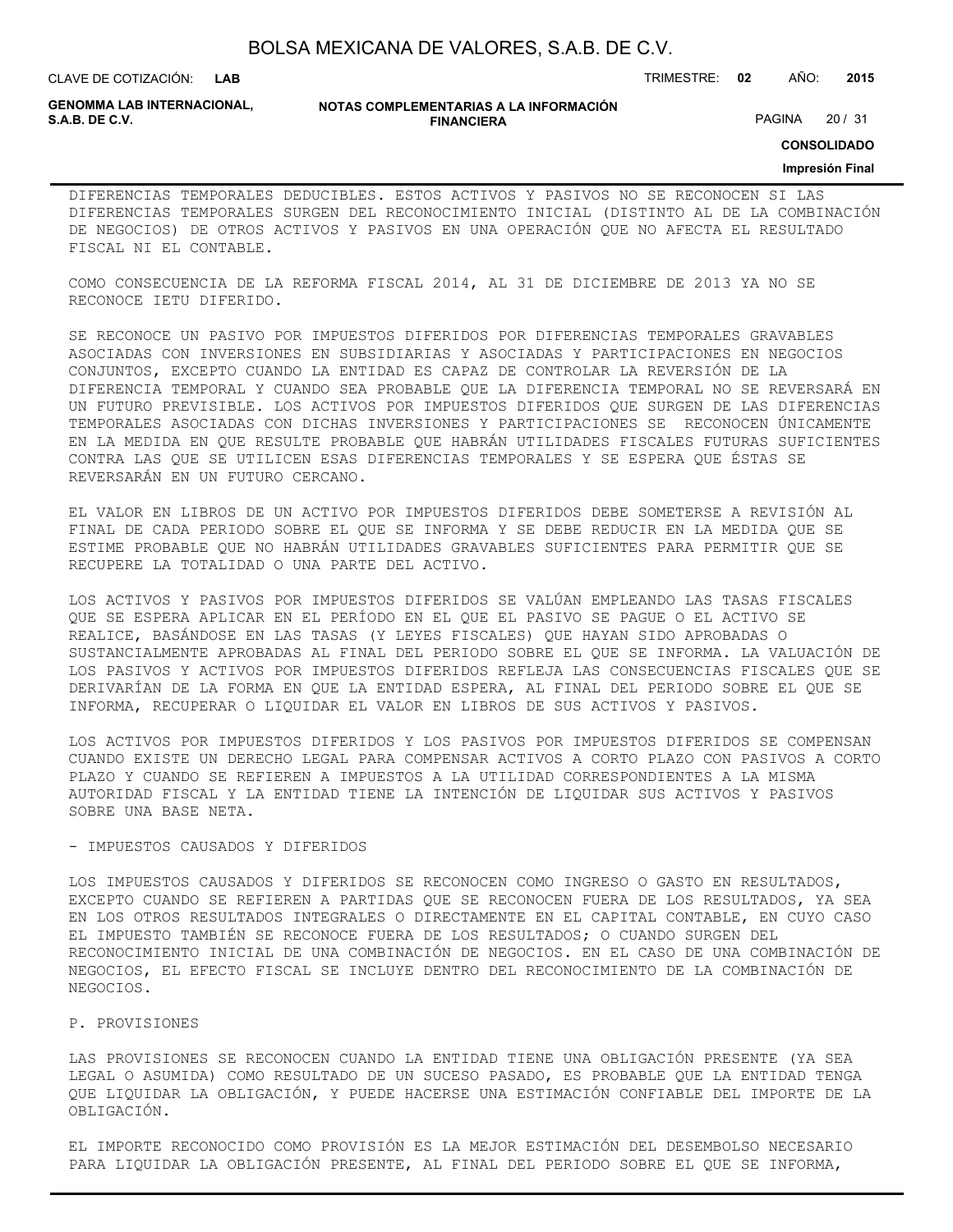| BOLSA MEXICANA DE VALORES, S.A.B. DE C.V. |  |  |
|-------------------------------------------|--|--|
|-------------------------------------------|--|--|

CLAVE DE COTIZACIÓN: TRIMESTRE: **02** AÑO: **2015**

**GENOMMA LAB INTERNACIONAL,**

**NOTAS COMPLEMENTARIAS A LA INFORMACIÓN FINANCIERA**

PAGINA 21 / 31

**CONSOLIDADO**

#### **Impresión Final**

TENIENDO EN CUENTA LOS RIESGOS Y LAS INCERTIDUMBRES QUE RODEAN A LA OBLIGACIÓN. CUANDO SE VALÚA UNA PROVISIÓN USANDO LOS FLUJOS DE EFECTIVO ESTIMADOS PARA LIQUIDAR LA OBLIGACIÓN PRESENTE, SU VALOR EN LIBROS REPRESENTA EL VALOR PRESENTE DE DICHOS FLUJOS DE EFECTIVO.

CUANDO SE ESPERA LA RECUPERACIÓN DE UN TERCERO DE ALGUNOS O TODOS LOS BENEFICIOS ECONÓMICOS REQUERIDOS PARA LIQUIDAR UNA PROVISIÓN, SE RECONOCE UNA CUENTA POR COBRAR COMO UN ACTIVO SI ES VIRTUALMENTE CIERTO QUE SE RECIBIRÁ EL DESEMBOLSO Y EL MONTO DE LA CUENTA POR COBRAR PUEDE SER VALUADO CONFIABLEMENTE.

LAS PROVISIONES SE CLASIFICAN COMO CIRCULANTES O NO CIRCULANTES EN FUNCIÓN DEL PERÍODO ESTIMADO PARA ATENDER LAS OBLIGACIONES QUE CUBREN.

#### Q. COSTOS DE BENEFICIOS AL RETIRO

LAS APORTACIONES A LOS PLANES DE BENEFICIOS AL RETIRO DE CONTRIBUCIONES DEFINIDAS SE RECONOCEN COMO GASTOS AL MOMENTO EN QUE LOS EMPLEADOS HAN PRESTADO LOS SERVICIOS QUE LES OTORGAN EL DERECHO A LAS CONTRIBUCIONES.

EN EL CASO DE LOS PLANES DE BENEFICIOS DEFINIDOS, EL COSTO DE TALES BENEFICIOS SE DETERMINA UTILIZANDO EL MÉTODO DE CRÉDITO UNITARIO PROYECTADO, CON VALUACIONES ACTUARIALES QUE SE REALIZAN AL FINAL DE CADA PERÍODO SOBRE EL QUE SE INFORMA. LAS GANANCIAS Y PÉRDIDAS ACTUARIALES SE RECONOCEN AMORTIZADAS EN RESULTADOS CON BASE EN LA VIDA LABORAL ESTIMADA DE LOS EMPLEADOS. LOS COSTOS DE LOS SERVICIOS PASADOS SE RECONOCEN EN LA MEDIDA EN QUE SE ADQUIEREN LOS BENEFICIOS; DE LO CONTRARIO, SE AMORTIZAN UTILIZANDO EL MÉTODO DE LÍNEA RECTA SOBRE EL PERÍODO PROMEDIO HASTA QUE LOS BENEFICIOS SE CONVIERTEN EN ADQUIRIDOS.

LAS OBLIGACIONES POR BENEFICIOS AL RETIRO RECONOCIDAS EN EL ESTADO DE POSICIÓN FINANCIERA, REPRESENTAN EL VALOR PRESENTE DE LA OBLIGACIÓN POR BENEFICIOS DEFINIDOS, AJUSTADO POR LAS GANANCIAS Y PÉRDIDAS ACTUARIALES Y LOS COSTOS DE LOS SERVICIOS PASADOS NO RECONOCIDOS, MENOS EL VALOR RAZONABLE DE LOS ACTIVOS DEL PLAN. CUALQUIER ACTIVO QUE SURJA DE ESTE CÁLCULO SE LIMITA A LAS PÉRDIDAS ACTUARIALES NO RECONOCIDAS Y AL COSTO DE LOS SERVICIOS PASADOS, MÁS EL VALOR PRESENTE DE LOS REEMBOLSOS Y REDUCCIONES DE CONTRIBUCIONES FUTURAS AL PLAN.

#### R. BENEFICIOS DIRECTOS A LOS EMPLEADOS

SE VALÚAN EN PROPORCIÓN A LOS SERVICIOS PRESTADOS, CONSIDERANDO LOS SUELDOS ACTUALES Y SE RECONOCE EL PASIVO CONFORME SE DEVENGAN. INCLUYE PRINCIPALMENTE PARTICIPACIÓN DE LOS TRABAJADORES EN LAS UTILIDADES POR PAGAR, AUSENCIAS COMPENSADAS, COMO VACACIONES Y PRIMA VACACIONAL, E INCENTIVOS.

S. PARTICIPACIÓN DE LOS TRABAJADORES EN LAS UTILIDADES (PTU)

LA PTU SE REGISTRA EN LOS RESULTADOS DEL AÑO EN QUE SE CAUSA Y SE PRESENTA EN EL RUBRO DE GASTOS DE VENTA, GENERALES Y DE ADMINISTRACIÓN EN EL ESTADO DE RESULTADOS.

#### T. PAGOS BASADOS EN ACCIONES

LAS TRANSACCIONES CON PAGOS BASADOS EN ACCIONES LIQUIDABLES MEDIANTE INSTRUMENTOS DE CAPITAL A EMPLEADOS SE VALÚAN AL VALOR RAZONABLE DE LOS INSTRUMENTOS DE CAPITAL A LA FECHA EN QUE SE OTORGAN.

EL VALOR RAZONABLE DETERMINADO A LA FECHA DE OTORGAMIENTO DE LOS PAGOS BASADOS EN ACCIONES LIQUIDABLES MEDIANTE INSTRUMENTOS DE CAPITAL SE REGISTRAN COMO GASTOS SOBRE LA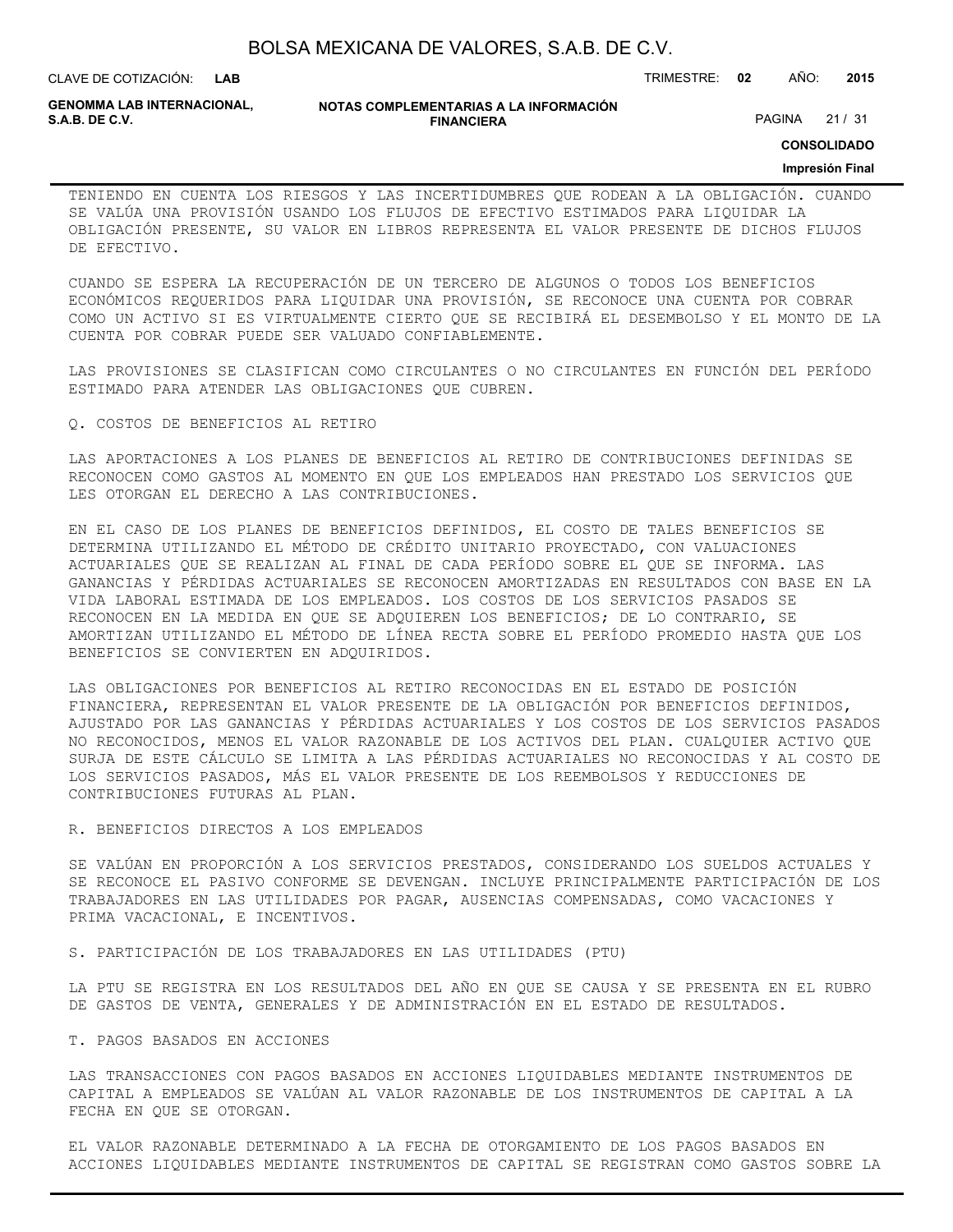| BOLSA MEXICANA DE VALORES, S.A.B. DE C.V. |  |  |
|-------------------------------------------|--|--|
|-------------------------------------------|--|--|

CLAVE DE COTIZACIÓN: TRIMESTRE: **02** AÑO: **2015 LAB**

PAGINA 22 / 31

**GENOMMA LAB INTERNACIONAL,**

#### **NOTAS COMPLEMENTARIAS A LA INFORMACIÓN FINANCIERA**

**CONSOLIDADO**

#### **Impresión Final**

BASE DE LÍNEA RECTA DURANTE EL PERIODO DE ADJUDICACIÓN, CON BASE EN LA ESTIMACIÓN DE LA ENTIDAD DE LOS INSTRUMENTOS DE CAPITAL QUE EVENTUALMENTE SE ADJUDICARÁN. AL FINAL DE CADA PERIODO SOBRE EL CUAL SE REPORTA, LA ENTIDAD REVISA SUS ESTIMACIONES DEL NÚMERO DE INSTRUMENTOS DE CAPITAL QUE ESPERAN SER ADJUDICADOS. EL EFECTO DE LA REVISIÓN DE LOS ESTIMADOS ORIGINALES, SI HUBIESE, SE RECONOCE EN LOS RESULTADOS DEL PERIODO DE MANERA QUE EL GASTO ACUMULADO REFLEJE EL ESTIMADO REVISADO, CON EL AJUSTE CORRESPONDIENTE A LA RESERVA DE BENEFICIOS A EMPLEADOS LIQUIDABLES MEDIANTE INSTRUMENTOS DE CAPITAL.

PARA LA TRANSACCIÓN DE PAGOS BASADOS EN ACCIONES LIQUIDABLES EN EFECTIVO, SE RECONOCE UN PASIVO POR LOS BIENES O SERVICIOS ADQUIRIDOS, VALUADOS INICIALMENTE AL VALOR RAZONABLE DEL PASIVO. AL FINAL DE CADA PERIODO DE REPORTE, HASTA QUE SE LIQUIDE, ASÍ COMO EN LA FECHA DE LIQUIDACIÓN, LA ENTIDAD REEVALÚA EL VALOR RAZONABLE DEL PASIVO Y CUALQUIER CAMBIO EN SU VALOR RAZONABLE SE RECONOCE EN LOS RESULTADOS DEL PERIODO.

#### U. RECONOCIMIENTO DE INGRESOS

LOS INGRESOS SE CALCULAN AL VALOR RAZONABLE DE LA CONTRAPRESTACIÓN COBRADA O POR COBRAR, TENIENDO EN CUENTA EL IMPORTE ESTIMADO DE DEVOLUCIONES DE CLIENTES, REBAJAS Y OTROS DESCUENTOS SIMILARES.

- VENTA DE BIENES

LOS INGRESOS PROCEDENTES DE LA VENTA DE BIENES DEBEN SER RECONOCIDOS CUANDO SE CUMPLEN TODAS Y CADA UNA DE LAS SIGUIENTES CONDICIONES:

• LA ENTIDAD HA TRANSFERIDO AL COMPRADOR LOS RIESGOS Y BENEFICIOS SIGNIFICATIVOS QUE SE DERIVAN DE LA PROPIEDAD DE LOS BIENES;

• LA ENTIDAD NO CONSERVA PARA SÍ NINGUNA IMPLICACIÓN EN LA GESTIÓN CORRIENTE DE LOS BIENES VENDIDOS, EN EL GRADO USUALMENTE ASOCIADO CON LA PROPIEDAD, NI RETIENE EL CONTROL EFECTIVO SOBRE LOS MISMOS;

• EL IMPORTE DE LOS INGRESOS PUEDA VALUARSE CONFIABLEMENTE;

• SEA PROBABLE QUE LA ENTIDAD RECIBA LOS BENEFICIOS ECONÓMICOS ASOCIADOS CON LA TRANSACCIÓN; Y

• LOS COSTOS INCURRIDOS, O POR INCURRIR, EN RELACIÓN CON LA TRANSACCIÓN PUEDEN SER VALUADOS CONFIABLEMENTE.

- PRESTACIÓN DE SERVICIOS

LOS INGRESOS PROVENIENTES DE CONTRATOS DE SERVICIOS SE RECONOCEN EN EL PERÍODO EN EL QUE SE DEVENGAN DICHOS SERVICIOS.

- INGRESOS POR INTERESES

LOS INGRESOS POR INTERESES SE RECONOCEN CUANDO ES PROBABLE QUE LOS BENEFICIOS ECONÓMICOS FLUYAN HACIA LA ENTIDAD Y EL IMPORTE DE LOS INGRESOS PUEDA SER VALUADO CONFIABLEMENTE.

#### V. TRANSACCIONES EN MONEDA EXTRANJERA

LAS TRANSACCIONES EN MONEDA EXTRANJERA SE REGISTRAN AL TIPO DE CAMBIO VIGENTE A LA FECHA DE SU CELEBRACIÓN. LOS ACTIVOS Y PASIVOS MONETARIOS EN MONEDA EXTRANJERA SE VALÚAN EN MONEDA NACIONAL AL TIPO DE CAMBIO VIGENTE A LA FECHA DE LOS ESTADOS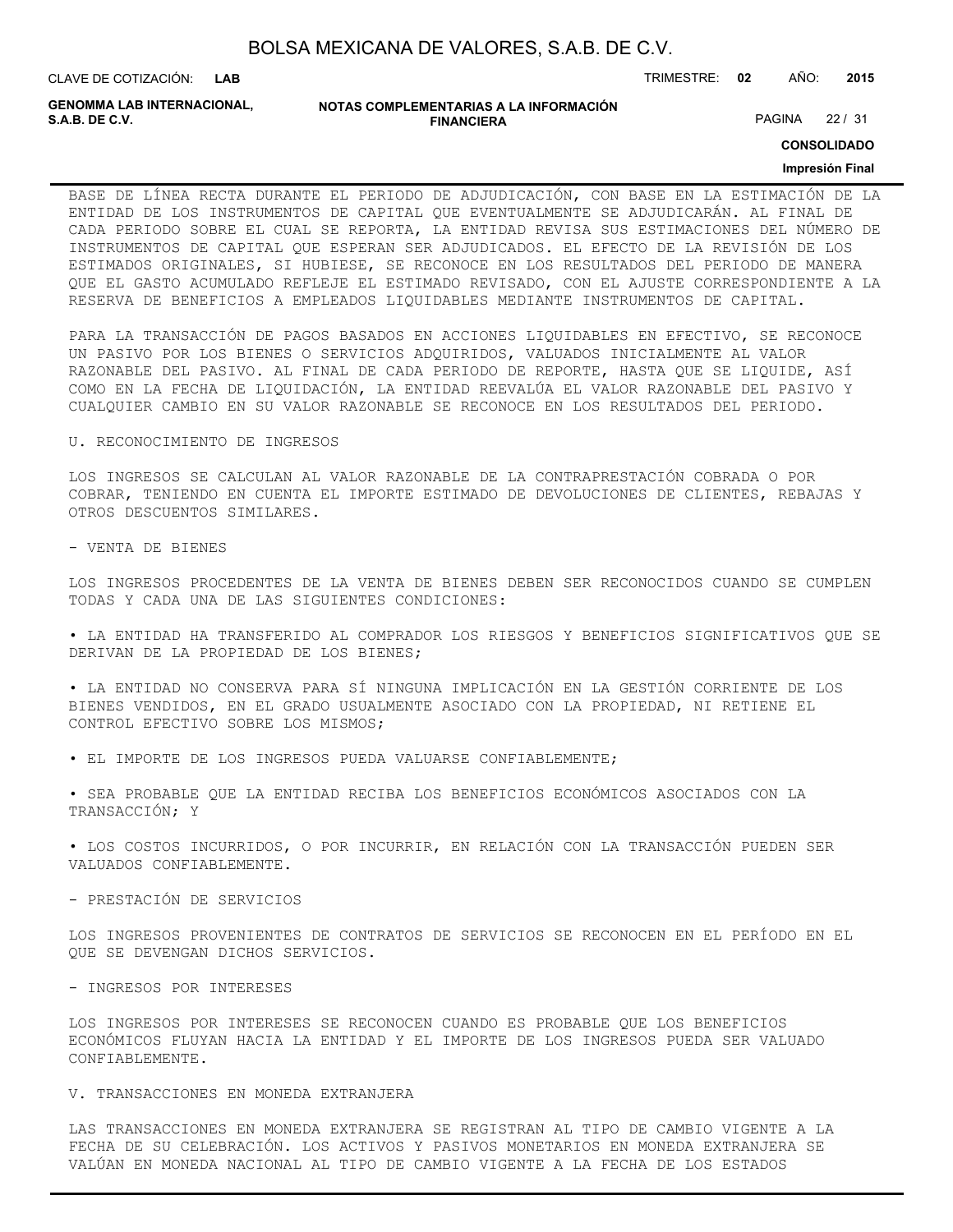CLAVE DE COTIZACIÓN: TRIMESTRE: **02** AÑO: **2015**

**GENOMMA LAB INTERNACIONAL,**

**NOTAS COMPLEMENTARIAS A LA INFORMACIÓN FINANCIERA**

PAGINA 23 / 31

**CONSOLIDADO**

#### **Impresión Final**

FINANCIEROS. LAS FLUCTUACIONES CAMBIARIAS SE REGISTRAN EN LOS RESULTADOS DEL AÑO.

W. UTILIDAD POR ACCIÓN

LA UTILIDAD BÁSICA POR ACCIÓN ORDINARIA SE CALCULA DIVIDIENDO LA UTILIDAD NETA ATRIBUIBLE A LA PARTICIPACIÓN CONTROLADORA ENTRE EL PROMEDIO PONDERADO DE ACCIONES ORDINARIAS EN CIRCULACIÓN DURANTE EL EJERCICIO.

LA ENTIDAD NO TIENE INSTRUMENTOS POTENCIALMENTE DILUTIVOS POR LO QUE LAS GANANCIAS DILUIDAS POR ACCIÓN SON IGUALES A LAS GANANCIAS BÁSICAS POR ACCIÓN.

4. JUICIOS CONTABLES CRÍTICOS Y FUENTES CLAVE PARA LA ESTIMACIÓN DE INCERTIDUMBRES

EN LA APLICACIÓN DE LAS POLÍTICAS CONTABLES, LA ADMINISTRACIÓN DE LA ENTIDAD REALIZA JUICIOS, ESTIMACIONES Y PRESUNCIONES SOBRE ALGUNOS IMPORTES DE LOS ACTIVOS Y PASIVOS DE LOS ESTADOS FINANCIEROS. LAS ESTIMACIONES Y PRESUNCIONES ASOCIADAS SE BASAN EN LA EXPERIENCIA Y OTROS FACTORES QUE SE CONSIDERAN COMO RELEVANTES. LOS RESULTADOS REALES PODRÍAN DIFERIR DE DICHAS ESTIMACIONES.

LAS ESTIMACIONES Y PRESUNCIONES SUBYACENTES SE REVISAN SOBRE UNA BASE REGULAR. LAS MODIFICACIONES A LAS ESTIMACIONES CONTABLES SE RECONOCEN EN EL PERÍODO DE LA REVISIÓN Y PERÍODOS FUTUROS SI LA REVISIÓN AFECTA TANTO AL PERÍODO ACTUAL COMO A PERÍODOS SUBSECUENTES.

LOS JUICIOS CONTABLES CRÍTICOS Y FUENTES CLAVE DE INCERTIDUMBRE AL APLICAR LAS ESTIMACIONES EFECTUADAS A LA FECHA DE LOS ESTADOS FINANCIEROS CONSOLIDADOS, Y QUE TIENEN UN RIESGO SIGNIFICATIVO DE DERIVAR EN UN AJUSTE EN LOS VALORES EN LIBROS DE ACTIVOS Y PASIVOS TANTO AL PERÍODO ACTUAL COMO A PERÍODOS SUBSECUENTES SON COMO SIGUE:

A) LA ENTIDAD REVISA LA VIDA ÚTIL ESTIMADA DE INMUEBLES, PROPIEDADES Y EQUIPO AL FINAL DE CADA PERÍODO ANUAL. EL GRADO DE INCERTIDUMBRE RELACIONADO CON LAS ESTIMACIONES DE LAS VIDAS ÚTILES ESTÁ RELACIONADO CON LOS CAMBIOS EN EL MERCADO Y LA UTILIZACIÓN DE LOS ACTIVOS POR LOS VOLÚMENES DE COMERCIALIZACIÓN Y DESARROLLO TECNOLÓGICO.

B) AL EFECTUAR LAS PRUEBAS DE DETERIORO DE LOS ACTIVOS, LA ENTIDAD REQUIERE EFECTUAR ESTIMACIONES EN EL VALOR EN USO ASIGNADO A SUS INMUEBLES, PROPIEDADES Y EQUIPO Y A LAS UNIDADES GENERADORAS DE EFECTIVO, EN EL CASO DE CIERTOS ACTIVOS. LOS CÁLCULOS DEL VALOR EN USO REQUIEREN QUE LA ENTIDAD DETERMINE LOS FLUJOS DE EFECTIVO FUTUROS QUE DEBERÍAN SURGIR DE LAS UNIDADES GENERADORAS DE EFECTIVO Y UNA TASA DE DESCUENTO APROPIADA PARA CALCULAR EL VALOR ACTUAL. LA ENTIDAD UTILIZA PROYECCIONES DE FLUJOS DE EFECTIVO DE INGRESOS UTILIZANDO ESTIMACIONES DE CONDICIONES DE MERCADO, DETERMINACIÓN DE PRECIOS, Y VOLÚMENES DE COMERCIALIZACIÓN Y VENTA.

C) LA ENTIDAD UTILIZA ESTIMACIONES PARA DETERMINAR LAS RESERVAS DE INVENTARIOS Y CUENTAS POR COBRAR. LOS FACTORES QUE CONSIDERA LA ENTIDAD EN LAS ESTIMACIONES DE INVENTARIOS SON LOS VOLÚMENES DE COMERCIALIZACIÓN Y VENTA ASÍ COMO LOS MOVIMIENTOS EN LA DEMANDA DE ALGUNOS PRODUCTOS. LOS FACTORES QUE CONSIDERA LA ENTIDAD EN LA ESTIMACIÓN DE CUENTAS DE COBRO DUDOSO SON PRINCIPALMENTE EL RIESGO DE LA SITUACIÓN FINANCIERA DEL CLIENTE, CUENTAS NO GARANTIZADAS Y RETRASOS CONSIDERABLES EN LA COBRANZA DE ACUERDO CON LOS LÍMITES DE CRÉDITO ESTABLECIDOS.

LA ENTIDAD UTILIZA ESTIMACIONES PARA DETERMINAR LA ESTIMACIÓN DE CUENTAS DE COBRO DUDOSO CONSIDERANDO LOS SIGUIENTES FACTORES:

• LA ENTIDAD REALIZA UN ANÁLISIS DE ANTIGÜEDAD DE SALDOS POR CLIENTE, DONDE SE MUESTRE EL MONTO POR VENCER Y LOS MONTOS VENCIDOS DE ACUERDO A LOS LÍMITES DE CRÉDITOS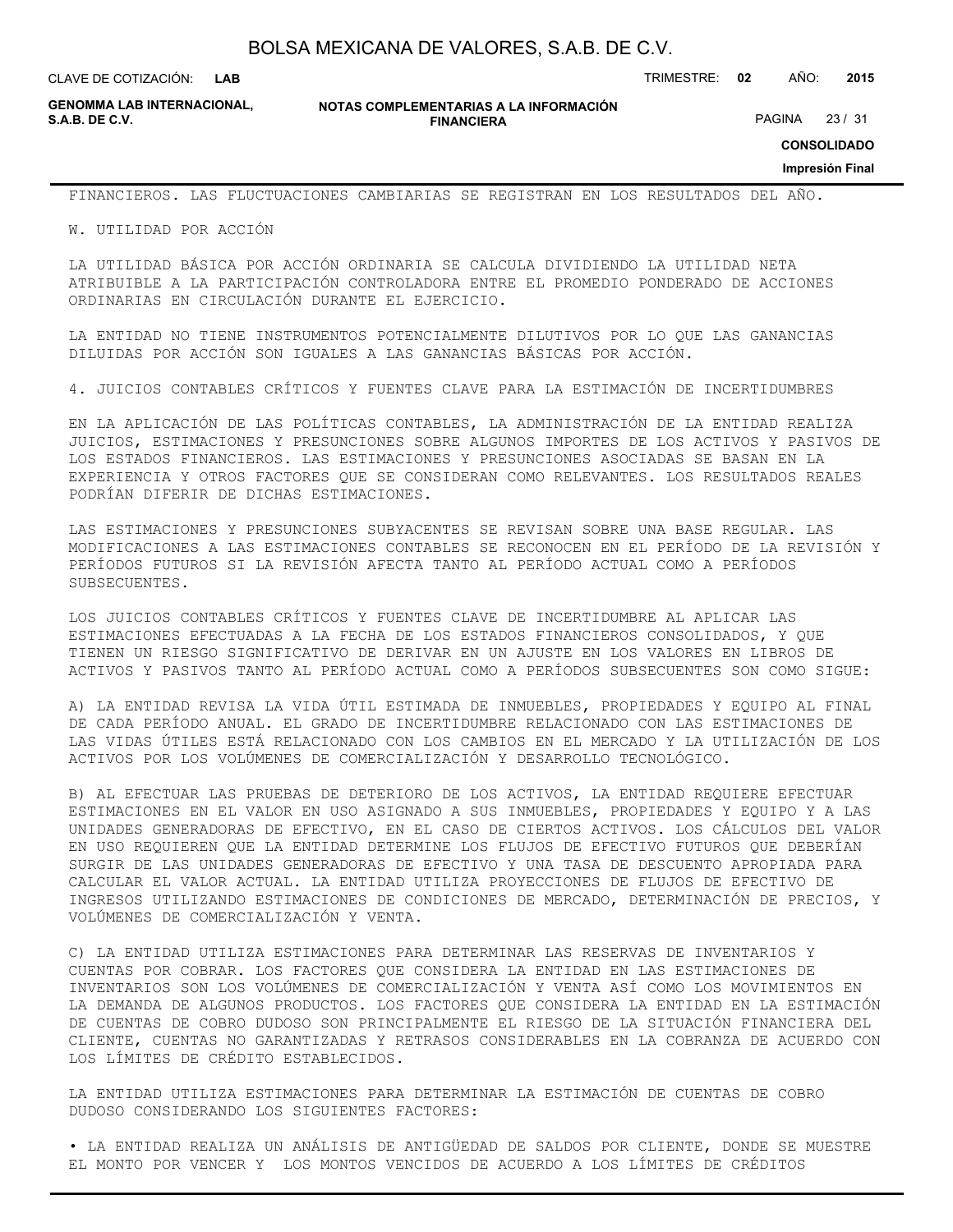| BOLSA MEXICANA DE VALORES, S.A.B. DE C.V. |  |  |
|-------------------------------------------|--|--|
|-------------------------------------------|--|--|

CLAVE DE COTIZACIÓN: TRIMESTRE: **02** AÑO: **2015**

**GENOMMA LAB INTERNACIONAL,**

**NOTAS COMPLEMENTARIAS A LA INFORMACIÓN FINANCIERA**

PAGINA 24 / 31

**CONSOLIDADO**

#### **Impresión Final**

ESTABLECIDOS Y SEGÚN PARÁMETROS OBTENIDOS CON LA EXPERIENCIA, SE ASIGNA UN PORCENTAJE DE RESERVA QUE LE CORRESPONDE A CADA UNA DE ELLAS, ESTE ANÁLISIS DA UN PRIMER INDICIO DE DETERIORO.

• UNA VEZ QUE SE OBTIENE EL MONTO PRELIMINAR DE LAS CUENTAS POR COBRAR CON DETERIORO, SE DEBERÁ REALIZAR UN ANÁLISIS DE LA SITUACIÓN FINANCIERA DE TODOS LOS CLIENTES INCLUIDOS, PARA DETERMINAR CUÁLES SON LOS QUE PRESENTAN UN DETERIORO RAZONABLE DE LA CUENTA POR COBRAR Y SOBRE ESTOS REGISTRAR LA PROVISIÓN CORRESPONDIENTE.

LA ENTIDAD TIENE LA POLÍTICA DE NO ACEPTAR DEVOLUCIONES, EXCEPTO EN EL CASO DE PRODUCTOS CADUCOS O PRODUCTOS FUERA DE LÍNEA, POR LO QUE EN EL MOMENTO EN EL QUE LA ENTIDAD CONOCE LA EXISTENCIA DE LOS MISMOS, RECONOCE LA RESERVA CORRESPONDIENTE.

CON RESPECTO A LAS BONIFICACIONES, LA ENTIDAD RECONOCE LA ESTIMACIÓN DE LAS MISMAS CON BASE EN LOS PLANES COMERCIALES AUTORIZADOS A LOS CLIENTES.

D) LA ENTIDAD ESTÁ SUJETA A TRANSACCIONES O EVENTOS CONTINGENTES SOBRE LOS CUALES UTILIZA JUICIO PROFESIONAL EN EL DESARROLLO DE ESTIMACIONES DE PROBABILIDAD DE OCURRENCIA, LOS FACTORES QUE SE CONSIDERAN EN ESTAS ESTIMACIONES SON LA SITUACIÓN LEGAL ACTUAL A LA FECHA DE LA ESTIMACIÓN Y, LA OPINIÓN DE LOS ASESORES LEGALES.

5. COMBINACIONES DE NEGOCIOS

A. ADQUISICIÓN DE NEGOCIOS - DURANTE 2014, GENOMMA ADQUIRIÓ GRUPO COMERCIAL E INDUSTRIAL MARZAM, S.A. DE C.V., LA CUAL SE REGISTRÓ UTILIZANDO EL MÉTODO DE COMPRA.

B. EL PAGO DE LA PRIMERA ETAPA DE LA COMPRA SE REALIZÓ EL 26 DE JUNIO DE 2014 POR \$600 MILLONES, QUE CORRESPONDÍA AL 49% DE LAS ACCIONES. CON EL SEGUNDO PAGO REALIZADO EL 6 DE OCTUBRE DE 2014 POR EL 51% RESTANTE, SE ADQUIERE EL 100% DE LA COMPAÑÍA Y EL CONTROL DE LA MISMA. EL MONTO TOTAL DE LA CONTRAPRESTACIÓN PAGADA ASCIENDE A \$1,857,197, HABIENDO GENERADO UN CRÉDITO MERCANTIL POR \$398 MILLONES. EL RESULTADO DE DICHA ENTIDAD HA SIDO INCLUIDO EN LOS PRESENTES ESTADOS FINANCIEROS CONSOLIDADOS DESDE EL DÍA DE LA ADQUISICIÓN; SU PRESENTACIÓN ESTA DENTRO DE OPERACIONES DISCONTINUAS COMO SE DESCRIBE ABAJO.

LA ENTIDAD HA MANIFESTADO SU INTENCIÓN DE VENDER EL 51% DE LAS ACCIONES DE MARZAM, POR LO QUE DE ACUERDO CON LA IFRS 5 ACTIVOS NO CORRIENTES MANTENIDOS PARA LA VENTA Y OPERACIONES DISCONTINUADAS HA DECIDIDO PRESENTAR EN EL ESTADO DE POSICIÓN FINANCIERA DE LA ENTIDAD, COMO ACTIVOS DISPONIBLES PARA LA VENTA Y PASIVOS DIRECTAMENTE ASOCIADOS CON ACTIVOS MANTENIDOS PARA SU VENTA EL 100% DEL ESTADO DE POSICIÓN FINANCIERA DE MARZAM AL 31 DE DICIEMBRE DE 2014, ADICIONALMENTE, EN EL ESTADO DE RESULTADOS DE LA ENTIDAD EN EL RUBRO DE OPERACIONES DISCONTINUAS SE ENCUENTRA EL EFECTO NETO DE LA ELIMINACIÓN DE TRANSACCIONES CON MARZAM DEL 6 DE OCTUBRE AL 31 DE DICIEMBRE DE 2014.

C. ACTIVOS ADQUIRIDOS Y PASIVOS ASUMIDOS A LA FECHA DE ADQUISICIÓN DEL 100% DE GRUPO COMERCIAL E INDUSTRIAL MARZAM, S.A. DE C.V. Y SUBSIDIARIAS

2014 GRUPO COMERCIAL E INDUSTRIAL MARZAM, S.A. DE C.V. Y SUBSIDIARIAS

ACTIVOS: EFECTIVO Y EQUIVALENTES DE EFECTIVO \$ 10,330 CUENTAS POR COBRAR 2,974,129 INVENTARIOS 2,321,954 OTROS ACTIVOS CIRCULANTES 97,580 INMUEBLES, MAQUINARIA Y EQUIPO 232,758 OTROS ACTIVOS 35,293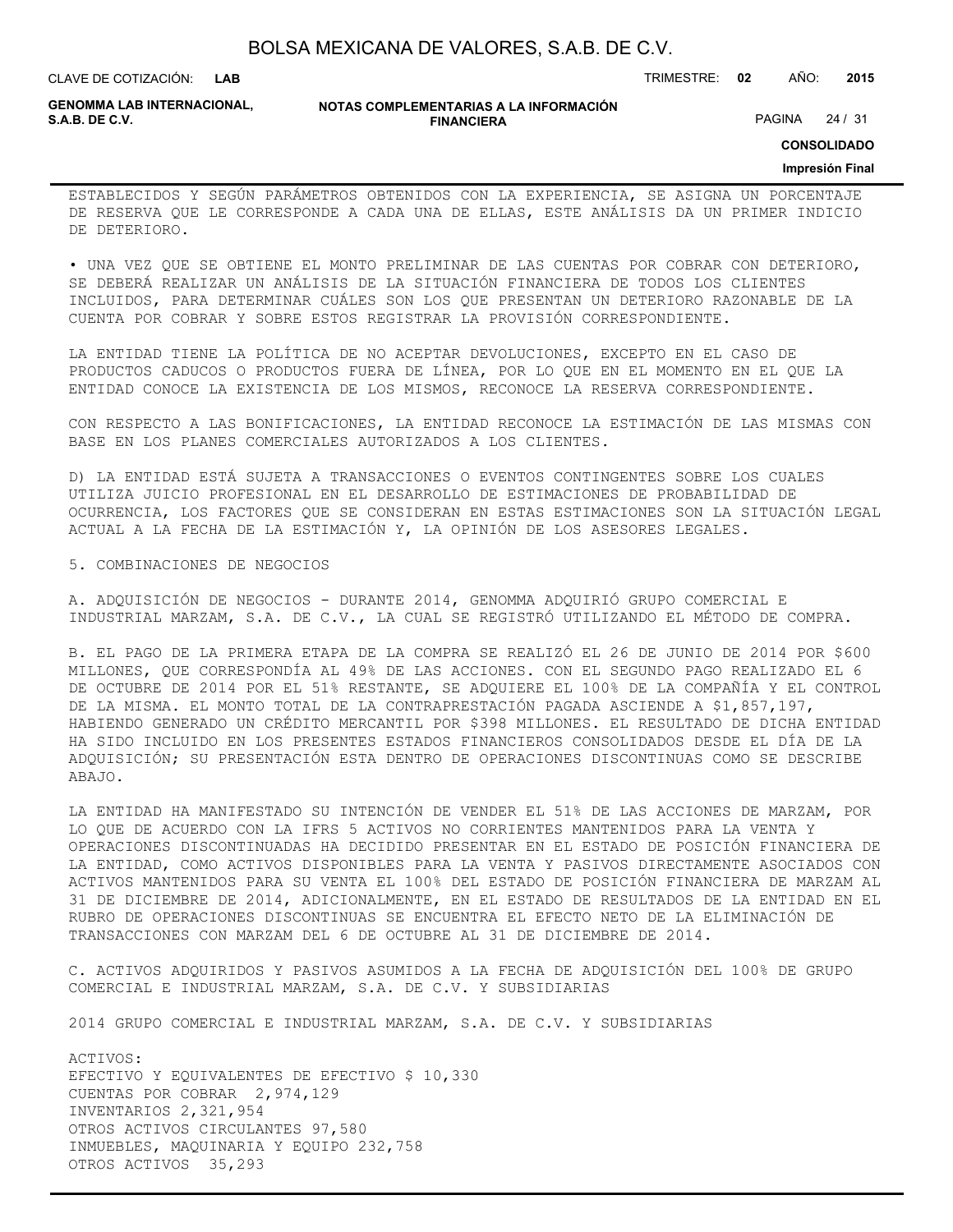**LAB**

**GENOMMA LAB INTERNACIONAL,**

#### **NOTAS COMPLEMENTARIAS A LA INFORMACIÓN FINANCIERA**

CLAVE DE COTIZACIÓN: TRIMESTRE: **02** AÑO: **2015**

PAGINA 25 / 31

**CONSOLIDADO**

**Impresión Final**

#### IMPUESTOS DIFERIDOS 163,509

PASIVOS: CUENTAS POR PAGAR A PROVEEDORES (3,498,190) DOCUMENTOS POR PAGAR (480,299) IMPUESTOS Y GASTOS ACUMULADOS (398,068) TOTAL DE ACTIVOS NETOS \$ 1,458,996 E. CRÉDITO MERCANTIL DE ADQUISICIÓN CONTRAPRESTACIÓN VALOR DE LOS ACTIVOS NETOS CRÉDITO 2014 TRANSFERIDA ADQUIRIDOS MERCANTIL GRUPO COMERCIAL E INDUSTRIAL MARZAM, S.A. DE C.V. Y SUBSIDIARIAS \$ 1,857,197 \$ 1,458,996 \$ 398,201 6. EFECTIVO, EQUIVALENTES DE EFECTIVO Y EFECTIVO RESTRINGIDO 2015 2014 EFECTIVO \$ 1,596,075 \$ 1,094,325 EQUIVALENTES DE EFECTIVO: MESA DE DINERO E INVERSIONES EN VALORES 117,733 70,129 EFECTIVO RESTRINGIDO 17,914 17,842 \$ 1,731,722 \$ 1,182,296 7. CUENTAS POR COBRAR 2015 2014 CLIENTES \$ 3,887,859 \$ 5,173,714

ESTIMACIONES PARA: CUENTAS DE COBRO DUDOSO (95,619) (89,902) DEVOLUCIONES (83,820) (138,674) BONIFICACIONES (447,383) (780,829) (626,822) (1,009,405) 3,261,037 4,164,309 IMPUESTOS POR RECUPERAR 1,100,155 865,066 OTRAS 322,474 442,030

 $$4,683,666$   $$5,471,405$ 

A. CUENTAS POR COBRAR A CLIENTES

LAS CUENTAS POR COBRAR A CLIENTES QUE SE REVELAN ARRIBA SE CLASIFICAN COMO CUENTAS POR COBRAR Y POR LO TANTO SE VALÚAN AL COSTO AMORTIZADO.

EL PLAZO DE CRÉDITO PROMEDIO SOBRE LA VENTA DE BIENES ES DE 90 DÍAS. NO SE HACE NINGÚN CARGO POR INTERESES SOBRE LAS CUENTAS POR COBRAR A CLIENTES. LA ENTIDAD RECONOCE UNA ESTIMACIÓN PARA CUENTAS DE COBRO DUDOSO CON BASE EN IMPORTES IRRECUPERABLES DETERMINADOS POR EXPERIENCIAS DE INCUMPLIMIENTO DE LA CONTRAPARTE Y UN ANÁLISIS DE SU POSICIÓN FINANCIERA ACTUAL.

ANTES DE ACEPTAR CUALQUIER NUEVO CLIENTE, LA ENTIDAD EVALÚA LA CALIDAD CREDITICIA DEL CLIENTE POTENCIAL Y DEFINE LOS LÍMITES DE CRÉDITO POR CLIENTE. LOS LÍMITES Y CALIFICACIONES ATRIBUIDOS A LOS CLIENTES SE REVISAN PERIÓDICAMENTE. LAS VENTAS A LOS DIEZ CLIENTES PRINCIPALES DE LA ENTIDAD REPRESENTAN EL 41% Y 40% DE LAS VENTAS NETAS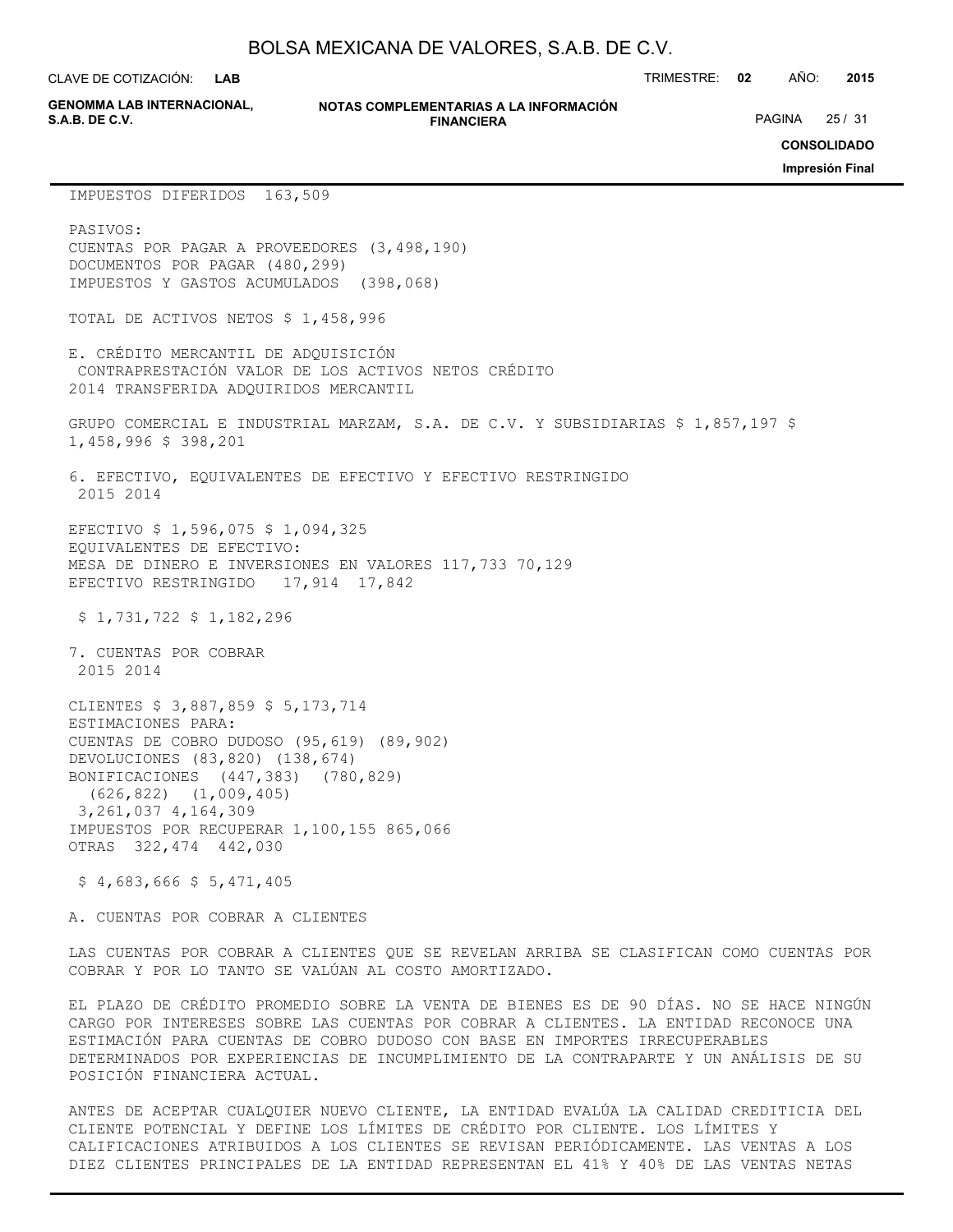| BOLSA MEXICANA DE VALORES, S.A.B. DE C.V. |  |  |  |
|-------------------------------------------|--|--|--|
|-------------------------------------------|--|--|--|

CLAVE DE COTIZACIÓN: TRIMESTRE: **02** AÑO: **2015**

**GENOMMA LAB INTERNACIONAL,**

**NOTAS COMPLEMENTARIAS A LA INFORMACIÓN FINANCIERA**

PAGINA 26 / 31

**CONSOLIDADO**

### **Impresión Final**

CONSOLIDADAS POR LOS PERIODOS DE SEIS MESES TERMINADOS AL 30 DE JUNIO DE 2015 Y 2014, RESPECTIVAMENTE Y EL 66% Y 68% DEL SALDO DE CUENTAS POR COBRAR AL 30 DE JUNIO DE 2015 Y 31 DE DICIEMBRE DE 2014, RESPECTIVAMENTE.

LAS CUENTAS POR COBRAR A CLIENTES REVELADAS EN LOS PÁRRAFOS ANTERIORES INCLUYEN LOS MONTOS QUE ESTÁN VENCIDOS AL FINAL DEL PERIODO SOBRE EL QUE SE INFORMA (VER ABAJO EL ANÁLISIS DE ANTIGÜEDAD), PERO PARA LOS CUALES LA ENTIDAD NO HA RECONOCIDO ESTIMACIÓN ALGUNA PARA CUENTAS DE COBRO DUDOSO DEBIDO A QUE NO HA HABIDO CAMBIO SIGNIFICATIVO EN LA CALIDAD CREDITICIA Y LOS IMPORTES AÚN SE CONSIDERAN RECUPERABLES. LA ENTIDAD NO MANTIENE NINGÚN COLATERAL U OTRAS MEJORAS CREDITICIAS SOBRE ESOS SALDOS, NI TIENE EL DERECHO LEGAL DE COMPENSARLOS CONTRA ALGÚN MONTO QUE ADEUDE LA ENTIDAD A LA CONTRAPARTE.

8. INVENTARIOS 2015 2014

PRODUCTOS TERMINADOS \$ 1,219,727 \$ 1,410,343 MATERIA PRIMA 528,831 445,109 ESTIMACIÓN PARA INVENTARIOS OBSOLETOS (439,537) (454,520) 1,309,021 1,400,932 MERCANCÍAS EN TRÁNSITO 163,611 194,080

\$ 1,472,632 \$ 1,595,012

9. ACTIVOS DISPONIBLES PARA LA VENTA 2015 2014

ACTIVOS DISPONIBLES PARA LA VENTA \$ 6,974,459 \$ 7,790,506

PASIVOS DIRECTAMENTE ASOCIADOS CON ACTIVOS MANTENIDOS PARA SU VENTA \$ 3,686,290 \$ 4,487,400

LA ENTIDAD HA MANIFESTADO SU INTENCIÓN DE VENDER EL 51% DE LAS ACCIONES DE MARZAM, POR LO QUE DE ACUERDO CON LA IFRS 5 ACTIVOS NO CORRIENTES MANTENIDOS PARA LA VENTA Y OPERACIONES DISCONTINUADAS HA DECIDIDO PRESENTAR EN EL ESTADO DE POSICIÓN FINANCIERA DE LA ENTIDAD, COMO ACTIVOS DISPONIBLES PARA LA VENTA Y PASIVOS DIRECTAMENTE ASOCIADOS CON ACTIVOS MANTENIDOS PARA SU VENTA EL 100% DEL ESTADO DE POSICIÓN FINANCIERA DE MARZAM AL 30 DE JUNIO DE 2015 Y 31 DE DICIEMBRE DE 2014.

10. INVERSIÓN EN ACCIONES EN ENTIDAD ASOCIADA

POR EL PERIODO COMPRENDIDO DEL 26 DE JUNIO AL 6 DE OCTUBRE DE 2014, LA ENTIDAD RECONOCIÓ MÉTODO DE PARTICIPACIÓN DE GRUPO COMERCIAL E INDUSTRIAL MARZAM, S.A DE C.V., YA QUE DURANTE ESE PERIODO LE PERTENECÍA EL 49% DE LAS ACCIONES. EL MONTO QUE SE RECONOCIÓ EN RESULTADOS ASCENDIÓ A (\$10,252).

LA INVERSIÓN EN TELEVISA CONSUMER PRODUCTS, LLP, ENTIDAD ASOCIADA CONSTITUIDA EN LOS ESTADOS UNIDOS DE AMÉRICA, ES DEL 49% DE SUS ACCIONES. DICHA SOCIEDAD SE CONSTITUYÓ EN 2009 E INICIÓ OPERACIONES DURANTE 2011. LA INFORMACIÓN FINANCIERA DE LA ASOCIADA DE LA ENTIDAD SE RESUME A CONTINUACIÓN:

 2015 2014 BALANCES GENERALES: ACTIVO CIRCULANTE \$ 78,761 \$ 159,088 ACTIVO NO CIRCULANTE 138 135 TOTAL PASIVO (43,656) (121,753)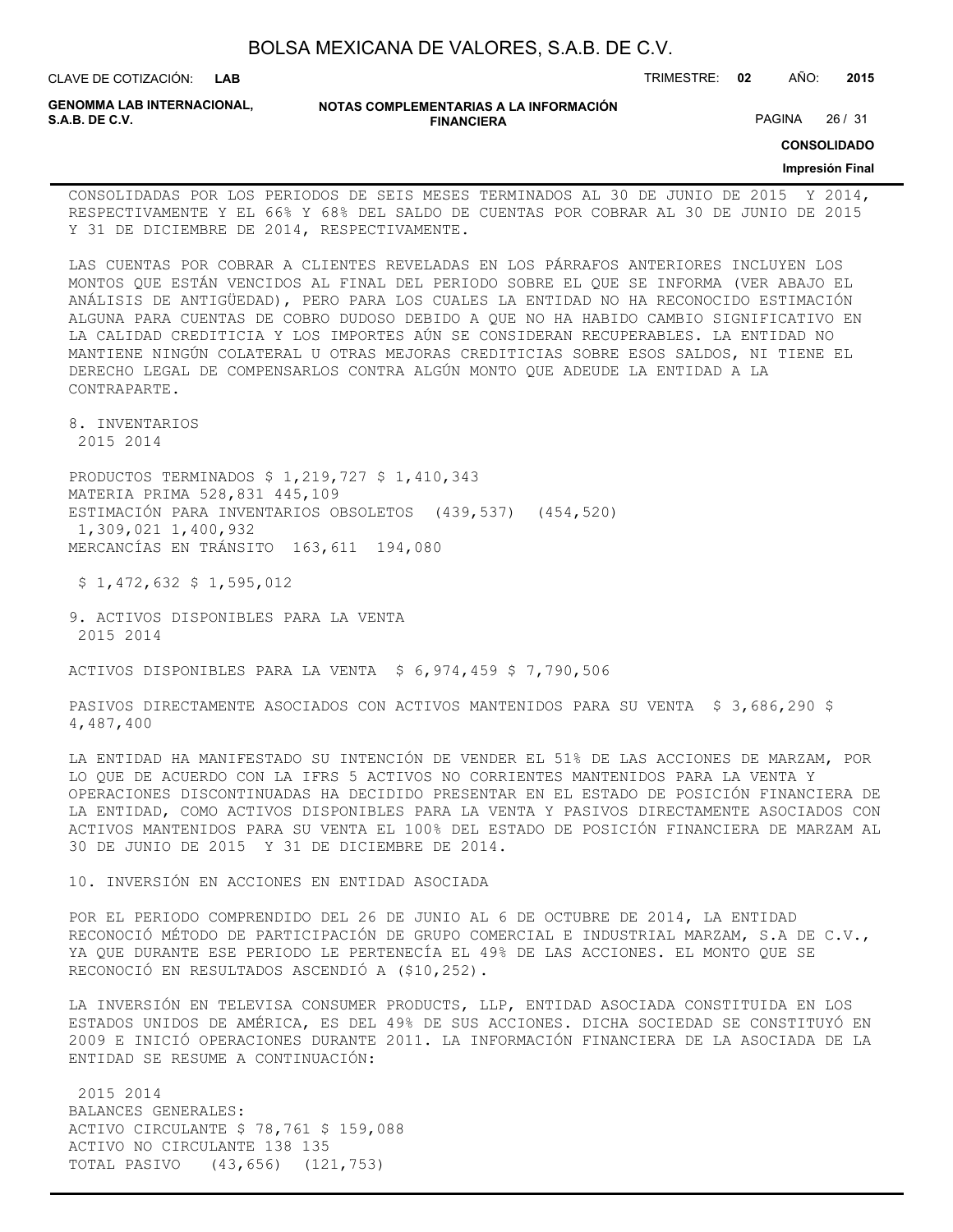**LAB**

**GENOMMA LAB INTERNACIONAL,**

**NOTAS COMPLEMENTARIAS A LA INFORMACIÓN FINANCIERA**

CLAVE DE COTIZACIÓN: TRIMESTRE: **02** AÑO: **2015**

PAGINA 27 / 31

**CONSOLIDADO**

**Impresión Final**

CAPITAL CONTABLE \$ 35,243 \$ 37,470

PÉRDIDA NETA \$ (4,439) \$ (2,922)

PARTICIPACIÓN DE LA ENTIDAD EN: CAPITAL CONTABLE \$ 17,269 \$ 18,360

PÉRDIDA NETA \$ (2,175) \$ (1,432)

11. VALOR RAZONABLE DE LOS INSTRUMENTOS FINANCIEROS

EL VALOR RAZONABLE DE LOS INSTRUMENTOS FINANCIEROS QUE POSTERIORMENTE SE PRESENTAN, HA SIDO DETERMINADO POR LA ENTIDAD USANDO LA INFORMACIÓN DISPONIBLE EN EL MERCADO U OTRAS TÉCNICAS DE VALUACIÓN QUE REQUIEREN DE JUICIO PARA DESARROLLAR E INTERPRETAR LAS ESTIMACIONES DE VALORES RAZONABLES. ASIMISMO, UTILIZA SUPUESTOS QUE SE BASAN EN LAS CONDICIONES DE MERCADO EXISTENTES A CADA UNA DE LAS FECHAS DE LOS ESTADOS CONSOLIDADOS DE POSICIÓN FINANCIERA. CONSECUENTEMENTE, LOS MONTOS ESTIMADOS QUE SE PRESENTAN NO NECESARIAMENTE SON INDICATIVOS DE LOS MONTOS QUE LA ENTIDAD PODRÍA REALIZAR EN UN INTERCAMBIO DE MERCADO ACTUAL. EL USO DE DIFERENTES SUPUESTOS Y/O MÉTODOS DE ESTIMACIÓN PODRÍAN TENER UN EFECTO MATERIAL EN LOS MONTOS ESTIMADOS DE VALOR RAZONABLE.

EN LA SIGUIENTE TABLA SE PRESENTA UN ANÁLISIS DE LOS INSTRUMENTOS FINANCIEROS QUE SE MIDEN CON POSTERIORIDAD AL RECONOCIMIENTO INICIAL POR SU VALOR RAZONABLE, AGRUPADOS EN NIVELES 1 A 3 EN FUNCIÓN DEL GRADO EN QUE SE OBSERVA EL VALOR RAZONABLE:

 $\tilde{a}$  NIVEL 1 SON AQUELLOS DERIVADOS DE LOS PRECIOS COTIZADOS (NO AJUSTADOS) EN LOS MERCADOS ACTIVOS PARA PASIVOS O ACTIVOS IDÉNTICOS;

 NIVEL 2 SON AQUELLOS DERIVADOS DE INDICADORES DISTINTOS A LOS PRECIOS COTIZADOS INCLUIDOS DENTRO DEL NIVEL 1, PERO QUE INCLUYEN INDICADORES QUE SON OBSERVABLES PARA UN ACTIVO O PASIVO, YA SEA DIRECTAMENTE A PRECIOS COTIZADOS O INDIRECTAMENTE, ES DECIR DERIVADOS DE ESTOS PRECIOS; Y

 NIVEL 3 SON AQUELLOS DERIVADOS DE LAS TÉCNICAS DE VALUACIÓN QUE INCLUYEN LOS INDICADORES PARA LOS ACTIVOS O PASIVOS, QUE NO SE BASAN EN INFORMACIÓN OBSERVABLE DEL MERCADO (INDICADORES NO OBSERVABLES).

LOS IMPORTES DE EFECTIVO Y EQUIVALENTES DE EFECTIVO DE LA ENTIDAD, ASÍ COMO LAS CUENTAS POR COBRAR Y POR PAGAR DE TERCEROS Y PARTES RELACIONADAS, Y LA PORCIÓN CIRCULANTE DE PRÉSTAMOS BANCARIOS Y DEUDA A LARGO PLAZO SE APROXIMAN A SU VALOR RAZONABLE PORQUE TIENEN VENCIMIENTOS A CORTO PLAZO. LA DEUDA A LARGO PLAZO DE LA ENTIDAD SE REGISTRA A SU COSTO AMORTIZADO Y, CONSISTE EN DEUDA QUE GENERA INTERESES A TASAS FIJAS Y VARIABLES QUE ESTÁN RELACIONADAS A INDICADORES DE MERCADO.

LOS IMPORTES EN LIBROS DE LOS INSTRUMENTOS FINANCIEROS POR CATEGORÍA Y SUS VALORES RAZONABLES ESTIMADOS AL 30 DE JUNIO DE 2015 Y 31 DE DICIEMBRE DE 2014, SON COMO SIGUE:

 2015 2014 VALOR EN LIBROS VALOR RAZONABLE VALOR EN LIBROS VALOR RAZONABLE ACTIVOS FINANCIEROS EFECTIVO, EQUIVALENTES DE EFECTIVO Y EFECTIVO RESTRINGIDO \$ 1,731,722 \$ 1,731,722 \$ 1,182,296 \$ 1,182,296 CUENTAS POR COBRAR 4,683,666 4,683,666 5,471,405 5,471,405

PASIVOS FINANCIEROS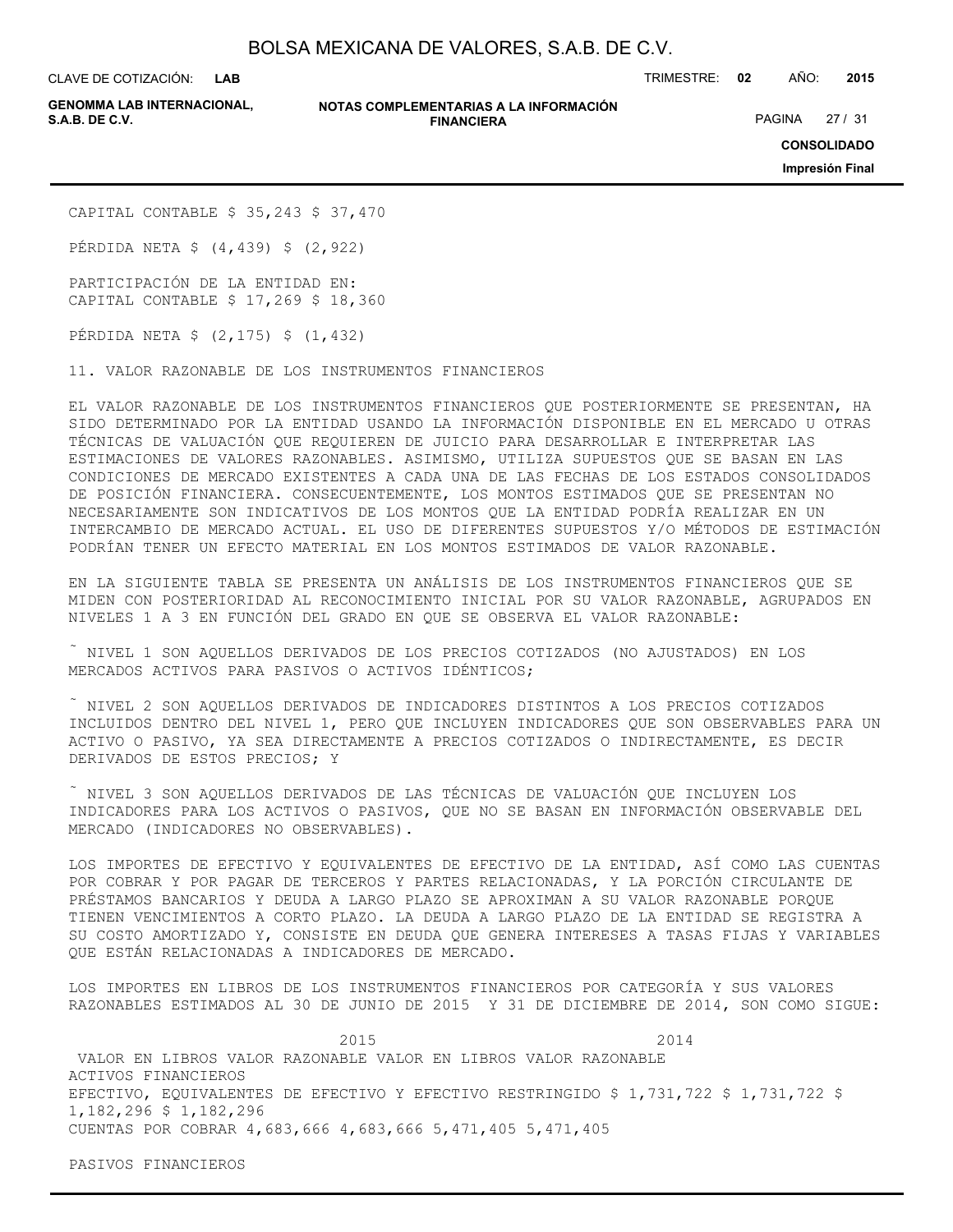**LAB**

CLAVE DE COTIZACIÓN: TRIMESTRE: **02** AÑO: **2015**

**GENOMMA LAB INTERNACIONAL,**

**NOTAS COMPLEMENTARIAS A LA INFORMACIÓN FINANCIERA S.A.B. DE C.V.** PAGINA 28 / 31

**CONSOLIDADO**

#### **Impresión Final**

PRÉSTAMOS BANCARIOS Y PORCIÓN CIRCULANTE DE LA DEUDA A LARGO PLAZO (7,088,259) (6,896,314) (6,905,857) (6,939,281) CUENTAS Y DOCUMENTOS POR PAGAR A PROVEEDORES (1,037,835) (1,037,835) (1,554,690) (1,554,690) OTRAS CUENTAS POR PAGAR Y PASIVOS ACUMULADOS (1,037,762) (1,037,762) (1,080,033) (1,080,033)

TOTAL \$ (2,748,468) \$ (2,556,523) \$ (2,886,879) \$ (2,920,303)

EL VALOR RAZONABLE DE LA DEUDA CONTRAÍDA CON LAS INSTITUCIONES DE CRÉDITO SE APROXIMA A LA CANTIDAD REGISTRADA EN LA CONTABILIDAD DEBIDO A LA NATURALEZA DE CORTO PLAZO DE ALGUNOS DE LOS VENCIMIENTOS.

DURANTE EL PERÍODO NO EXISTIERON TRANSFERENCIAS ENTRE EL NIVEL 1 Y 2.

12. CAPITAL CONTABLE

A. EL CAPITAL SOCIAL A VALOR NOMINAL AL 30 DE JUNIO DE 2015 Y AL 31 DE DICIEMBRE DE 2014, SE INTEGRA COMO SIGUE:

 NÚMERO DE ACCIONES IMPORTE CAPITAL FIJO SERIE B 82,176 \$ 150

CAPITAL VARIABLE SERIE B 1,048,651,194 1,914,156

1,048,733,370 \$ 1,914,306

EL CAPITAL SOCIAL ESTÁ INTEGRADO POR ACCIONES COMUNES NOMINATIVAS SIN VALOR NOMINAL. EL CAPITAL VARIABLE ES ILIMITADO.

B. LAS UTILIDADES RETENIDAS INCLUYEN LA RESERVA LEGAL. DE ACUERDO CON LA LEY GENERAL DE SOCIEDADES MERCANTILES, DE LAS UTILIDADES NETAS DEL EJERCICIO DEBE SEPARARSE UN 5% COMO MÍNIMO PARA FORMAR LA RESERVA LEGAL, HASTA QUE SU IMPORTE ASCIENDA AL 20% DEL CAPITAL SOCIAL A VALOR NOMINAL. LA RESERVA LEGAL PUEDE CAPITALIZARSE, PERO NO DEBE REPARTIRSE A MENOS QUE SE DISUELVA LA SOCIEDAD, Y DEBE SER RECONSTITUIDA CUANDO DISMINUYA POR CUALQUIER MOTIVO. AL 30 DE JUNIO DE 2015 Y AL 31 DE DICIEMBRE DE 2014, SU IMPORTE A VALOR NOMINAL ASCIENDE A \$344,273 Y \$316,043, RESPECTIVAMENTE.

C. LA DISTRIBUCIÓN DEL CAPITAL CONTABLE, EXCEPTO POR LOS IMPORTES ACTUALIZADOS DEL CAPITAL SOCIAL APORTADO Y DE LAS UTILIDADES RETENIDAS FISCALES, CAUSARÁ EL ISR A CARGO DE LA ENTIDAD A LA TASA VIGENTE AL MOMENTO DE LA DISTRIBUCIÓN. EL IMPUESTO QUE SE PAGUE POR DICHA DISTRIBUCIÓN, SE PODRÁ ACREDITAR CONTRA EL ISR DEL EJERCICIO EN EL QUE SE PAGUE EL IMPUESTO SOBRE DIVIDENDOS Y EN LOS DOS EJERCICIOS INMEDIATOS SIGUIENTES, CONTRA EL IMPUESTO DEL EJERCICIO Y LOS PAGOS PROVISIONALES DE LOS MISMOS.

13. SALDOS Y TRANSACCIONES CON PARTES RELACIONADAS

LOS SALDOS Y TRANSACCIONES ENTRE LA ENTIDAD Y SUS SUBSIDIARIAS, LAS CUALES SON PARTES RELACIONADAS DE LA ENTIDAD, HAN SIDO ELIMINADOS EN LA CONSOLIDACIÓN Y NO SE REVELAN EN ESTA NOTA. MÁS ADELANTE SE DETALLAN LAS TRANSACCIONES ENTRE LA ENTIDAD Y OTRAS PARTES RELACIONADAS.

A. LOS SALDOS POR COBRAR CON PARTES RELACIONADAS AL 30 DE JUNIO DE 2015 Y AL 31 DE DICIEMBRE DE 2014 SON: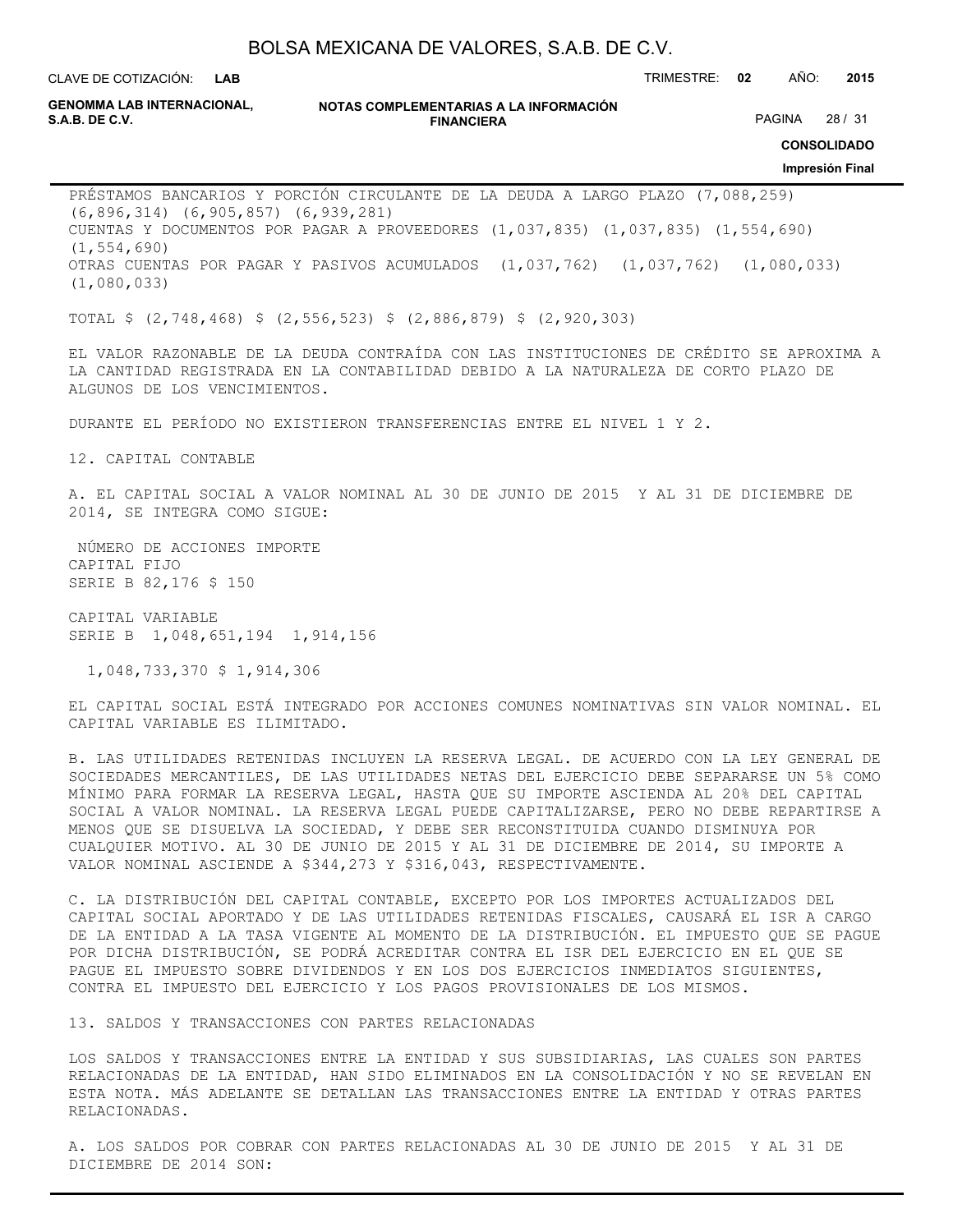**LAB**

CLAVE DE COTIZACIÓN: TRIMESTRE: **02** AÑO: **2015**

**GENOMMA LAB INTERNACIONAL,**

**NOTAS COMPLEMENTARIAS A LA INFORMACIÓN FINANCIERA**

PAGINA 29 / 31

**CONSOLIDADO**

**Impresión Final**

#### 2015 2014

TELEVISA CONSUMER PRODUCTS USA, LLC \$ 53,504 \$ 122,714

#### B. TRANSACCIONES COMERCIALES

DURANTE LOS PERIODOS DE SEIS MESES TERMINADOS AL 30 DE JUNIO DE 2015 Y 2014, LAS SUBSIDIARIAS DE LA ENTIDAD REALIZARON LAS SIGUIENTES TRANSACCIONES COMERCIALES CON PARTES RELACIONADAS QUE NO SON MIEMBROS DE LA ENTIDAD: 2015 2014

VENTAS TELEVISA CONSUMER PRODUCTS USA, LLC \$ 28,850 \$ 172,404 SERVICIOS PROFESIONALES PAGADOS (87,793) (82,238) REGALÍAS 1,068 2,916

C. COMPENSACIÓN DEL PERSONAL CLAVE DE LA ADMINISTRACIÓN

LA COMPENSACIÓN A LA ADMINISTRACIÓN Y OTROS MIEMBROS CLAVE DE LA ADMINISTRACIÓN DURANTE LOS PERIODOS DE SEIS MESES TERMINADOS EL 30 DE JUNIO DE 2015 Y 2014, FUE LA SIGUIENTE:

2015 2014

BENEFICIOS DIRECTOS A CORTO PLAZO \$ 87,793 \$ 82,238

14. OTROS INGRESOS, NETO

SE INTEGRAN COMO SIGUE: 2015 2014

(PÉRDIDA) GANANCIA POR BAJAS DE EQUIPO \$ (4,557) \$ 315 OTROS, NETO 5,993 42

\$ 1,436 \$ 357

15. IMPUESTOS A LA UTILIDAD

LA ENTIDAD ESTÁ SUJETA AL ISR - CONFORME A LA NUEVA LEY DE ISR DE 2014 (LEY 2014) LA TASA FUE 30% PARA 2015 Y 2014 Y CONTINUARÁ AL 30% PARA LOS AÑOS POSTERIORES.

IETU - A PARTIR DE 2014 SE ABROGÓ EL IETU, POR LO TANTO, HASTA EL 31 DE DICIEMBRE DE 2013 SE CAUSÓ ESTE IMPUESTO, TANTO PARA LOS INGRESOS COMO LAS DEDUCCIONES Y CIERTOS CRÉDITOS FISCALES CON BASE EN FLUJOS DE EFECTIVO DE CADA EJERCICIO. LA TASA FUE 17.5%. DEBIDO A LA ABROGACIÓN DEL IETU, LA ENTIDAD CANCELÓ EN 2013 EL EFECTO DIFERIDO DEL IETU EN LOS RESULTADOS DEL EJERCICIO.

LAS TASAS DE ISR APLICABLES EN EL AÑO DE 2015, EN LOS PAÍSES EN DONDE LA ENTIDAD TIENE SUBSIDIARIAS, SE MENCIONAN A CONTINUACIÓN:

 $\approx$ 

ARGENTINA 35 BRASIL 34 CHILE 22.5 COLOMBIA 39 COSTA RICA 30 ECUADOR 22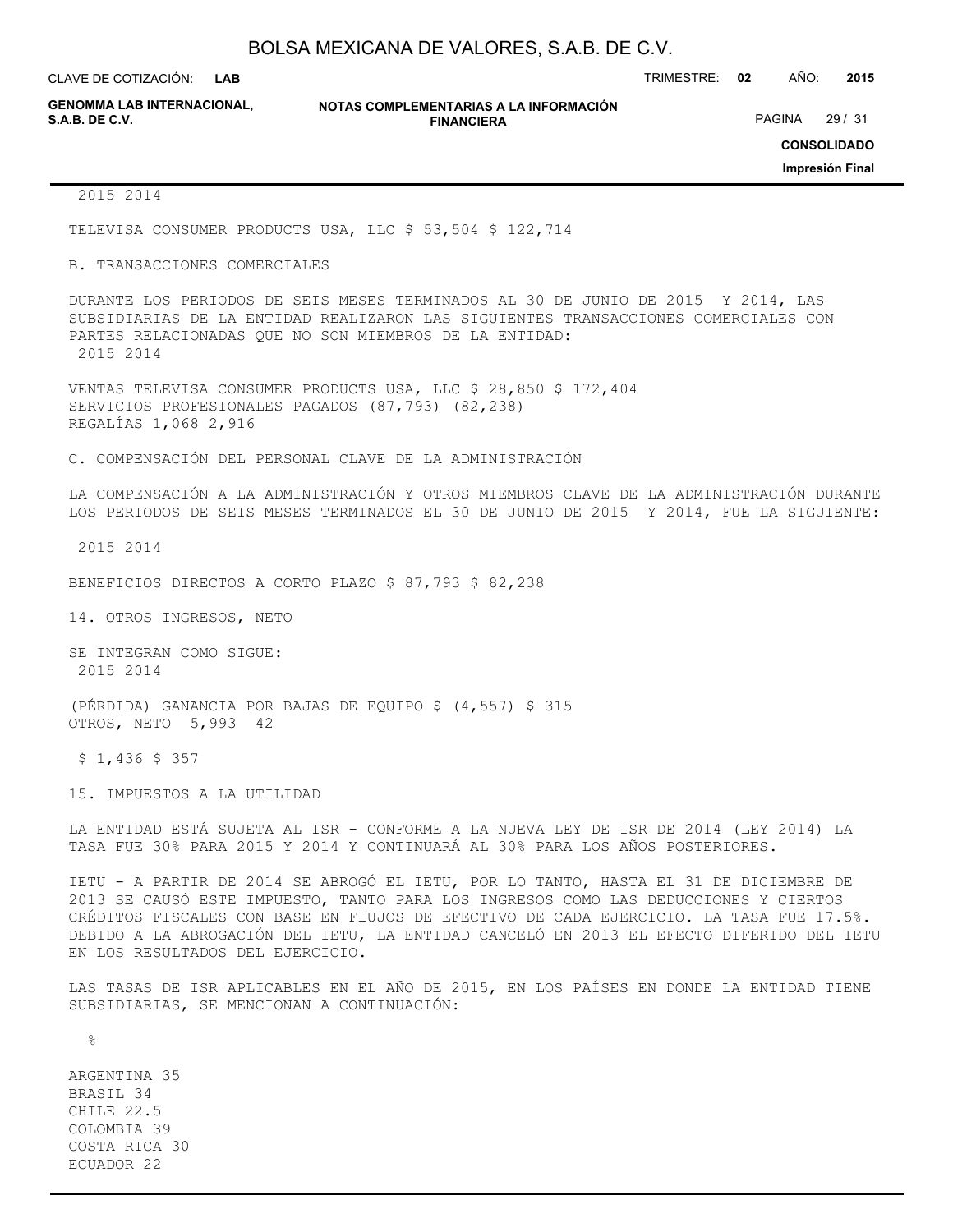**LAB**

CLAVE DE COTIZACIÓN: TRIMESTRE: **02** AÑO: **2015**

**GENOMMA LAB INTERNACIONAL,**

**NOTAS COMPLEMENTARIAS A LA INFORMACIÓN FINANCIERA**

PAGINA 30 / 31

**CONSOLIDADO**

**Impresión Final**

ESTADOS UNIDOS DE AMÉRICA 35 PERÚ 28 REPÚBLICA DOMINICANA 27

LAS TASAS DE ISR EN LOS PAÍSES DE CENTRO Y SUDAMÉRICA EN DONDE LA ENTIDAD OPERA VAN DE UN RANGO ENTRE EL 22.5% Y EL 39% COMO SE MENCIONA ANTERIORMENTE. ADICIONALMENTE, LOS PERIODOS EN LOS QUE PUEDEN SER APLICADAS LAS PÉRDIDAS FISCALES EN DICHOS PAÍSES VAN DE TRES A OCHO AÑOS.

LAS OPERACIONES EN COLOMBIA Y ARGENTINA ESTÁN SUJETAS AL IMPUESTO AL ACTIVO. EN COLOMBIA A PARTIR DE 2011 SE CAUSA EL IMPUESTO AL CAPITAL CONTABLE, QUE RESULTA DE APLICAR LA TASA DEL 4.8% MÁS UNA SOBRETASA DEL 1.2% AL NETO DE LOS ACTIVOS FISCALES POSEÍDOS AL 1 DE ENERO DE 2011; ESTE IMPUESTO NO ES DEDUCIBLE DEL ISR. EL PAGO SE DIFIERE EN 8 CUOTAS IGUALES PAGADERAS EN LOS PERIODOS 2011 A 2014.

EN ARGENTINA EXISTE UN IMPUESTO A LAS GANANCIAS MÍNIMAS PRESUNTAS (IGMP) QUE RESULTA DE APLICAR LA TASA DEL 1% SOBRE CIERTOS ACTIVOS PRODUCTIVOS, Y SE PAGA ÚNICAMENTE POR EL MONTO EN QUE EXCEDA AL ISR DEL EJERCICIO. SI EN ALGÚN AÑO SE EFECTUARA UN PAGO, ESTE IMPUESTO ES ACREDITADO CONTRA EL EXCESO DEL IMPUESTO SOBRE LA RENTA SOBRE EL IGMP EN LOS PRÓXIMOS DIEZ AÑOS.

A. A LA UTILIDAD SE INTEGRAN AL 30 DE JUNIO DE 2015 Y 2014, COMO SIGUE:

 2015 2014 ISR: CAUSADO \$ 330,185 \$ 252,160 DIFERIDO (47,526) (14,606)

\$ 282,659 \$ 237,554

16. CONTINGENCIAS

LA ENTIDAD Y SUS ACTIVOS NO ESTÁN SUJETOS A ACCIÓN ALGUNA DE TIPO LEGAL QUE NO SEAN LOS DE RUTINA Y PROPIOS DE SU ACTIVIDAD.

17. INFORMACIÓN POR SEGMENTOS

LA INFORMACIÓN POR SEGMENTOS OPERATIVOS SE PRESENTA CON BASE EN LA CLASIFICACIÓN DE LA ADMINISTRACIÓN Y SE PRESENTA INFORMACIÓN GENERAL POR ÁREA GEOGRÁFICA.

LAS OPERACIONES ENTRE SEGMENTOS HAN SIDO ELIMINADAS. LOS ACTIVOS TOTALES SON AQUELLOS UTILIZADOS EN LAS OPERACIONES DE CADA SEGMENTO. LOS ACTIVOS CORPORATIVOS INCLUIDOS EN EL SEGMENTO DE SERVICIOS SON: EFECTIVO, INVERSIONES DISPONIBLES Y A LARGO PLAZO, IMPUESTOS POR RECUPERAR Y CIERTOS ACTIVOS FIJOS.

LA ADMINISTRACIÓN HA IDENTIFICADO DOS SEGMENTOS OPERATIVOS DIVIDIDOS EN NACIONAL E INTERNACIONAL, PARA LO CUAL CONSIDERÓ LAS SIGUIENTES PREMISAS:

A) LA ACTIVIDAD DE NEGOCIOS O UN ENTORNO ECONÓMICO PARTICULAR, DE LA CUAL OBTIENE INGRESOS, MANTIENE ACTIVOS O INCURRE EN PASIVOS.

B) POR SU IMPORTANCIA REQUIERE LA ATENCIÓN DE LA DIRECCIÓN DE LA ENTIDAD ECONÓMICA, PARA EVALUAR SU DESARROLLO Y TOMAR DECISIONES RESPECTO DE LA ASIGNACIÓN DE RECURSOS PARA SU OPERACIÓN.

C) SE ENCUENTRA DISPONIBLE INFORMACIÓN ADICIONAL A LA FINANCIERA Y ESTÁ BASADA EN UN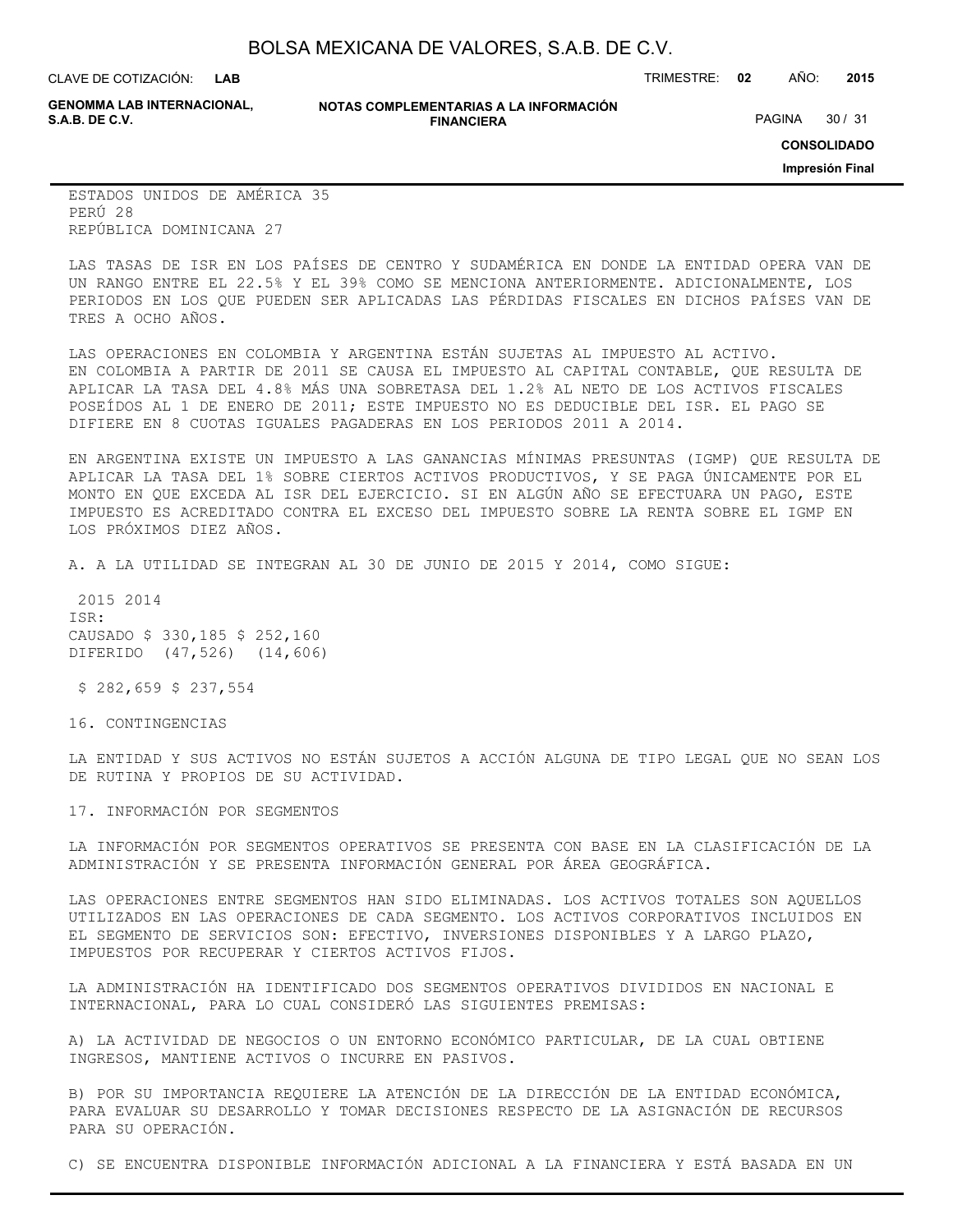CLAVE DE COTIZACIÓN: TRIMESTRE: **02** AÑO: **2015 LAB**

**GENOMMA LAB INTERNACIONAL,**

**NOTAS COMPLEMENTARIAS A LA INFORMACIÓN FINANCIERA**

PAGINA 31 / 31

**CONSOLIDADO**

**Impresión Final**

#### CRITERIO DE ENFOQUE GERENCIAL.

D) LOS RIESGOS INHERENTES DE NEGOCIO Y DE RENDIMIENTOS SON DIFERENTES A LOS DE OTROS SEGMENTOS OPERATIVOS.

A DICIEMBRE DE 2014, LA ENTIDAD OPERA EN 17 PAÍSES ADEMÁS DE MÉXICO: ARGENTINA, BOLIVIA, BRASIL, CHILE, COLOMBIA, COSTA RICA, ECUADOR, EL SALVADOR, ESTADOS UNIDOS, GUATEMALA, HONDURAS, NICARAGUA, PANAMÁ, PARAGUAY, PERÚ, REPÚBLICA DOMINICANA Y URUGUAY.

LAS DECISIONES DE LA DIRECCIÓN GENERAL SON TOMADAS EVALUANDO LOS RESULTADOS DE LOS SEGMENTOS, ASÍ COMO SUS PRINCIPALES INDICADORES. LA SEGREGACIÓN DE LOS SEGMENTOS SE REALIZA EN BASE A LA NATURALEZA DE LOS PRODUCTOS.

LOS SEGMENTOS OPERATIVOS SON REPORTADOS DE MANERA CONSISTENTE CON LOS REPORTES INTERNOS ELABORADOS PARA PROVEER INFORMACIÓN A LA DIRECCIÓN GENERAL. EL DIRECTOR GENERAL ES EL RESPONSABLE DE LA ASIGNACIÓN DE RECURSOS, ASÍ COMO LA EVALUACIÓN DE LOS SEGMENTOS OPERATIVOS, POR TANTO, SE CONSIDERA LA PERSONA QUE TOMA LAS DECISIONES ESTRATÉGICAS.

A. LOS SIGUIENTES CUADROS MUESTRAN LA INFORMACIÓN FINANCIERA POR SEGMENTO DE NEGOCIO. LAS OPERACIONES ENTRE SEGMENTOS HAN SIDO ELIMINADAS. LOS ACTIVOS TOTALES SON AQUELLOS UTILIZADOS EN LAS OPERACIONES DE CADA SEGMENTO, PRINCIPALMENTE:

 2 0 15 INGRESOS (1) ACTIVOS TOTALES (2) PASIVOS TOTALES (2) INVERSIONES EN ACTIVOS PRODUCTIVOS (1)

MÉXICO \$ 2,166,212 \$ 20,409,119 \$ 11,864,093 \$ (7,123) INTERNACIONAL 3,577,022 4,356,046 2,034,093 17,843

TOTAL SEGMENTOS \$ 5,743,234 \$ 24,765,165 \$ 13,898,186 \$ 10,720

 2 0 14 INGRESOS (1) ACTIVOS TOTALES (2) PASIVOS TOTALES (2) INVERSIONES EN ACTIVOS PRODUCTIVOS (1)

MÉXICO \$ 2,670,931 \$ 20,798,421 \$ 12,153,610 \$ 876,934 INTERNACIONAL 2,667,191 4,629,894 2,771,598 93,450

TOTAL SEGMENTOS \$ 5,338,122 \$ 25,428,315 \$ 14,925,208 \$ 970,384

(1) INFORMACIÓN AL 30 DE JUNIO DE 2015 Y 2014, RESPECTIVAMENTE (2) INFORMACIÓN AL 30 DE JUNIO DE 2015 Y AL 31 DE DICIEMBRE DE 2014, RESPECTIVAMENTE.

\* \* \* \* \* \*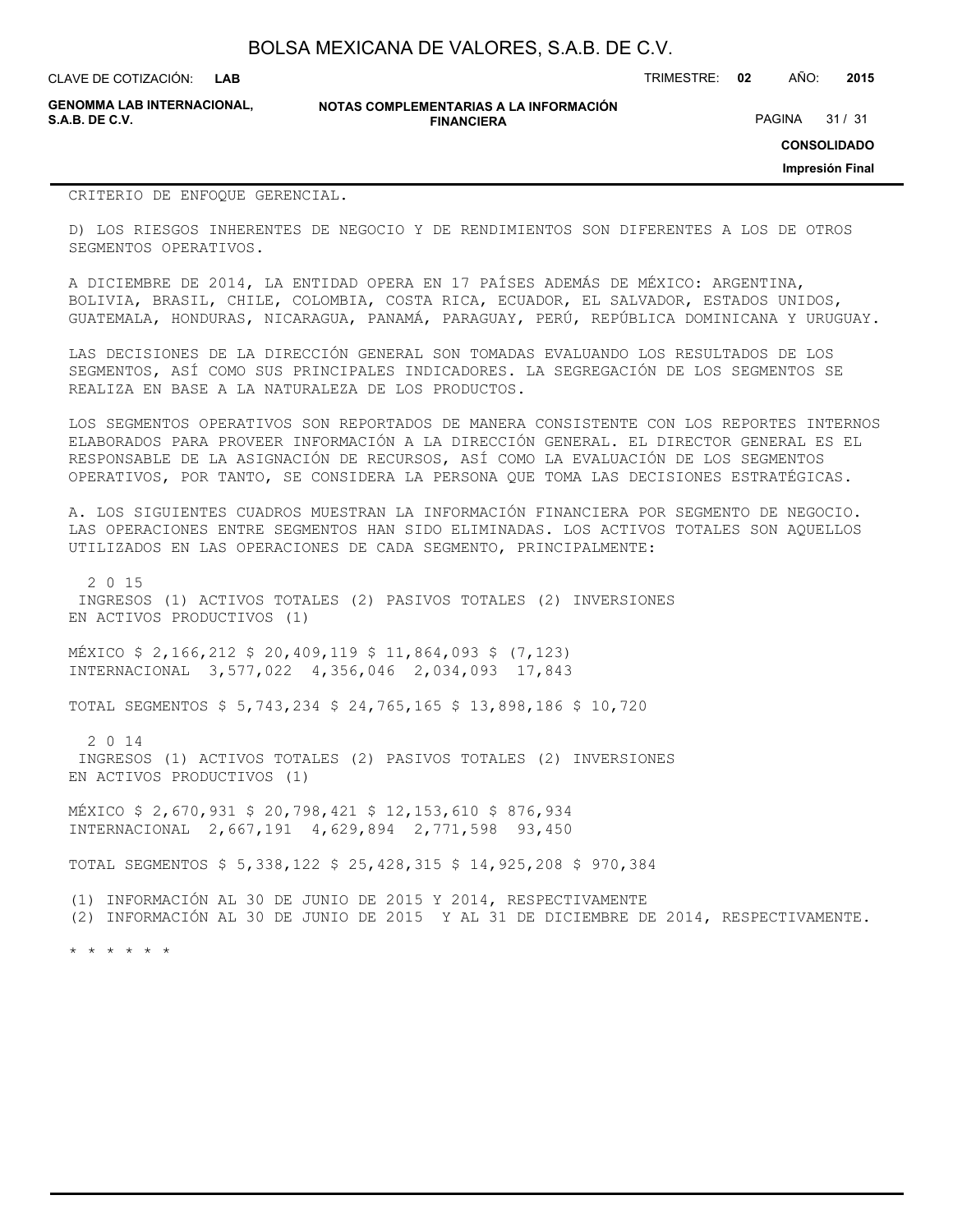CLAVE DE COTIZACIÓN TRIMESTRE **02** AÑO **2015 LAB**

**GENOMMA LAB INTERNACIONAL, S.A.B. DE C.V.**

# **INVERSIONES EN ASOCIADAS Y NEGOCIOS CONJUNTOS (MILES DE PESOS)**

**CONSOLIDADO**

**Impresión Final**

| <b>NOMBRE DE LA EMPRESA</b>              | <b>ACTIVIDAD PRINCIPAL</b>  | <b>NO. DE ACCIONES</b> | $%$ DE<br><b>TENEN</b> | <b>MONTO TOTAL</b>                    |                               |  |
|------------------------------------------|-----------------------------|------------------------|------------------------|---------------------------------------|-------------------------------|--|
|                                          |                             |                        | <b>CIA</b>             | <b>COSTO DE</b><br><b>ADQUISICION</b> | <b>VALOR</b><br><b>ACTUAL</b> |  |
| TELEVISA CONSUMER PRODUCTS<br>USA LLC    | VENTA DE PRODUCTOS OTC / PC |                        | 49.00                  | 25.653                                | 17.269                        |  |
| <b>TOTAL DE INVERSIONES EN ASOCIADAS</b> |                             |                        |                        | 25.653                                | 17.269                        |  |

### **OBSERVACIONES**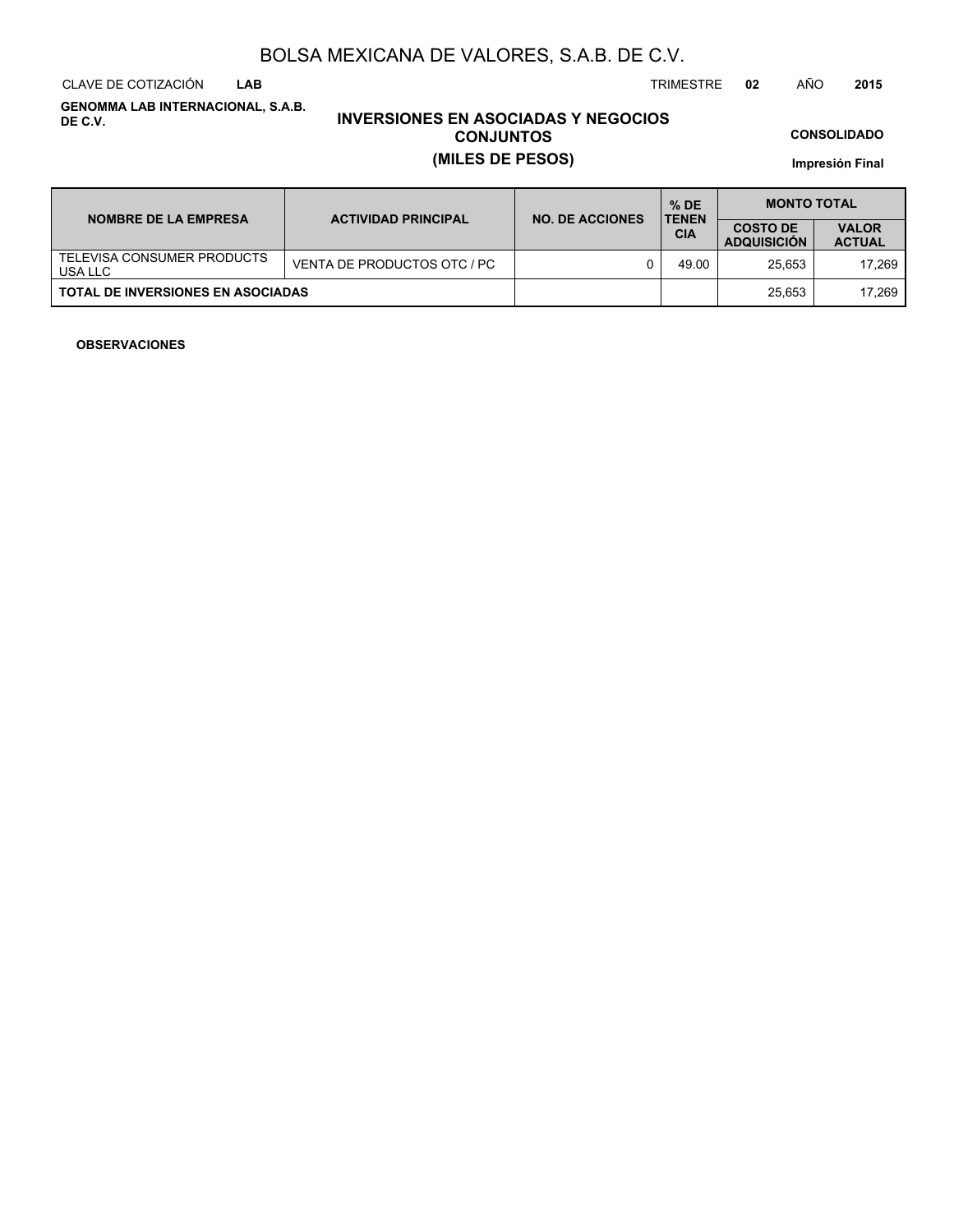#### **GENOMMA LAB INTERNACIONAL, S.A.B. DE C.V.**CLAVE DE COTIZACIÓN**LAB**

# **DESGLOSE DE CRÉDITOS**

### (MILES DE PESOS)

| <b>CONSOLIDADO</b> |  |
|--------------------|--|
|--------------------|--|

**Impresión Final**

|                                                                                                                                 |           |            |                                       |                                                          | <b>VENCTOS, O AMORT, DENOMINADOS EN MONEDA NACIONAL</b> |                            |                     |                     |                     | <b>VENCTOS, O AMORT, DENOMINADOS EN MONEDA EXTRANJERA</b> |                   |                    |                            |                     |                     |                |
|---------------------------------------------------------------------------------------------------------------------------------|-----------|------------|---------------------------------------|----------------------------------------------------------|---------------------------------------------------------|----------------------------|---------------------|---------------------|---------------------|-----------------------------------------------------------|-------------------|--------------------|----------------------------|---------------------|---------------------|----------------|
| <b>INSTITUCION</b><br><b>FECHA DE FIRMA</b><br>TIPO DE CRÉDITO / INSTITUCIÓN<br><b>EXTRANJERA</b><br><b>CONTRATO</b><br>(SI/NO) |           |            | <b>FECHA DE</b><br><b>VENCIMIENTO</b> | <b>TASA DE</b><br><b>INTERÉS Y/O</b><br><b>SOBRETASA</b> |                                                         | <b>INTERVALO DE TIEMPO</b> |                     |                     |                     |                                                           |                   |                    | <b>INTERVALO DE TIEMPO</b> |                     |                     |                |
|                                                                                                                                 |           |            |                                       |                                                          | <b>AÑO ACTUAL</b>                                       | <b>HASTA 1 AÑO</b>         | <b>HASTA 2 AÑOS</b> | <b>HASTA 3 AÑOS</b> | <b>HASTA 4 AÑOS</b> | HASTA 5 AÑOS O<br><b>MÁS</b>                              | <b>AÑO ACTUAL</b> | <b>HASTA 1 AÑO</b> | <b>HASTA 2 AÑOS</b>        | <b>HASTA 3 AÑOS</b> | <b>HASTA 4 AÑOS</b> | HASTA 5 AÑOS O |
| <b>BANCARIOS</b>                                                                                                                |           |            |                                       |                                                          |                                                         |                            |                     |                     |                     |                                                           |                   |                    |                            |                     |                     |                |
| COMERCIO EXTERIOR                                                                                                               |           |            |                                       |                                                          |                                                         |                            |                     |                     |                     |                                                           |                   |                    |                            |                     |                     |                |
| CON GARANTÍA                                                                                                                    |           |            |                                       |                                                          |                                                         |                            |                     |                     |                     |                                                           |                   |                    |                            |                     |                     |                |
| <b>BANCA COMERCIAL</b>                                                                                                          |           |            |                                       |                                                          |                                                         |                            |                     |                     |                     |                                                           |                   |                    |                            |                     |                     |                |
| BANCO NACIONAL DE MÉXICO, S.                                                                                                    | <b>NO</b> | 15/06/2012 | 14/01/2019                            | 5.970%                                                   | $\Omega$                                                | $\Omega$                   | $\Omega$            | 266,400             | 333,600             |                                                           |                   |                    |                            |                     |                     |                |
| BANCO NACIONAL COMERCIO EXT                                                                                                     | <b>NO</b> | 25/10/2013 | 17/06/2021                            | 4.003% var                                               | 38,011                                                  | 38,011                     | 76,022              | 76,022              | 76,022              | 152,044                                                   |                   |                    |                            |                     |                     |                |
| <b>BANCO SANTANDER</b>                                                                                                          | <b>NO</b> | 26/03/2014 | 26/03/2017                            | 4.553% var                                               | $\Omega$                                                | $^{\circ}$                 | 350,000             | $\Omega$            |                     |                                                           |                   |                    |                            |                     |                     |                |
| <b>BANCO PATAGONIA</b>                                                                                                          | SI        | 22/11/2012 | 22/11/2015                            | 25.3125% Var                                             |                                                         |                            |                     |                     |                     |                                                           | 21,413            | $\Omega$           |                            |                     |                     |                |
| <b>BANCO SANTANDER RIO</b>                                                                                                      | SI        | 10/06/2013 | 10/06/2016                            | 15.250%                                                  |                                                         |                            |                     |                     |                     |                                                           | 3,806             | 3,808              |                            | $\Omega$            |                     |                |
| <b>BANCO PATAGONIA</b>                                                                                                          | SI        | 05/06/2014 | 05/06/2017                            | 34.450%                                                  |                                                         |                            |                     |                     |                     |                                                           | 41                | 49                 | 128                        |                     |                     |                |
| <b>BANCO PATAGONIA</b>                                                                                                          | SI        | 29/06/2015 | 25/09/2015                            | 28.000%                                                  |                                                         |                            |                     |                     |                     |                                                           | 42,825            | $\Omega$           |                            |                     |                     |                |
| <b>BANCO PATAGONIA</b>                                                                                                          | SI        | 30/06/2015 | 31/07/2015                            | 27.500%                                                  |                                                         |                            |                     |                     |                     |                                                           | 123,830           |                    |                            |                     |                     |                |
| <b>BANCO SANTANDER BRASIL</b>                                                                                                   | SI        | 27/01/2014 | 15/02/2017                            | 5.500%                                                   |                                                         |                            |                     |                     |                     |                                                           | 128               | 128                | 171                        |                     |                     |                |
| <b>BANCO SANTANDER BRASIL</b>                                                                                                   | SI        | 05/02/2014 | 15/02/2017                            | 5.500%                                                   |                                                         |                            |                     |                     |                     |                                                           | 446               | 447                | 593                        | $\Omega$            |                     | $\Omega$       |
| <b>OTROS</b>                                                                                                                    |           |            |                                       |                                                          |                                                         |                            |                     |                     |                     |                                                           |                   |                    |                            |                     |                     |                |
| <b>TOTAL BANCARIOS</b>                                                                                                          |           |            |                                       |                                                          | 38,011                                                  | 38,011                     | 426,022             | 342,422             | 409,622             | 152,044                                                   | 192,489           | 4,432              | 892                        | $\mathbf{0}$        | $\mathbf{r}$        |                |

TRIMESTRE **<sup>02</sup>** AÑO**<sup>2015</sup>**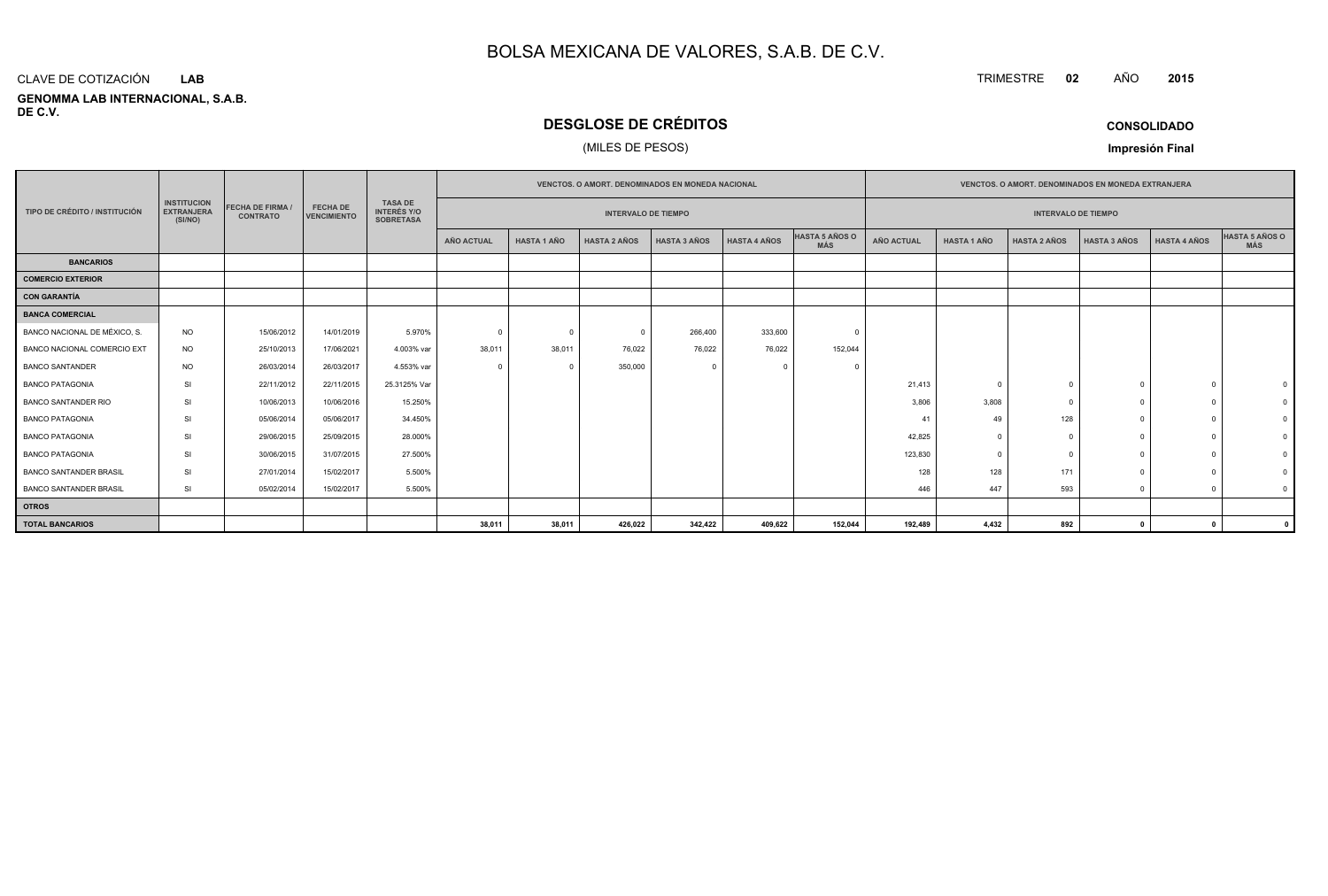# TRIMESTRE **<sup>02</sup>** AÑO **<sup>2015</sup>**

**GENOMMA LAB INTERNACIONAL, S.A.B. DE C.V.**CLAVE DE COTIZACIÓN**LAB**

# **DESGLOSE DE CRÉDITOS**

### (MILES DE PESOS)

**CONSOLIDADO**

|                                                     |                                                    |                                     |                                       |                                                          | VENCTOS. O AMORT. DENOMINADOS EN MONEDA NACIONAL |                    |                     |                            |                     | VENCTOS. O AMORT. DENOMINADOS EN MONEDA EXTRANJERA |                   |                    |                     |                            |                     |                       |
|-----------------------------------------------------|----------------------------------------------------|-------------------------------------|---------------------------------------|----------------------------------------------------------|--------------------------------------------------|--------------------|---------------------|----------------------------|---------------------|----------------------------------------------------|-------------------|--------------------|---------------------|----------------------------|---------------------|-----------------------|
| TIPO DE CRÉDITO / INSTITUCIÓN                       | <b>INSTITUCION</b><br><b>EXTRANJERA</b><br>(SI/NO) | FECHA DE FIRMA /<br><b>CONTRATO</b> | <b>FECHA DE</b><br><b>VENCIMIENTO</b> | <b>TASA DE</b><br><b>INTERÉS Y/O</b><br><b>SOBRETASA</b> |                                                  |                    |                     | <b>INTERVALO DE TIEMPO</b> |                     |                                                    |                   |                    |                     | <b>INTERVALO DE TIEMPO</b> |                     |                       |
|                                                     |                                                    |                                     |                                       |                                                          | AÑO ACTUAL                                       | <b>HASTA 1 AÑO</b> | <b>HASTA 2 AÑOS</b> | <b>HASTA 3 AÑOS</b>        | <b>HASTA 4 AÑOS</b> | <b>HASTA 5 AÑOS O</b><br><b>MÁS</b>                | <b>AÑO ACTUAL</b> | <b>HASTA 1 AÑO</b> | <b>HASTA 2 AÑOS</b> | <b>HASTA 3 AÑOS</b>        | <b>HASTA 4 AÑOS</b> | HASTA 5 AÑOS C<br>MÁS |
| <b>BURSÁTILES</b>                                   |                                                    |                                     |                                       |                                                          |                                                  |                    |                     |                            |                     |                                                    |                   |                    |                     |                            |                     |                       |
| LISTADAS EN BOLSA (MÉXICO Y/O<br><b>EXTRANJERO)</b> |                                                    |                                     |                                       |                                                          |                                                  |                    |                     |                            |                     |                                                    |                   |                    |                     |                            |                     |                       |
| <b>QUIROGRAFARIOS</b>                               |                                                    |                                     |                                       |                                                          |                                                  |                    |                     |                            |                     |                                                    |                   |                    |                     |                            |                     |                       |
| EMISIÓN CEBURES LAB 13-1                            | <b>NO</b>                                          | 08/07/2013                          | 02/07/2018                            | 4.003% Var                                               | $\Omega$                                         |                    | $\Omega$            |                            | 1,993,355           |                                                    |                   |                    |                     |                            |                     |                       |
| EMISIÓN CEBURES LAB 13-2                            | <b>NO</b>                                          | 03/10/2013                          | 28/09/2017                            | 4.003% Var                                               |                                                  |                    | $\Omega$            | 1,995,244                  | $\Omega$            |                                                    |                   |                    |                     |                            |                     |                       |
| EMISIÓN CEBURES LAB 14                              | <b>NO</b>                                          | 28/11/2014                          | 17/01/2020                            | 3.903% Var                                               |                                                  |                    |                     |                            |                     | 1,495,715                                          |                   |                    |                     |                            |                     |                       |
| <b>CON GARANTÍA</b>                                 |                                                    |                                     |                                       |                                                          |                                                  |                    |                     |                            |                     |                                                    |                   |                    |                     |                            |                     |                       |
| <b>COLOCACIONES PRIVADAS</b>                        |                                                    |                                     |                                       |                                                          |                                                  |                    |                     |                            |                     |                                                    |                   |                    |                     |                            |                     |                       |
| <b>QUIROGRAFARIOS</b>                               |                                                    |                                     |                                       |                                                          |                                                  |                    |                     |                            |                     |                                                    |                   |                    |                     |                            |                     |                       |
| <b>CON GARANTÍA</b>                                 |                                                    |                                     |                                       |                                                          |                                                  |                    |                     |                            |                     |                                                    |                   |                    |                     |                            |                     |                       |
| <b>TOTAL BURSÁTILES</b>                             |                                                    |                                     |                                       |                                                          |                                                  |                    |                     | 1,995,244                  | 1,993,355           | 1,495,715                                          |                   |                    |                     |                            |                     |                       |

**Impresión Final**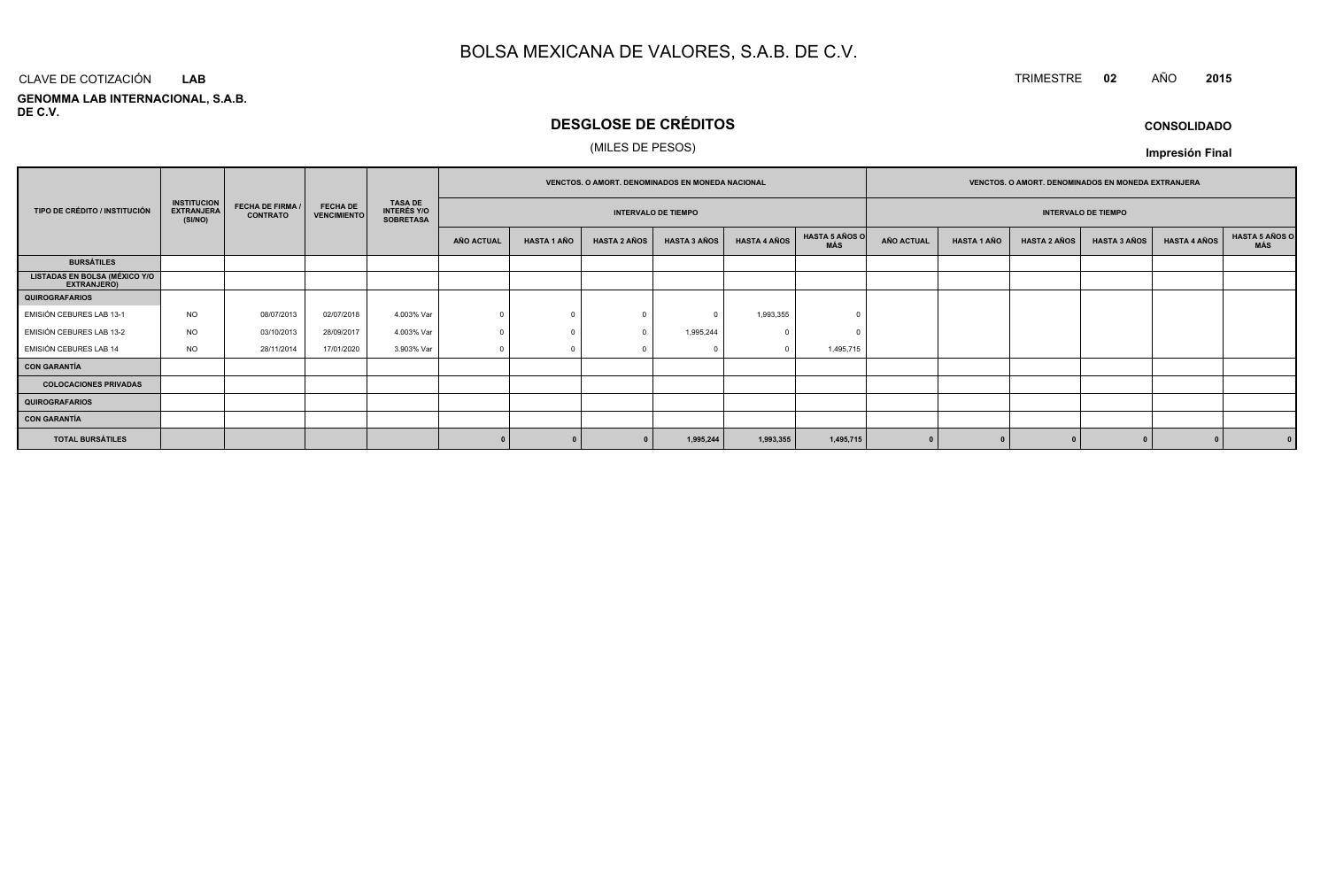#### CLAVE DE COTIZACIÓN**LAB**

 **GENOMMA LAB INTERNACIONAL, S.A.B.DE C.V.**

## **DESGLOSE DE CRÉDITOS**

### (MILES DE PESOS)

|                                                                                                                                                                     |           |                            | VENCTOS. O AMORT. DENOMINADOS EN MONEDA NACIONAL |                   |                    |                     |                     | VENCTOS. O AMORT. DENOMINADOS EN MONEDA EXTRANJERA |                              |              |                    |                     |                     |                     |                              |
|---------------------------------------------------------------------------------------------------------------------------------------------------------------------|-----------|----------------------------|--------------------------------------------------|-------------------|--------------------|---------------------|---------------------|----------------------------------------------------|------------------------------|--------------|--------------------|---------------------|---------------------|---------------------|------------------------------|
| <b>INSTITUCION</b><br><b>FECHA</b><br><b>FECHA DE</b><br><b>EXTRANJERA</b><br>TIPO DE CRÉDITO / INSTITUCIÓN<br><b>CONCERTACIÓN</b><br><b>VENCIMIENTO</b><br>(SI/NO) |           | <b>INTERVALO DE TIEMPO</b> |                                                  |                   |                    |                     |                     | <b>INTERVALO DE TIEMPO</b>                         |                              |              |                    |                     |                     |                     |                              |
|                                                                                                                                                                     |           |                            |                                                  | <b>AÑO ACTUAL</b> | <b>HASTA 1 AÑO</b> | <b>HASTA 2 AÑOS</b> | <b>HASTA 3 AÑOS</b> | <b>HASTA 4 AÑOS</b>                                | <b>HASTA 5 AÑOS O</b><br>MÁS | AÑO ACTUAL   | <b>HASTA 1 AÑO</b> | <b>HASTA 2 AÑOS</b> | <b>HASTA 3 AÑOS</b> | <b>HASTA 4 AÑOS</b> | <b>HASTA 5 AÑOS O</b><br>MÁS |
| OTROS PASIVOS CIRCULANTES Y NO<br><b>CIRCULANTES CON COSTO</b>                                                                                                      |           |                            |                                                  |                   |                    |                     |                     |                                                    |                              |              |                    |                     |                     |                     |                              |
| <b>TOTAL OTROS PASIVOS</b><br><b>CIRCULANTES Y NO CIRCULANTES</b><br><b>CON COSTO</b>                                                                               |           |                            |                                                  | $\mathbf 0$       | $\mathbf 0$        | $\mathbf 0$         | $\overline{0}$      | $\mathbf{0}$                                       | $\overline{0}$               | $\mathbf{0}$ | $\overline{0}$     | $\Omega$            | $\mathbf 0$         | $\Omega$            | $\Omega$                     |
|                                                                                                                                                                     |           |                            |                                                  |                   |                    |                     |                     |                                                    |                              |              |                    |                     |                     |                     |                              |
| <b>PROVEEDORES</b>                                                                                                                                                  |           |                            |                                                  |                   |                    |                     |                     |                                                    |                              |              |                    |                     |                     |                     |                              |
| PROVEED CONCENTRADO FEB'15                                                                                                                                          | <b>NO</b> | 28/02/2015                 | 30/06/2015                                       | 38,530            | $\overline{0}$     |                     |                     |                                                    |                              |              |                    |                     |                     |                     |                              |
| PROVEED CONCENTRADO MAR'15                                                                                                                                          | <b>NO</b> | 31/03/2015                 | 31/07/2015                                       | 39,162            | - 0                |                     |                     |                                                    |                              |              |                    |                     |                     |                     |                              |
| PROVEED CONCENTRADO ABR'15                                                                                                                                          | <b>NO</b> | 30/04/2015                 | 31/08/2015                                       | 112,925           | $\circ$            |                     |                     |                                                    |                              |              |                    |                     |                     |                     |                              |
| PROVEED CONCENTRADO MAY'15                                                                                                                                          | <b>NO</b> | 31/05/2015                 | 30/09/2015                                       | 109,362           | $\mathbf 0$        |                     |                     |                                                    |                              |              |                    |                     |                     |                     |                              |
| PROVEED CONCENTRADO JUN                                                                                                                                             | <b>NO</b> | 30/06/2015                 | 31/10/2015                                       | 473,327           | $\Omega$           |                     |                     |                                                    |                              |              |                    |                     |                     |                     |                              |
| PROVEED CONCENTRADO FEB'15                                                                                                                                          | <b>SI</b> | 28/02/2015                 | 30/06/2015                                       |                   |                    |                     |                     |                                                    |                              | 7,535        | $\Omega$           |                     |                     |                     |                              |
| PROVEED CONCENTRADO MAR'15                                                                                                                                          | SI        | 31/03/2015                 | 31/07/2015                                       |                   |                    |                     |                     |                                                    |                              | 12,221       | $\Omega$           |                     |                     |                     |                              |
| PROVEED CONCENTRADO ABR'15                                                                                                                                          | SI        | 30/04/2015                 | 31/08/2015                                       |                   |                    |                     |                     |                                                    |                              | 47,514       | $\Omega$           |                     |                     |                     |                              |
| PROVEED CONCENTRADO MAY'15                                                                                                                                          | <b>SI</b> | 31/05/2015                 | 30/09/2015                                       |                   |                    |                     |                     |                                                    |                              | 80,854       | $\mathbf{0}$       |                     |                     |                     |                              |
| PROVEED CONCENTRADO JUN'15                                                                                                                                          | SI        | 30/06/2015                 | 31/10/2015                                       |                   |                    |                     |                     |                                                    |                              | 116,405      | $^{\circ}$         |                     |                     |                     |                              |
| <b>TOTAL PROVEEDORES</b>                                                                                                                                            |           |                            |                                                  | 773,306           | $\overline{0}$     |                     |                     |                                                    |                              | 264,529      | $\circ$            |                     |                     |                     |                              |
|                                                                                                                                                                     |           |                            |                                                  |                   |                    |                     |                     |                                                    |                              |              |                    |                     |                     |                     |                              |
| <b>OTROS PASIVOS CIRCULANTES Y NO</b><br><b>CIRCULANTES</b>                                                                                                         |           |                            |                                                  |                   |                    |                     |                     |                                                    |                              |              |                    |                     |                     |                     |                              |
| VARIOS                                                                                                                                                              | <b>NO</b> |                            |                                                  | 3,837,298         | 2,124              | 11,958              | 12,021              | 10,705                                             | 3,684                        |              |                    |                     |                     |                     |                              |
| <b>VARIOS</b>                                                                                                                                                       | <b>NO</b> |                            |                                                  |                   |                    |                     |                     |                                                    |                              | 971          | 1,608              | 6,430               | 6,430               | 14,467              | $\mathbf 0$                  |
| VARIOS                                                                                                                                                              | SI        |                            |                                                  |                   |                    |                     |                     |                                                    |                              | 694,177      | 9,757              | $\overline{0}$      | $\overline{0}$      | $\overline{0}$      | $\mathbf 0$                  |
| <b>TOTAL OTROS PASIVOS</b><br><b>CIRCULANTES Y NO CIRCULANTES</b>                                                                                                   |           |                            |                                                  | 3,837,298         | 2,124              | 11,958              | 12,021              | 10,705                                             | 3,684                        | 695,148      | 11,365             | 6,430               | 6,430               | 14,467              | $\mathbf 0$                  |
|                                                                                                                                                                     |           |                            |                                                  |                   |                    |                     |                     |                                                    |                              |              |                    |                     |                     |                     |                              |
| <b>TOTAL GENERAL</b>                                                                                                                                                |           |                            |                                                  | 4,648,615         | 40,135             | 437,980             | 2,349,687           | 2,413,682                                          | 1,651,443                    | 1,152,166    | 15,797             | 7,322               | 6,430               | 14,467              |                              |

# TRIMESTRE **<sup>02</sup>** AÑO **<sup>2015</sup>**

**CONSOLIDADO**

**Impresión Final**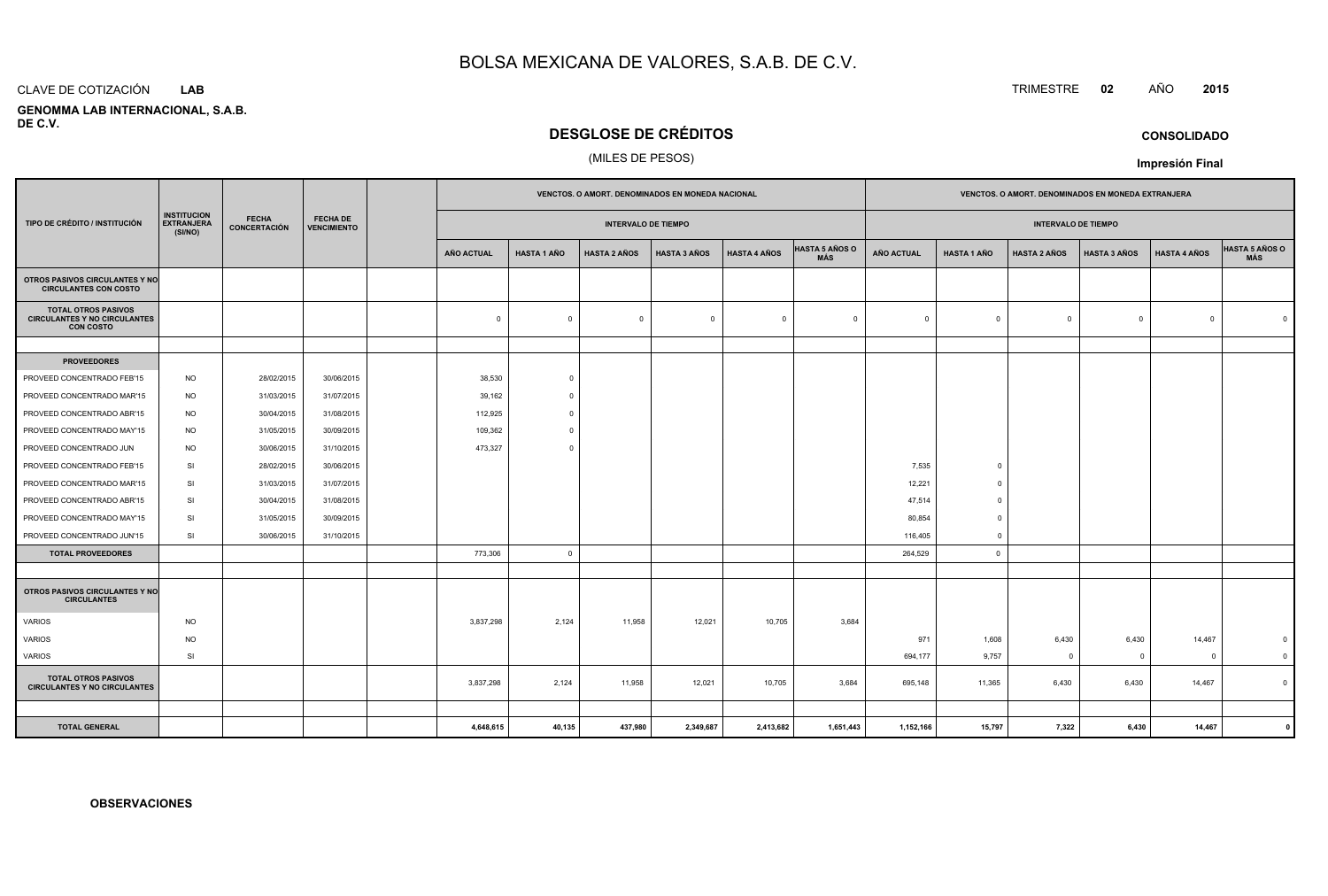### CLAVE DE COTIZACIÓN: **LAB GENOMMA LAB INTERNACIONAL, S.A.B. DE C.V.**

#### **POSICIÓN MONETARIA EN MONEDA EXTRANJERA**

#### **CONSOLIDADO**

TRIMESTRE: **02** AÑO: **2015**

#### **(MILES DE PESOS)**

#### **Impresión Final**

| POSICIÓN EN MONEDA EXTRANJERA | <b>DÓLARES</b>   |                       | <b>OTRAS MONEDAS</b>    |                       | <b>TOTAL MILES DE</b> |  |
|-------------------------------|------------------|-----------------------|-------------------------|-----------------------|-----------------------|--|
| (MILES DE PESOS)              | MILES DE DÓLARES | <b>MILES DE PESOS</b> | <b>MILES DE DÓLARES</b> | <b>MILES DE PESOS</b> | <b>PESOS</b>          |  |
| <b>ACTIVO MONETARIO</b>       | 58,037           | 908,854               | 122,086                 | 1,911,854             | 2,820,708             |  |
| <b>CIRCULANTE</b>             | 58,037           | 908,854               | 122,086                 | 1,911,854             | 2,820,708             |  |
| NO CIRCULANTE                 | 0                | 0                     | 0                       | 0                     | 0                     |  |
| <b>PASIVO</b>                 | 23,938           | 374,866               | 52,447                  | 821,316               | 1,196,182             |  |
| <b>CIRCULANTE</b>             | 22,193           | 347,540               | 52,390                  | 820,423               | 1,167,963             |  |
| NO CIRCULANTE                 | 1,745            | 27,326                | 57                      | 893                   | 28,219                |  |
| <b>SALDO NETO</b>             | 34,099           | 533,988               | 69,639                  | 1,090,538             | 1,624,526             |  |

#### **OBSERVACIONES**

LAS MONEDAS UTILIZADAS PARA LA CONVERSIÓN DE ESTADOS FINANCIEROS DE SUBSIDIARIAS EXTRANJERAS Y LOS TIPOS DE CAMBIO UTILIZADOS SON LOS SIGUIENTES, SE INCLUYE PAÍS, MONEDA DE REGISTRO, TIPO DE CAMBIO, MONEDA DE REGISTRO A MONEDA FUNCIONAL (USD) Y TIPO DE CAMBIO MONEDA FUNCIONAL A MONEDA DE INFORME. TIPO DE CAMBIO PARA CONVERTIR.

| BALANCE GENERALJUNIO        |                |                  |  |
|-----------------------------|----------------|------------------|--|
| MONEDA LOCAL A USDUSD A MXP |                |                  |  |
| ARGENTINA                   |                | 0.1094 15.6599   |  |
| BRASIL                      | 0.3175 15.6599 |                  |  |
| CHILE                       | 0.0016 15.6599 |                  |  |
| COLOMBIA                    |                | $0.0004$ 15.6599 |  |
| COSTA RICA                  |                | 1.0000 15.6599   |  |
| <b>ECUADOR</b>              | 1.0000 15.6599 |                  |  |
| 1.1095 15.6599<br>ESPAÑA    |                |                  |  |
| USA                         | 1.0000 15.6599 |                  |  |
| REPUBLICA DOMINICANA        |                | $0.0221$ 15.6599 |  |
| PERÚ                        | 0.3122 15.6599 |                  |  |
|                             |                |                  |  |
| ESTADO DE RESULTADOSJUNIO   |                |                  |  |
| MONEDA LOCAL A USDUSD A MXP |                |                  |  |
| ARGENTINA                   |                | 0.1105 15.4736   |  |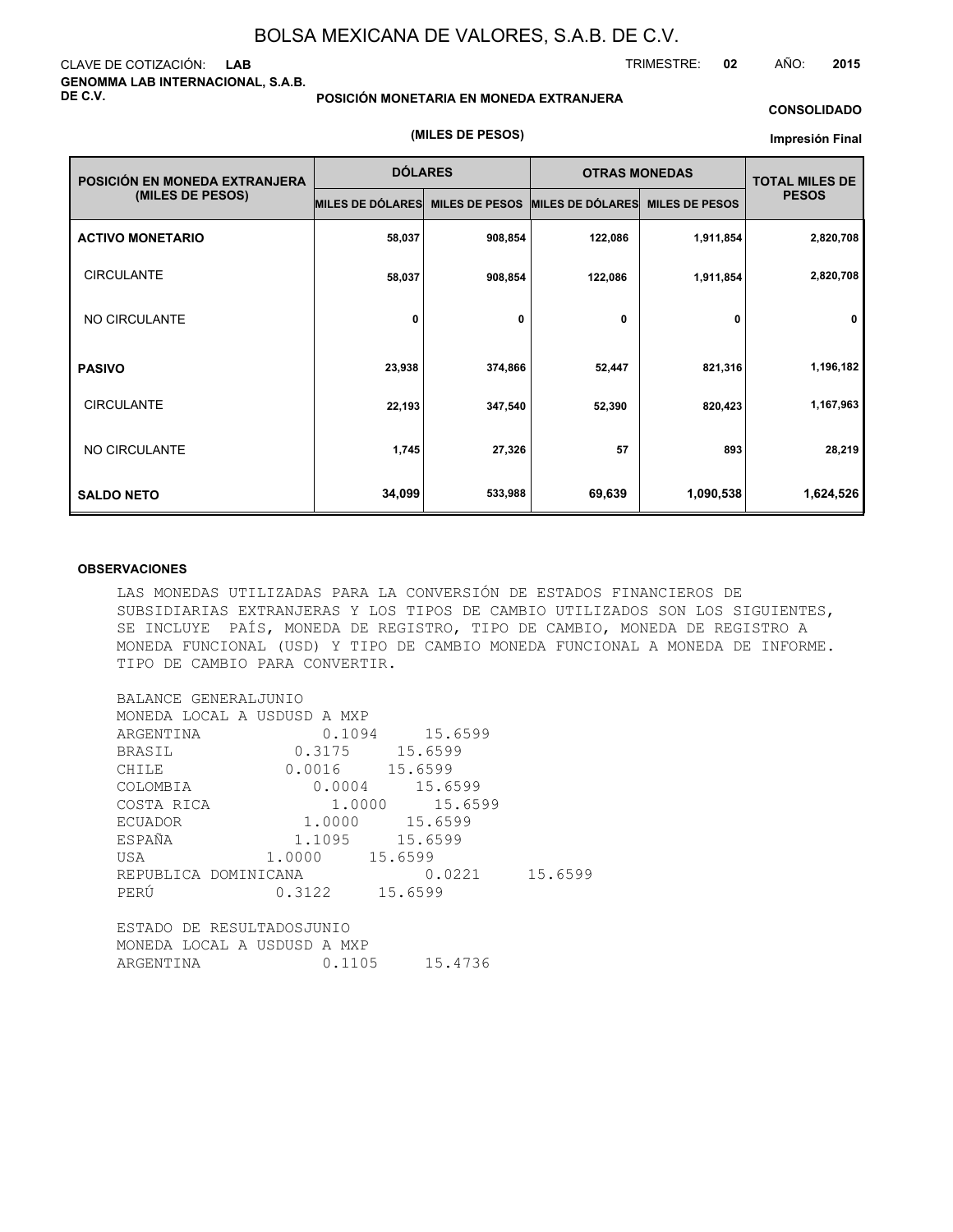#### **LAB**

CLAVE DE COTIZACIÓN: TRIMESTRE: **02** AÑO: **2015**

**GENOMMA LAB INTERNACIONAL, S.A.B. DE C.V.** PAGINA 1/2

**INSTRUMENTOS DE DEUDA**

**CONSOLIDADO**

**Impresión Final**

### **LIMITACIONES FINANCIERAS SEGÚN CONTRATO, ESCRITURAS DE LA EMISION Y/O TITULO**

CON RESPECTO A LA EMISIÓN DE CERTIFICADOS BURSÁTILES LAB 13-1, 13-2 Y 14, LA COMPAÑÍA TIENE LAS SIGUIENTES OBLIGACIONES DE HACER Y NO HACER:

#### OBLIGACIONES DE HACER

1. DIVULGACIÓN Y ENTREGA DE INFORMACIÓN. LA EMISORA DEBERÁ CUMPLIR CON LAS OBLIGACIONES CONTRAÍDAS CON EL REPRESENTANTE COMÚN, ASÍ COMO CUMPLIR CON TODOS LOS REQUERIMIENTOS DE PRESENTACIÓN O DIVULGACIÓN DE INFORMACIÓN A QUE ESTÉ OBLIGADA EN TÉRMINOS DE LA LMV, LA CIRCULAR ÚNICA DE EMISORAS Y LAS DEMÁS DISPOSICIONES APLICABLES.

2. DESTINO DE FONDOS. LA EMISORA DEBERÁ UTILIZAR LOS RECURSOS DERIVADOS DE LA SEGUNDA EMISIÓN EXCLUSIVAMENTE PARA LOS FINES QUE SE SEÑALAN EN LA SECCIÓN II.- "DESTINO DE LOS FONDOS" DEL PRESENTE SUPLEMENTO.

3. PRELACIÓN DE PAGO. REALIZAR TODOS LOS ACTOS QUE SEAN NECESARIOS A EFECTO DE ASEGURAR QUE EN TODO MOMENTO, LAS OBLIGACIONES DE LA EMISORA DE CONFORMIDAD CON LOS CERTIFICADOS BURSÁTILES CONSTITUYAN OBLIGACIONES GENERALES CON UNA PRELACIÓN DE PAGO EQUIVALENTE Y NO SUBORDINADA RESPECTO DE CUALQUIER OTRO PASIVO CON COSTO.

4. GIRO DE NEGOCIO. MANTENER MEDIANTE EL DESARROLLO HABITUAL DE NEGOCIOS, SU GIRO PREPONDERANTE DE NEGOCIOS Y EL DE SUS SUBSIDIARIAS CONSIDERADAS EN CONJUNTO.

#### OBLIGACIONES DE NO HACER

1. FUSIONES. LA EMISORA PODRÁ FUSIONARSE SIEMPRE QUE (I) DICHA FUSIÓN NO ORIGINE UNA CAUSA DE VENCIMIENTO ANTICIPADO. Y (II) SI LA EMISORA ES LA SOCIEDAD FUSIONADA, LA SOCIEDAD FUSIONANTE ASUMA TODAS LAS OBLIGACIONES DE LA EMISORA DERIVADAS DE LOS CERTIFICADOS BURSÁTILES.

2. LIMITACIONES AL PAGO DE DIVIDENDOS. EL EMISOR SE ABSTENDRÁ DE PAGAR DIVIDENDOS EN EFECTIVO O EN ESPECIE SI HUBIERE OCURRIDO Y CONTINÚA UNA CAUSA DE VENCIMIENTO ANTICIPADO O SI COMO CONSECUENCIA DE DICHO PAGO, OCURRE UNA CAUSA DE VENCIMIENTO ANTICIPADO.

3. GRAVÁMENES. CONSTITUIR O PERMITIR LA EXISTENCIA DE CUALQUIER HIPOTECA, PRENDA O GRAVAMEN DE CUALQUIER NATURALEZA SOBRE ACTIVOS DE LA EMISORA CUYO VALOR EXCEDA DEL VEINTICINCO POR CIENTO (25%) DEL VALOR DE LOS ACTIVOS TOTALES DE LA EMISORA, EXCEPTO POR AQUELLOS (I) OTORGADOS EN EL CURSO ORDINARIO DE SUS NEGOCIOS, CONFORME A LAS CONDICIONES PREVALECIENTES EN EL MERCADO Y CONFORME A SU OBJETO SOCIAL, (II )DERIVADOS DE CUALQUIER OBLIGACIÓN DE CARÁCTER FISCAL, LABORAL O DE SEGURIDAD SOCIAL O CREADOS POR MINISTERIO DE LEY , Y (III) EXISTENTES PREVIAMENTE.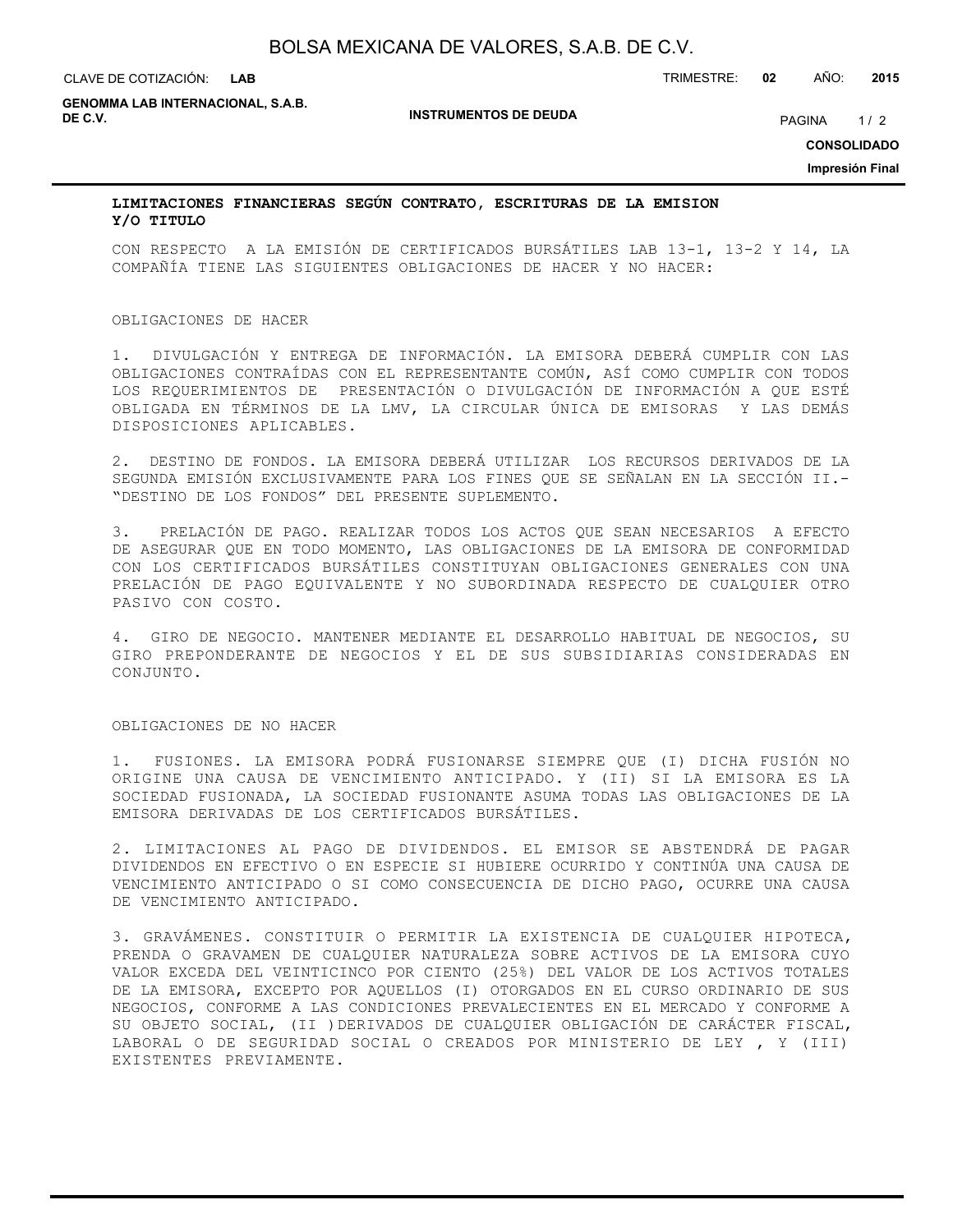**INSTRUMENTOS DE DEUDA** CLAVE DE COTIZACIÓN: TRIMESTRE: **02** AÑO: **2015 LAB CONSOLIDADO Impresión Final GENOMMA LAB INTERNACIONAL, S.A.B. DE C.V.** PAGINA 2 / 2

### **SITUACIÓN ACTUAL DE LAS LIMITACIONES FINANCIERAS**

A LA FECHA, LA COMPAÑÍA SE ENCUENTRA EN CUMPLIMIENTO DE LAS DIVERSAS OBLIGACIONES CONTRAÍDAS DE HACER Y NO HACER.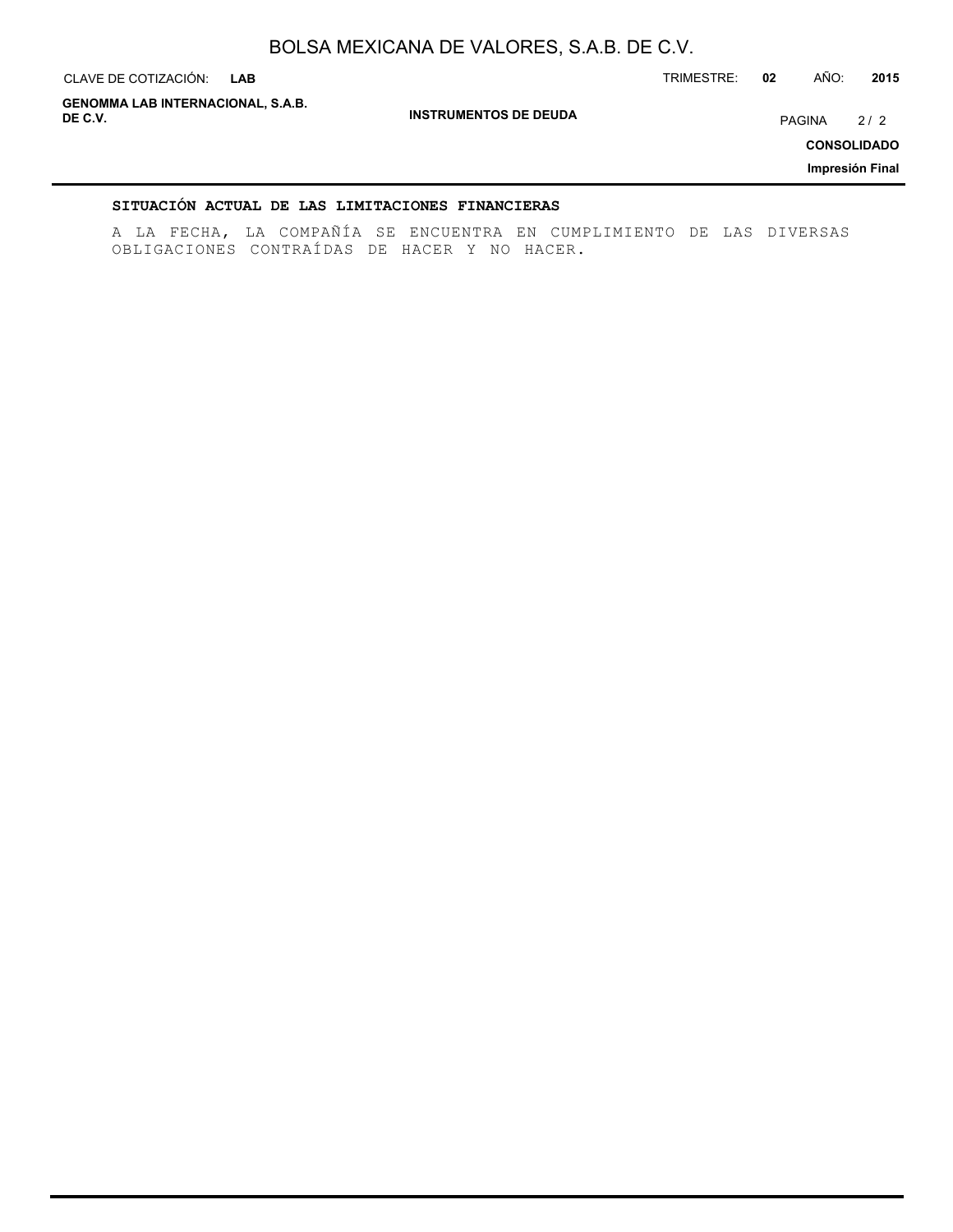CLAVE DE COTIZACIÓN TRIMESTRE **02** AÑO **2015 LAB**

**GENOMMA LAB INTERNACIONAL, S.A.B. DE C.V.**

# **DISTRIBUCIÓN DE INGRESOS POR PRODUCTO INGRESOS TOTALES**

**(MILES DE PESOS)**

**CONSOLIDADO**

**Impresión Final**

| <b>PRINCIPALES PRODUCTOS O LINEA</b> | <b>VENTAS</b>  |                | $%$ DE<br><b>PARTICIPACION EN</b> | <b>PRINCIPALES</b> |                 |  |  |  |  |  |  |
|--------------------------------------|----------------|----------------|-----------------------------------|--------------------|-----------------|--|--|--|--|--|--|
| <b>DE PRODUCTOS</b>                  | <b>VOLUMEN</b> | <b>IMPORTE</b> | <b>EL MERCADO</b>                 | <b>MARCAS</b>      | <b>CLIENTES</b> |  |  |  |  |  |  |
| <b>INGRESOS NACIONALES</b>           |                |                |                                   |                    |                 |  |  |  |  |  |  |
| <b>FARMA</b>                         | 15,328,404     | 1,089,650      | 0.00                              | <b>VARIAS</b>      | <b>VARIOS</b>   |  |  |  |  |  |  |
| <b>PC</b>                            | 19,235,704     | 1,076,562      | 0                                 | <b>VARIAS</b>      | <b>VARIOS</b>   |  |  |  |  |  |  |
| <b>SERVICIOS</b>                     | 0              | 0              | 0                                 | <b>VARIAS</b>      | <b>VAIOS</b>    |  |  |  |  |  |  |
| INGRESOS POR EXPORTACIÓN             |                |                |                                   |                    |                 |  |  |  |  |  |  |

| INGRESOS DE SUBSIDIARIAS EN EL EXTRANJERO |            |           |      |               |               |  |  |  |  |  |
|-------------------------------------------|------------|-----------|------|---------------|---------------|--|--|--|--|--|
| <b>FARMA/PC</b>                           |            | 3,575,954 | 0.00 | <b>VARIAS</b> | <b>VARIOS</b> |  |  |  |  |  |
| <b>SERVICIOS</b>                          | 0          | 1,068     | 0.00 | <b>VARIAS</b> | <b>VARIOS</b> |  |  |  |  |  |
| <b>TOTAL</b>                              | 34,564,108 | 5,743,234 |      |               |               |  |  |  |  |  |

**OBSERVACIONES**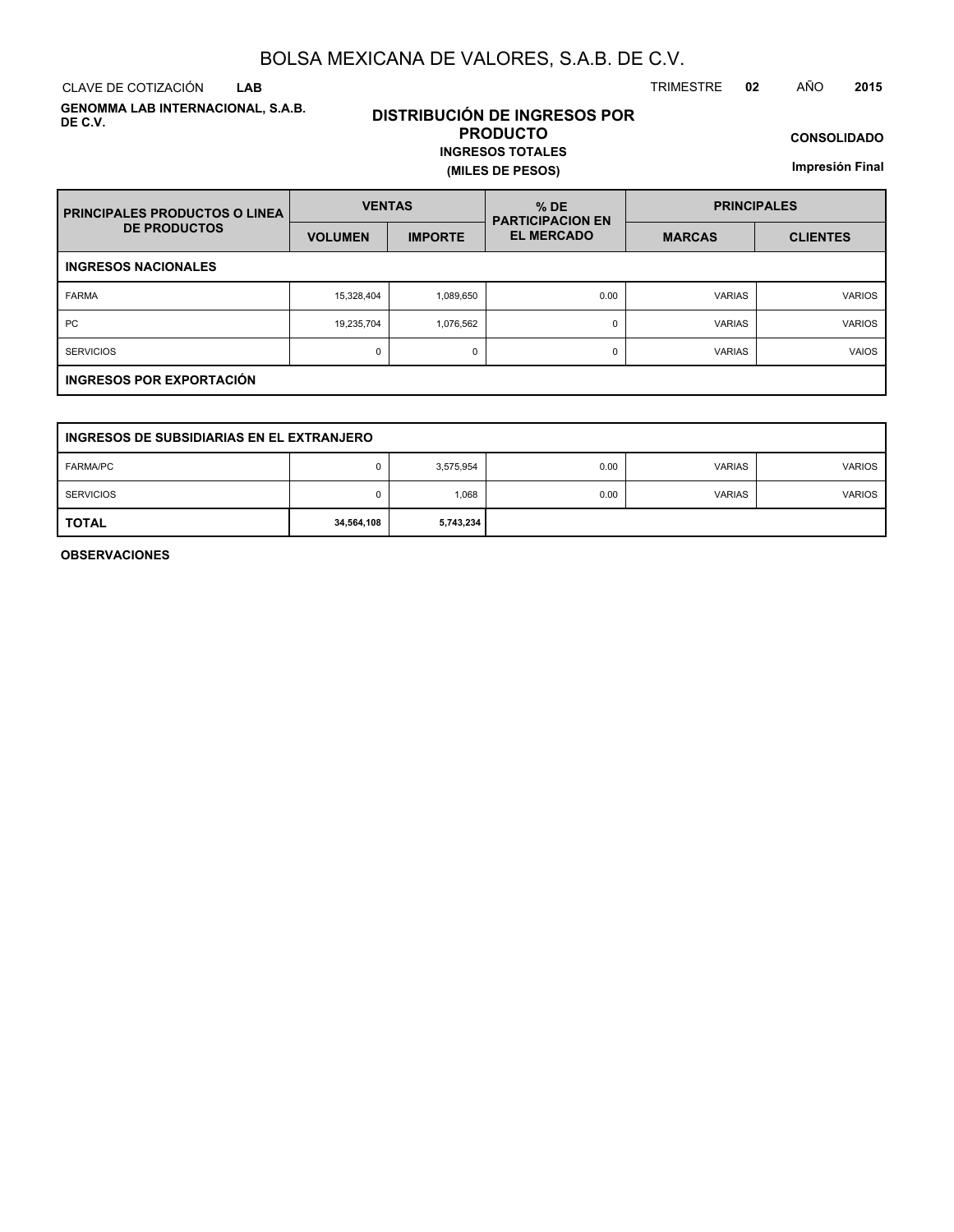**GENOMMA LAB INTERNACIONAL, S.A.B. DE C.V.**CLAVE DE COTIZACIÓN**LAB**

# **INTEGRACIÓN DEL CAPITAL SOCIALPAGADO**

### **CARACTERISTICAS DE LAS ACCIONES**

**CONSOLIDADO**

**Impresión Final**

| <b>SERIES</b> | VALOR NOMINAL(\$) VIGENTE | <b>CUPÓN</b> | <b>NUMERO DE ACCIONES</b> |                         |                  |                          | <b>CAPITAL SOCIAL</b> |                 |
|---------------|---------------------------|--------------|---------------------------|-------------------------|------------------|--------------------------|-----------------------|-----------------|
|               |                           |              | <b>PORCIÓN FIJA</b>       | <b>PORCIÓN VARIABLE</b> | <b>MEXICANOS</b> | <b>LIBRE SUSCRIPCIÓN</b> | <b>FIJO</b>           | <b>VARIABLE</b> |
| lв            |                           |              | 82,176                    | 1,048,651,194           | 534,812,109      | 513,839,085              | 150                   | 1,914,156       |
| <b>TOTAL</b>  |                           |              | 82,176                    | 1,048,651,194           | 534,812,109      | 513,839,085              | 150                   | 1,914,156       |

**TOTAL DE ACCIONES QUE REPRESENTAN EL CAPITAL SOCIAL PAGADO A LAFECHA DE ENVIO DE LA INFORMACIÓN:** $1,048,733,370$ 

TRIMESTRE

**OBSERVACIONES**

 **<sup>02</sup>** AÑO**<sup>2015</sup>**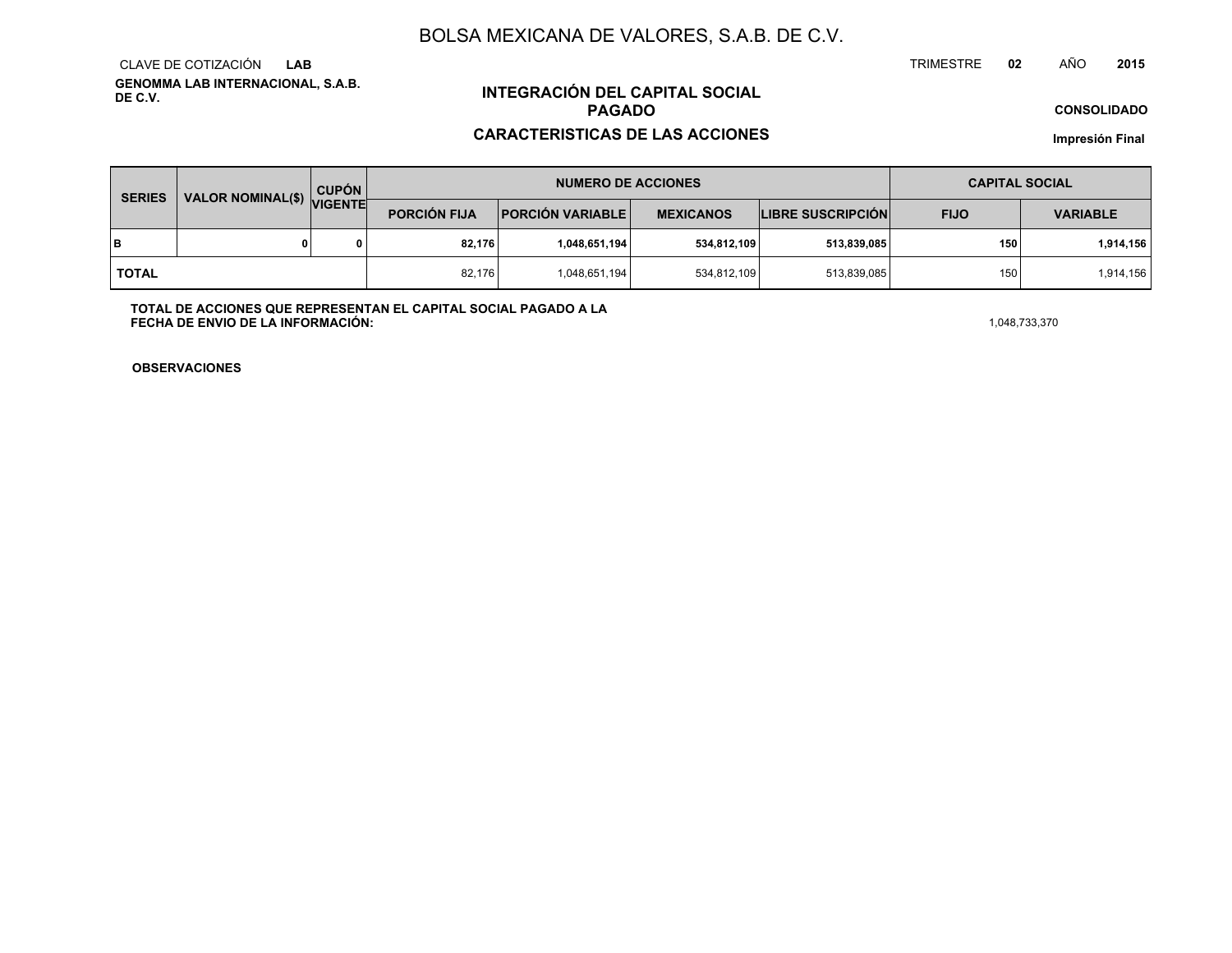CLAVE DE COTIZACIÓN: **LAB**

#### **INSTRUMENTOS FINANCIEROS DERIVADOS**

TRIMESTRE: **02** AÑO: **2015**

**GENOMMA LAB INTERNACIONAL, S.A.B. DE C.V.** PAGINA **/ 2**

 $1/2$ 

**CONSOLIDADO**

**Impresión Final**

GENOMMA LAB INTERNACIONAL, S. A. B. DE C. V. DURANGO NO. 332-102, COLONIA ROMA C. P. 06700, MÉXICO, D. F. R.F.C.: GLI-961030-TU5

MÉXICO, D. F. A 23 DE JULIO DE 2015

ASUNTO: SE PRESENTA ESCRITO EN ATENCIÓN AL REQUERIMIENTO SEGÚN OFICIO NO. 151- 2/76211/2009 DE FECHA 20 DE ENERO DE 2009, MEDIANTE EL CUAL SE SOLICITA DE DIVERSA INFORMACIÓN Y DOCUMENTACIÓN RESPECTO A LAS OPERACIONES CON INSTRUMENTOS FINANCIEROS DERIVADOS EN LAS QUE PUDO HABER PARTICIPADO EN SU CASO LA EMPRESA: GENOMMA LAB INTERNACIONAL, S. A. B. DE C. V. R.F.C.: GLI-961030-TU5

VICEPRESIDENCIA DE SUPERVISIÓN BURSATIL. VICEPRESIDENCIA DE NORMATIVIDAD. DIRECCIÓN GENERAL DE SUPERVISIÓN DE MERCADOS. DIRECCIÓN GENERAL DE AUTORIZACIONES.

#### PRESENTE

OSCAR VILLALOBOS TORRES (R.F.C.: VITO-701004-1Y4), EN REPRESENTACIÓN DE GENOMMA LAB INTERNACIONAL, S. A. B. DE C. V. (R.F.C.: GLI-961030-TU5), PERSONALIDAD QUE ACREDITO CON COPIA DEL INSTRUMENTO NOTARIAL QUE SE ACOMPAÑA AL PRESENTE COMO ANEXO 1 (SE INCLUYE ORIGINAL PARA COTEJO), CON DOMICILIO FISCAL EN DURANGO 332-102, COLONIA ROMA, C. P. 06700, MÉXICO, D. F., TEL.:5081-0000, Y SEÑALANDO EL MISMO DOMICILIO PARA OÍR Y RECIBIR TODA CLASE DE NOTIFICACIONES QUE A ESTE ASUNTO SE REFIERAN, ATENTAMENTE COMPAREZCO Y EXPONGO QUE:

1. MEDIANTE OFICIO NO. 151-2/76211/2009 DE FECHA 20 DE ENERO DE 2009, ASÍ COMO DEL ANEXO 1 QUE FORMA PARTE INTEGRANTE DE DICHO OFICIO, LA DIRECCIÓN GENERAL DE SUPERVISIÓN DE MERCADOS DE LA COMISIÓN NACIONAL BANCARIA Y DE VALORES, A EFECTO DE CONOCER LA PARTICIPACIÓN DE LAS EMPRESAS PÚBLICAS EN OPERACIONES CON INSTRUMENTOS FINANCIEROS DERIVADOS YA SEA PARA INCREMENTAR SU RENTABILIDAD O CONTAR CON DETERMINADA COBERTURA RESPECTO A ALGÚN RIESGO, REQUIERE QUE GENOMMA LAB INTERNACIONAL, S. A. B. DE C. V. (EN ADELANTE MI REPRESENTADA), DIVULGUE DE CONFORMIDAD CON EL CITADO OFICIO Y COMO COMPLEMENTO A SU REPORTE TRIMESTRAL, INFORMACIÓN CUALITATIVA Y CUANTITATIVA SOBRE LAS POSICIONES QUE EN SU CASO TUVO EN INSTRUMENTOS FINANCIEROS DERIVADOS, RECONOCIDOS O NO COMO ACTIVOS O PASIVOS EN EL ESTADO DE SITUACIÓN FINANCIERA O BALANCE GENERAL.

2. A FIN DE CUMPLIR CON EL REQUERIMIENTO DE INFORMACIÓN Y DOCUMENTACIÓN QUE SE SOLICITA SEGÚN EL OFICIO NO. 151-2/76211/2009 DE FECHA 20 DE ENERO DE 2009, SE HACE DEL CONOCIMIENTO DE ESA H. DIRECCIÓN GENERAL DE SUPERVISIÓN DE MERCADOS DE LA COMISIÓN NACIONAL BANCARIA Y DE VALORES, QUE MI REPRESENTADA A LA FECHA NO CUENTA CON LA INFORMACIÓN CUALITATIVA Y CUANTITATIVA RESPECTO A